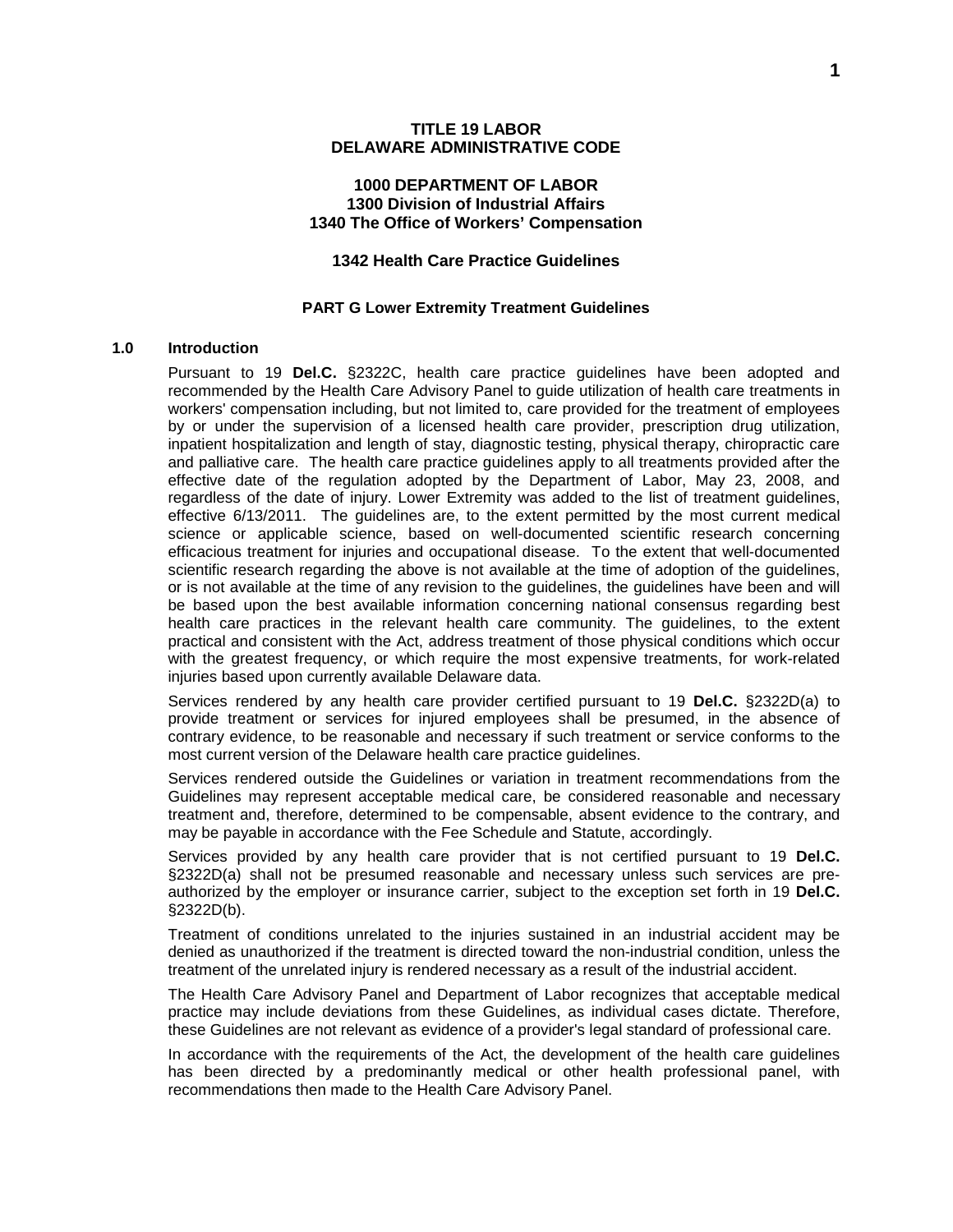### **2.0 General Guideline Principles**

The principles summarized in this section are key to the intended implementation of all Delaware Workers' Compensation practice guidelines and critical to the reader's application of the guidelines in this document.

- 2.1 **EDUCATION** of the patient and family, as well as the employer, insurer, policy makers and the community should be the primary emphasis in the treatment of lower extremity pain and disability. Currently, practitioners often think of education last, after medications, manual therapy and surgery. Practitioners must develop and implement an effective strategy and skills to educate patients, employers, insurance systems, policy makers and the community as a whole. An education-based paradigm should always start with inexpensive communication providing reassuring information to the patient. More in-depth education currently exists within a treatment regime employing functional restorative and innovative programs of prevention and rehabilitation. No treatment plan is complete without addressing issues of individual and/or group patient education as a means of facilitating selfmanagement of symptoms and prevention.
- 2.2 **TREATMENT PARAMETER DURATION:** Time frames for specific interventions commence once treatments have been initiated, not on the date of injury. Obviously, duration will be impacted by patient compliance, as well as co-morbidities and availability of services. Clinical judgment may substantiate the need to accelerate or decelerate the time frames discussed in this document. Causality of symptoms and dysfunction may occur in a related but different area as a result of the body compensating for the original injury. This scenario is particularly true in the case of lower extremity conditions.
	- 2.2.1 Lower extremity injuries are often not isolated and frequently compensation for injury in one area may result in symptoms or dysfunction in another area. Additionally, weakness or dysfunction in an adjacent or otherwise remote body region may be a predisposing or perpetuating factor for the injured area. Therefore, treatment applied to adjacent body regions is often required for the recovery of lower extremity injuries. The provider's documentation should clearly include the rationale for treating adjacent or remote body regions, as well as include the specific interventions provided.
- 2.3 **ACTIVE INTERVENTIONS** emphasizing patient responsibility, such as therapeutic exercise and/or functional treatment, are generally emphasized over passive modalities, especially as treatment progresses. Generally, passive interventions are viewed as a means to facilitate progress in an active rehabilitation program with concomitant attainment of objective functional gains. All rehabilitation programs must incorporate "Active Interventions" no later than three weeks after the onset of treatment. Reimbursement for passive modalities only after the first three weeks of treatment without clear evidence of Active Interventions will require supportive documentation.
- 2.4 **ACTIVE THERAPEUTIC EXERCISE PROGRAM** goals should incorporate patient strength, endurance, flexibility, coordination, and education. This includes functional application in vocational or community settings.
- 2.5 **POSITIVE PATIENT RESPONSE** results are defined primarily as functional gains that can be objectively measured. Objective functional gains include, but are not limited to, positional tolerances, range**-**of**-**motion (ROM), strength, and endurance, activities of daily living (ADL), cognition, psychological behavior, and efficiency/velocity measures that can be quantified. Subjective reports of pain and function should be considered and given relative weight when the pain has anatomic and physiologic correlation. Anatomic correlation must be based on objective findings.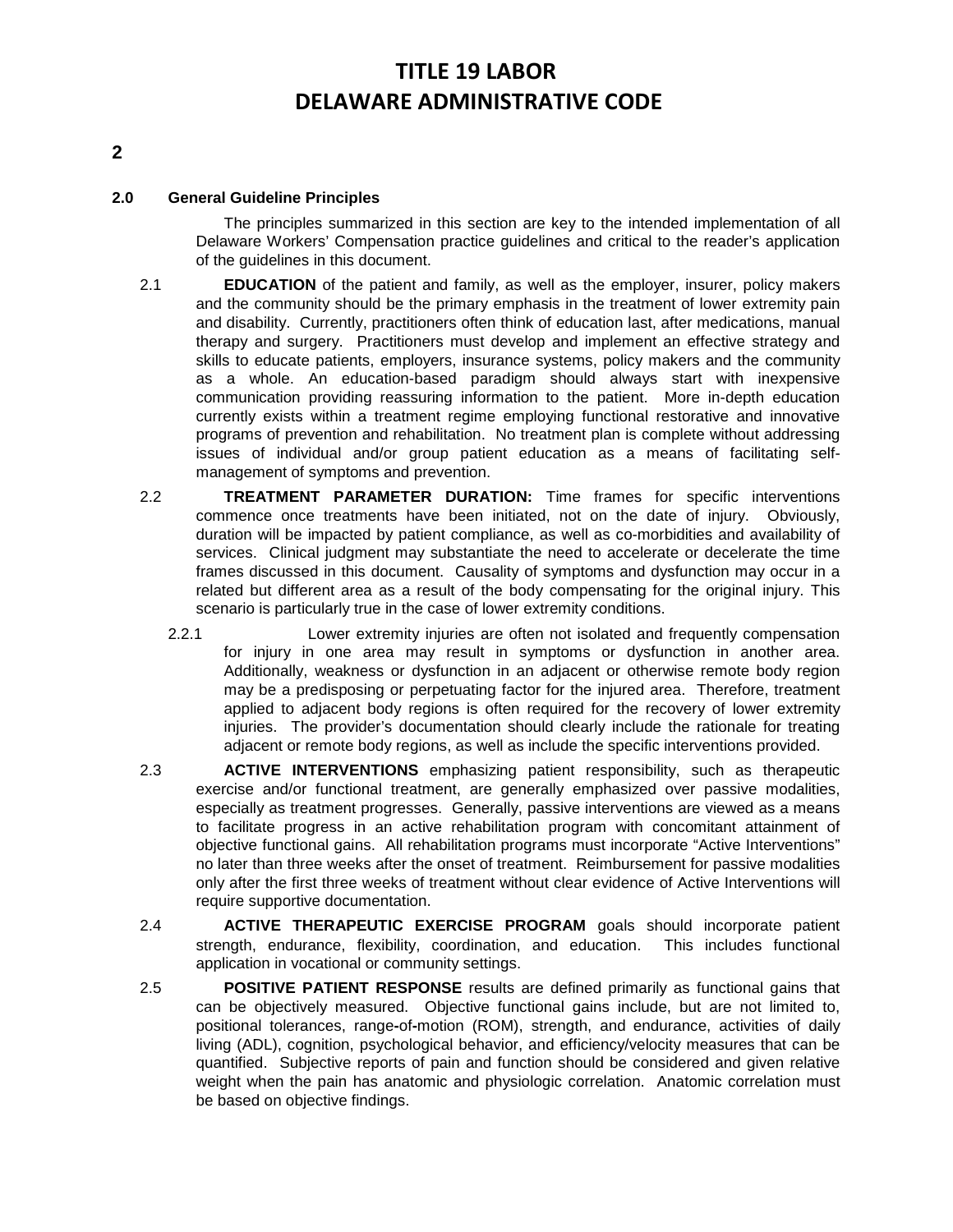- 2.6 **RE-EVALUATE TREATMENT EVERY 3 TO 4 WEEKS:** If a given treatment or modality is not producing positive results within 3 to 4 weeks, the treatment should be either modified or discontinued. Reconsideration of diagnosis should also occur in the event of poor response to a seemingly rational intervention.
- 2.7 **SURGICAL INTERVENTIONS:** Surgery should be contemplated within the context of expected functional outcome and not purely for the purpose of pain relief. The concept of "cure" with respect to surgical treatment by itself is generally a misnomer. All operative interventions must be based upon positive correlation of clinical findings, clinical course and diagnostic tests. A comprehensive assimilation of these factors must lead to a specific diagnosis with positive identification of pathologic conditions.
- 2.8 **SIX-MONTH TIME FRAME:** The prognosis drops precipitously for returning an injured worker to work once he/she has been temporarily totally disabled for more than six months. The emphasis within these guidelines is to move patients along a continuum of care and return to work within a six-month time frame, whenever possible. It is important to note that time frames may not be pertinent to injuries that do not involve work-time loss or are not occupationally related.
- 2.9 **RETURN-TO-WORK** is therapeutic, assuming the work is not likely to aggravate the basic problem or increase long-term pain. The practitioner must provide specific physical limitations per the Physician's Form. The following physical limitations should be considered and modified as recommended: lifting, pushing, pulling, crouching, walking, using stairs, bending at the waist, awkward and/or sustained postures, tolerance for sitting or standing, hot and cold environments, data entry and other repetitive motion tasks, sustained grip, tool usage and vibration factors. Even if there is residual chronic pain, return-to-work is not necessarily contraindicated. The practitioner should understand all of the physical demands of the patient's job position before returning the patient to full duty and should receive clarification of the patient's job duties.
- 2.10 **DELAYED RECOVERY:** Strongly consider a psychological evaluation, if not previously provided, as well as initiating interdisciplinary rehabilitation treatment and vocational goal setting, for those patients who are failing to make expected progress 6 to 12 weeks after an injury. A small percentage of industrially injured patients will not recover within the timelines outlined in this document despite optimal care. Such individuals may require treatments beyond the limits discussed within this document, but such treatment will require clear documentation by the authorized treating practitioner focusing on functional gains afforded by further treatment and impact upon prognosis.
- 2.11 **GUIDELINES RECOMMENDATIONS AND INCLUSION OF MEDICAL EVIDENCE:** Guidelines are recommendations based on available evidence and/or consensus recommendations. Those procedures considered inappropriate, unreasonable, or unnecessary are designated in the guideline as being "not recommended."

### **3.0 Initial Diagnostic Procedures**

The guidelines recommend the following diagnostic procedures be considered, at least initially. It is the responsibility of the workers' compensation carrier to ensure that an accurate diagnosis and treatment plan can be established. Standard procedures that should be utilized when initially diagnosing a work-related lower extremity complaint are listed below.

3.1 **HISTORY-TAKING AND PHYSICAL EXAMINATION (Hx & PE)** are generally accepted, well-established and widely used procedures that establish the foundation/basis for and dictates subsequent stages of diagnostic and therapeutic procedures. When findings of clinical evaluations and those of other diagnostic procedures are not complementing each other, the objective clinical findings should have preference. The medical records can reasonably document the following: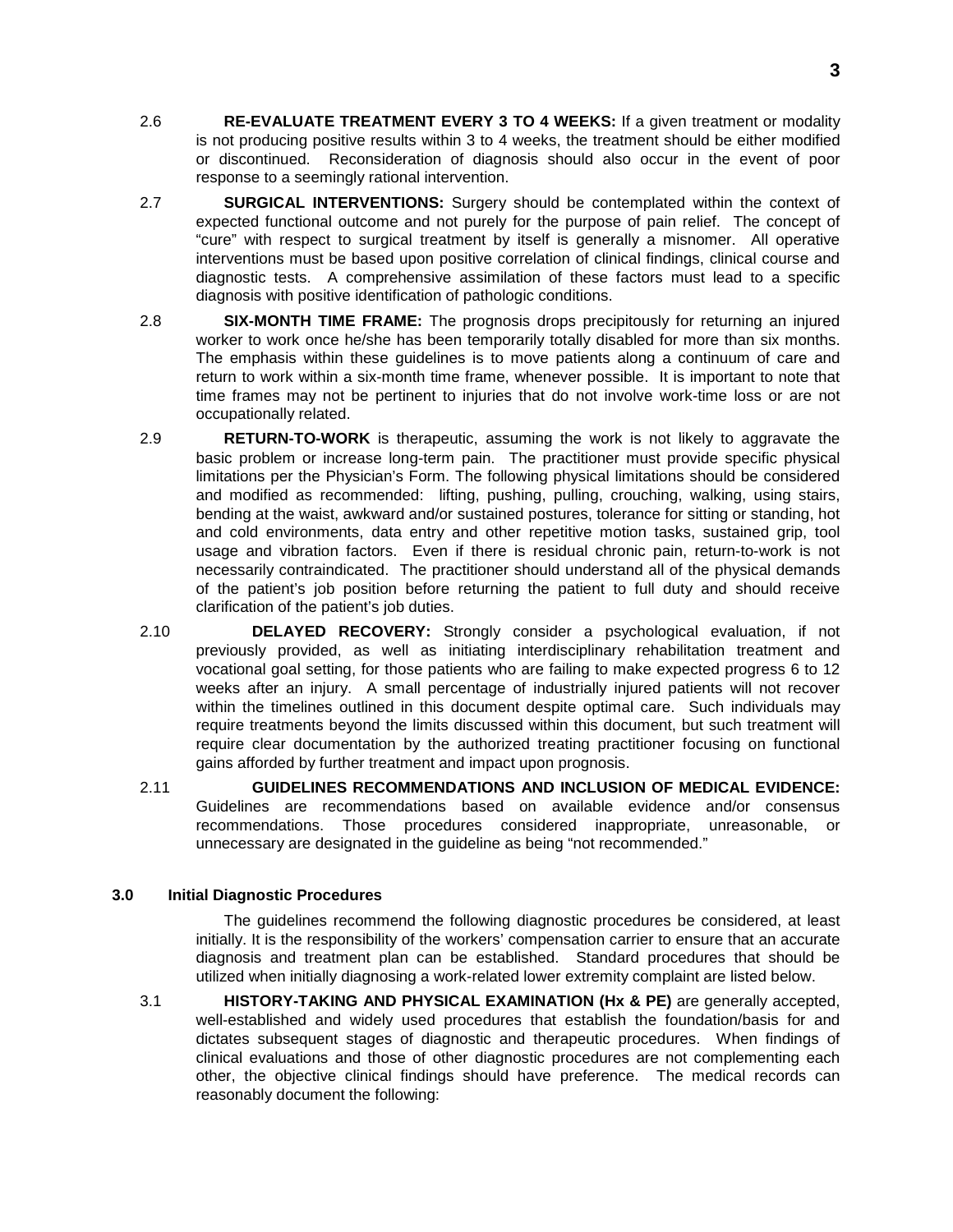| 3.1.1     | <b>History of Present Injury:</b>                                                                                                                                                                                                                                                                                                                                                                                                                                     |
|-----------|-----------------------------------------------------------------------------------------------------------------------------------------------------------------------------------------------------------------------------------------------------------------------------------------------------------------------------------------------------------------------------------------------------------------------------------------------------------------------|
| 3.1.1.1   | Mechanism of injury. This includes details of symptom onset<br>and progression. It should include such details as: the activity at the time of the<br>injury, patient description of the incident, and immediate and delayed symptoms.<br>The history should elicit as much detail about these mechanisms as possible.                                                                                                                                                |
| 3.1.1.2   | History of locking, clicking, popping, giving way, acute or chronic<br>swelling, crepitation, pain while ascending or descending stairs (e.g. handrail<br>used, 'foot by foot' instead of 'foot over foot') inability to weight bear due to pain,<br>intolerance for standing or difficulty walking distances on varied surfaces,<br>difficulty crouching or stooping, and wear patterns on footwear. Patients may<br>also report instability or mechanical symptoms. |
| 3.1.1.3   | Any history of pain in back as well as joints distal and proximal to<br>the site of injury. The use of a patient completed pain drawing, Visual Analog<br>Scale (VAS), is highly recommended, especially during the first two weeks<br>following injury to assure that all work related symptoms are addressed.                                                                                                                                                       |
| 3.1.1.4   | Ability to perform job duties and activities of daily living.                                                                                                                                                                                                                                                                                                                                                                                                         |
| 3.1.1.5   | Exacerbating and alleviating factors of the reported symptoms.<br>The physician should explore and report on non-work related as well as, work<br>related activities.                                                                                                                                                                                                                                                                                                 |
| 3.1.1.6   | Prior occupational and non-occupational injuries to the same<br>area including specific prior treatment and any prior bracing devices.                                                                                                                                                                                                                                                                                                                                |
| 3.1.1.7   | Discussion of any symptoms present in the uninjured extremity.                                                                                                                                                                                                                                                                                                                                                                                                        |
| 3.1.2     | <b>Past History:</b>                                                                                                                                                                                                                                                                                                                                                                                                                                                  |
| 3.1.2.1   | Past medical history includes neoplasm, gout, arthritis, previous<br>musculoskeletal injuries, and diabetes;                                                                                                                                                                                                                                                                                                                                                          |
| 3.1.2.2   | Review of systems includes symptoms of rheumatologic,<br>neurological, endocrine, neoplastic, and other systemic diseases;                                                                                                                                                                                                                                                                                                                                            |
| 3.1.2.3   | History of smoking, alcohol use, and substance abuse;                                                                                                                                                                                                                                                                                                                                                                                                                 |
| 3.1.2.4   | History of corticosteroid use; and                                                                                                                                                                                                                                                                                                                                                                                                                                    |
| 3.1.2.5   | Vocational and recreational pursuits.                                                                                                                                                                                                                                                                                                                                                                                                                                 |
| 3.1.3     | <b>Physical Examination:</b><br>Examination of a joint should begin with<br>examination of the uninjured limb and include assessment of the joint above and below<br>the affected area of the injured limb. Physical examinations should include accepted<br>tests as described in textbooks or other references and exam techniques applicable to<br>the joint or region of the body being examined, including:                                                      |
| 3.1.3.1   | Visual inspection;                                                                                                                                                                                                                                                                                                                                                                                                                                                    |
| 3.1.3.1.1 | Swelling may indicate joint effusion from trauma,<br>Swelling or bruising over ligaments or bones can<br>infection or arthritis.<br>indicate possible fractures or ligament damage;                                                                                                                                                                                                                                                                                   |
| 3.1.3.2   | Palpation for joint line tenderness, effusion, and bone or ligament                                                                                                                                                                                                                                                                                                                                                                                                   |
|           | pain;                                                                                                                                                                                                                                                                                                                                                                                                                                                                 |

3.1.3.2.1 Palpation may be used to assess tissue tone and contour; myofascial trigger points; and may be graded for intensity of pain. Palpation may be further divided into static and motion palpation. Static palpation consists of feeling bony landmarks and soft tissue structures and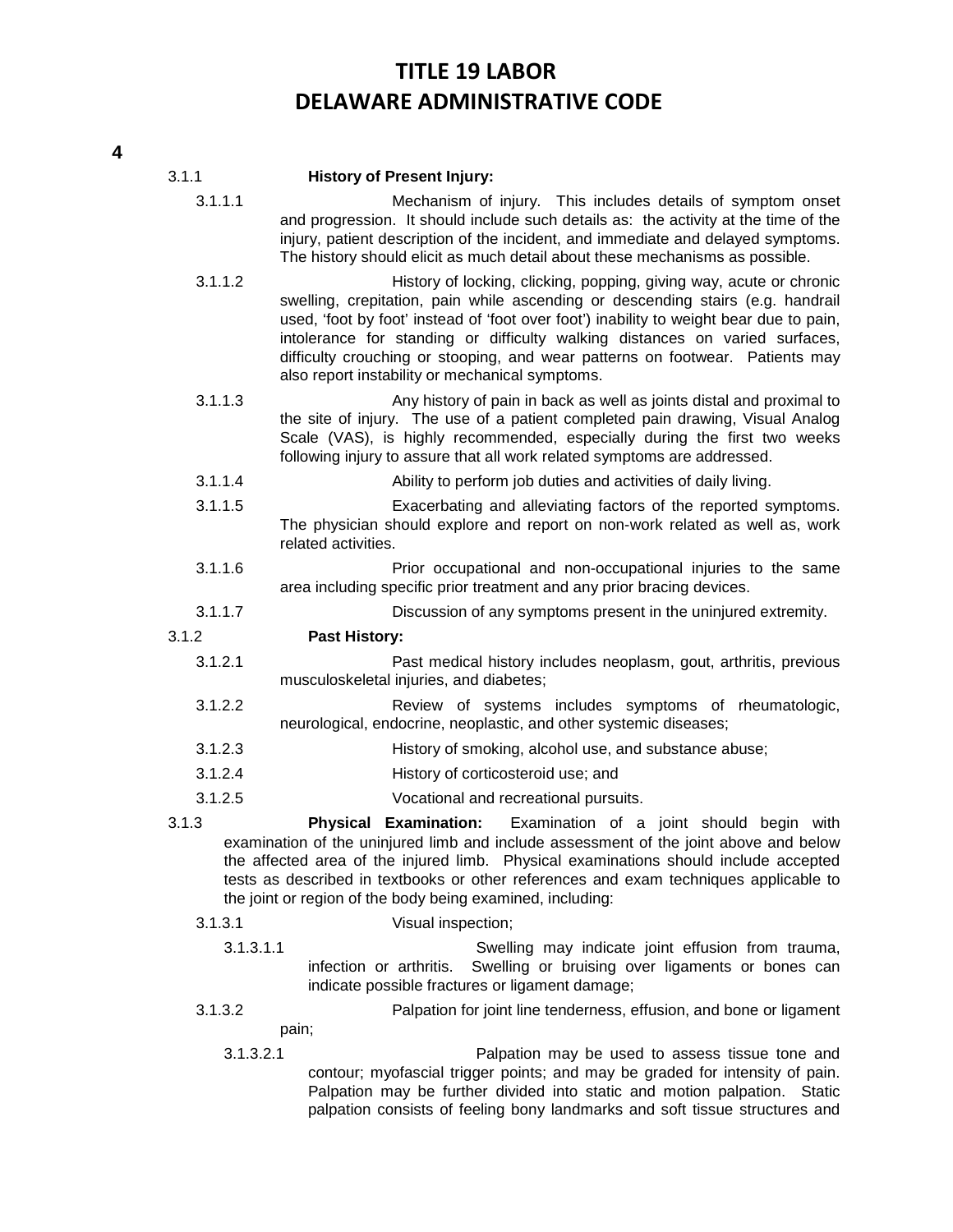consistency. Motion palpation is commonly used to assess joint movement patterns and identify joint dysfunction;

- 3.1.3.3 Assessment of activities of daily living including gait abnormalities, especially after ambulating a distance and difficulties ascending/descending stairs;
	- 3.1.3.3.4 Assessment of activities such as the inability to crouch or stoop, may give important indications of the patient's pathology and restrictions.
- 3.1.3.4 Range-of-motion and quality-of-motion should be assessed actively and passively;
- 3.1.3.5 Strength;
- 3.1.3.6 Joint stability;
- 3.1.3.7 Hip exam;
	- 3.1.3.7.1 In general, multiple tests are needed to reliably establish a clinical diagnosis. Spinal pathology and groin problems should always be considered and ruled out as a cause of pain for patients with hip symptomatology. The following lists commonly performed tests:
		- 3.1.3.7.1.1 Flexion-Abduction-External Rotation (FABER-aka Patrick's) test is frequently used as a test for sacral pathology;
		- 3.1.3.7.1.2 Log roll test may be used to assess iliofemoral joint laxity;
		- 3.1.3.7.1.3 Ober's is used to test the iliotibial band;
			- 3.1.3.7.1.4 Greater trochanter bursitis is aggravated by external rotation and adduction and resisted hip abduction or external rotation;
			- 3.1.3.7.1.5 Iliopectineal bursitis may be aggravated by stretching the tendon in hip extension;
			- 3.1.3.7.1.6 Internal and external rotation is usually painful in osteoarthritis; and
		- 3.1.3.7.1.7 The maneuvers of flexion, adduction and internal rotation (FADIR) will generally reproduce pain in cases of labral tears and with piriformis strain/irritation.

- 3.1.3.8 Knee exam;
	- 3.1.3.8.1 In general, multiple tests are needed to reliably establish a clinical diagnosis. The expertise of the physician performing the exam influences the predictability of the exam findings. Providers should be aware that patients with osteoarthritis may have positive pain complaints with various maneuvers based on their osteoarthritis rather than ligamentous or meniscal damage. The following partial list contains commonly performed tests:
		- 3.1.3.8.1.1 Bilateral thigh circumference measurement assesses for quadriceps wasting which may occur soon after a knee injury. The circumferences of both thighs should be documented approximately 15 cm above a reference point, either the joint line or patella.

| 3.1.3.8.1.2   | <b>Anterior Cruciate Ligament tests:</b> |
|---------------|------------------------------------------|
| 3.1.3.8.1.2.1 | Lachman's test:                          |
| 3.1.3.8.1.2.2 | Anterior drawer test;                    |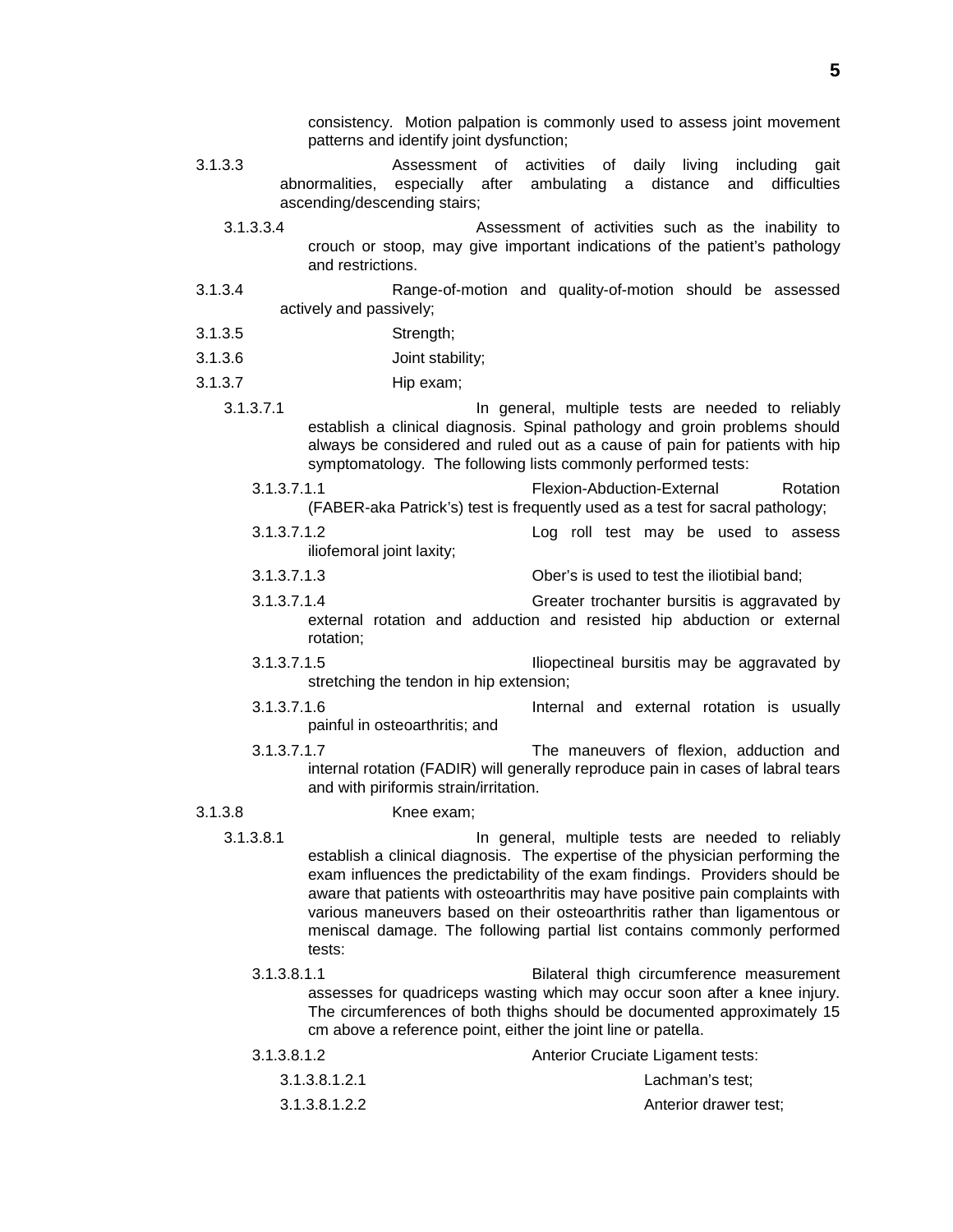|         | 3.1.3.8.1.2.3                   |                                                                                                                                                                         | Lateral pivot shift test.  |
|---------|---------------------------------|-------------------------------------------------------------------------------------------------------------------------------------------------------------------------|----------------------------|
|         | 3.1.3.8.1.3<br>be asymptomatic. | Meniscus tests.<br>effusions are common with acute meniscal tears. Degenerative meniscal<br>tears are fairly common in older patients with degenerative changes and may | Joint line tenderness and  |
|         | 3.1.3.8.1.3.1                   |                                                                                                                                                                         | McMurray test;             |
|         | 3.1.3.8.1.3.2                   |                                                                                                                                                                         | Apley compression test;    |
|         | 3.1.3.8.1.3.3                   |                                                                                                                                                                         | Medial lateral grind test; |
|         | 3.1.3.8.1.3.4                   |                                                                                                                                                                         | Weight-bearing<br>tests    |
|         |                                 | include Thessaly and Ege's test.                                                                                                                                        |                            |
|         | 3.1.3.8.1.4                     | Posterior Cruciate Ligament tests:                                                                                                                                      |                            |
|         | 3.1.3.8.1.4.1                   |                                                                                                                                                                         | Posterior drawer test;     |
|         | 3.1.3.8.1.4.2                   | measured passively by documenting the heel height difference with the<br>patient prone.                                                                                 | Extension lag may also be  |
|         | 3.1.3.8.1.5                     | <b>Collateral Ligaments tests:</b>                                                                                                                                      |                            |
|         | 3.1.3.8.1.5.1                   | positive test in full extension may include both medial collateral ligament<br>and cruciate ligament pathology;                                                         | Medial stress test $-$ A   |
|         | 3.1.3.8.1.5.2                   |                                                                                                                                                                         | Lateral stress test.       |
|         | 3.1.3.8.1.6                     | Patellar Instability tests:                                                                                                                                             |                            |
|         | 3.1.3.8.1.6.1                   |                                                                                                                                                                         | Apprehension test;         |
|         | 3.1.3.8.1.6.2                   |                                                                                                                                                                         | J sign;                    |
|         | 3.1.3.8.1.6.3                   |                                                                                                                                                                         | Q angle.                   |
| 3.1.3.9 |                                 | Foot and ankle exam:                                                                                                                                                    |                            |
|         |                                 |                                                                                                                                                                         |                            |

- 3.1.3.9.1 In general, multiple tests are needed to reliably establish a clinical diagnosis. The expertise of the physician performing the exam influences the predictability of the exam findings. Ankle assessments may include anterior drawer exam, talar tilt test, external rotation stress test, ankle ligament stress test and the tibia-fibula squeeze test. Achilles tendon may be assessed with the Thompson's test. Foot examinations may include, assessment of or for: subtalar, midtarsal, and metatarsal-phalangeal joints; tarsal tunnel; and posterior tibial tendon; Morton's neuroma; the piano key test and Lisfranc injury.
- 3.1.3.10 If applicable, full neurological exam including muscle atrophy and gait abnormality.

3.1.3.11 If applicable to injury, integrity of distal circulation, sensory, and motor function.

3.2 **RADIOGRAPHIC IMAGING** of the lower extremities is a generally accepted, wellestablished and widely used diagnostic procedure when specific indications based on history and/or physical examination are present. It should not be routinely performed. The mechanism of injury and specific indications for the radiograph should be listed on the request form to aid the radiologist and x-ray technician. For additional specific clinical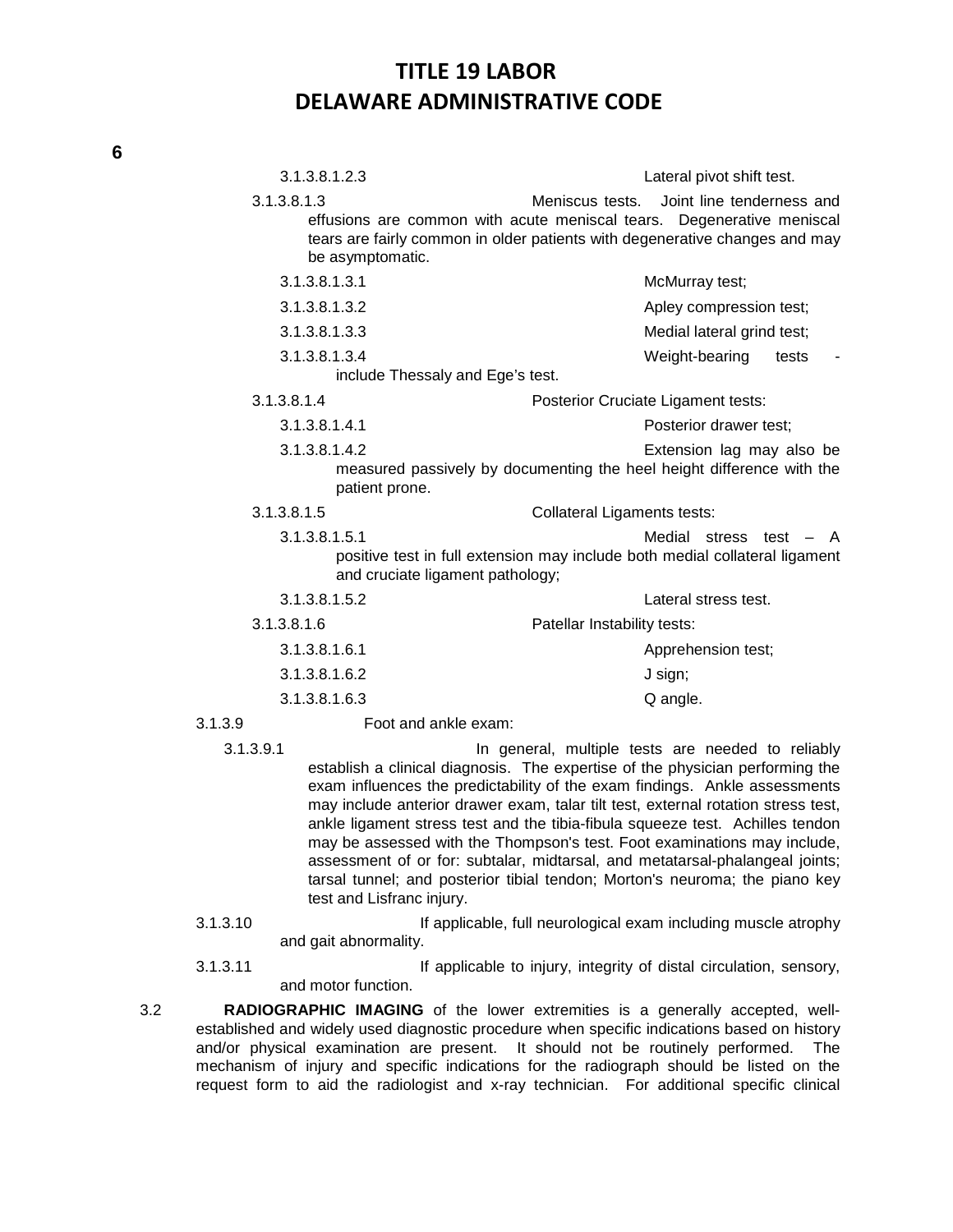indications, see Section 5.0, Specific Lower Extremity Injury Diagnosis, Testing and Treatment. Indications for initial imaging include any of the following:

- 3.2.1 The inability to flex knee to 90 degrees or to transfer weight for four steps at the time of the immediate injury and at the initial visit, regardless of limping;
- 3.2.2 Bony tenderness on any of the following areas: over the head of the fibula; isolated to the patella; of the lateral or medial malleolus from the tip to the distal 6 cm; at the base of the  $5<sup>th</sup>$  metatarsal; or at the navicular;
- 3.2.3 History of significant trauma, especially blunt trauma or fall from a height;
- 3.2.4 Age over 55 years;
- 3.2.5 History or exam suggestive of intravenous drug abuse or osteomyelitis;
- 3.2.6 Pain with swelling and/or range of motion (ROM) limitation localizing to an area of prior fracture, internal fixation, or joint prosthesis; or
- 3.2.7 Unexplained or persistent lower extremity pain over two weeks.
	- 3.2.7.1 Occult fractures, especially stress fractures, may not be visible on initial x-ray. A follow-up radiograph, MRI and/or bone scan may be required to make the diagnosis.
	- 3.2.7.2 Weight-bearing radiographs are used to assess osteoarthritis and alignment prior to some surgical procedures.
- 3.3 **LABORATORY TESTING** Laboratory tests are generally accepted, well-established and widely used procedures. They are, however, rarely indicated at the time of initial evaluation, unless there is suspicion of systemic illness, infection, neoplasia, connective tissue disorder, or underlying arthritis or rheumatologic disorder based on history and/or physical examination. Laboratory tests can provide useful diagnostic information. It is recommended that lab diagnostic procedures be initially considered the responsibility of the workers' compensation carrier to ensure that an accurate diagnosis and treatment plan can be established. Tests include, but are not limited to the following:
	- 3.3.1 Complete blood count (CBC) with differential can detect infection, blood dyscrasias, and medication side effects;
	- 3.3.2 Erythrocyte sedimentation rate, rheumatoid factor, antinuclear antigen (ANA), human leukocyte antigen (HLA), and C-reactive protein (CRP) can be used to detect evidence of a rheumatologic, infection, or connective tissue disorder;
	- 3.3.3 Serum calcium, phosphorous, uric acid, alkaline phosphatase, and acid phosphatase can detect metabolic bone disease;
	- 3.3.4 Liver and kidney function may be performed for prolonged anti-inflammatory use or other medications requiring monitoring; and
	- 3.3.5 Analysis of joint aspiration for bacteria, white cell count, red cell count, fat globules, crystalline birefringence and chemistry to evaluate joint effusion.

### 3.4 **OTHER PROCEDURES**

- 3.4.1 **Joint Aspiration** is a generally accepted, well-established and widely used procedure when specifically indicated and performed by individuals properly trained in these techniques. This is true at the initial evaluation when history and/or physical examination are of concern for a septic joint or bursitis and for some acute injuries. Particularly at the knee, aspiration of a large effusion can help to decrease pain and speed functional recovery. Persistent or unexplained effusions may be examined for evidence of infection, rheumatologic, or inflammatory processes. The presence of fat globules in the effusion strongly suggests occult fracture.
	- 3.4.1.1 Risk factors for septic arthritis include joint surgery, knee arthritis, joint replacement, skin infection, diabetes, age greater than 80,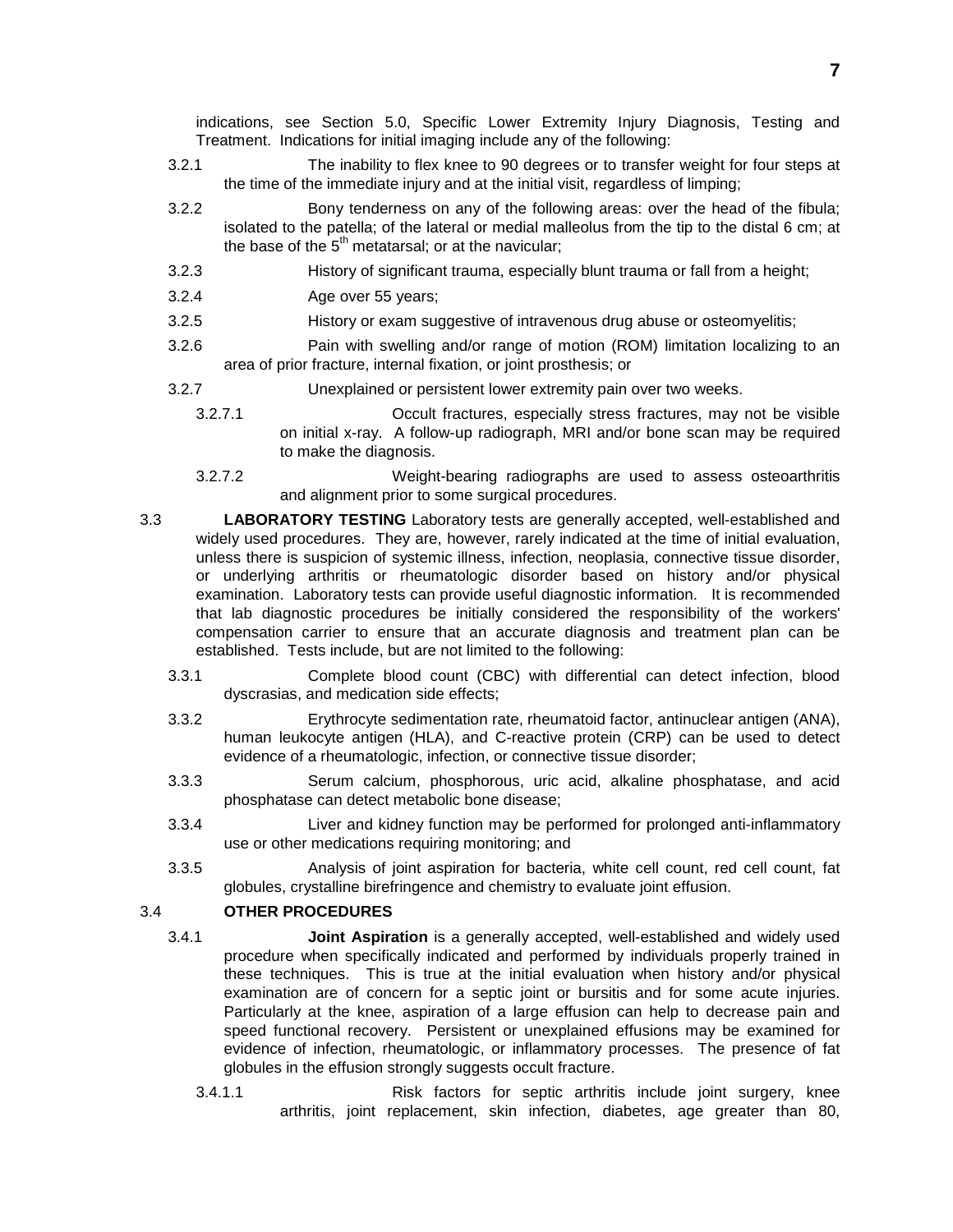immunocompromised states, and rheumatoid arthritis. More than 50% of patients with septic joints have a fever greater than 37.5 degrees centigrade and joint swelling. Synovial white counts of greater than 25,000 and polymorphonuclear cells of at least 90% increase the likelihood of a septic joint.

3.4.2 **Musculoskeletal Ultrasound**. The use of diagnostic ultrasound may be beneficial for guiding injections into the pathologic areas. Ultrasound guided interventional procedure provides the ability to image soft tissues in real time and can improve safety and accuracy of needle placement. The use of ultrasound guided procedures will be at the discretion of the health care provider.

#### **4.0 Follow-up Diagnostic Imaging and Testing Procedures**

One diagnostic imaging procedure may provide the same or distinctive information as obtained by other procedures. Therefore, prudent choice of procedure(s) for a single diagnostic procedure, a complementary procedure in combination with other procedures(s), or a proper sequential order in multiple procedures will ensure maximum diagnostic accuracy; minimize adverse effect to patients and cost effectiveness by avoiding duplication or redundancy.

All diagnostic imaging procedures have a significant percentage of specificity and sensitivity for various diagnoses. None is specifically characteristic of a certain diagnosis. Clinical information obtained by history taking and physical examination should be the basis for selection and interpretation of imaging procedure results.

When a diagnostic procedure, in conjunction with clinical information, provides sufficient information to establish an accurate diagnosis, the second diagnostic procedure will become a redundant procedure. At the same time, a subsequent diagnostic procedure can be a complementary diagnostic procedure if the first or preceding procedures, in conjunction with clinical information, cannot provide an accurate diagnosis. Usually, preference of a procedure over others depends upon availability, a patient's tolerance, and/or the treating practitioner's familiarity with the procedure.

- 4.1 **IMAGING STUDIES** When indicated, the following additional imaging studies can be utilized for further evaluation of the lower extremity, based upon the mechanism of injury, symptoms, and patient history. For specific clinical indications, see Section 5.0, Specific Lower Extremity Injury Diagnosis, Testing, and Treatment. The studies below are listed in frequency of use, not importance.
	- 4.1.1 **Magnetic Resonance Imaging (MRI)** are generally accepted, wellestablished, and widely used diagnostic procedures. It provides a more definitive visualization of soft tissue structures, including ligaments, tendons, joint capsule, menisci and joint cartilage structures, than x-ray or Computed Axial Tomography in the evaluation of traumatic or degenerative injuries. The addition of intravenous or intra-articular contrast can enhance definition of selected pathologies.
		- 4.1.1.1 The high field, closed MRI with 1.5 or higher tesla provides better resolution. A lower field scan may be indicated when a patient cannot fit into a high field scanner or is too claustrophobic despite sedation. Inadequate resolution on the first scan may require a second MRI using a different technique or with a reading by a musculoskeletal radiologist. All questions in this regard should be discussed with the MRI center and/or radiologist.
		- 4.1.1.2 MRIs have high sensitivity and specificity for meniscal tears and ligamentous injuries although in some cases when physical exam findings and functional deficits indicate the need for surgery an MRI may not be necessary.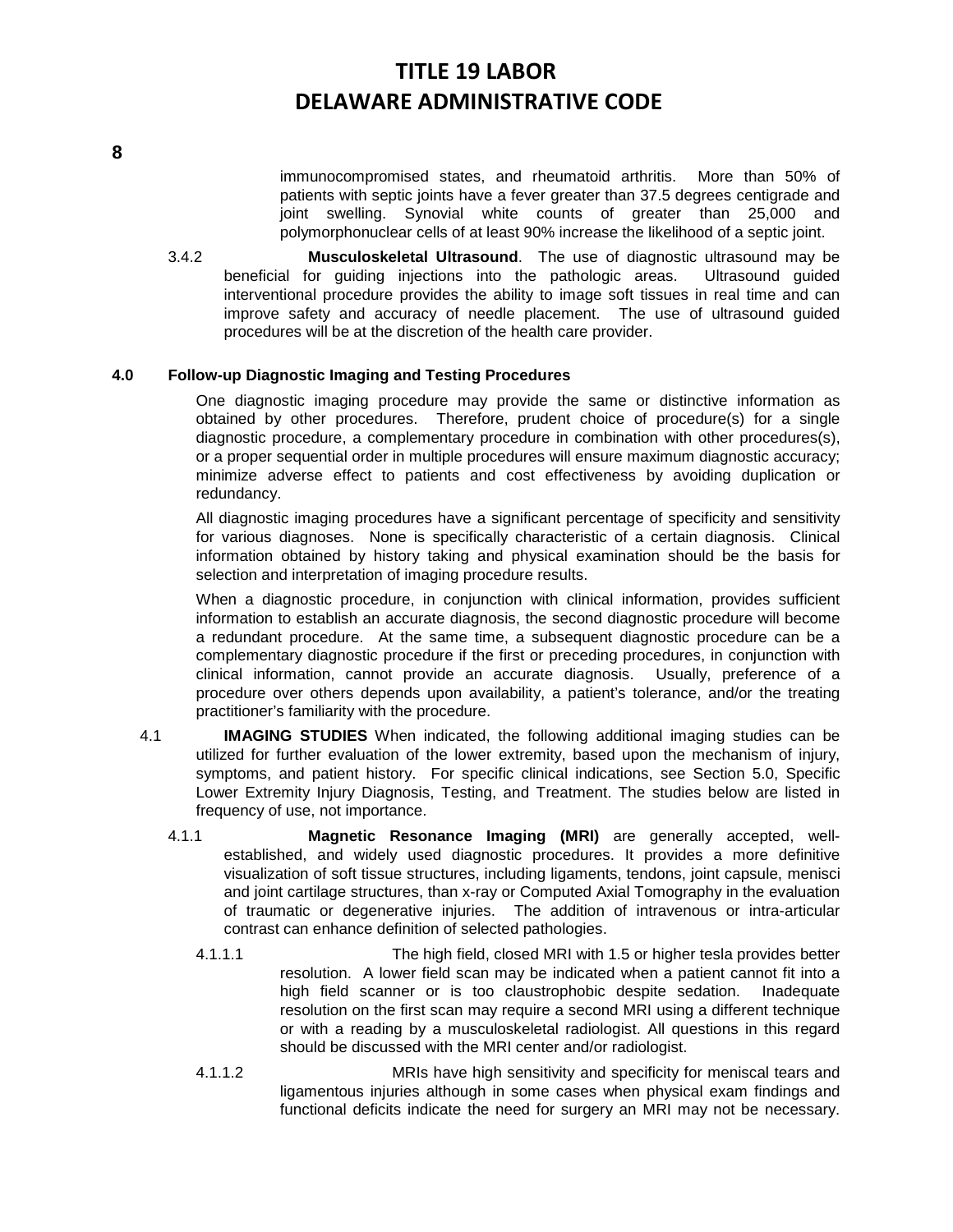MRI is less accurate for articular cartilage defects (sensitivity 76%) than for meniscal and ligamentous injury (sensitivity greater than 90%).

- 4.1.1.3 MRIs have not been shown to be reliable for diagnosing symptomatic hip bursitis.
- 4.1.2 **MR Arthrography (MRA):** This accepted investigation uses the paramagnetic properties of gadolinium to shorten T1 relaxation times and provide a more intense MRI signal. It should be used to diagnose hip labral tears. Pelvic MRIs are not sufficient for this purpose. Arthrograms are also useful to evaluate mechanical pathology in knees with prior injuries and/or surgery.
- 4.1.3 **Computed Axial Tomography (CT)** is generally accepted and provides excellent visualization of bone. It is used to further evaluate bony masses and suspected fractures not clearly identified on radiographic window evaluation. Instrument scatterreduction software provides better resolution when metallic artifact is of concern.
- 4.1.4 **Diagnostic Sonography** is an accepted diagnostic procedure. The performance of sonography is operator-dependent, and is best when done by a specialist in musculoskeletal radiology or a physician appropriately trained. **e.Lineal Tomography:** is infrequently used, yet may be helpful in the evaluation of joint surfaces and bone healing.
- 4.1.5 **Bone Scan (Radioisotope Bone Scanning)** is generally accepted, wellestablished and widely used. <sup>99M</sup>Technecium diphosphonate uptake reflects osteoblastic activity and may be useful in metastatic/primary bone tumors, stress fractures, osteomyelitis, and inflammatory lesions, but cannot distinguish between these entities.
	- 4.1.5.1 Bone scanning is more sensitive but less specific than MRI. It is useful for the investigation of trauma, infection, stress fracture, occult fracture, Charcot joint, Complex Regional Pain Syndrome and suspected neoplastic conditions of the lower extremity.
- 4.1.6 **Other Radionuclide Scanning:** Indium and gallium scans are generally accepted, well-established, and widely used procedures usually to help diagnose lesions seen on other diagnostic imaging studies. <sup>67</sup>Gallium citrate scans are used to localize tumor, infection, and abscesses. <sup>111</sup>Indium-labeled leukocyte scanning is utilized for localization of infection or inflammation.
- 4.1.7 **Arthrogram** is an accepted diagnostic procedure. It may be useful in the evaluation of internal derangement of a joint, including when MRI or other tests are contraindicated or not available. Potential complications of this more invasive technique include pain, infection, and allergic reaction. Arthrography gains additional sensitivity when combined with CT in the evaluation of internal derangement, loose bodies, and articular cartilage surface lesions. Diagnostic arthroscopy should be considered before arthrogram when there are strong clinical indications.
- 4.2 **OTHER DIAGNOSTIC TESTS:** The following diagnostic procedures listed in this subsection are listed in alphabetical order.
	- 4.2.1 **Compartment Pressure Testing and Measurement Devices** such as pressure manometer, are useful in the evaluation of patients who present symptoms consistent with a compartment syndrome.
	- 4.2.2 **Diagnostic Arthroscopy (DA)** allows direct visualization of the interior of a joint, enabling the diagnosis of conditions when other diagnostic tests have failed to reveal an accurate diagnosis; however, it should generally not be employed for exploration purposes only. In order to perform a diagnostic arthroscopy, the patient must have completed at least some conservative therapy without sufficient functional recovery per Section 5.0, Specific Lower Extremity Injury Diagnosis, Testing, and Treatment, and meet criteria for arthroscopic repair.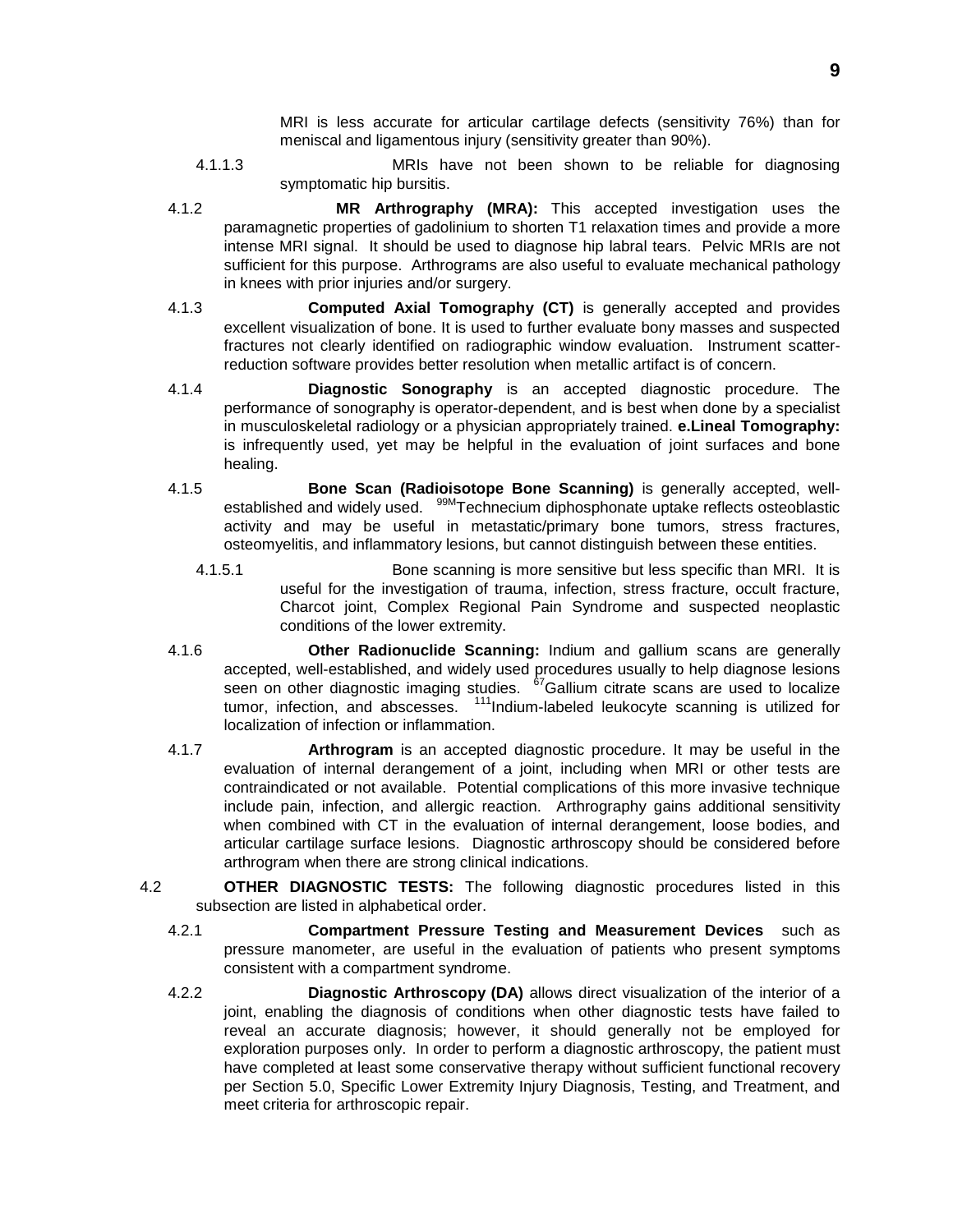- 4.2.2.1 DA may also be employed in the treatment of acute joint disorders. In some cases, the mechanism of injury and physical examination findings will strongly suggest the presence of a surgical lesion. In those cases, it is appropriate to proceed directly with the interventional arthroscopy.
- 4.2.3 **Doppler Ultrasonography/Plethysmography** is useful in establishing the diagnosis of arterial and venous disease in the lower extremity and should usually be considered prior to the more invasive venogram or arteriogram study. Doppler is less sensitive in detecting deep vein thrombosis in the calf muscle area. If the test is initially negative and symptoms continue, an ultrasound should usually be repeated 7 days later to rule out popliteal thrombosis. It is also useful for the diagnosis of popliteal mass when MRI is not available or contraindicated.
- 4.2.4 **Electrodiagnostic Testing** Electrodiagnostic tests include, but are not limited to Electromyography (EMG), Nerve Conduction Studies (NCS) and Somatosensory Evoked Potentials (SSEP). These are generally accepted, wellestablished and widely used diagnostic procedures. The SSEP study, although generally accepted, has limited use. Electrodiagnostic studies may be useful in the evaluation of patients with suspected involvement of the neuromuscular system, including disorder of the anterior horn cell, radiculopathies, peripheral nerve entrapments, peripheral neuropathies, neuromuscular junction and primary muscle disease.
	- 4.2.4.1 **In general, these diagnostic procedures are complementary to** imaging procedures such as CT, MRI, and/or myelography or diagnostic injection procedures. Electrodiagnostic studies may provide useful, correlative neuropathophysiological information that would be otherwise unobtainable from standard radiologic studies.
- 4.2.5 **Personality/Psychological/Psychosocial Interventions** are generally accepted and well-established diagnostic procedures with selective use in the acute lower extremity population, but have more widespread use in sub-acute and chronic lower extremity populations.
	- 4.2.5.1 Once a diagnosis consistent with the standards of the American Psychiatric Association Diagnostic Statistical Manual of Mental Disorders has been determined, the patient should be evaluated for the potential need for psychiatric medications. Use of any medication to treat a diagnosed condition may be ordered by the authorized treating physician or by the consulting psychiatrist. Visits for management of psychiatric medications are medical in nature and are not a component of psychosocial treatment. Therefore, separate visits for medication management may be necessary, depending upon the patient and medications selected.
	- 4.2.5.2 The screening or diagnostic workup should have clarified and distinguished between pre-existing, aggravated, and/or purely causative psychological conditions. Therapeutic and diagnostic modalities include, but are not limited to, individual counseling, and group therapy. Treatment can occur within an individualized model, a multi-disciplinary model, or within a structured pain management program.
	- 4.2.5.3 A psychologist with a Ph.D., PsyD, EdD credentials, or a Psychiatric MD/DO may perform psychosocial treatments. Other licensed mental health providers working in consultation with a Ph.D., PsyD, EdD, or Psychiatric MD/DO, and with experience in treating pain management in injured workers may also perform treatment.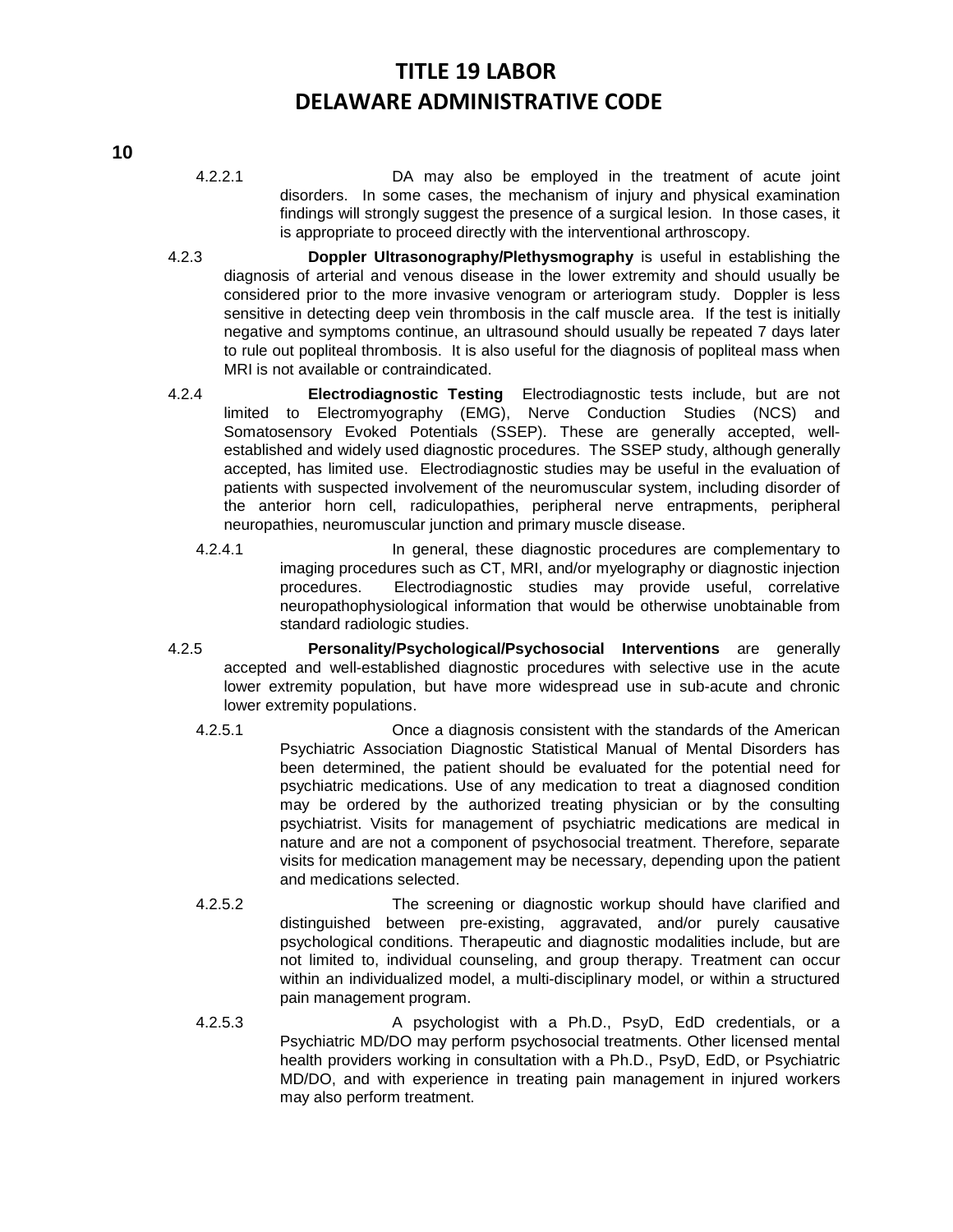- 4.2.5.4 Frequency: 1 to 5 times weekly for the first 4 weeks (excluding hospitalization, if required), decreasing to 1 to 2 times per week for the second month. Thereafter, 2 to 4 times monthly with the exception of exacerbations which may require increased frequency of visits. Not to include visits for medication management.
- 4.2.5.5 Maximum duration: 6 to 12 months, not to include visits for medication management. For select patients, longer supervised treatment may be required.
- 4.2.6 **Venogram/Arteriogram:** is useful for investigation of vascular injuries or disease, including deep venous thrombosis. Potential complications may include pain, allergic reaction, and deep vein thrombosis.
- 4.3 **SPECIAL TESTS** are generally well-accepted tests and are performed as part of a skilled assessment of the patient's capacity to return-to-work, his/her strength capacities, and physical work demand classifications and tolerances. The procedures in this subsection are listed in alphabetical order.
	- 4.3.1 **Computer-Enhanced Evaluations** may include isotonic, isometric, isokinetic and/or isoinertial measurement of movement, range of motion, balance, endurance or strength. Values obtained can include degrees of motion, torque forces, pressures or resistance. Indications include determining validity of effort, effectiveness of treatment and demonstrated motivation. These evaluations should not be used alone to determine return-to-work restrictions.
		- 4.3.1.1 Frequency: One time for evaluation. Can monitor improvements in strength every 3 to 4 weeks up to a total of 6 evaluations.
	- 4.3.2 **Functional Capacity Evaluation (FCE)** is a comprehensive or modified evaluation of the various aspects of function as they relate to the worker's ability to return-to-work. Areas such as endurance, lifting (dynamic and static), postural tolerance, specific range of motion, coordination and strength, worker habits, employability, as well as psychosocial aspects of competitive employment may be evaluated. Components of this evaluation may include: (a) musculoskeletal screen; (b) cardiovascular profile/aerobic capacity; (c) coordination; (d) lift/carrying analysis; (e) job-specific activity tolerance; (f) maximum voluntary effort; (g) pain assessment/psychological screening; and (h) non-material and material handling activities. An FCE may be required.
	- 4.3.3 **Jobsite Analysis** is a comprehensive analysis of the physical, mental and sensory components of a specific job. These components may include, but are not limited to: (a) postural tolerance (static and dynamic); (b) aerobic requirements; (c) range of motion; (d) torque/force; (e) lifting/carrying; (f) cognitive demands; (g) social interactions; (h) visual perceptual; (i) sensation; (j) coordination; (k) environmental requirements of a job; (l) repetitiveness; and (m) essential job functions including job licensing requirements. Job descriptions provided by the employer are helpful but should not be used as a substitute for direct observation. A Jobsite Analysis may be required.
	- 4.3.4 **Work Tolerance Screening (Fitness for Duty)** is a determination of an individual's tolerance for performing a specific job based on a job activity or task. A Work Tolerance Screening may be required. The decision for performance of a Work Tolerance Screening should be made by the therapy provider, the treating physician, and the employer.

# **5.0 Specific Lower Extremity Injury Diagnosis, Testing, and Treatment**

# 5.1 **FOOT AND ANKLE**

5.1.1 **Achilles Tendonopathy or Injury and Rupture (Alternate Spelling: "Tendinopathy"):**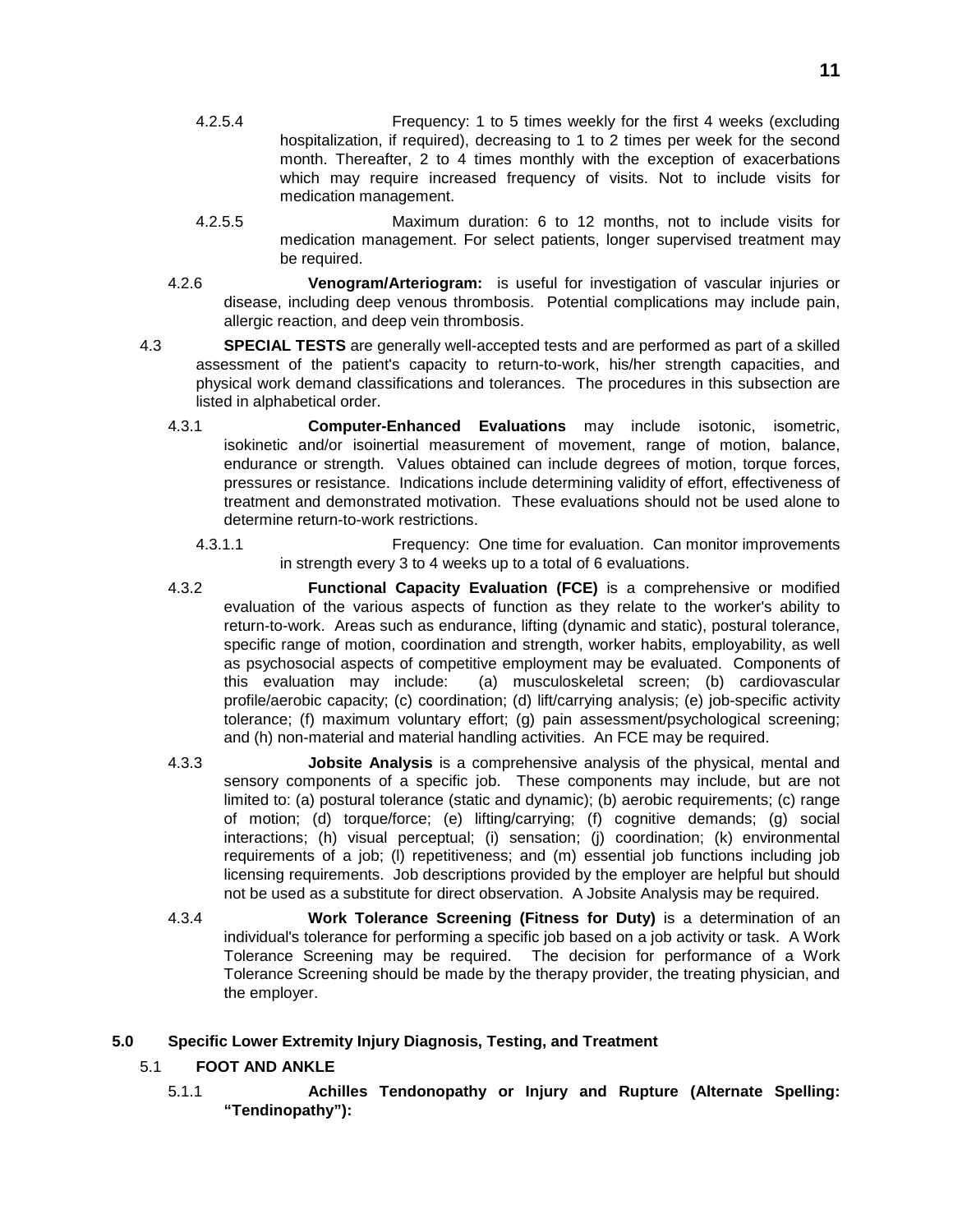- 5.1.1.1 **Description/Definition:** Rupture or tear of Achilles tendon or insertional or non-insertional tendonopathy.
- 5.1.1.2 **Occupational Relationship:** Usually, tears or ruptures are related to a fall, twisting, jumping, or sudden load on ankle with dorsiflexion. Tendonopathy may be exacerbated by continually walking on hard surfaces.
- 5.1.1.3 **Specific Physical Exam Findings:** Swelling and pain at tendon, sometimes accompanied by crepitus and pain with passive motion. Rupture or partial tear may present with palpable deficit in tendon. If there is a full tear, Thompson test will usually be positive. A positive Thompson's test is lack of plantar flexion with compression of the calf when the patient is prone with the knee flexed.
- 5.1.1.4 **Diagnostic Testing Procedures:** Radiography may be performed to identify Haglund's deformity; however, many Haglund's deformities are asymptomatic. MRI or ultrasound may be performed if surgery is being considered for tendonopathy or rupture.

#### 5.1.1.5 **Non-operative Treatment Procedures:**

- 5.1.1.5.1 Initial Treatment: Cast in non weight-bearing for tears. Protected weight-bearing for other injuries.
- 5.1.1.5.2 Medications such as analgesics and antiinflammatories may be helpful. Refer to medication discussions in Section 6.0 Medications and Medical Management.
- 5.1.1.5.3 Patient education should include instruction in selfmanagement techniques, ergonomics, body mechanics, home exercise, joint protection, and weight management.
- 5.1.1.5.4 Benefits may be achieved through therapeutic rehabilitation and rehabilitation interventions. Eccentric training alone or with specific bracing may be used for tendonopathy. Manual therapy may also be used. Therapy will usually include range-of-motion (ROM), active therapies, and a home exercise program. Active therapies include, proprioception training, restoring normal joint mechanics, and clearing dysfunctions from adjacent structures. Passive as well as active therapies may be used for control of pain and swelling. Therapy should progress to strengthening and an independent home exercise program targeted to further improve ROM, strength, and normal joint mechanics influenced by distal and proximal structures. Refer to Section 6.0, Therapeutic Procedures, Non-operative.
	- 5.1.1.5.4.1 Passive modalities are most effective as adjunctive treatments to improve the results of active treatment. They may be used as found in Section 6.0, Therapeutic Procedures, Non-operative.
- 5.1.1.5.5 Steroid injections should generally be avoided in these patients since this is a risk for later rupture.
- 5.1.1.5.6 Return to work with appropriate restrictions should be considered early in the course of treatment. Refer to Section 6.0. 13, Return to Work.
- 5.1.1.5.7 Other therapies in Section 6.0. Therapeutic Procedures, Non-operative may be employed in individual cases.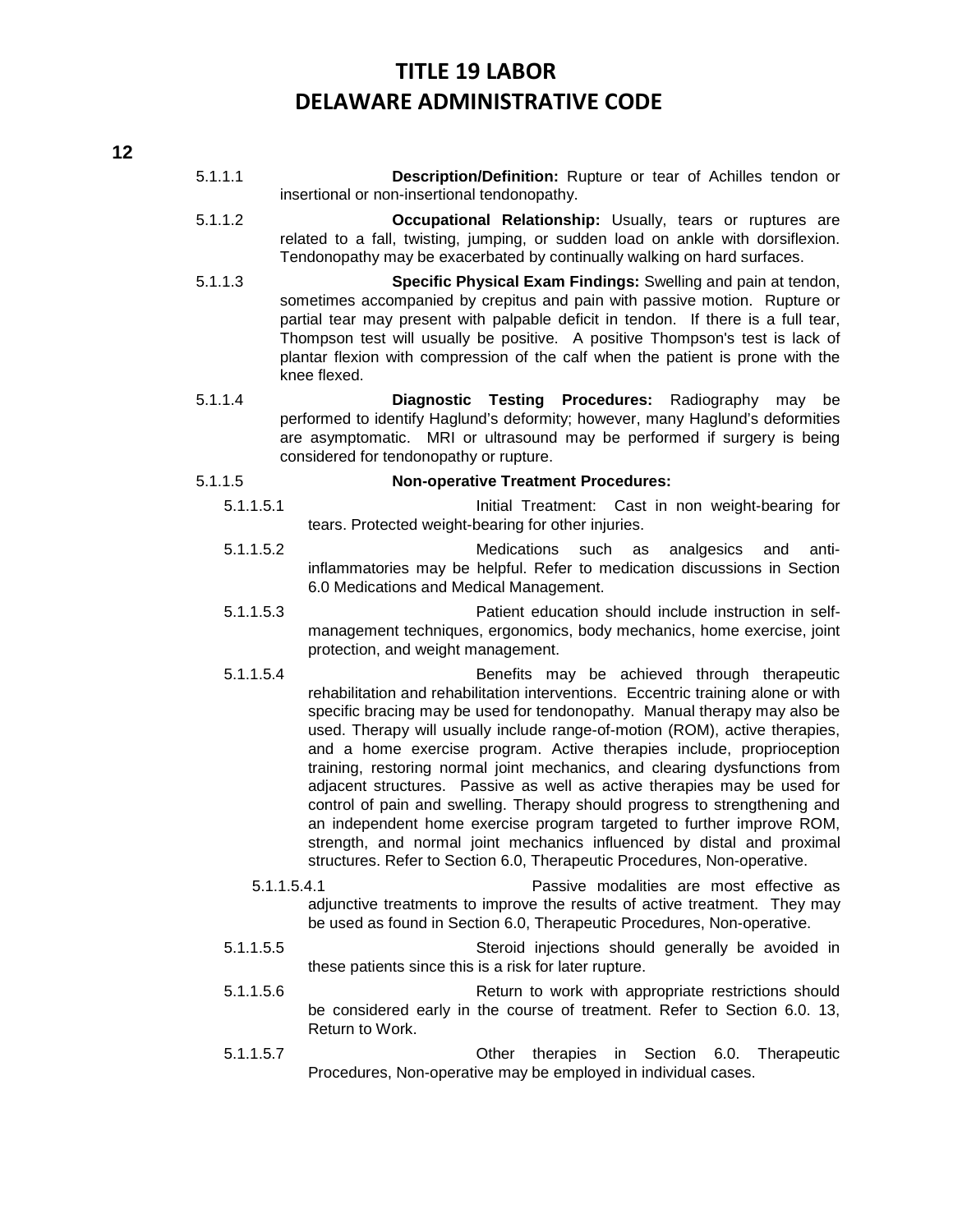- 5.1.1.5.8 The use of PRP may be beneficial in refractory chronic tendonopathies. Musculoskeletal ultrasound is recommended when performing PRP.
- 5.1.1.6 Surgical Indications/Considerations: Total or partial rupture.

Smoking may affect soft tissue healing through tissue hypoxia. Patients should be strongly encouraged to stop smoking and be provided with appropriate counseling and medication by the physician.

- 5.1.1.7 Operative Procedures: Repair of tendons open or percutaneously with or without anchors may be required. Tendon grafts are used for chronic cases or primary surgery failures when tendon tissue is poor.
- 5.1.1.8 Post-operative Treatment:
	- 5.1.1.8.1 An individualized rehabilitation program based upon communication between the surgeon and the therapist using therapies as outlined in Section 6.0, Therapeutic Procedures, Non-Operative.
	- 5.1.1.8.2 Treatment may include the following: restricted weight-bearing, bracing, active therapy with or without passive therapy.
	- 5.1.1.8.3 Range of motion may begin at 3 weeks depending on wound healing. Therapy and some restrictions will usually continue for 6 to 8 weeks.
	- 5.1.1.8.4 Return to work and restrictions after surgery may be made by an attending physician in consultation with the surgeon or by the surgeon.

### 5.1.2 **Aggravated Osteoarthritis:**

- 5.1.2.1 **Description/Definition:** Internal joint pathology of ankle.
	- 5.1.2.1.1 Other causative factors to consider: Prior significant injury to the ankle may predispose the joint to osteoarthritis. In order to entertain previous trauma as a cause, the patient should have a medically documented injury with radiographs or MRI showing the level of anatomic change. The prior injury should have been at least 2 years from the presentation for the new complaints and there should be a significant increase of pathology on the affected side in comparison to the original imaging or operative reports and/or the opposite un-injured extremity.
	- 5.1.2.2 **Specific Physical Exam Findings:** Pain within joint, swelling. Crepitus, locking of the joint, reduced range of motion, pain with stress tests, angular deformities.
	- 5.1.2.3 **Diagnostic Testing Procedures:** X-ray mechanical axis views, CT, MRI, diagnostic injection.

### 5.1.2.4 **Non-operative Treatment Procedures:**

- 5.1.2.4.1 Initial Treatment: May include orthoses, custom shoes with rocker bottom shoe inserts, and braces. Cane may also be useful.
- 5.1.2.4.2 Medications such as analgesics and antiinflammatories may be helpful. Refer to medication discussions in Section 6.0, Medications and Medical Management.
- 5.1.2.4.3 Patient education should include instruction in selfmanagement techniques, ergonomics, body mechanics, home exercise, joint protection, and weight management.
- 5.1.2.4.4 Benefits may be achieved through therapeutic rehabilitation and rehabilitation interventions. They should include range-of-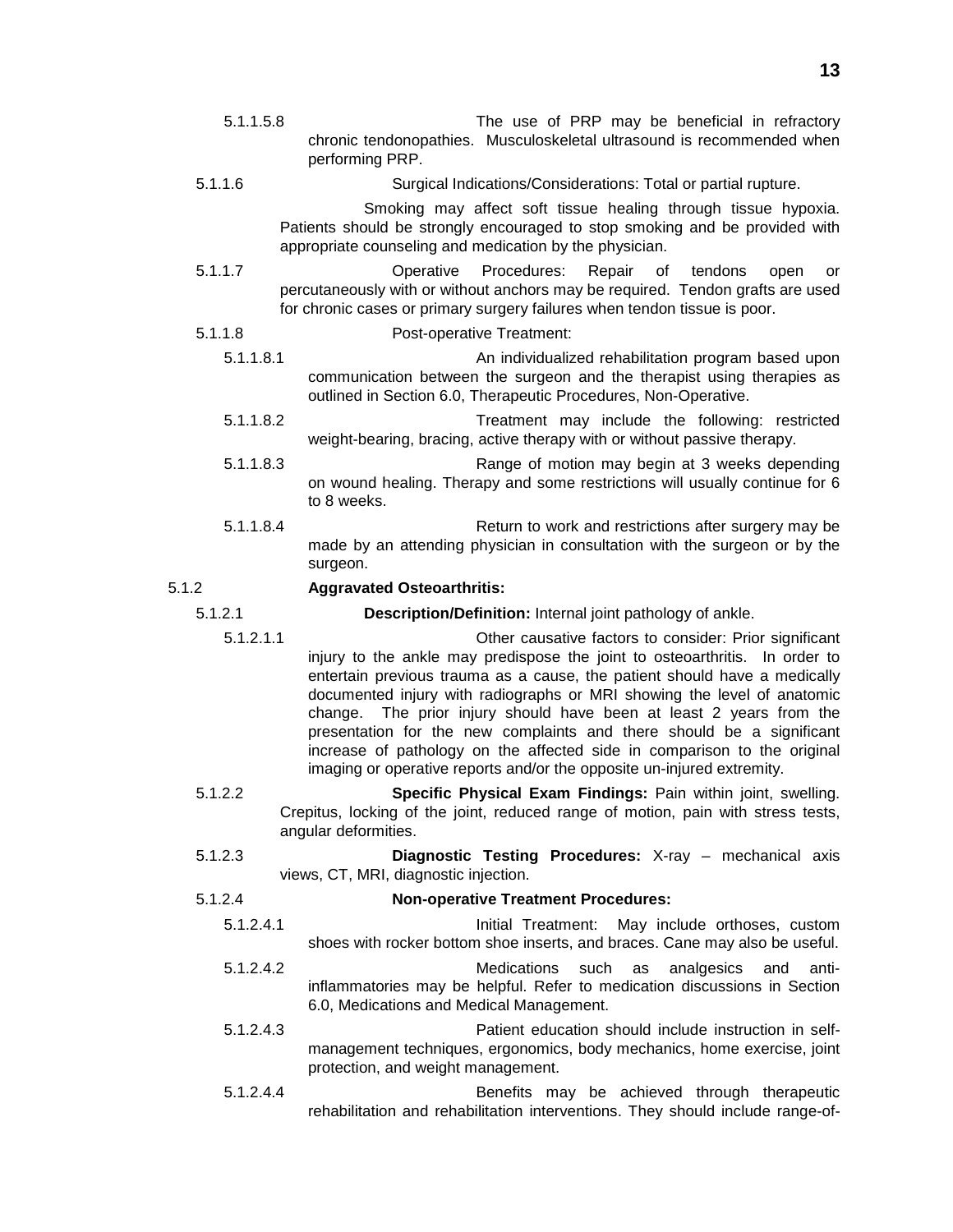motion (ROM), active therapies, and a home exercise program. Active therapies include, proprioception training, restoring normal joint mechanics, and clearing dysfunctions from adjacent structures. Passive as well as active therapies may be used for control of pain and swelling. Therapy should progress to strengthening and an independent home exercise program targeted to further improve ROM, strength, and normal joint mechanics influenced by distal and proximal structures. Refer to Section 6.0., Therapeutic Procedures, Non-operative.

- 5.1.2.4.4.1 Passive modalities are most effective as adjunctive treatments to improve the results of active treatment. They may be used as found in Section 6.0., Therapeutic Procedures, Non-operative.
- 5.1.2.4.5 Steroid injections may decrease inflammation and allow the therapist to progress with functional exercise and range of motion. Steroid injections under significant pressure should be avoided as the needle may be penetrating the tendon and injection into the tendon can cause possible tendon breakdown, tendon degeneration, or rupture. Injections should be minimized for patients younger than 30 years of age. Injections may be performed with or without ultrasound guidance. Ultrasound guided interventional procedure provides the ability to image soft tissues in real time and can improve safety and accuracy of needle placement. The use of ultrasound guided procedures will be at the discretion of the health care provider.
	- 5.1.2.4.5.1 Time to Produce Effect: One injection.
	- 5.1.2.4.5.2 Maximum Duration: 3 injections in one year spaced at least 4 to 8 weeks apart.
	- 5.1.2.4.5.3 Steroid injections should be used cautiously in diabetic patients. Diabetic patients should be reminded to check their blood glucose levels at least daily for 2 weeks after injections.
- 5.1.2.4.6 Return to work with appropriate restrictions should be considered early in the course of treatment. Refer to Section 6.0., the Return to Work subsection.
- 5.1.2.4.7 Other therapies in Section 6.0, Therapeutic Procedures, Non-operative may be employed in individual cases.
- 5.1.2.5 **Surgical Indications/Considerations:**
	- 5.1.2.5.1 The patient is a good surgical candidate and pain continues to interfere with ADLs after non-surgical interventions including weight control, therapy with active patient participation, and medication.
	- 5.1.2.5.2 Refer to Section 7.0 for specific indications for osteotomy, ankle fusion or arthroplasty.
	- 5.1.2.5.3 Implants are less successful than similar procedures in the knee or hip. There are no quality studies comparing arthrodesis and ankle replacement. Patients with ankle fusions generally have good return to function and fewer complications than those with joint replacements. Salvage procedures for ankle replacement include revision with stemmed implant or allograft fusion. Given these factors, an ankle arthroplasty requires prior authorization and a second opinion by a surgeon specializing in lower extremity surgery.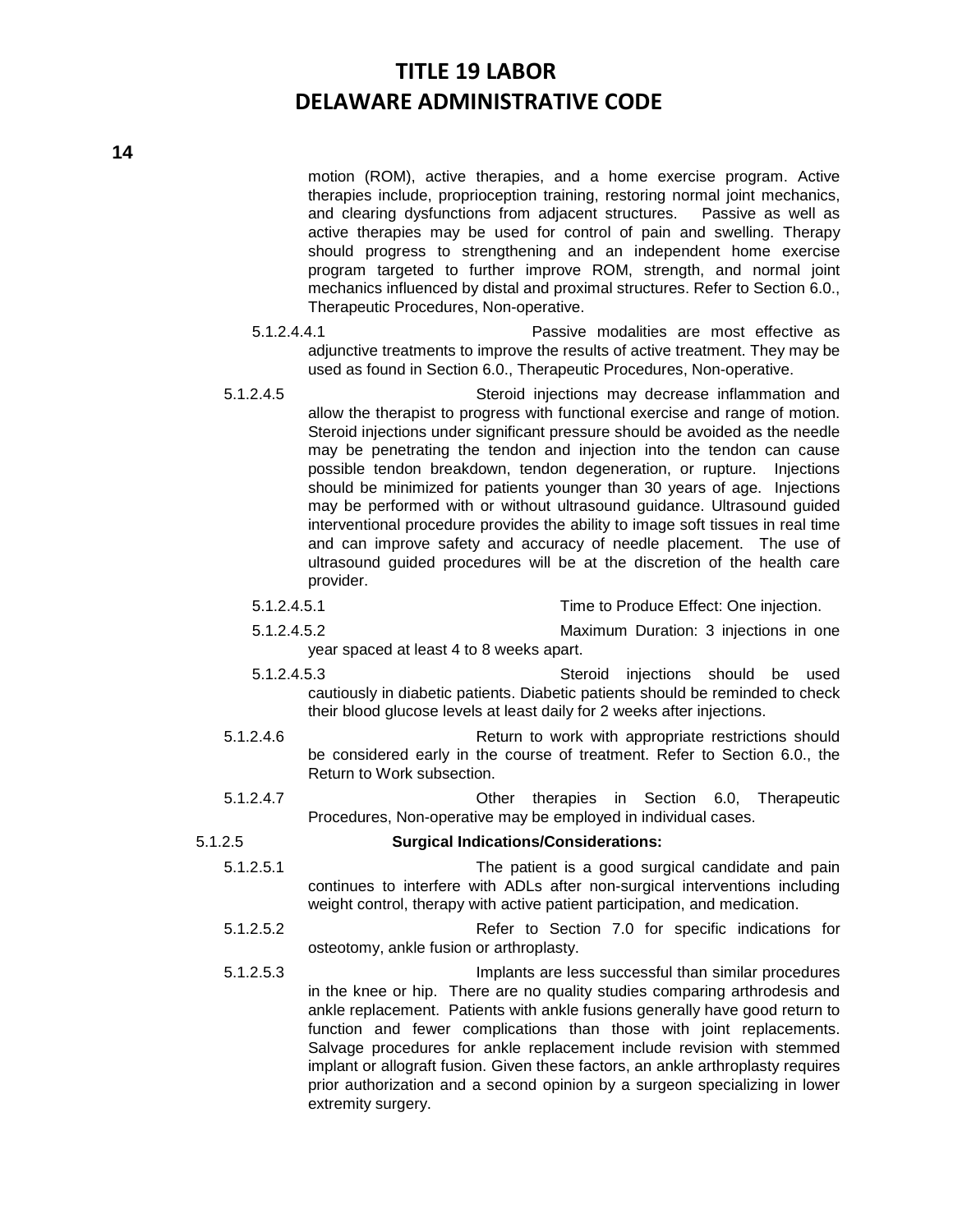- 5.1.2.5.4 Prior to surgical intervention, the patient and treating physician should identify functional operative goals and the likelihood of achieving improved ability to perform activities of daily living or work activities and the patient should agree to comply with the pre- and post-operative treatment plan including home exercise. The provider should be especially careful to make sure the patient understands the amount of post-operative therapy required and the length of partial- and full-disability expected postoperatively.
- 5.1.2.5.5 In cases where surgery is contraindicated due to obesity, it may be appropriate to recommend a weight loss program if the patient is unsuccessful losing weight on their own. Coverage for weight loss would continue only for motivated patients who have demonstrated continual progress with weight loss.
- 5.1.2.5.6 Because smokers have a higher risk of non-union and post-operative costs, it is recommended that carriers cover a smoking cessation program peri-operatively.

Physicians may monitor smoking cessation with laboratory tests such as cotinine levels for long-term cessation.

5.1.2.6 **Operative Procedures:** Arthroscopy, ankle arthroplasty or fusion. Supramalleolar osteotomies can be considered for patients with deformities or pre-existing hind foot varus or valgus deformities.

### 5.1.2.7 **Post-operative Treatment:**

- 5.1.2.7.1 An individualized rehabilitation program based upon communication between the surgeon and the therapist using therapies as outlined in Section 6.0, Therapeutic Procedures, Non-Operative.
- 5.1.2.7.2 In all cases, communication between the physician and therapist is important to the timing of weight-bearing and exercise progressions.
- 5.1.2.7.3 Treatment may include the following: restricted weight-bearing, bracing, gait training and other active therapy with or without passive therapy.
- 5.1.2.7.4 Refer to Section 7.0 for Ankle Fusion, Osteotomy, or Arthroplasty for further specific information.
- 5.1.2.7.5 Return to work and restrictions after surgery may be made by an attending physician in consultation with the surgeon or by the surgeon.

# 5.1.3 **Ankle or Subtalar Joint Dislocation:**

- 5.1.3.1 **Description/Definition:** Dislocation of ankle or subtalar joint.
- 5.1.3.2 **Occupational Relationship:** Usually occurs with falling or twisting.
- 5.1.3.3 **Specific Physical Exam Findings:** Disruption of articular arrangements of ankle, subtalar joint may be tested using ligamentous laxity tests.
- 5.1.3.4 **Diagnostic Testing Procedures:** Radiographs, CT scans. MRI may be used to assess for avascular necrosis of the talus which may occur secondary to a dislocation.
- 5.1.3.5 **Non-operative Treatment Procedures:**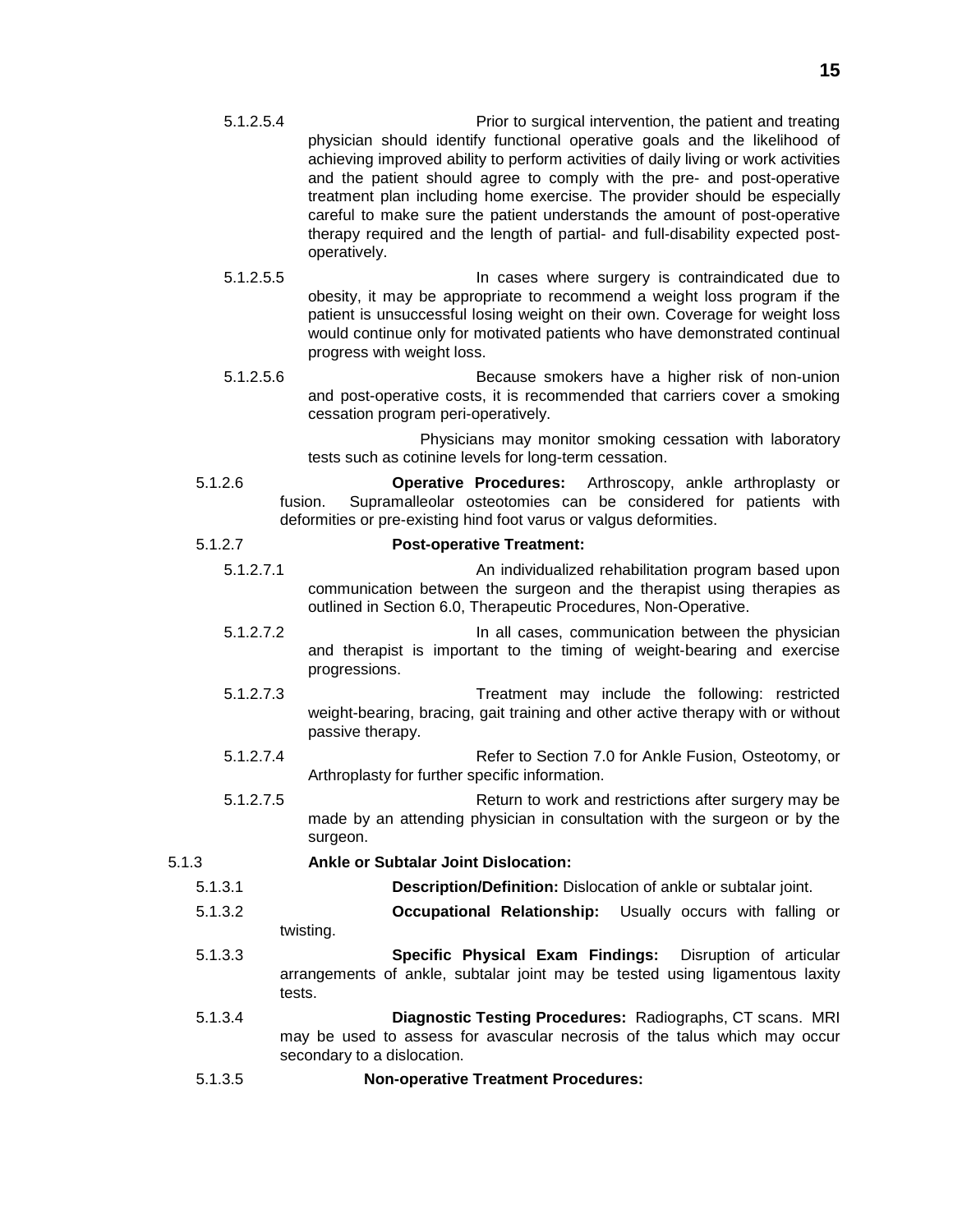5.1.3.5.1 Initial Treatment: Closed reduction under anesthesia with pre- and post-reduction neurovascular assessment followed by casting and weight-bearing limitations.

- 5.1.3.5.2 Medications such as analgesics and antiinflammatories may be helpful. Refer to medication discussions in Section 6.0, Medications and Medical Management.
- 5.1.3.5.3 Patient education should include instruction in selfmanagement techniques, ergonomics, body mechanics, home exercise, joint protection, and weight management.
- 5.1.3.5.4 Benefits may be achieved through therapeutic rehabilitation and rehabilitation interventions. They should include range of motion (ROM), active therapies, and a home exercise program. Active therapies include, proprioception training, restoring normal joint mechanics, and clearing dysfunctions from adjacent structures. Passive as well as active therapies may be used for control of pain and swelling. Therapy should progress to strengthening and an independent home exercise program targeted to further improve ROM, strength, and normal joint mechanics influenced by distal and proximal structures. Refer to Section 6.0, Therapeutic Procedures, Non-operative.
	- 5.1.3.5.4.1 Passive modalities are most effective as adjunctive treatments to improve the results of active treatment. They may be used as found in Section 6.0, Therapeutic Procedures, Non-operative.
- 5.1.3.5.5 Return to work with appropriate restrictions should be considered early in the course of treatment. Refer to Section 6.0, Return to Work.
- 5.1.3.5.6 Other therapies in Section 6.0, Therapeutic Procedures, Non-operative may be employed in individual cases.
- 5.1.3.6 **Surgical Indications/Considerations:** Inability to reduce closed fracture, association with unstable fractures.
- 5.1.3.7 **Operative Procedures:** Open or closed reduction of dislocation.
- 5.1.3.8 **Post-operative Treatment:**
	- 5.1.3.8.1 An individualized rehabilitation program based upon communication between the surgeon and the therapist using therapies as outlined in Section 6.0, Therapeutic Procedures, Non-Operative.
	- 5.1.3.8.2 Treatment usually includes initial immobilization with restricted weight-bearing, followed by bracing and active therapy with or without passive therapy.
	- 5.1.3.8.3 Return to work and restrictions after surgery may be made by an attending physician in consultation with the surgeon or by the surgeon.

#### 5.1.4 **Ankle Sprain/Fracture:**

5.1.4.1 **Description/Definition:** An injury to the ankle joint due to abnormal motion of the talus that causes a stress on the malleolus and the ligaments. Injured ligaments in order of disruption include the anterior talofibular ligament (ATFL), calcaneofibular ligament (CFL), posterior talofibular ligament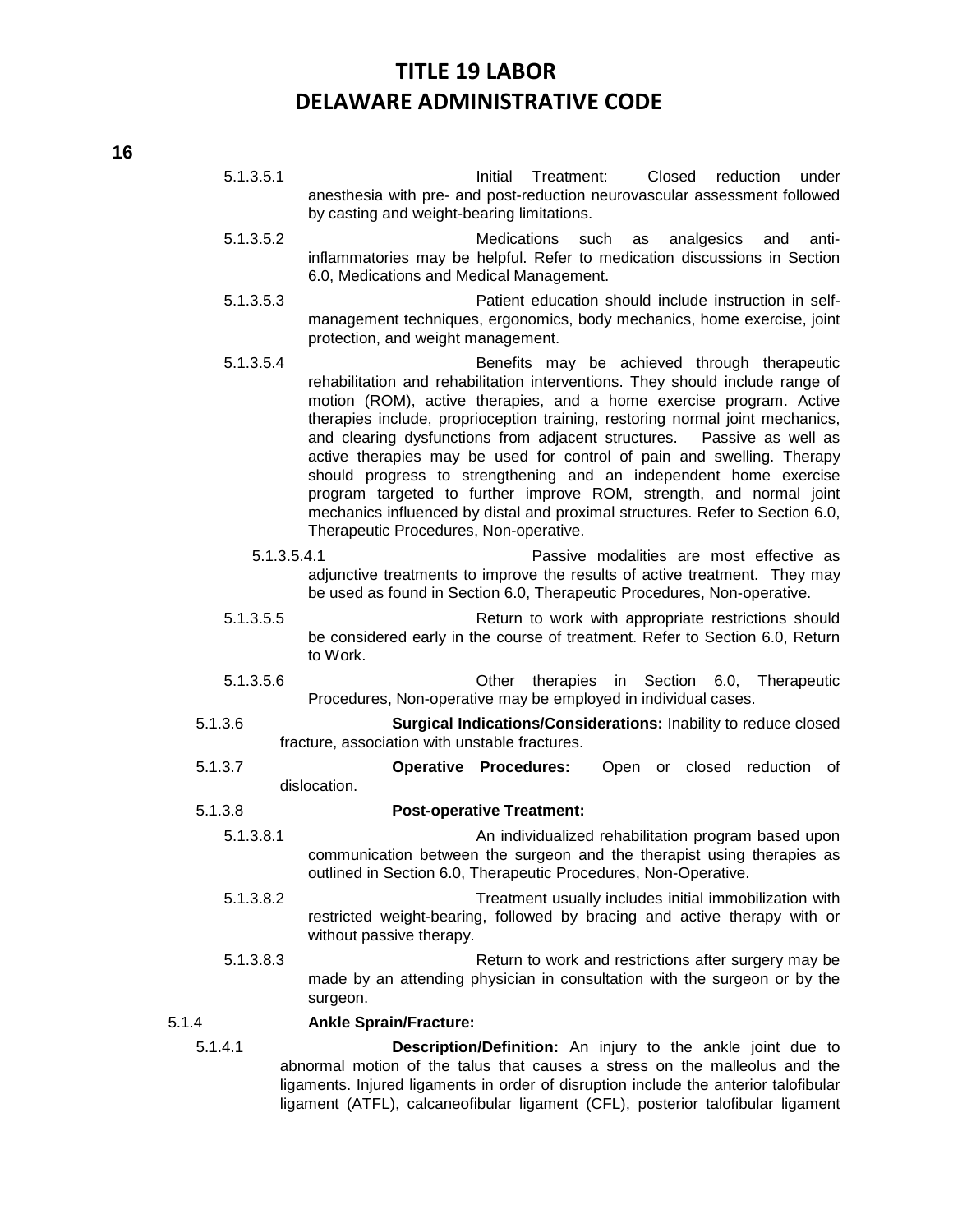(PTFL), deltoid ligaments, and syndesmotic ligaments. Instability can result from a fracture of a malleolus (malleolli), rupture of ligaments, or a combination. Circumstances surrounding the injury, including consideration of location and additional injuries are of importance. Additionally, the position of the foot at the time of injury is helpful in determining the extent and type of injury. Grading of soft tissue injuries includes:

- 5.1.4.1.1 Grade 1 Injury: those with overstretching or microscopic tears of the ligament, minimal swelling, normal stress testing, and the ability to bear weight.
- 5.1.4.1.2 Grade 2 Injury: have partial disruption of the ligament, significant swelling, indeterminate results on stress testing, and difficulty bearing weight.
- 5.1.4.1.3 Grade 3 Injury: have a ruptured ligament, swelling and ecchymosis, abnormal results on stress testing, and the inability to bear weight. May also include a chip avulsion fracture on x-ray.
- 5.1.4.2 **Occupational Relationship:** Usually occurs from sudden twisting, direct blunt trauma and falls. Inversion of the ankle with a plantar-flexed foot is the most common mechanism of injury.
- 5.1.4.3 **Specific Physical Exam Findings**: varies with individual. With lower grade sprains the ankle may be normal appearing with minimal tenderness on examination. The ability/inability to bear weight, pain, swelling, or ecchymosis should be noted. If the patient is able to transfer weight from one foot onto the affected foot and has normal physical findings, then likelihood of fracture is reduced. Stress testing using the anterior drawer stress test, the talar tilt test and the external rotation stress test may be normal or abnormal depending on the involved ligament.
	- 5.1.4.3.1 Syndesmotic injury can occur with external rotation injuries and requires additional treatment. Specific physical exam tests include the squeeze test and external rotation at neutral.
- 5.1.4.4 **Diagnostic Testing Procedures:** Radiographs. Refer to Initial Diagnostic Section which generally follows the Ottawa Ankle Rules. The Ottawa Ankle Rules are a decision aid for radiography. Commonly missed conditions include ankle syndesmosis or fractures. The instrument has a sensitivity of almost 100% and a modest specificity, and its use should reduce the number of unnecessary radiographs by 30 to 40%.
	- 5.1.4.4.1 For an acute, unstable ankle or a repeat or chronic ankle injury, a MRI and/or diagnostic injection may be ordered. Arthroscopy can be used in unusual cases with persistent functional instability and giving way of the ankle, after conservative treatment, to directly visualize the ruptured ligament(s).

### 5.1.4.5 **Non-operative Treatment Procedures:**

- 
- 5.1.4.5.1 Initial treatment for patients able to bear weight: NSAIDs, RICE (rest, ice, compression and elevation), and early functional bracing is used. In addition, crutches may be beneficial for comfort. Early functional treatment including range of motion and strengthening exercises along with limited weight-bearing, are preferable to strict immobilization with rigid casting for improving outcome and reducing time to return to work.
- 5.1.4.5.2 Initial treatment for patients unable to bear weight: bracing plus NSAIDs and RICE are used. When patient becomes able to bear weight a walker boot is frequently employed. There is no clear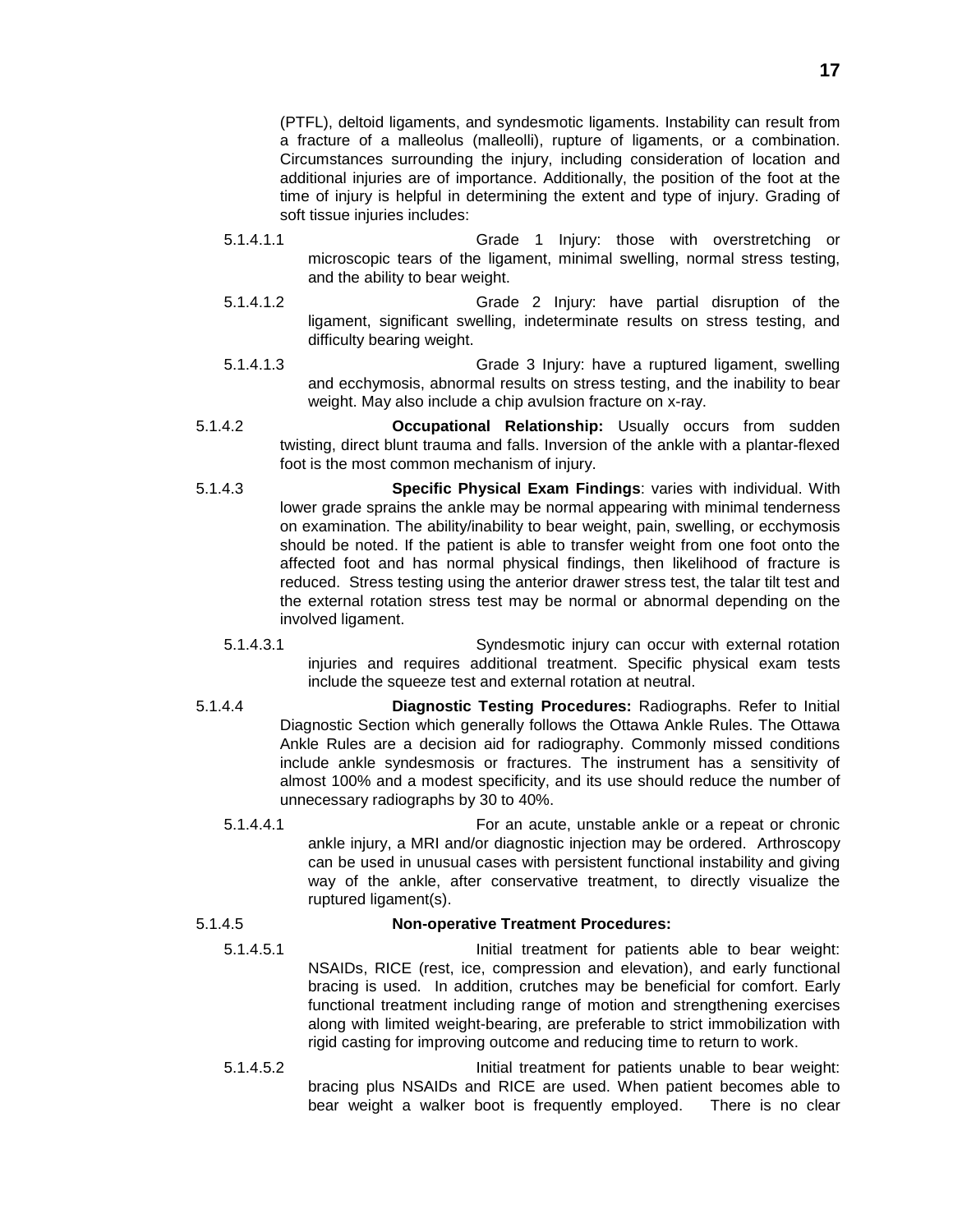evidence favoring ten days of casting over pneumatic bracing as initial treatment for patients who cannot bear weight three days post injury. There is good evidence that use of either device combined with functional therapy results in similar long-term recovery.

- 5.1.4.5.2.1 There is some evidence that functional rehabilitation has results superior to six weeks of immobilization.
- 5.1.4.5.2.2 Small avulsion fractures of the fibula with minimal or no displacement can be treated as an ankle sprain.
- 5.1.4.5.2.3 For patients with a clearly unstable joint, immobilize with a short leg plaster cast or splint for 2 to 6 weeks along with early weight-bearing.
- 5.1.4.5.3 Balance/coordination training is a well-established treatment which improves proprioception and may decrease incidence of recurrent sprains.
- 5.1.4.5.4 Medications such as analgesics and antiinflammatories may be helpful. Refer to medication discussions in Section 6.0, Medications and Medical Management.
- 5.1.4.5.5 Patient education should include instruction in selfmanagement techniques, ergonomics, body mechanics, home exercise, joint protection, and weight management.
- 5.1.4.5.6 Heel wedges or other orthotics may be used for rear foot varus or valgus deformities.
	- 5.1.4.5.6.1 There is good evidence that semi-rigid orthoses or pneumatic braces prevent ankle sprains during high risk physical activities and they should be used as appropriate after acute sprains.
- 5.1.4.5.7 When fractures are involved refer to comments related to osteoporosis in Section 6.0, Therapeutic Procedures, Nonoperative, subsection, Osteoporosis Management.
- 5.1.4.5.8 Smoking may affect fracture healing. Patients should be strongly encouraged to stop smoking and be provided with appropriate counseling by the physician.
- 5.1.4.5.9 Return-to-work with appropriate restrictions should be considered early in the course of treatment. Refer to Section 6.0, Return to Work.
- 5.1.4.5.10 Other therapies in Section 6.0, Therapeutic Procedures, Non-operative, including manual therapy may be employed in individual cases.

### 5.1.4.5.11 Hyperbaric oxygen therapy is not recommended.

### 5.1.4.6 **Surgical Indications/Considerations:**

- 5.1.4.6.1 Acute surgical indications include sprains with displaced fractures, syndesmotic disruption or ligament sprain associated with a fracture causing instability.
- 5.1.4.6.2 There is no conclusive evidence that surgery as opposed to functional treatment for an uncomplicated Grade I-III ankle sprain improves patient outcome.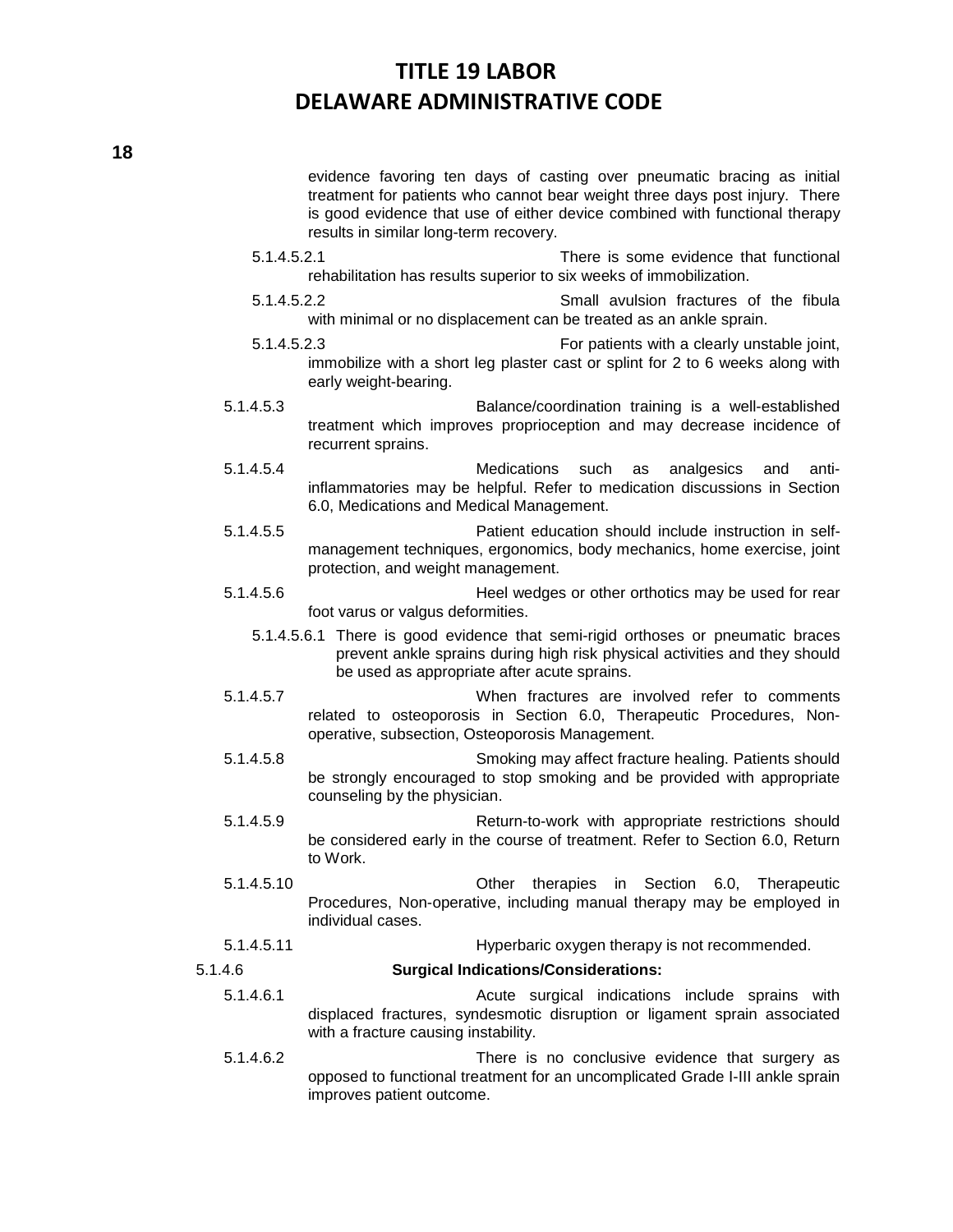- 5.1.4.6.3 Chronic indications are functional problems, such as recurrent instability, remaining after at least 2 months of appropriate therapy including active participation in a non-operative therapy program including balance training.
- 5.1.4.6.4 Prior to surgical intervention, the patient and treating physician should identify functional operative goals and the likelihood of achieving improved ability to perform activities of daily living or work activities and the patient should agree to comply with the pre- and post-operative treatment plan including home exercise. The provider should be especially careful to make sure the patient understands the amount of post-operative therapy required and the length of partial- and full-disability expected postoperatively.
- 5.1.4.6.5 **If injury is a sprain: Smoking may affect soft tissue** healing through tissue hypoxia. Patients should be strongly encouraged to stop smoking and be provided with appropriate counseling by the physician.
- 5.1.4.6.6 If injury is a fracture: Because smokers have a higher risk of non-union and post-operative costs, it is recommended that carriers cover a smoking cessation program peri-operatively. Physicians may monitor smoking cessation with laboratory tests such as cotinine levels for long-term cessation.
- 5.1.4.7 **Operative Treatment:** Repair of fractures or other acute pathology as necessary. Primary ligament ankle reconstruction with possible tendon transplant.

### 5.1.4.8 **Post-operative Treatment:**

- 5.1.4.8.1 An individualized rehabilitation program based upon communication between the surgeon and the therapist using therapies as outlined in Section 6.0, Therapeutic Procedures, Non-Operative. Treatment may include short-term post surgical casting. In all cases, communication between the physician and therapist is important to the timing of weightbearing and exercise progressions.
	- 5.1.4.8.1.1 There is some evidence that more rapid recovery occurs with functional rehabilitation compared to six weeks of immobilization in a cast.
	- 5.1.4.8.2 The surgical procedures and the patient's individual results dictate the amount of time a patient has non weight-bearing restrictions. Fractures usually require 6 to 8 weeks while tendon transfers may be 6 weeks. Other soft tissue repairs, such as the Brostrom lateral ankle stabilization, may be as short as 3 weeks.
	- 5.1.4.8.3 Return to work and restrictions after surgery may be made by an attending physician in consultation with the surgeon or by the surgeon.

# 5.1.5 **Calcaneal Fracture:**

- 5.1.5.1 **Description/Definition:** Osseous fragmentation/separation confirmed by diagnostic studies.
- 5.1.5.2 **Occupational Relationship:** Usually occurs by fall or crush injury.
- 5.1.5.3 **Specific Physical Exam Findings:** Pain with range of motion and palpation of calcaneus. Inability to bear weight, mal-positioning of heel, possible impingement of sural nerve.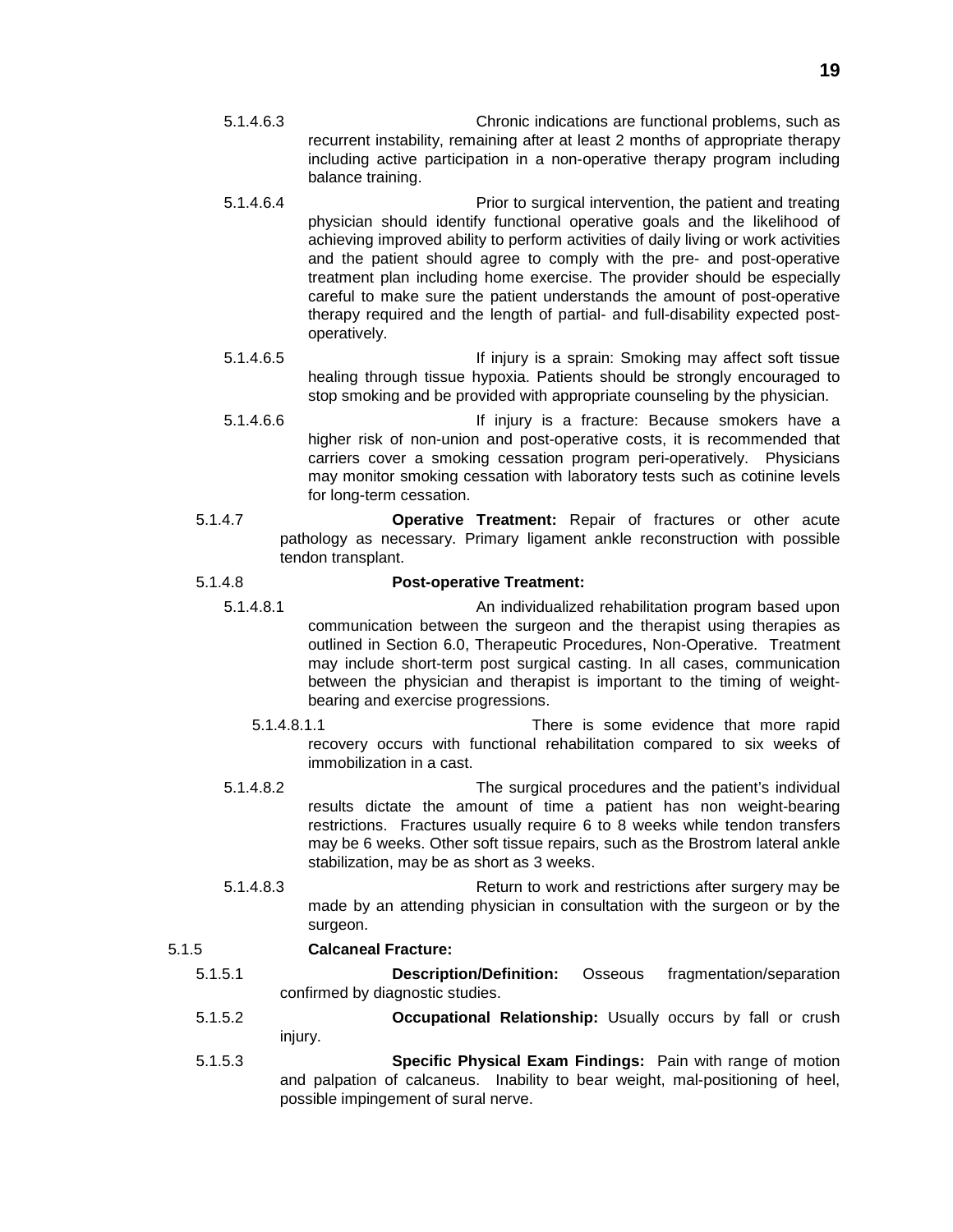| 5.1.5.4   | Diagnostic Testing Procedures: Radiographs and CT scan to<br>assess for intra-articular involvement. Lumbar films and urinalysis are usually                                                                                                                                                                                                                                       |
|-----------|------------------------------------------------------------------------------------------------------------------------------------------------------------------------------------------------------------------------------------------------------------------------------------------------------------------------------------------------------------------------------------|
|           | performed to rule out lumbar crush fractures when the mechanism of injury is a<br>fall from a height.                                                                                                                                                                                                                                                                              |
| 5.1.5.5   | <b>Non-operative Treatment Procedures:</b>                                                                                                                                                                                                                                                                                                                                         |
| 5.1.5.5.1 | Initial Treatment: Non weight-bearing 6 to 8 weeks,<br>followed by weight-bearing cast at physician's discretion and active therapy<br>with or without passive therapy.                                                                                                                                                                                                            |
| 5.1.5.5.2 | Medications<br>such<br>analgesics<br>anti-<br>and<br>as<br>inflammatories may be helpful. Refer to medication discussions in Section<br>6.0, the Medications and Medical Management subsection.                                                                                                                                                                                    |
| 5.1.5.5.3 | Patient education should include instruction in self-<br>management techniques, ergonomics, body mechanics, home exercise, joint<br>protection, and weight management.                                                                                                                                                                                                             |
| 5.1.5.5.4 | Refer to comments related to osteoporosis in<br>Procedures,<br>Section<br>6.0,<br>Therapeutic<br>Non-operative,<br>Osteoporosis<br>Management.                                                                                                                                                                                                                                     |
| 5.1.5.5.5 | Smoking may affect fracture healing. Patients should<br>be strongly encouraged to stop smoking and be provided with appropriate<br>counseling by the physician.                                                                                                                                                                                                                    |
| 5.1.5.5.6 | Return to work with appropriate restrictions should<br>be considered early in the course of treatment. Refer to Section 6.0, Return<br>to Work.                                                                                                                                                                                                                                    |
| 5.1.5.5.7 | in Section<br>Other<br>therapies<br>6.0,<br>Therapeutic<br>Procedures, Non-operative may be employed in individual cases.                                                                                                                                                                                                                                                          |
| 5.1.5.6   | <b>Surgical</b><br><b>Indications/Considerations:</b><br>Displacement<br>0f<br>fragments, joint depression, intra-articular involvement, mal-position of heel.<br>Sanders Types II and III are generally repaired surgically. However, the need for<br>surgery will depend on the individual case. Relative contraindications: smoking,<br>diabetes, or immunosuppressive disease. |
| 5.1.5.6.1 | Because smokers have a higher risk of non-union<br>and post-operative costs, it is recommended that carriers cover a smoking<br>cessation program peri-operatively.<br>Physicians may monitor smoking<br>cessation with laboratory tests such as cotinine levels for long-term<br>cessation.                                                                                       |
| 5.1.5.7   | Operative Procedures: Open reduction internal fixation.<br>Subtalar fusion may be necessary in some cases when the calcaneus is<br>extremely comminuted. External fixation has been used when the skin condition<br>is poor.                                                                                                                                                       |
| 5.1.5.7.1 | Complications<br>infections<br>include<br>may<br>wound<br>requiring skin graft.                                                                                                                                                                                                                                                                                                    |
| 5.1.5.8   | <b>Post-operative Treatment:</b>                                                                                                                                                                                                                                                                                                                                                   |

5.1.5.8.1 An individualized rehabilitation program based upon communication between the surgeon and the therapist using the therapies as outlined in Section 6.0, Therapeutic Procedures, Non-Operative. In all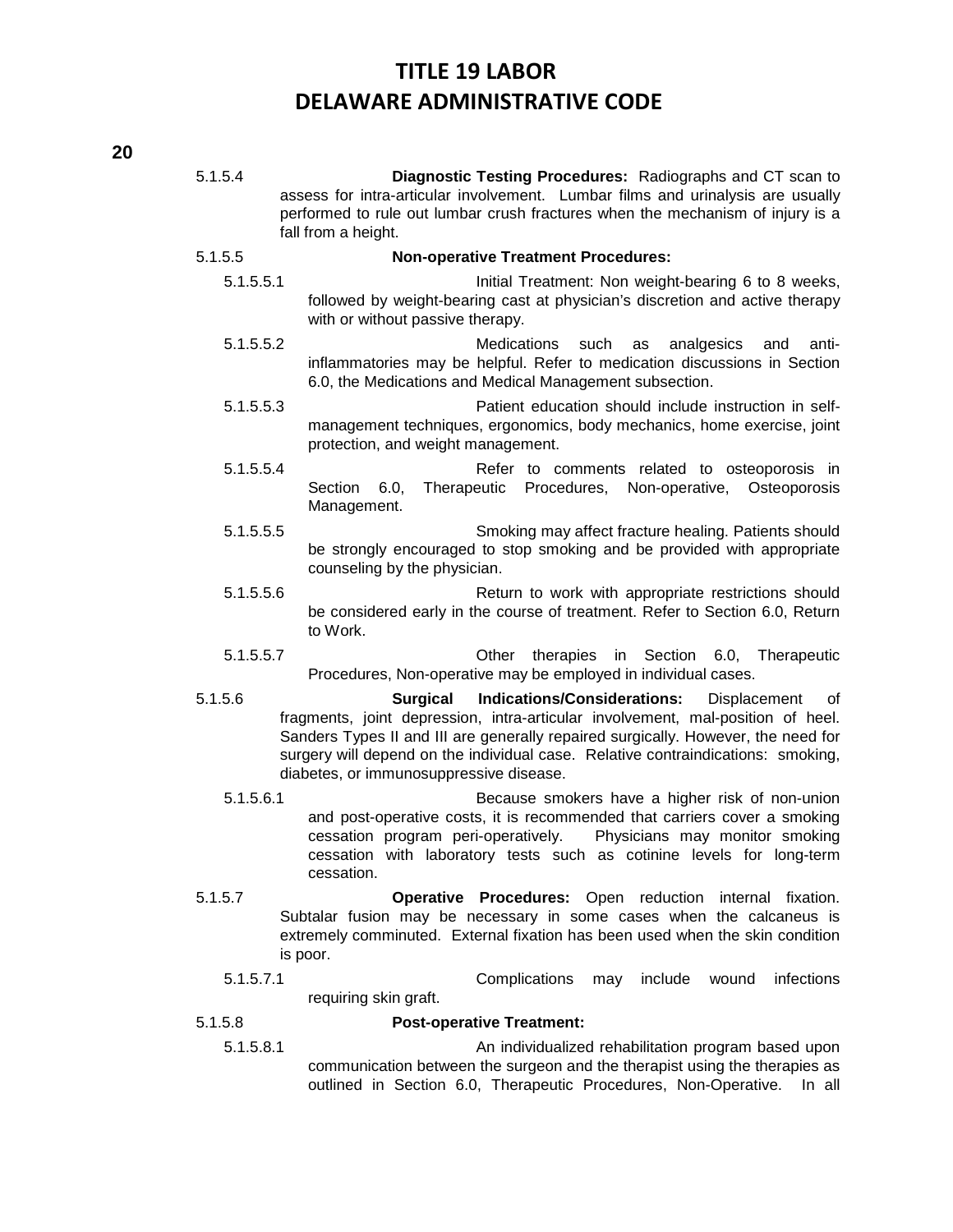cases, communication between the physician and therapist is important to the timing of weight-bearing and exercise progressions.

- 5.1.5.8.2 The patient is usually non weight-bearing for 6 to 8 weeks followed by weight-bearing for approximately 6 to 8 weeks at physician's discretion.
- 5.1.5.8.3 Treatment may include the following: restricted weight-bearing, bracing, active therapy with or without passive therapy.
- 5.1.5.8.4 Return to work and restrictions after surgery may be made by an attending physician in consultation with the surgeon or by the surgeon.

### 5.1.6 **Chondral and Osteochondral Defects:**

- 5.1.6.1 **Description/Definition:** Cartilage or cartilage and bone defect of the talar surface. May be associated with ankle sprain or other injuries.
- 5.1.6.2 **Occupational Relationship**: Usually caused by a traumatic ankle injury.
- 5.1.6.3 **Specific Physical Exam Findings:** Ankle effusion, pain in joint and with walking.
- 5.1.6.4 **Diagnostic Testing Procedures:** MRI may show bone bruising, osteochondral lesion, or possibly articular cartilage injury. Radiographs, contrast radiography, CT may also be used.

### 5.1.6.5 **Non-operative Treatment Procedures:**

- 5.1.6.5.1 Initial Treatment: Acute injuries may require immobilization followed by active therapy with or without passive therapy.
- 5.1.6.5.2 Medications such as analgesics and antiinflammatories may be helpful. Refer to medication discussions in Section 6.0, Medications and Medical Management.
- 5.1.6.5.3 Patient education should include instruction in selfmanagement techniques, ergonomics, body mechanics, home exercise, joint protection, and weight management.
- 5.1.6.5.4 Benefits may be achieved through therapeutic rehabilitation and rehabilitation interventions. They should include range-ofmotion (ROM), active therapies, and a home exercise program. Active therapies include, proprioception training, restoring normal joint mechanics, and clearing dysfunctions from adjacent structures. Passive as well as active therapies may be used for control of pain and swelling. Therapy should progress to strengthening and an independent home exercise program targeted to further improve ROM, strength, and normal joint mechanics influenced by distal and proximal structures. Refer to Section 6.0, Therapeutic Procedures, Non-operative.
	- 5.1.6.5.4.1 Passive modalities are most effective as adjunctive treatments to improve the results of active treatment. They may be used as found in Section 6.0, Therapeutic Procedures, Non-operative.
- 5.1.6.5.5 Return to work with appropriate restrictions should be considered early in the course of treatment. Refer to Section 6.0, Return to Work.
- 5.1.6.5.6 Other therapies in Section 6.0, Therapeutic Procedures, Non-operative may be employed in individual cases.

5.1.6.6 **Surgical Indications/Considerations:**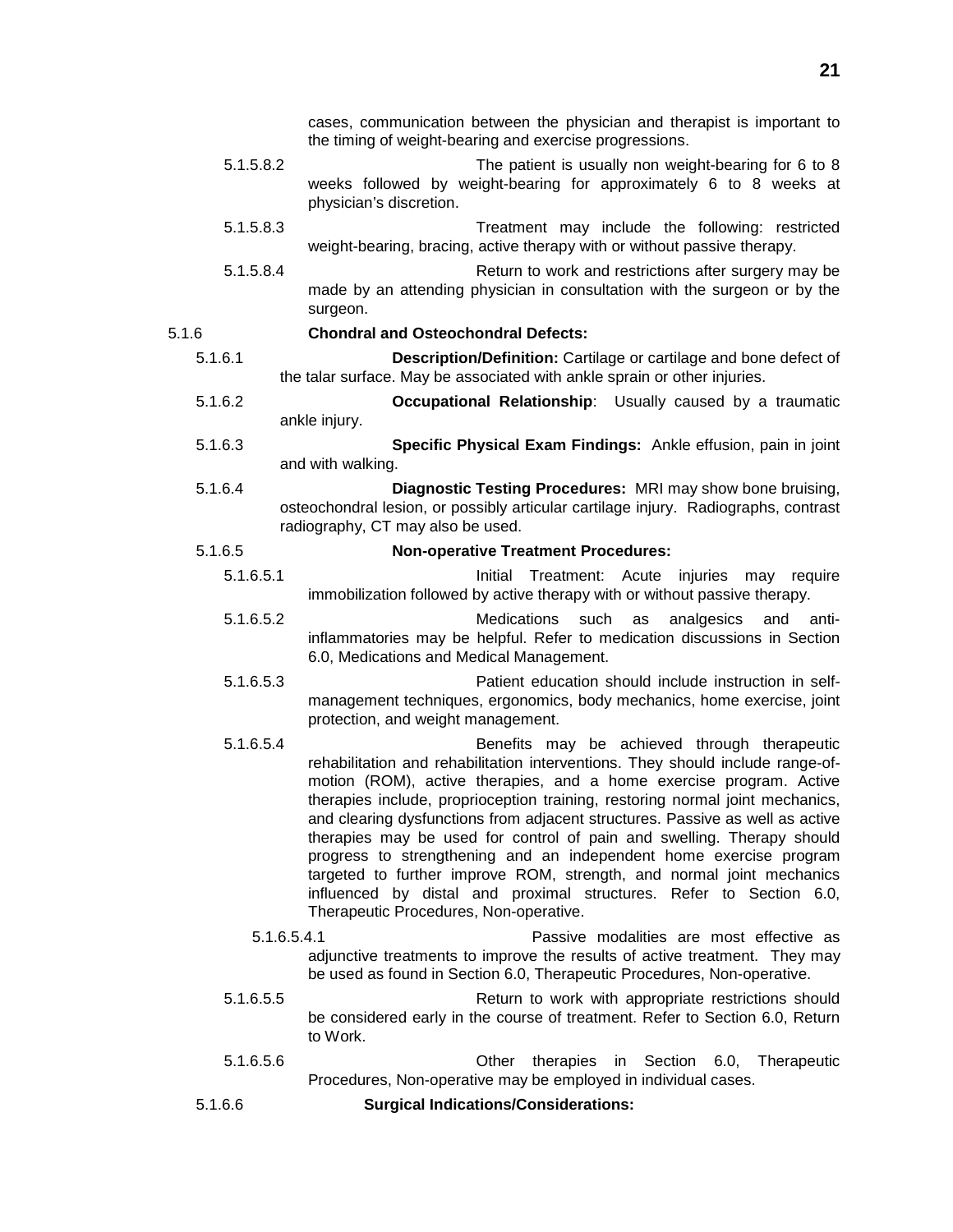- 5.1.6.6.1 Functional deficits not responsive to conservative therapy. Identification of an osteochondral lesion by diagnostic testing procedures should be done to determine the size of the lesion and stability of the joint.
- 5.1.6.6.2 Microfracture is the initial treatment unless there are other anatomic variants such as a cyst under the bone.
- 5.1.6.6.3 Osteochondral Autograft Transfer System (OATS) may be effective in patients without other areas of osteoarthritis, a BMI of less than 35 and a failed microfracture. This procedure may be indicated when functional deficits interfere with activities of daily living and/or job duties 6 to 12 weeks after a failed microfracture with active patient participation in non-operative therapy. This procedure is only appropriate in a small subset of patients and requires prior authorization.
- 5.1.6.6.4 Autologous cartilage cell implant is not FDA approved for the ankle and therefore not recommended.
- 5.1.6.6.5 Prior to surgical intervention, the patient and treating physician should identify functional operative goals and the likelihood of achieving improved ability to perform activities of daily living or work activities and the patient should agree to comply with the pre- and post-operative treatment plan including home exercise. The provider should be especially careful to make sure the patient understands the amount of post-operative therapy required and the length of partial- and full-disability expected postoperatively.
- 5.1.6.6.6 Smoking may affect tissue healing through tissue hypoxia. Patients should be strongly encouraged to stop smoking and be provided with appropriate counseling by the physician.
- 5.1.6.7 **Operative Procedures:** Arthroscopy with debridement or shaving of cartilage, microfracture, mosiacplasty, fixation of loose osteochondral fragments.

### 5.1.6.8 **Post-operative Treatment:**

- 5.1.6.8.1 An individualized rehabilitation program based upon communication between the surgeon and the therapist and using therapies as outlined in Section 6.0, Therapeutic Procedures, Non-Operative. In all cases, communication between the physician and therapist is important to the timing of weight-bearing and exercise progressions.
- 5.1.6.8.2 Treatment may include the following: restricted weight-bearing, bracing, active therapy with or without passive therapy.
- 5.1.6.8.3 Return to work and restrictions after surgery may be made by an attending physician in consultation with the surgeon or by the surgeon.

### 5.1.7 **Heel Spur Syndrome/Plantar Fasciitis:**

- 5.1.7.1 **Description:** Pain along the inferior aspect of the heel at the calcaneal attachment of the plantar fascia and/or along the course of the plantar fascia.
- 5.1.7.2 **Occupational Relationship:** Usually, the condition may be exacerbated by prolonged standing or walking on hard surfaces. Acute injury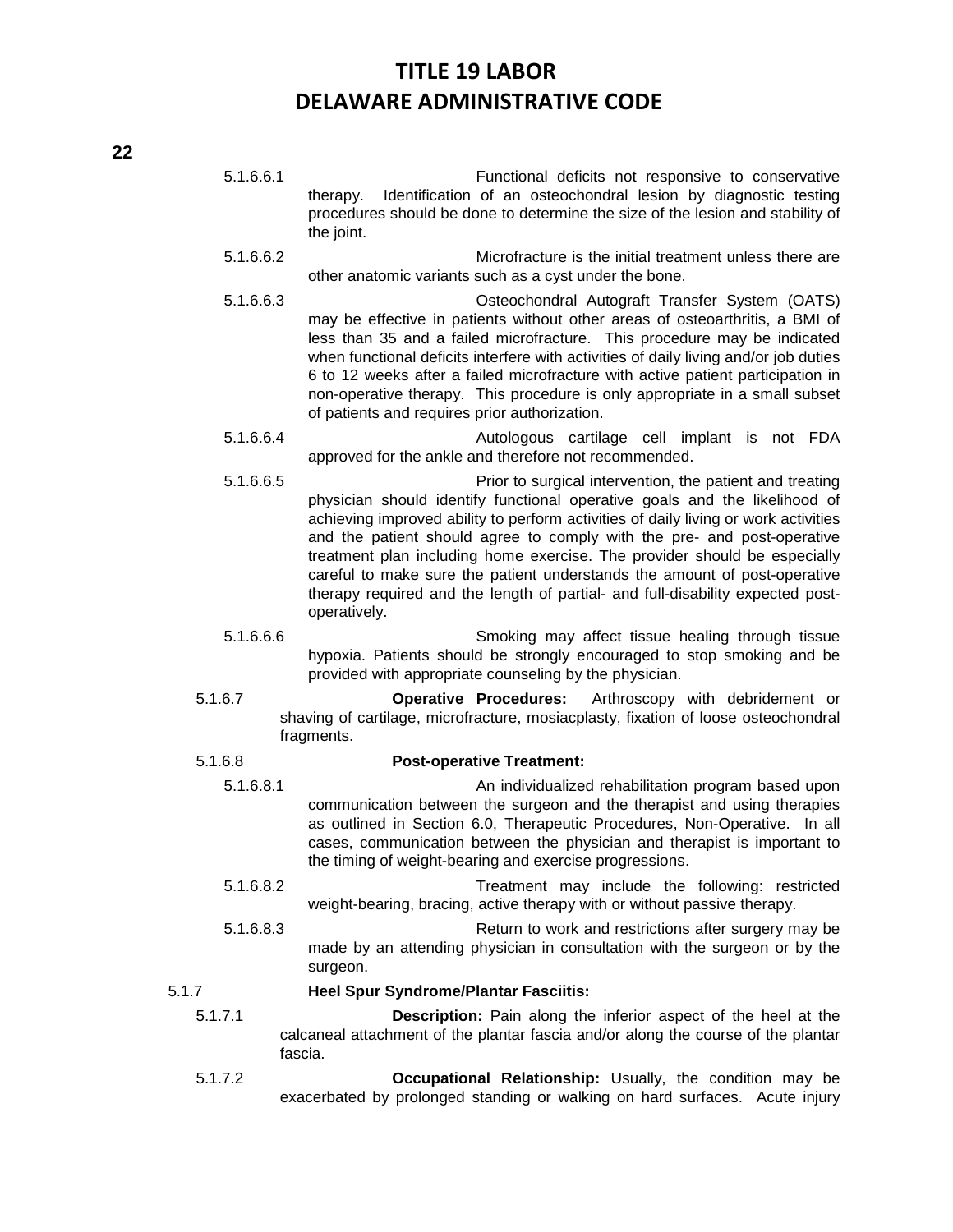- 5.1.7.3 **Specific Physical Exam Findings:** Pain with palpation at the inferior attachment of the plantar fascia to the os calcis may be associated with calcaneal spur. Gastrocnemius tightness may be tested with the Silfverskiöld test. The foot is dorsiflexed with the knee extended and then with the knee flexed. The test for gastrocnemius tightness is considered positive if dorsiflexion is greater with the knee flexed than with the knee extended.
- 5.1.7.4 **Diagnostic Testing Procedures**: Standard radiographs to rule out fracture, identify spur after conservative therapy. Bone scans and/or MRI may be used to rule out stress fractures in chronic cases.

### 5.1.7.5 **Non-operative Treatment Procedures:**

- 5.1.7.5.1 Initial Treatment: This condition usually responds to conservative management consisting of eccentric exercise of the gastrocnemius, plantar fascial stretching, taping, soft-tissue mobilization, night splints, and orthotics. Therapy may include passive therapy, taping, and injection therapy.
- 5.1.7.5.2 Shock absorbing shoe inserts may prevent back and lower extremity problems in some work settings.
- 5.1.7.5.3 Medications such as analgesics and antiinflammatories may be helpful. Refer to medication discussions in Section 6.0, Medications and Medical Management.
- 5.1.7.5.4 Patient education should include instruction in selfmanagement techniques, ergonomics, body mechanics, home exercise, joint protection, and weight management.
- 5.1.7.5.5 Steroid injections may decrease inflammation and allow the therapist to progress with functional exercise and range of motion. Steroid injections under significant pressure should be avoided as the needle may be penetrating the tendon and injection into the tendon can cause possible tendon breakdown, tendon degeneration, or rupture. Injections should be minimized for patients younger than 30 years of age. Injections may be performed with or without ultrasound guidance. Ultrasound guided interventional procedure provides the ability to image soft tissues in real time and can improve safety and accuracy of needle placement. The use of ultrasound guided procedures will be at the discretion of the health care provider.
	- 5.1.7.5.5.1 Time to Produce Effect: One injection.
	- 5.1.7.5.5.2 Maximum Duration: 3 injections in one year spaced at least 4 to 8 weeks apart.
	- 5.1.7.5.5.3 Steroid injections should be used cautiously in diabetic patients. Diabetic patients should be reminded to check their blood glucose levels at least daily for 2 weeks after injections.
- 5.1.7.5.6 Return to work with appropriate restrictions should be considered early in the course of treatment. Refer to Section 6.0, Return to Work.
- 5.1.7.5.7 After four months of failed therapy, Extracorporeal Shock Wave Therapy (ESWT) trial may be considered prior to surgery. Refer to Section 6.0, Therapeutic Procedures, Non-operative.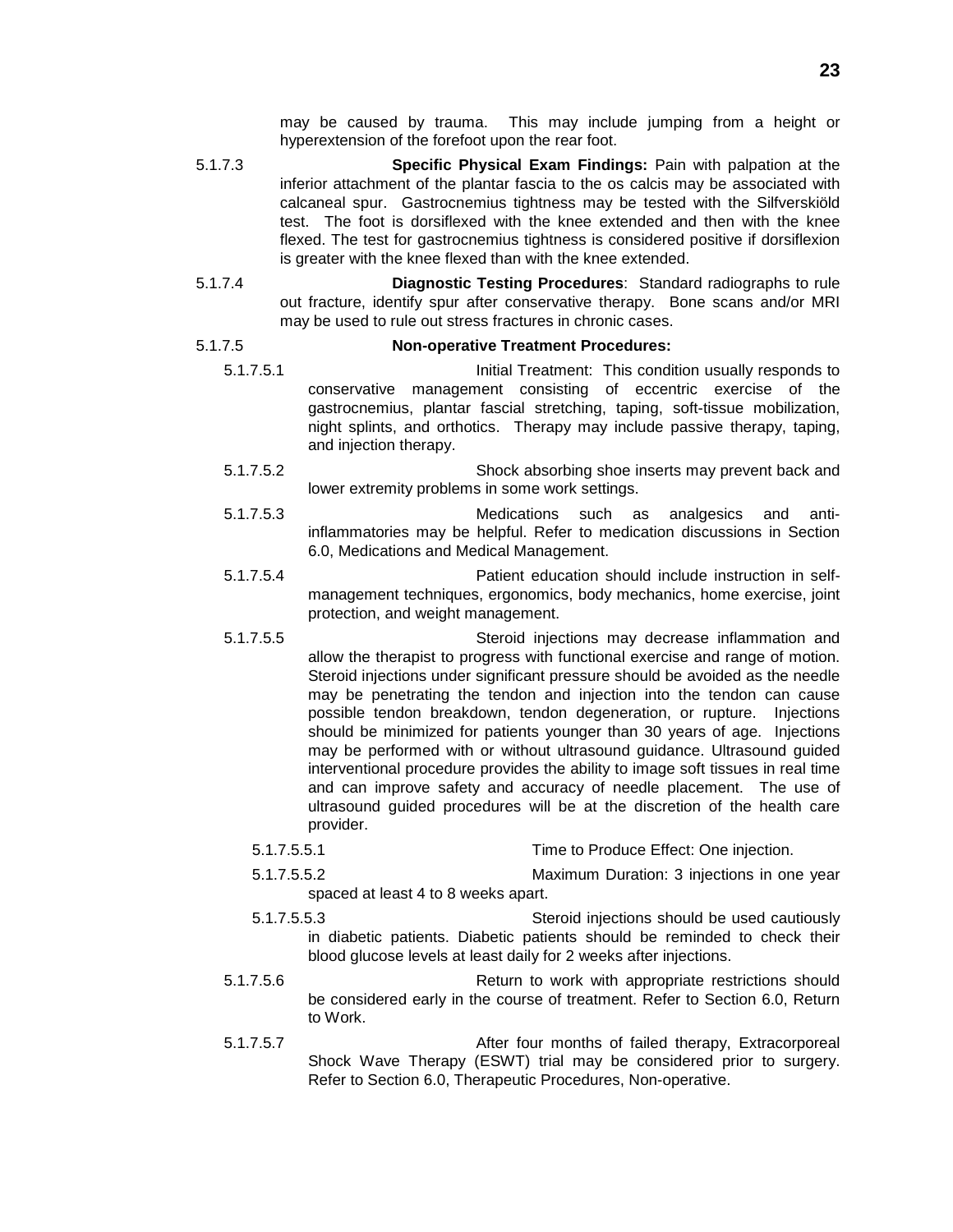| 5.1.7.5.8    | Other<br>therapies<br>Section<br>6.0, Therapeutic<br>in<br>Procedures, Non-operative may be employed in individual cases.                                                                                                                                                                                                                                                                                                                                                                                                                                            |
|--------------|----------------------------------------------------------------------------------------------------------------------------------------------------------------------------------------------------------------------------------------------------------------------------------------------------------------------------------------------------------------------------------------------------------------------------------------------------------------------------------------------------------------------------------------------------------------------|
| 5.1.7.6      | <b>Surgical Indications/Considerations:</b>                                                                                                                                                                                                                                                                                                                                                                                                                                                                                                                          |
| 5.1.7.6.1    | Surgery is employed only after failure of at least 4 to<br>6 months of active patient participation in non-operative treatment.                                                                                                                                                                                                                                                                                                                                                                                                                                      |
| 5.1.7.6.2    | Indications for a gastrocnemius recession include a<br>positive Silfverskiöld test. This procedure does not weaken the arch as may<br>occur with a plantar fascial procedure, however, there is a paucity of<br>literature on this procedure.                                                                                                                                                                                                                                                                                                                        |
| 5.1.7.6.3    | Prior to surgical intervention, the patient and treating<br>physician should identify functional operative goals and the likelihood of<br>achieving improved ability to perform activities of daily living or work activities<br>and the patient should agree to comply with the pre- and post-operative<br>treatment plan including home exercise. The provider should be especially<br>careful to make sure the patient understands the amount of post-operative<br>therapy required and the length of partial- and full-disability expected post-<br>operatively. |
| 5.1.7.6.4    | Smoking may affect soft tissue healing through<br>tissue hypoxia. Patients should be strongly encouraged to stop smoking and<br>be provided with appropriate counseling by the physician.                                                                                                                                                                                                                                                                                                                                                                            |
| 5.1.7.7      | Operative Treatment Procedures: Plantar fascial release with<br>or without calcaneal spur removal, endoscopic or open gastrocnemius recession.                                                                                                                                                                                                                                                                                                                                                                                                                       |
| 5.1.7.8      | <b>Post-operative Treatment:</b>                                                                                                                                                                                                                                                                                                                                                                                                                                                                                                                                     |
| 5.1.7.8.1    | An individualized rehabilitation program based upon<br>communication between the surgeon and the therapist using therapies as<br>outlined in Section 6.0, Therapeutic Procedures, Non-Operative.                                                                                                                                                                                                                                                                                                                                                                     |
| 5.1.7.8.2    | Treatment may include the following: restricted<br>weight-bearing, bracing, active therapy with or without passive therapy.<br>Usually non weight-bearing for 7 to 10 days followed by weight-bearing cast<br>or shoe for four weeks; however, depending on the procedure some patients<br>may be restricted from weight-bearing for 4 to 6 weeks.                                                                                                                                                                                                                   |
| 5.1.7.8.3    | Return to work and restrictions after surgery may be<br>made by an attending physician in consultation with the surgeon or by the<br>surgeon.                                                                                                                                                                                                                                                                                                                                                                                                                        |
| 5.1.8        | Metatarsal-Phalangeal, Tarsal-Metatarsal and Interphalangeal Joint                                                                                                                                                                                                                                                                                                                                                                                                                                                                                                   |
| Arthropathy: |                                                                                                                                                                                                                                                                                                                                                                                                                                                                                                                                                                      |
| 5.1.8.1      | Description/Definition: Internal derangement of joint.                                                                                                                                                                                                                                                                                                                                                                                                                                                                                                               |
| 5.1.8.2      | Occupational Relationship: Usually from jamming, contusion,<br>crush injury, repetitive impact, or post-traumatic arthrosis.                                                                                                                                                                                                                                                                                                                                                                                                                                         |
| 5.1.8.3      | Specific Physical Exam Findings: Pain with palpation and<br>ROM of joint, effusion. The piano key test may be used, where the examiner<br>stabilizes the heel with one hand and presses down on the distal head of the<br>metatarsals, assessing for pain proximally.                                                                                                                                                                                                                                                                                                |

5.1.8.4 **Diagnostic Testing Procedures:** Radiographs, diagnostic joint injection, CT, MRI.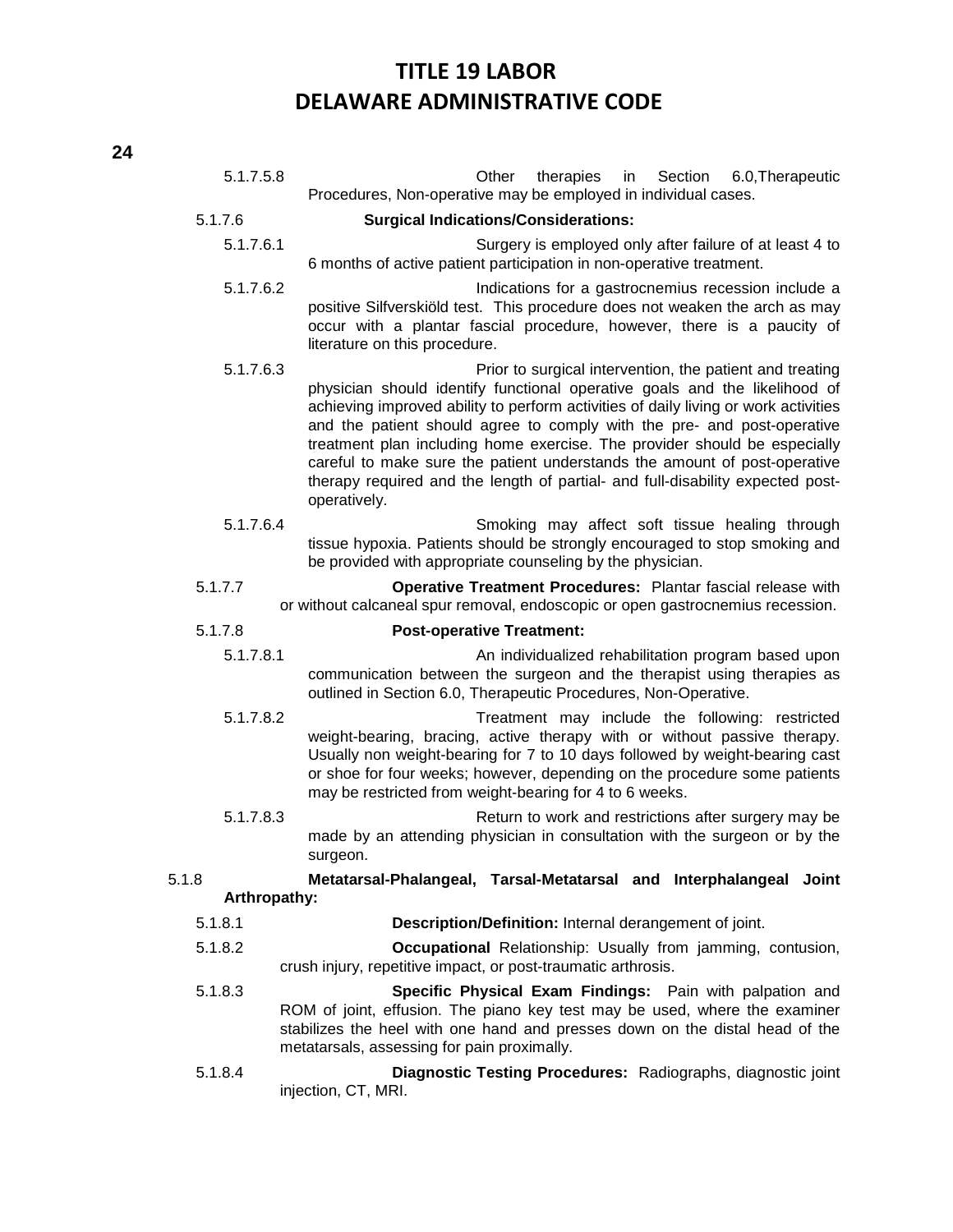#### 5.1.8.5 **Non-operative Treatment Procedures:**

- 5.1.8.5.1 Medications such as analgesics and antiinflammatories may be helpful. Refer to medication discussions in Section 6.0, Medications and Medical Management.
- 5.1.8.5.2 Patient education should include instruction in selfmanagement techniques, ergonomics, body mechanics, home exercise, joint protection, and weight management.
- 5.1.8.5.3 Benefits may be achieved through therapeutic rehabilitation and rehabilitation interventions. They should include range-ofmotion (ROM), active therapies, and a home exercise program. Active therapies include, proprioception training, restoring normal joint mechanics, and clearing dysfunctions from adjacent structures. Passive as well as active therapies may be used for control of pain and swelling. Orthotics and iontophoresis are usually included. A carbon fiber Morton extension may be useful. Therapy should progress to strengthening and an independent home exercise program targeted to further improve ROM, strength, and normal joint mechanics influenced by distal and proximal structures. Refer to Section 6.0, Therapeutic Procedures, Non-operative.
	- 5.1.8.5.3.1 Passive modalities are most effective as adjunctive treatments to improve the results of active treatment. They may be used as found in Section 6.0, Therapeutic Procedures, Non-operative.
- 5.1.8.5.4 Steroid injections may decrease inflammation and allow the therapist to progress with functional exercise and range of motion. Steroid injections under significant pressure should be avoided as the needle may be penetrating the tendon and injection into the tendon can cause possible tendon breakdown, tendon degeneration, or rupture. Injections should be minimized for patients younger than 30 years of age.
	- 5.1.8.5.4.1 Time to Produce Effect: One injection.
	- 5.1.8.5.4.2 Maximum Duration: 3 injections in one year spaced at least 4 to 8 weeks apart.
	- 5.1.8.5.4.3 Steroid injections should be used cautiously in diabetic patients. Diabetic patients should be reminded to check their blood glucose levels at least daily for 2 weeks after injections.
- 5.1.8.5.5 Return to work with appropriate restrictions should be considered early in the course of treatment. Refer to Section 6.0, Return to Work.
- 5.1.8.5.6 Other therapies in Section 6.0, Therapeutic Procedures, Non-operative may be employed in individual cases.

5.1.8.6 **Surgical Indications/Considerations:**

- 5.1.8.6.1 Pain, unresponsive to conservative care and interfering with activities of daily living.
- 5.1.8.6.2 First metatarsal arthritis or avascular necrosis can interfere with function and gait.
- 5.1.8.6.3 Prior to surgical intervention, the patient and treating physician should identify functional operative goals and the likelihood of achieving improved ability to perform activities of daily living or work activities and the patient should agree to comply with the pre- and post-operative treatment plan including home exercise. The provider should be especially careful to make sure the patient understands the amount of post-operative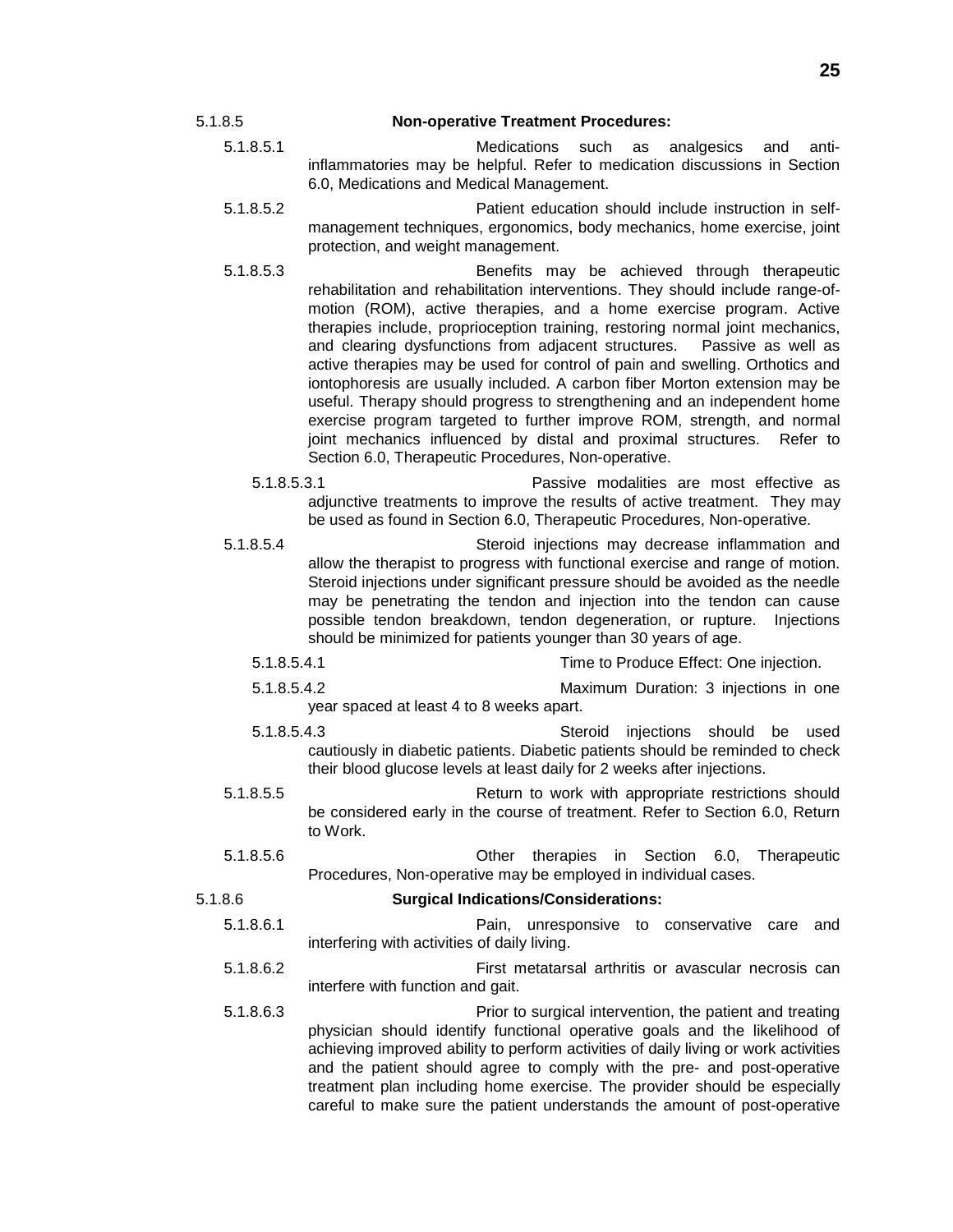therapy required and the length of partial- and full-disability expected postoperatively.

5.1.8.6.4 Smoking may affect soft tissue healing through tissue hypoxia. Patients should be strongly encouraged to stop smoking and be provided with appropriate counseling by the physician.

- 5.1.8.7 **Operative Procedures:** If debridement of the arthritic joint and other conservative treatment is unsuccessful in correcting gait and walking tolerance, other procedures may be considered. Other procedures include: fusion of first metatarsal-phalangeal joint, chilectomy, osteotomies, Keller arthroplasty and soft tissue procedures.
	- 5.1.8.7.1 There is some evidence that the first metatarsalphalangeal joint arthritis is better treated with arthrodesis than arthroplasty for pain and functional improvement. Therefore, total joint arthroplasties are not recommended for any metatarsal-phalangeal joints due to less successful outcomes than fusions. There may be an exception for first and second metatarsal-phalangeal joint arthroplasties when a patient is older than 60, has low activity levels, and cannot tolerate non weight-bearing for prolonged periods or is at high risk for non-union.
	- 5.1.8.7.2 Metallic hemi-arthroplasties are still considered experimental as long-term outcomes remain unknown in comparison to arthrodesis, and there is a significant incidence of subsidence. Therefore, these are not recommended at this time.

### 5.1.8.8 **Post-operative Treatment:**

- 5.1.8.8.1 An individualized rehabilitation program based upon communication between the surgeon and the therapist using therapies as outlined in Section 6.0, Therapeutic Procedures, Non-Operative. In all cases, communication between the physician and therapist is important to the timing of weight-bearing and exercise progressions.
- 5.1.8.8.2 For fusions and osteotomies, reduced weightbearing and the use of special shoes will be necessary for at least 6 weeks post operative. For other procedures early range-of-motion, bracing, and/or orthotics. Treatment usually also includes other active therapy with or without passive therapy.
- 5.1.8.8.3 Return to work and restrictions after surgery may be made by an attending physician in consultation with the surgeon or by the surgeon.

# 5.1.9 **Midfoot (Lisfranc) Fracture/Dislocation:**

- 5.1.9.1 **Description/Definition:** Fracture/ligamentous disruption of the tarsal-metatarsal joints, i.e., metatarsal-cuneiform and metatarsal-cuboid bones.
- 5.1.9.2 **Occupational Relationship:** Usually occurs from a fall, crush, axial load with a plantar flexed foot, or abductory force on the forefoot.
- 5.1.9.3 **Specific Physical Exam Findings**: Pain and swelling at the Lisfranc joint, first and/or second metatarsal cuneiform articulation, palpable dorsal dislocation, pain on forced abduction.
	- 5.1.9.3.1 Dislocation may not always be apparent. Pronation and supination of the forefoot with the calcaneus fixed in the examiners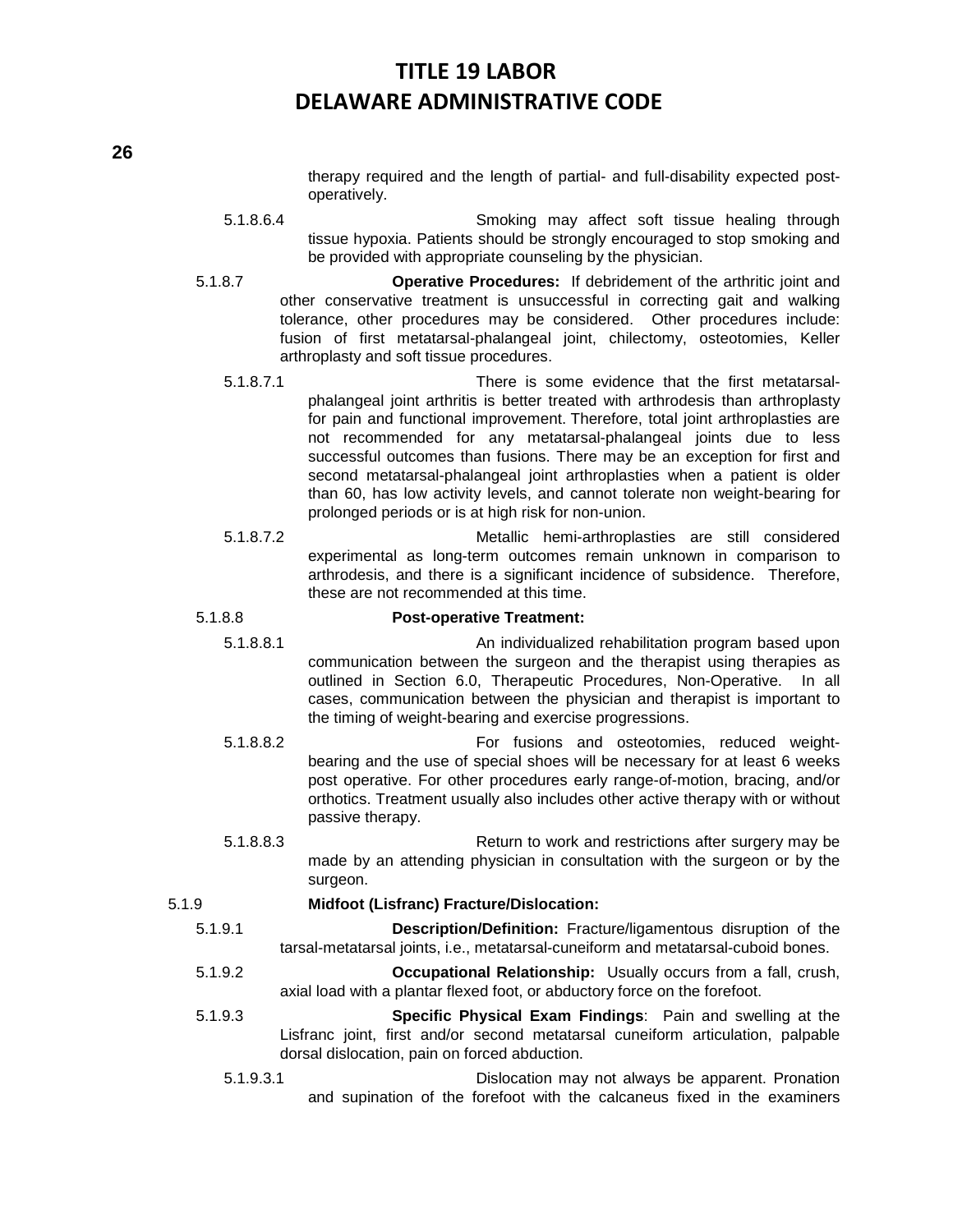opposite hand may elicit pain in a Lisfranc injury, distinguishing it from an ankle sprain, in which this maneuver is expected to be painless. The piano key test may be used, where the examiner stabilizes the heel with one hand and presses down on the distal head of the metatarsal, assessing for pain proximally. The dorsalis pedis artery crosses the second metatarsal and may be disrupted. Therefore, the dorsalis pedis pulse and capillary filling should be assessed.

5.1.9.4 **Diagnostic Testing Procedures:** X-rays, CT scans, MRI, midfoot stress x-rays.

# 5.1.9.5 **Non-operative Treatment Procedures:**

- 5.1.9.5.1 Initial Treatment: If minimal or no displacement then casting, non weight-bearing 6 to 8 weeks. Orthoses may be used later.
- 5.1.9.5.2 Medications such as analgesics and antiinflammatories may be helpful. Refer to medication discussions in Section 6.0, Medications and Medical Management.
- 5.1.9.5.3 Patient education should include instruction in selfmanagement techniques, ergonomics, body mechanics, home exercise, joint protection, and weight management.
- 5.1.9.5.4 Refer to comments related to osteoporosis in Section 6.0, Therapeutic Procedures, Non-operative, Osteoporosis Management.
- 5.1.9.5.5 Smoking may affect fracture healing. Patients should be strongly encouraged to stop smoking and be provided with appropriate counseling by the physician.
- 5.1.9.5.6 Return to work with appropriate restrictions should be considered early in the course of treatment. Refer to Section 6.0, Return to Work.
- 5.1.9.5.7 Other therapies in Section 6.0, Therapeutic Procedures, Non-operative may be employed in individual cases.
- 5.1.9.6 **Surgical Indications/Considerations:** Displacement of fragments or intra-articular fracture. Most Lisfranc fracture/dislocations are treated surgically.
	- 5.1.9.6.1 Because smokers have a higher risk of non-union and post-operative costs, it is recommended that carriers cover a smoking cessation program peri-operatively. Physicians may monitor smoking cessation with laboratory tests such as cotinine levels for long-term cessation.
- 5.1.9.7 **Operative Procedures:** Open reduction internal fixation with possible removal of hardware at approximately 3 to 6 months, pending healing status. Alternatively, arthrodesis of the medial 2 or 3 metatarsals.

### 5.1.9.8 **Post-operative Treatment:**

- 5.1.9.8.1 An individualized rehabilitation program based upon communication between the surgeon and the therapist using treatments as outlined in Section 6.0, Therapeutic Procedures, Non-Operative. In all cases, communication between the physician and therapist is important to the timing of weight-bearing and exercise progressions.
- 5.1.9.8.2 The patient is usually in cast or fracture walker for 6 to 8 weeks non weight-bearing. Orthoses may be indicated after healing.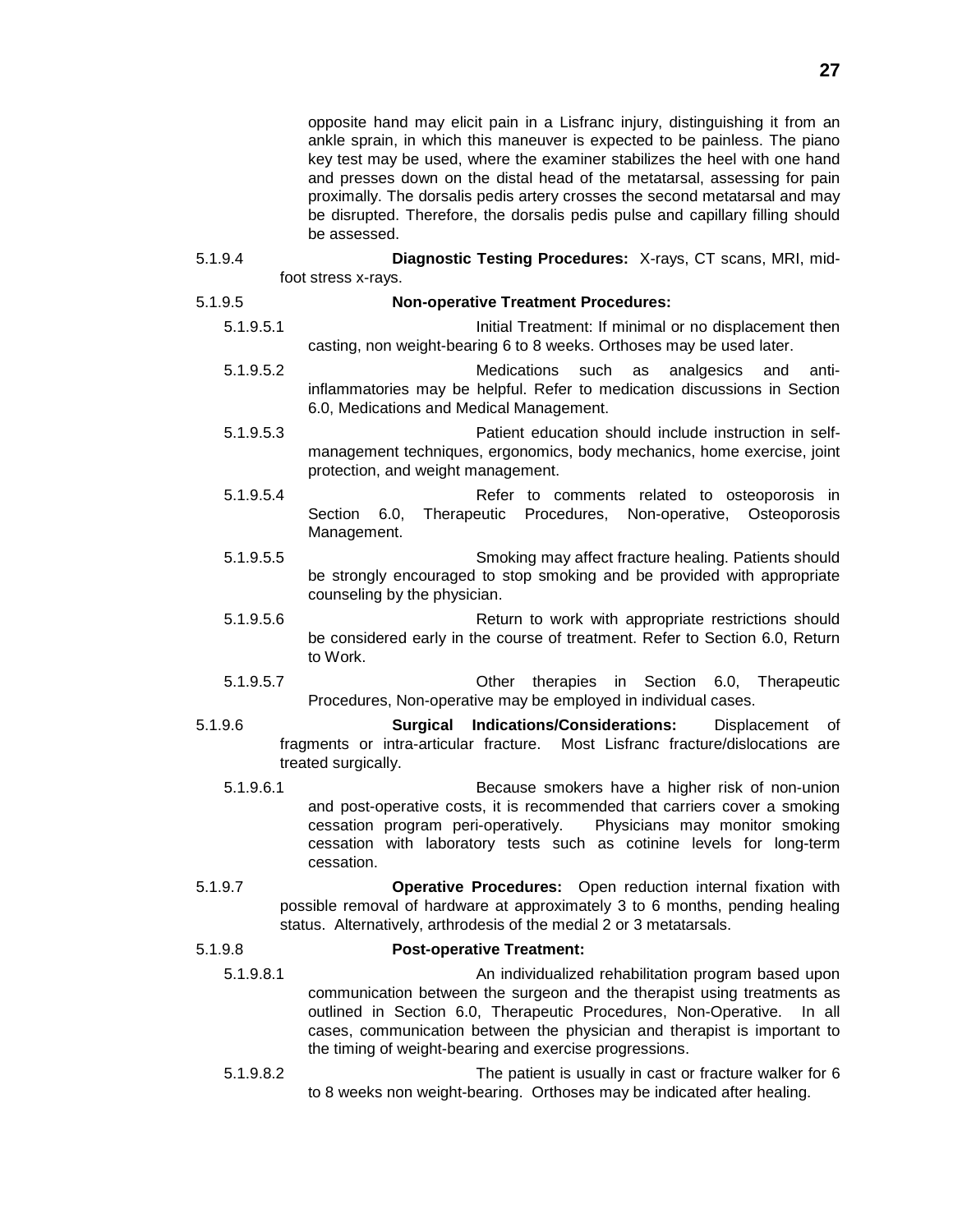- 5.1.9.8.3 Treatment may include the following: restricted weight-bearing, bracing, active therapy with or without passive therapy. 5.1.9.8.4 Return to work and restrictions after surgery may be made by an attending physician in consultation with the surgeon or by the surgeon. 5.1.10 **Morton's Neuroma:** 5.1.10.1 **Description:** This condition is a perineural fibrosis of the intermetatarsal nerve creating pain and/or paresthesias in the forefoot region. Symptoms appear with weight-bearing activities. Usually occurs between the third and fourth metatarsals or between the second and third metatarsals. 5.1.10.2 **Occupational Relationship:** Acute injuries may include excessive loading of the forefoot region caused from jumping or pushing down on the ball of the foot. Non-traumatic occurrences are determined at physician's discretion after review of environmental and biomechanical risk factors. 5.1.10.3 **Specific Physical Exam Findings:** Paresthesias and/or pain with palpation of the inter-metatarsal nerve. Mulder's sign, a palpable click from compression of the nerve, or Tinel's sign. 5.1.10.4 **Diagnostic Testing Procedures:** Radiographs to rule out osseous involvement. Diagnostic and therapeutic injections. Diagnosis is usually based on clinical judgment; however, MRI and ultrasound imaging have also been employed in difficult cases. 5.1.10.5 **Non-operative Treatment Procedures:** 5.1.10.5.1 Initial Treatment: Nonsteroidal anti-inflammatories and foot orthoses are primary treatments. 5.1.10.5.2 Medications such as analgesics and antiinflammatories are usually helpful. Refer to medication discussions in Section 6.0, Medications and Medical Management. 5.1.10.5.3 Patient education should include instruction in selfmanagement techniques, ergonomics, body mechanics, home exercise, joint protection, and weight management. 5.1.10.5.4 Steroid injections may decrease inflammation and allow the therapist to progress with functional exercise and range of motion. Steroid injections under significant pressure should be avoided as the needle may be penetrating the tendon and injection into the tendon can cause possible tendon breakdown, tendon degeneration, or rupture. Injections should be minimized for patients younger than 30 years of age. 5.1.10.5.4.1 Time to Produce Effect: One injection. 5.1.10.5.4.2 Maximum Duration: 3 injections in one year spaced at least 4 to 8 weeks apart. 5.1.10.5.4.3 Steroid injections should be used cautiously in diabetic patients. Diabetic patients should be reminded to check their blood glucose levels at least daily for 2 weeks after injections. 5.1.10.5.5 Alcohol injections are thought to produce a chemical neurolysis. Alcohol injection with ultrasound guidance may be used to decrease symptoms.
- **28**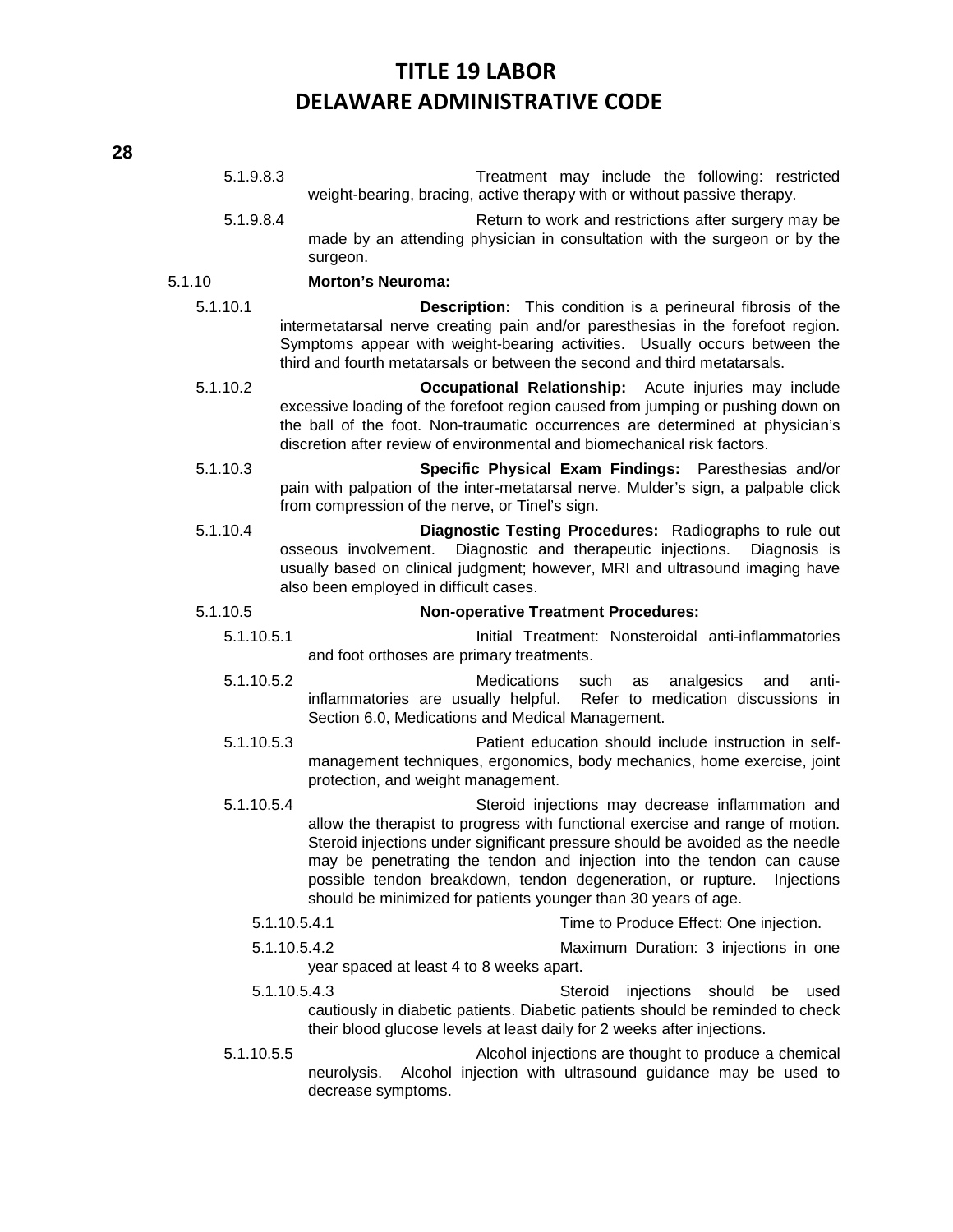| 5.1.10.5.5.1 | Optimum Duration: 4 treatments.                     |
|--------------|-----------------------------------------------------|
| 5.1.10.5.5.2 | Maximum Duration: 7 treatments.                     |
| 5.1.10.5.6   | Return to work with appropriate restrictions should |

- be considered early in the course of treatment. Refer to Section 6.0, Return to Work.
- 5.1.10.5.7 Other therapies in Section 6.0,Therapeutic Procedures, Non-operative may be employed in individual cases.

- 5.1.10.6 **Surgical Indications/Considerations:**
	- 5.1.10.6.1 Functional deficits persisting after 2 to 3 months of active participation in therapy.
	- 5.1.10.6.2 Prior to surgical intervention, the patient and treating physician should identify functional operative goals and the likelihood of achieving improved ability to perform activities of daily living or work activities and the patient should agree to comply with the pre- and post-operative treatment plan including home exercise. The provider should be especially careful to make sure the patient understands the amount of post-operative therapy required and the length of partial- and full-disability expected postoperatively.
	- 5.1.10.6.3 Smoking may affect soft tissue healing through tissue hypoxia. Patients should be strongly encouraged to stop smoking and be provided with appropriate counseling by the physician.
- 5.1.10.7 **Operative Procedures:** Excision of the neuroma; nerve transection or transposition.

#### 5.1.10.8 **Post-operative Treatment:**

- 5.1.10.8.1 An individualized rehabilitation program based upon communication between the surgeon and the therapist using therapies as outlined in Section 6.0, Therapeutic Procedures, Non-Operative.
	- 5.1.10.8.2 Treatment may involve a period of non weightbearing for up to two weeks, followed by gradual protected weight-bearing 4 to 6 weeks.
	- 5.1.10.8.3 Return to work and restrictions after surgery may be made by an attending physician in consultation with the surgeon or by the surgeon.

### 5.1.11 **Pilon Fracture:**

- 5.1.11.1 **Description/Definition:** Crush/comminution fracture of distal metaphyseal tibia that has intra-articular extensions into the weight-bearing surface of the tibio-talar joint.
- 5.1.11.2 **Occupational Relationship**: Usually from a fall.
- 5.1.11.3 **Specific Physical Exam Findings:** Swelling, pain with weight-bearing, ecchymosis, and palpable tenderness.
- 5.1.11.4 **Diagnostic Testing Procedures:** Radiographs, CT scans.
- 5.1.11.5 **Non-operative Treatment Procedures:**
	- 5.1.11.5.1 Initial Treatment: Prolonged non weight-bearing at physician's discretion.
	- 5.1.11.5.2 Medications such as analgesics and antiinflammatories may be helpful. Refer to medication discussions in Section 6.0, Medications and Medical Management.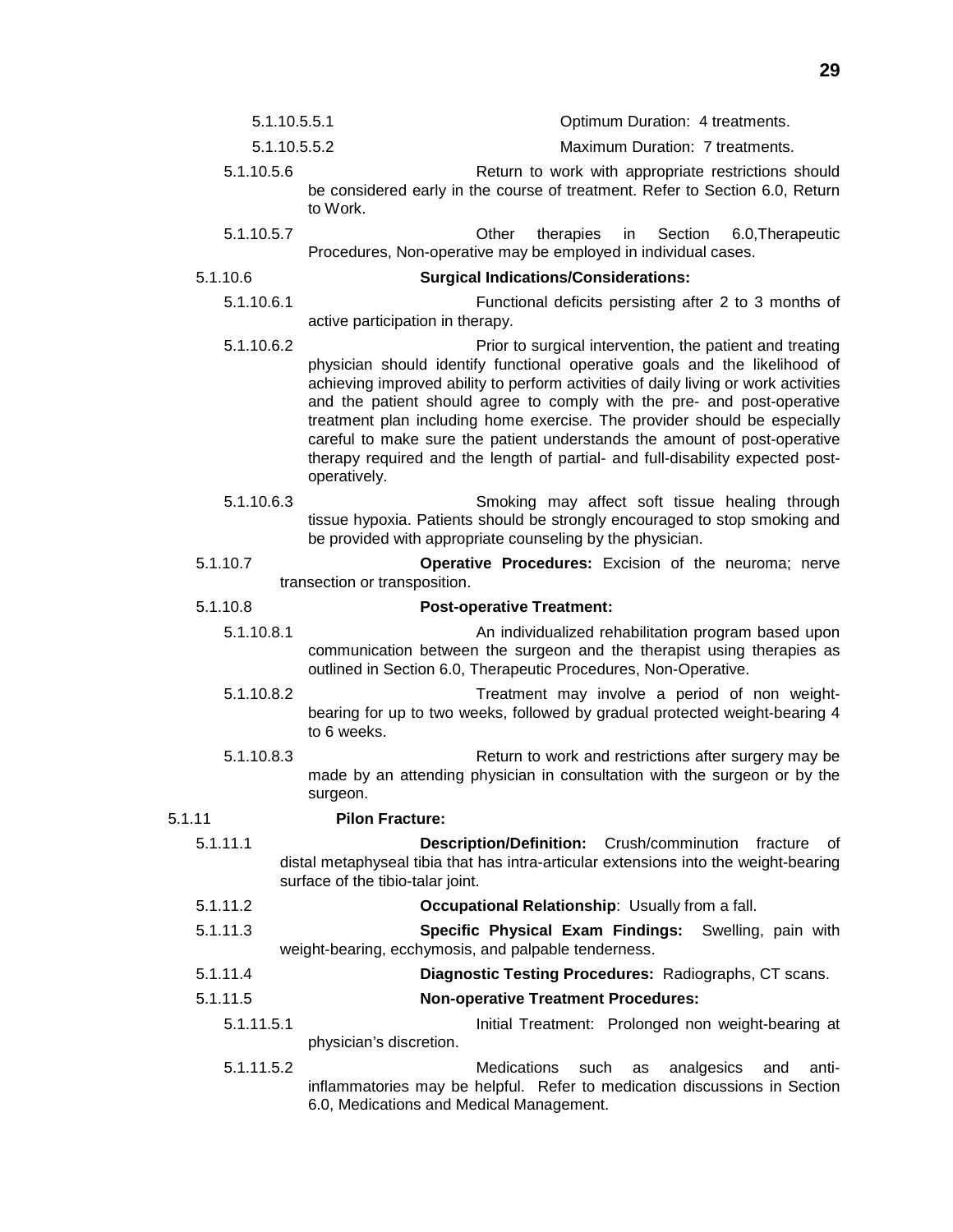5.1.11.5.3 Patient education should include instruction in selfmanagement techniques, ergonomics, body mechanics, home exercise, joint protection, and weight management.

- 5.1.11.5.4 Refer to comments related to osteoporosis in Section 6.0, Therapeutic Procedures, Non-operative, Osteoporosis Management.
- 5.1.11.5.5 Smoking may affect fracture healing. Patients should be strongly encouraged to stop smoking and be provided with appropriate counseling by the physician.
- 5.1.11.5.6 Return to work with appropriate restrictions should be considered early in the course of treatment. Refer to Section 6.0, Return to Work.
- 5.1.11.5.7 Other therapies in Section 6.0, Therapeutic Procedures, Non-operative may be employed in individual cases.
- 5.1.11.6 **Surgical Indications/Considerations:** Displacement of fracture, severe comminution necessitating primary fusion.
	- 5.1.11.6.1 Because smokers have a higher risk of non-union and post-operative costs, it is recommended that insurers cover a smoking cessation program peri-operatively. Physicians may monitor smoking cessation with laboratory tests such as cotinine levels for long-term cessation.
- 5.1.11.7 **Operative Procedures:** Open reduction internal fixation, fusion, external fixation. In some cases staged procedures may be necessary beginning with external fixation.

#### 5.1.11.8 **Post-operative Treatment:**

- 5.1.11.8.1 An individualized rehabilitation program based upon communication between the surgeon and the therapist using treatment as outlined in Section 6.0, Therapeutic Procedures, Non-Operative. In all cases, communication between the physician and therapist is important to the timing of weight-bearing and exercise progressions.
- 5.1.11.8.2 Treatment may include the following: restricted weight-bearing, bracing, active therapy with or without passive therapy.
- 5.1.11.8.3 Return to work and restrictions after surgery may be made by an attending physician in consultation with the surgeon or by the surgeon.

#### 5.1.12 **Posterior Tibial Tendon Dysfunction:**

- 5.1.12.1 **Description/Definition:** Pain in the posteromedial ankle with plantar flexion.
- 5.1.12.2 **Occupational Relationship:** Usually from repetitive or forced plantar flexion after an ankle sprain or athletic activity.
- 5.1.12.3 Specific Physical Exam Findings: Painful posterior tibial tendon with active and passive non weight-bearing motion, reproduction of pain with forced plantar flexion and inversion of the ankle, difficulty performing single heel raise, pain with palpation from the posterior medial foot along the medial malleous to the navicular greater tuberosity. The patient should also be evaluated for a possible weak gluteus medius as a contributing factor.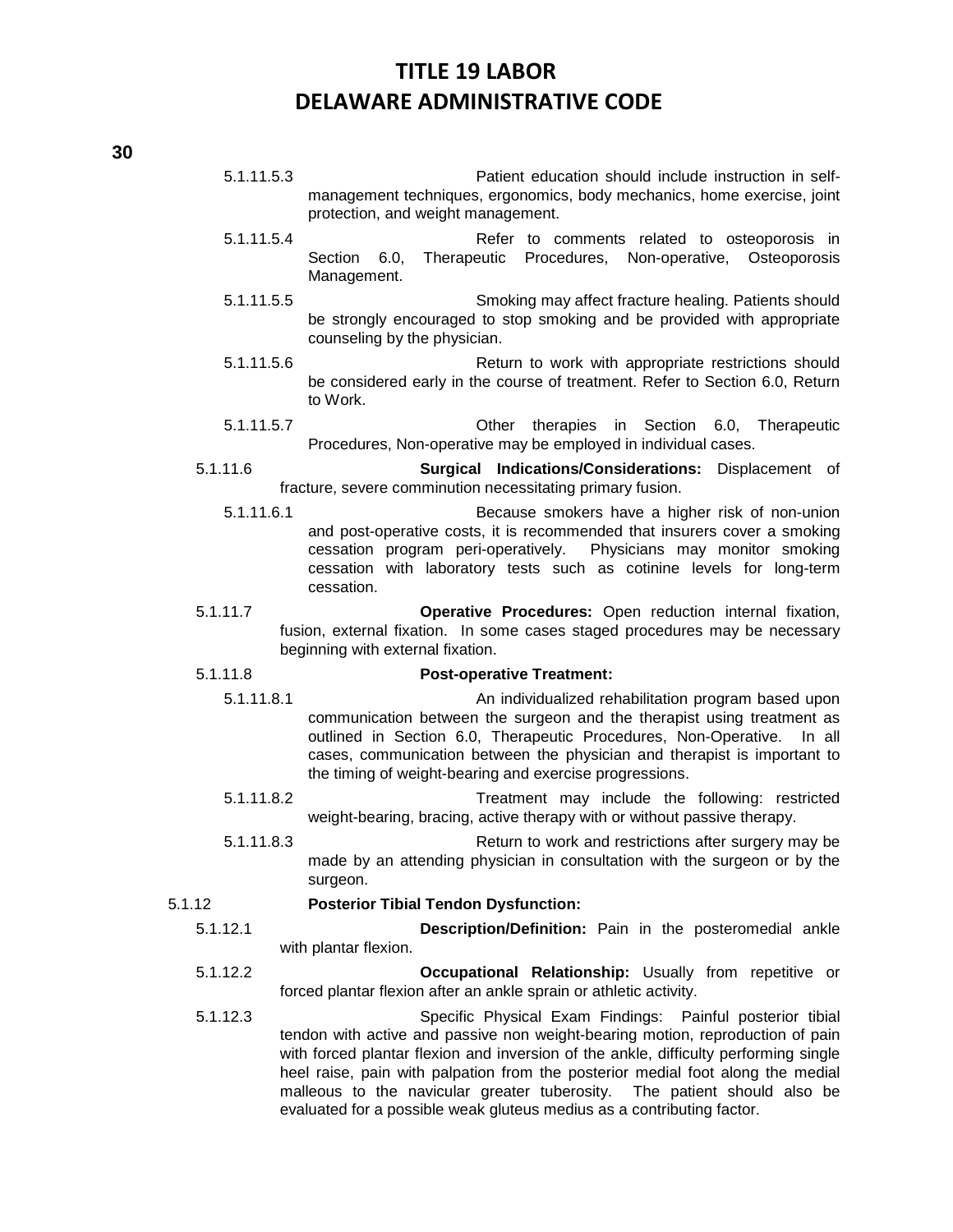5.1.12.4 **Diagnostic Testing Procedures:** X-ray, MRI may be used to rule out other diagnoses.

#### 5.1.12.5 **Non-operative Treatment Procedures:**

- 5.1.12.5.1 Initial Treatment: Short ankle articulated orthosis and therapy including low-load strengthening exercises with progression to home program. Other active and passive therapy including iontophoresis, orthotics and possible strengthening for the gluteus medius.
- 5.1.12.5.2 Medications such as analgesics and antiinflammatories may be helpful. Refer to medication discussions in Section 6.0, Medications and Medical Management.
- 5.1.12.5.3 Patient education should include instruction in selfmanagement techniques, ergonomics, body mechanics, home exercise, joint protection, and weight management.
- 5.1.12.5.4 Return to work with appropriate restrictions should be considered early in the course of treatment. Refer to Section 6.0, Return to Work.
- 5.1.12.5.5 Other therapies in Section 6.0, Therapeutic Procedures, Non-operative may be employed in individual cases.

#### 5.1.12.6 **Surgical Indications/Considerations:**

- 5.1.12.6.1 Failure of non-operative treatment. Surgery is rarely necessary as success rate for non-operative treatment is around 90%.
- 5.1.12.6.2 Prior to surgical intervention, the patient and treating physician should identify functional operative goals and the likelihood of achieving improved ability to perform activities of daily living or work activities and the patient should agree to comply with the pre- and post-operative treatment plan including home exercise. The provider should be especially careful to make sure the patient understands the amount of post-operative therapy required and the length of partial- and full-disability expected postoperatively.
- 5.1.12.6.3 Smoking may affect soft tissue healing through tissue hypoxia. Patients should be strongly encouraged to stop smoking and be provided with appropriate counseling by the physician.
- 5.1.12.7 **Operative Procedures:** Resection of anomolous muscle segments or tenolysis. In severe cases, tendon transfer, osteotomies and/or arthrodesis may be necessary.

### 5.1.12.8 **Post-operative Treatment:**

- 5.1.12.8.1 An individualized rehabilitation program based upon communication between the surgeon and the therapist and using therapies as outlined in Section 6.0, Therapeutic Procedures, Non-Operative.
- 5.1.12.8.2 Treatment may include the following: restricted weight-bearing, bracing, active therapy with or without passive therapy.
- 5.1.12.8.3 Return to work and restrictions after surgery may be made by an attending physician in consultation with the surgeon or by the surgeon.

### 5.1.13 **Puncture Wounds of the Foot:**

5.1.13.1 **Description/Definition**: Penetration of skin by foreign object.

5.1.13.2 **Occupational Relationship:** Usually by stepping on foreign object, open wound.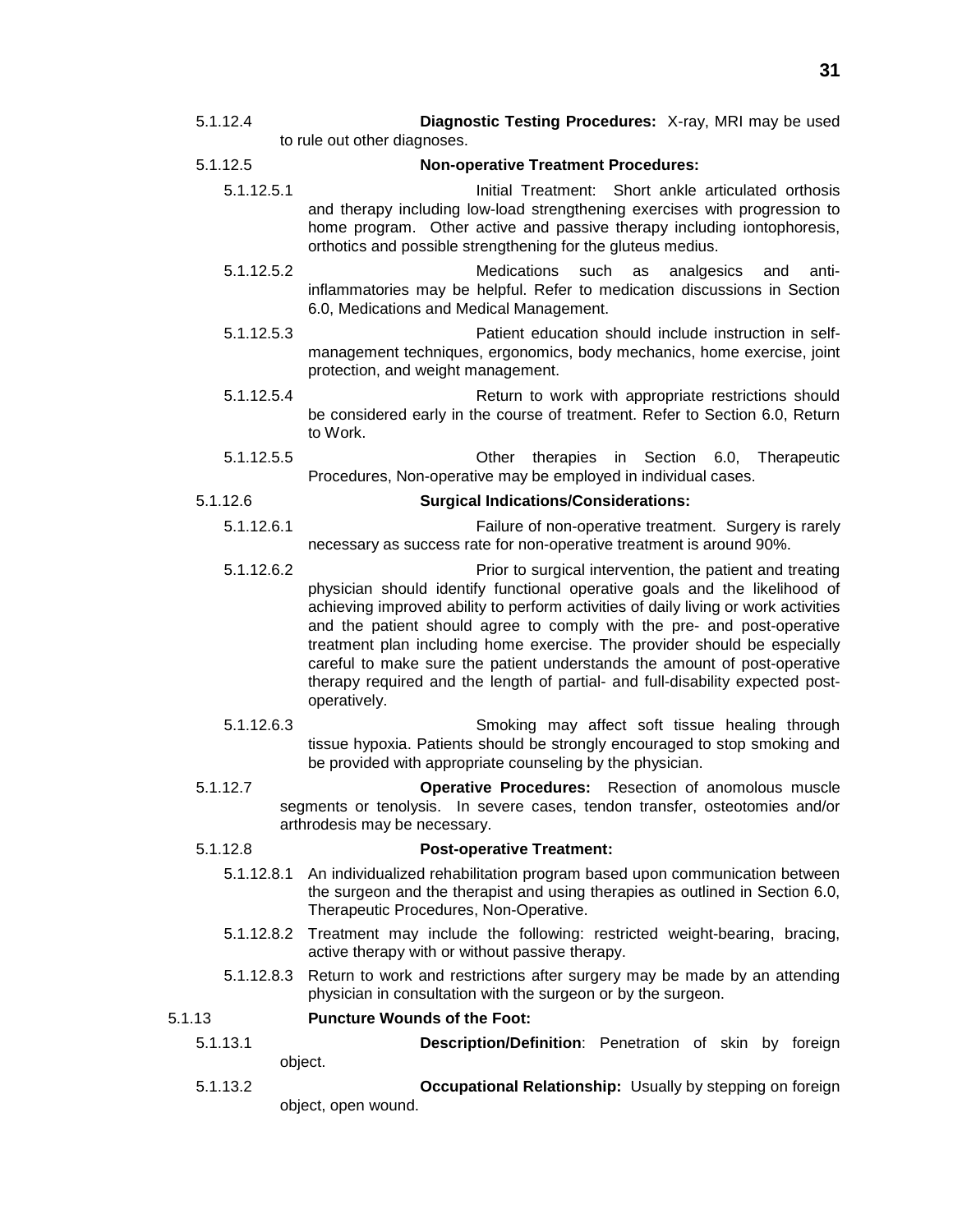| 5.1.13.3                                                                                                                                                             | Specific Physical Exam Findings: Site penetration by<br>foreign object consistent with history. In early onset, may show classic signs of<br>infection.                                            |
|----------------------------------------------------------------------------------------------------------------------------------------------------------------------|----------------------------------------------------------------------------------------------------------------------------------------------------------------------------------------------------|
| 5.1.13.4                                                                                                                                                             | Diagnostic Testing Procedures: X-ray, MRI, ultrasound.                                                                                                                                             |
| 5.1.13.5                                                                                                                                                             | <b>Non-operative Treatment Procedures:</b>                                                                                                                                                         |
| 5.1.13.5.1                                                                                                                                                           | Initial Treatment:<br>Appropriate antibiotic therapy,<br>tetanus toxoid booster, non weight-bearing at physician's discretion.                                                                     |
| 5.1.13.5.2                                                                                                                                                           | <b>Medications</b><br>such<br>analgesics<br>as<br>and<br>anti-<br>inflammatories may be helpful. Refer to medication discussions in Section<br>6.0, Medications and Medical Management.            |
| 5.1.13.5.3                                                                                                                                                           | Patient education should include instruction in self-<br>management techniques, ergonomics, body mechanics, home exercise, joint<br>protection, and weight management.                             |
| 5.1.13.5.4                                                                                                                                                           | Return to work with appropriate restrictions should<br>be considered early in the course of treatment. Refer to Section 6.0, Return<br>to Work.                                                    |
| 5.1.13.5.5                                                                                                                                                           | therapies<br>in Section 6.0.<br>Other<br>Therapeutic<br>Procedures, Non-operative may be employed in individual cases.                                                                             |
| 5.1.13.6<br><b>Surgical Indications/Considerations:</b> Cellulitis, retained<br>foreign body<br>suspected, abscess, compartmental syndrome, and bone<br>involvement. |                                                                                                                                                                                                    |
| 5.1.13.6.1                                                                                                                                                           | Smoking may affect soft tissue healing through<br>tissue hypoxia. Patients should be strongly encouraged to stop smoking and<br>be provided with appropriate counseling by the physician.          |
| 5.1.13.7                                                                                                                                                             | Operative Procedures: Incision and drainage with cultures.                                                                                                                                         |
| 5.1.13.8                                                                                                                                                             | <b>Post-operative Treatment:</b>                                                                                                                                                                   |
| 5.1.13.8.1                                                                                                                                                           | Patient is usually non-weight-bearing with antibiotic<br>therapy based upon cultures. Follow-up x-rays and/or MRI may be needed to<br>evaluate for osseous involvement.                            |
| 5.1.13.8.2                                                                                                                                                           | An individualized rehabilitation program based upon<br>communication between the surgeon and the therapist using treatment as<br>outlined in Section 6.0, Therapeutic Procedures, Non-Operative.   |
| 5.1.13.8.3                                                                                                                                                           | Return to work and restrictions after surgery may be<br>made by an attending physician in consultation with the surgeon or by the<br>surgeon.                                                      |
| 5.1.14                                                                                                                                                               | <b>Severe Soft Tissue Crush Injuries:</b>                                                                                                                                                          |
| 5.1.14.1                                                                                                                                                             | Description/Definition: Soft tissue damage to the foot.                                                                                                                                            |
| 5.1.14.2                                                                                                                                                             | <b>Occupational Relationship:</b> Usually from a crush injury or<br>heavy impact to the foot or ankle.                                                                                             |
| 5.1.14.3                                                                                                                                                             | Specific Physical Exam Findings: Pain and swelling over<br>the foot.                                                                                                                               |
| 5.1.14.4                                                                                                                                                             | Diagnostic Testing Procedures: X-ray and other tests as<br>necessary to rule out other possible diagnoses such as compartment syndrome<br>which requires emergent compartment pressure assessment. |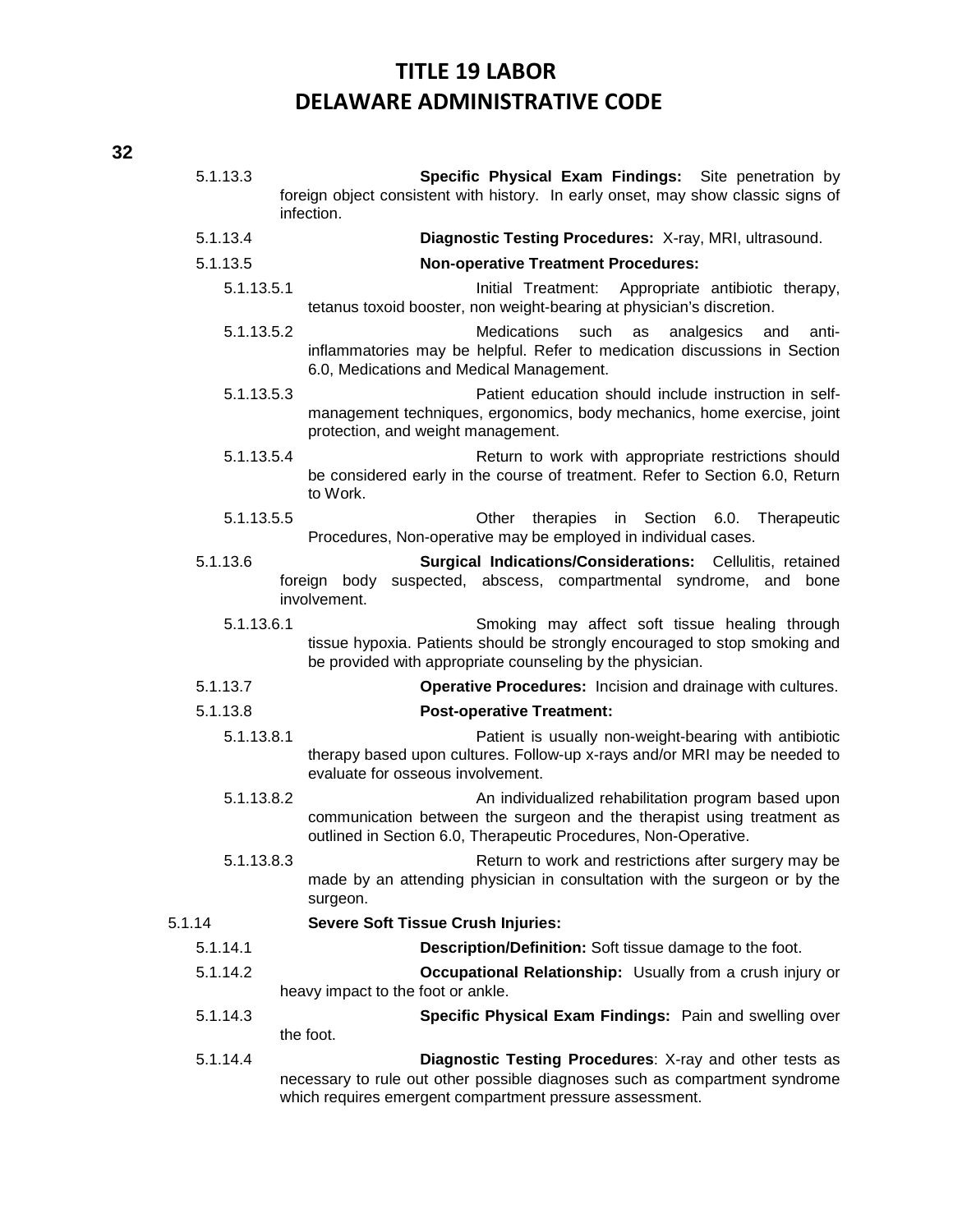- 5.1.14.5 **Non-operative Treatment Procedures:** 5.1.14.5.1 Initial Treatment: Usually needs initial rest from
	- work with foot elevation and compression wraps.
	- 5.1.14.5.2 Medications such as analgesics and antiinflammatories may be helpful. Refer to medication discussions in Section 6.0 Medications and Medical Management.
	- 5.1.14.5.3 Patient education should include instruction in selfmanagement techniques, ergonomics, body mechanics, home exercise, joint protection, and weight management.
	- 5.1.14.5.4 Benefits may be achieved through therapeutic rehabilitation and rehabilitation interventions. They should include range-ofmotion (ROM), active therapies, and a home exercise program. Active therapies include, proprioception training, restoring normal joint mechanics, and clearing dysfunctions from adjacent structures. Passive as well as active therapies may be used for control of pain and swelling. Therapy should progress to strengthening and an independent home exercise program targeted to further improve ROM, strength, and normal joint mechanics influenced by distal and proximal structures. Refer to Section 6.0, Therapeutic Procedures, Non-operative.
		- 5.1.14.5.4.1 Passive modalities are most effective as adjunctive treatments to improve the results of active treatment. They may be used as found in Section 6.0, Therapeutic Procedures, Non-operative.
	- 5.1.14.5.5 Return to work with appropriate restrictions should be considered early in the course of treatment. Refer to Section 6.0, Return to Work.
	- 5.1.14.5.6 Other therapies in Section 6.0, Therapeutic Procedures, Non-operative may be employed in individual cases.
- 5.1.14.6 **Surgical Indications/Considerations:** If compartmental pressures are elevated, emergent fasciotomy is warranted.
	- 5.1.14.6.1 Smoking may affect soft tissue healing through tissue hypoxia. Patients should be strongly encouraged to stop smoking and be provided with appropriate counseling by the physician.
- 5.1.14.7 **Operative Procedures:** Emergency fasciotomy. In some cases a delayed primary closure is necessary.

### 5.1.14.8 **Post-operative Treatment:**

- 5.1.14.8.1 An individualized rehabilitation program based upon communication between the surgeon and the therapist and using therapies as outlined in Section 6.0, Therapeutic Procedures, Non-Operative.
- 5.1.14.8.2 Treatment may include the following: elevation, restricted weight-bearing, active therapy with or without passive therapy.
- 5.1.14.8.3 Return to work and restrictions after surgery may be made by an attending physician in consultation with the surgeon or by the surgeon.

#### 5.1.15 **Stress Fracture:**

- 5.1.15.1 **Description/Definition:** Fracture without displacement usually to metatarsals, talus, navicular or calcaneus.
- 5.1.15.2 **Occupational Relationship**: May be related to repetitive, high impact walking; running; or jumping.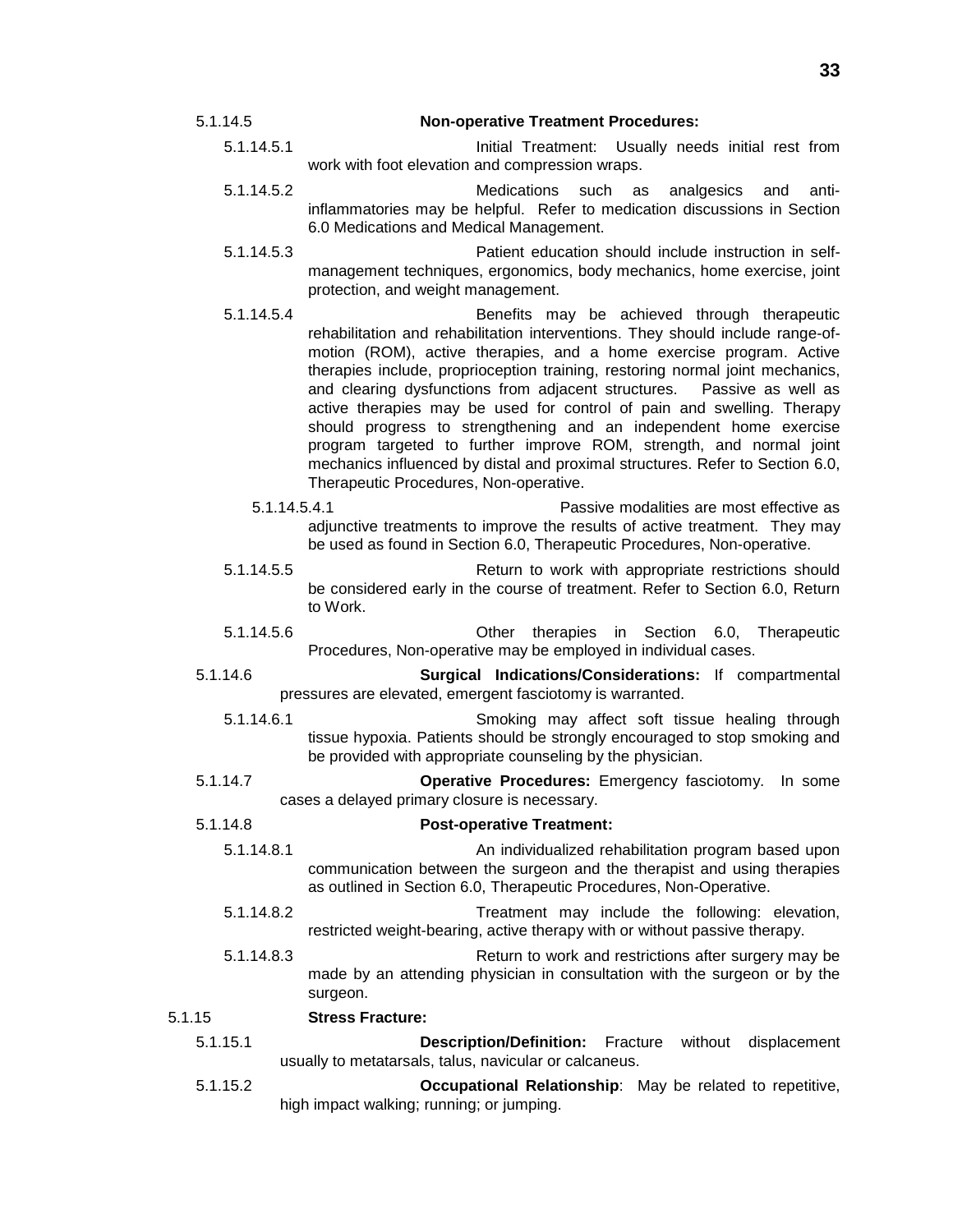| 5.1.15.3   | Specific Physical Exam Findings: Pain over the affected<br>bone with palpation or weight-bearing.                                                                                                                                                                                                                                                  |
|------------|----------------------------------------------------------------------------------------------------------------------------------------------------------------------------------------------------------------------------------------------------------------------------------------------------------------------------------------------------|
| 5.1.15.4   | Diagnostic Testing Procedures: X-ray, CT, MRI, bone                                                                                                                                                                                                                                                                                                |
| scan       |                                                                                                                                                                                                                                                                                                                                                    |
| 5.1.15.5   | <b>Non-operative Treatment Procedures:</b>                                                                                                                                                                                                                                                                                                         |
| 5.1.15.5.1 | Initial Treatment: Immobilization for 4 to 8 weeks<br>with limited weight-bearing may be appropriate.                                                                                                                                                                                                                                              |
| 5.1.15.5.2 | <b>Medications</b><br>such<br>analgesics<br>anti-<br>as<br>and<br>inflammatories may be helpful. Refer to medication discussions in Section<br>6.0, Medications and Medical Management.                                                                                                                                                            |
| 5.1.15.5.3 | Patient education should include instruction in self-<br>management techniques, ergonomics, body mechanics, home exercise, joint<br>protection, and weight management.                                                                                                                                                                             |
| 5.1.15.5.4 | Refer to comments related to osteoporosis in<br>Therapeutic Procedures, Non-operative, Osteoporosis<br>Section<br>6.0,<br>Management.                                                                                                                                                                                                              |
| 5.1.15.5.5 | Smoking may affect fracture healing.<br>Patients<br>should be strongly encouraged to stop smoking and be provided with<br>appropriate counseling by the physician.                                                                                                                                                                                 |
| 5.1.15.5.6 | There is some evidence that shock absorbing boot<br>inserts may decrease the incidence of stress fractures in military training.<br>Shock absorbing boot inserts of other orthotics may be used in some cases<br>after a stress fracture has occurred or to prevent stress fractures in<br>appropriate work settings.                              |
| 5.1.15.5.7 | Return to work with appropriate restrictions should<br>be considered early in the course of treatment. Refer to Section 6.0, Return<br>to Work.                                                                                                                                                                                                    |
| 5.1.15.5.8 | in Section 6.0, Therapeutic<br>Other<br>therapies<br>Procedures, Non-operative may be employed in individual cases.                                                                                                                                                                                                                                |
| 5.1.15.6   | Surgical Indications/Considerations: Fractures that have<br>not responded to conservative therapy.                                                                                                                                                                                                                                                 |
| 5.1.15.6.1 | Because smokers have a higher risk of non-union<br>and post-operative costs, it is recommended that insurers cover a smoking<br>cessation program peri-operatively.<br>Physicians may monitor smoking<br>cessation with laboratory tests such as cotinine levels for long-term<br>cessation.                                                       |
| 5.1.15.7   | Operative Procedures: Most commonly percutaneous<br>screws or plate fixation.                                                                                                                                                                                                                                                                      |
| 5.1.15.8   | <b>Post-operative Treatment:</b>                                                                                                                                                                                                                                                                                                                   |
| 5.1.15.8.1 | An individualized rehabilitation program based upon<br>communication between the surgeon and the therapist and using therapies<br>as outlined in Section 6.0, Therapeutic Procedures, Non-Operative. In all<br>cases, communication between the physician and therapist is important to<br>the timing of weight-bearing and exercise progressions. |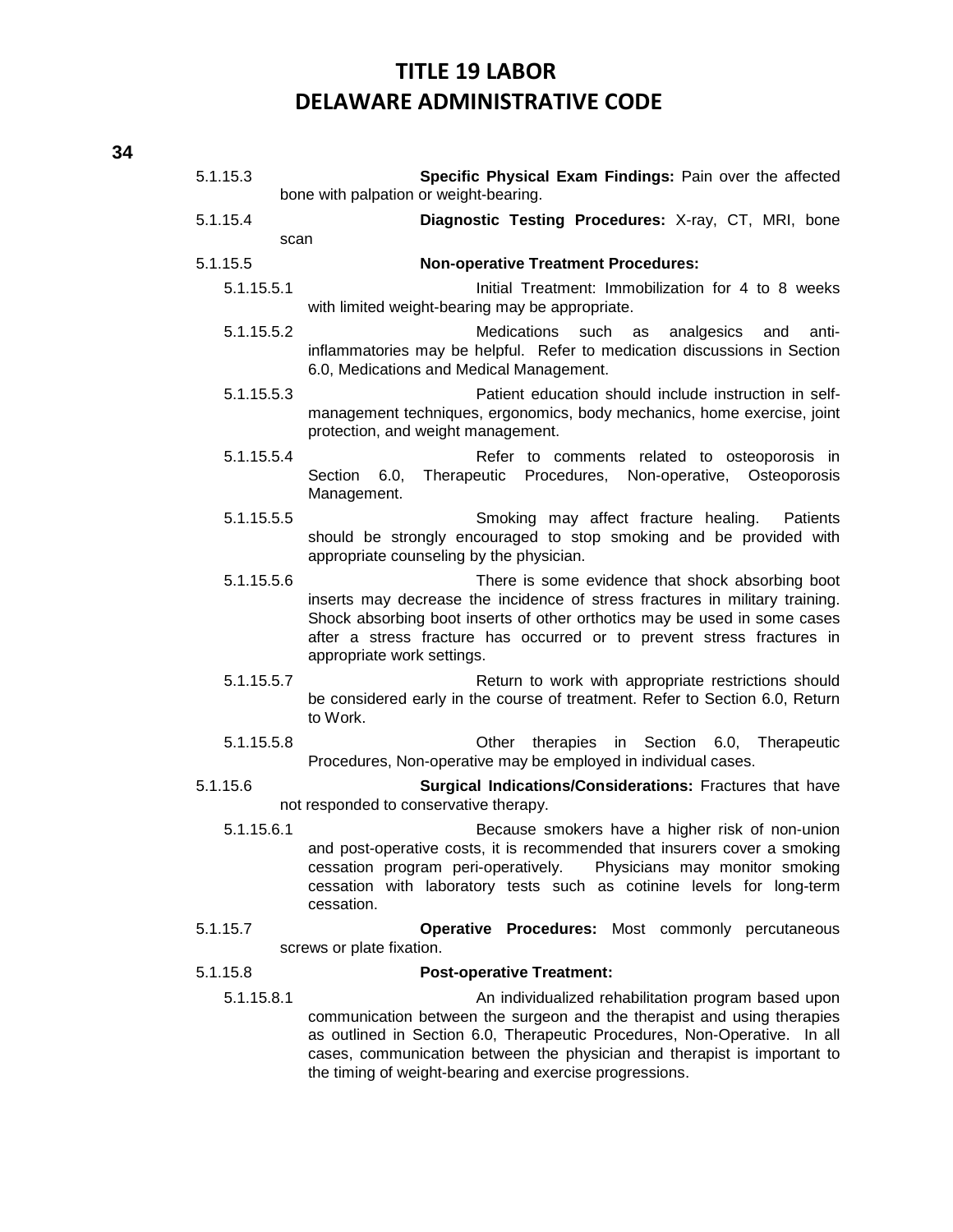- 5.1.15.8.2 Treatment may include the following: restricted weight-bearing, bracing, active therapy with or without passive therapy.
- 5.1.15.8.3 Return to work and restrictions after surgery may be made by an attending physician in consultation with the surgeon or by the surgeon.

5.1.16 **Talar Fracture:**

- 5.1.16.1 **Description/Definition:** Osseous fragmentation of talus confirmed by radiographic, CT or MRI evaluation.
- 5.1.16.2 **Occupational Relationship:** Usually occurs from a fall or crush injury.
- 5.1.16.3 **Specific Physical Exam Findings:** Clinical findings consistent with fracture of talus: pain with range of motion, palpation, swelling, and ecchymosis. Pain with weight-bearing attempt.
- 5.1.16.4 **Diagnostic Testing Procedures:** Radiographs, CT scans, MRI. CT scans preferred for spatial alignment.
- 5.1.16.5 **Non-operative Treatment Procedures:**
	- 5.1.16.5.1 Initial Treatment: Non weight-bearing for 6 to 8 weeks for non-displaced fractures.
	- 5.1.16.5.2 Medications such as analgesics and antiinflammatories may be helpful. Refer to medication discussions in Section 6.0, Medications and Medical Management.
	- 5.1.16.5.3 Patient education should include instruction in selfmanagement techniques, ergonomics, body mechanics, home exercise, joint protection, and weight management.
	- 5.1.16.5.4 Refer to comments related to osteoporosis in Section 6.0, Therapeutic Procedures, Non-operative, Osteoporosis Management.
	- 5.1.16.5.5 Smoking may affect fracture healing. Patients should be strongly encouraged to stop smoking and be provided with appropriate counseling by the physician.
	- 5.1.16.5.6 Return to work with appropriate restrictions should be considered early in the course of treatment. Refer to Section 6.0, Return to Work.
	- 5.1.16.5.7 Other therapies in Section 6.0, Therapeutic Procedures, Non-operative may be employed in individual cases.

5.1.16.6 **Surgical Indications/Considerations:** Osseous displacement, joint involvement and instability.

- 5.1.16.6.1 Because smokers have a higher risk of non-union and post-operative costs, it is recommended that carriers cover a smoking cessation program peri-operatively. Physicians may monitor smoking cessation with laboratory tests such as cotinine levels for long-term cessation.
- 5.1.16.7 **Operative Procedures:** Open reduction internal fixation.
- 5.1.16.8 **Post-operative Treatment:**
	- 5.1.16.8.1 An individualized rehabilitation program based upon communication between the surgeon and the therapist and using therapies as outlined in Section 6.0, Therapeutic Procedures, Non-Operative. In all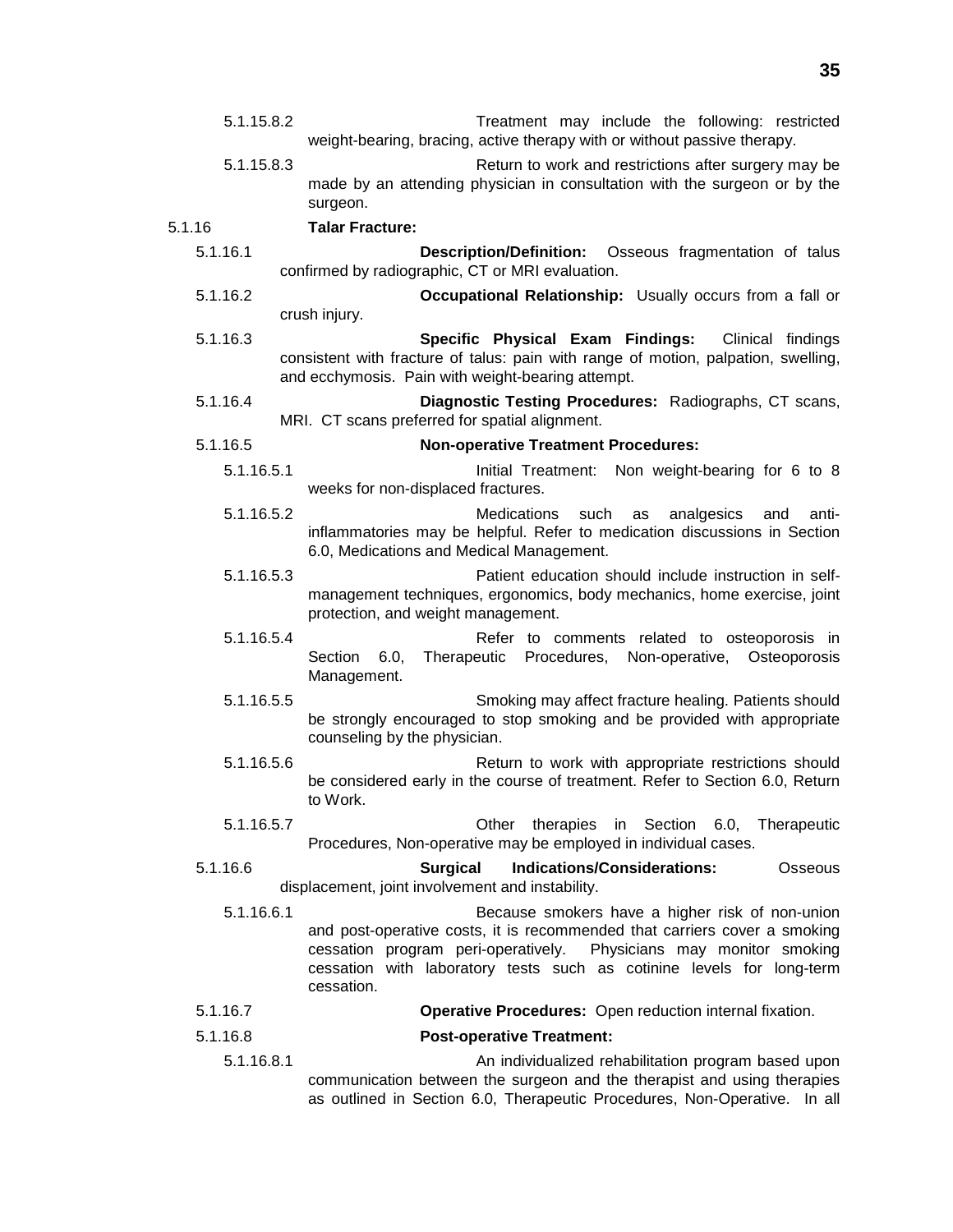**36**

cases, communication between the physician and therapist is important to the timing of weight-bearing and exercise progressions.

- 5.1.16.8.2 Treatment may include the following: Non weightbearing 6 to 8 weeks followed by weight-bearing cast. MRI follow-up if avascular necrosis is suspected. Active therapy with or without passive therapy.
- 5.1.16.8.3 Return to work and restrictions after surgery may be made by an attending physician in consultation with the surgeon or by the surgeon.

#### 5.1.17 **Tarsal Tunnel Syndrome:**

- 5.1.17.1 **Description:** Pain and paresthesias along the medial aspect of the ankle and foot due to nerve irritation and entrapment of the tibial nerve or its branches. These symptoms can also be caused by radiculopathy.
- 5.1.17.2 **Occupational Relationship:** Acute injuries may occur after blunt trauma along the medial aspect of the foot. Non-traumatic occurrences are determined at physician's discretion after review of environmental and biomechanical risk factors. Non work related causes include space occupying lesions.
- 5.1.17.3 **Specific Physical Exam Findings:** Positive Tinel's sign. Pain with percussion of the tibial nerve radiating distally or proximally. Pain and paresthesias with weight-bearing activities.
- 5.1.17.4 **Diagnostic Testing Procedures:** Nerve conduction velocity studies of both sides for comparison to normal side. EMGs may be needed to rule out radiculopathy. MRI to rule out space occupying lesions. Diagnostic injections to confirm the diagnosis.

### 5.1.17.5 **Non-operative Treatment Procedures:**

- 5.1.17.5.1 Initial Treatment: Cast or bracing, immobilization and foot orthoses are appropriate initial management.
- 5.1.17.5.2 Medications such as analgesics and antiinflammatories may be helpful. Refer to medication discussions in Section 6.0, Medications and Medical Management.
- 5.1.17.5.3 Patient education should include instruction in selfmanagement techniques, ergonomics, body mechanics, home exercise, joint protection, and weight management.
- 5.1.17.5.4 Return to work with appropriate restrictions should be considered early in the course of treatment.
	- 5.1.17.5.4.1 Orthotics or accommodative footwear is usually necessary before workers can be returned to walking on hard surfaces. Refer to Section 6.0, Return to Work.
- 5.1.17.5.5 Other therapies in Section 6.0, Therapeutic Procedures, Non-operative may be employed in individual cases.

#### 5.1.17.6 **Surgical Indications/Considerations:**

5.1.17.6.1 Continued functional deficits after active participation in therapy for 3 to 6 months.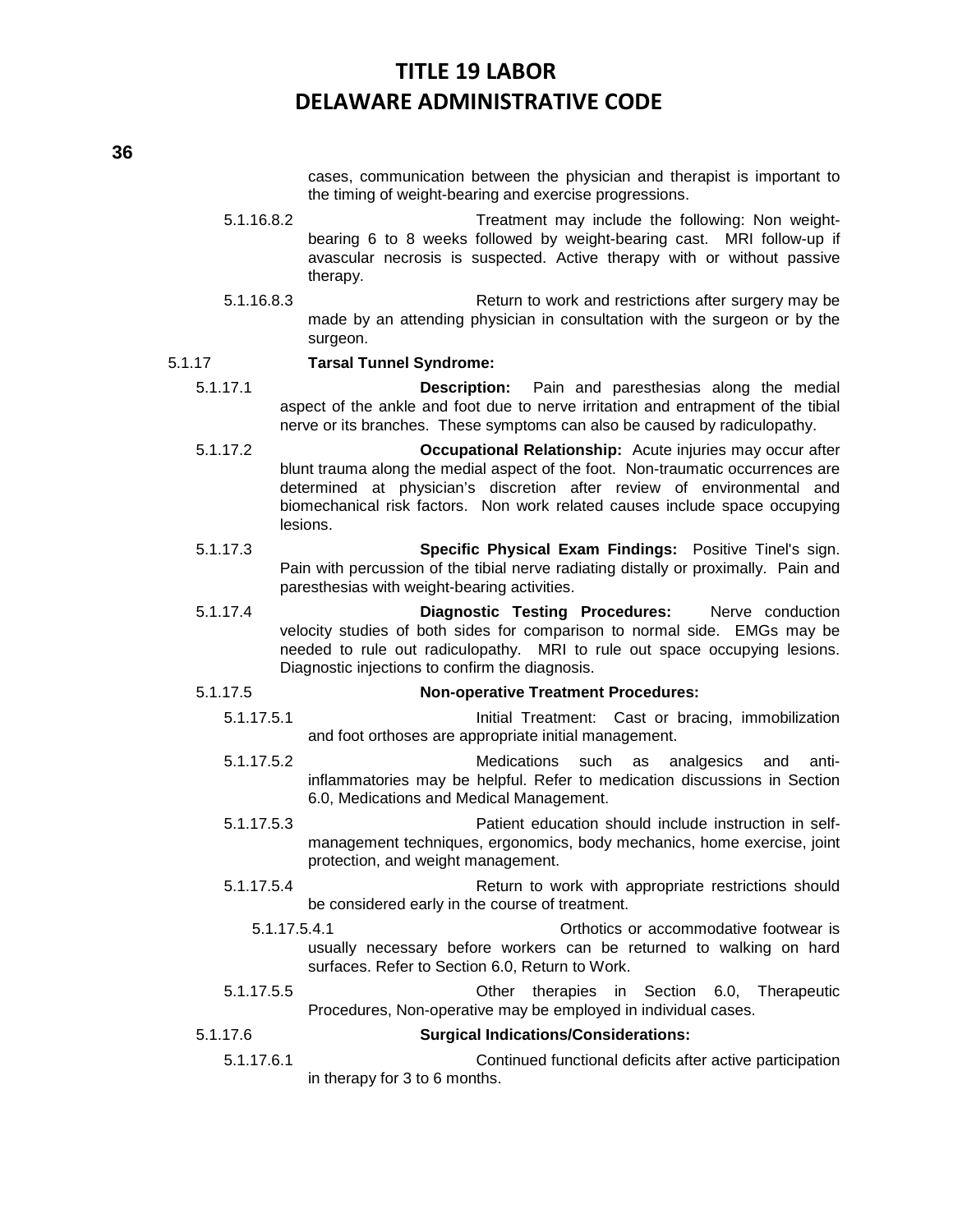- 5.1.17.6.2 Prior to surgical intervention, the patient and treating physician should identify functional operative goals and the likelihood of achieving improved ability to perform activities of daily living or work activities and the patient should agree to comply with the pre- and post-operative treatment plan including home exercise. The provider should be especially careful to make sure the patient understands the amount of post-operative therapy required and the length of partial- and full-disability expected postoperatively.
- 5.1.17.6.3 Smoking may affect soft tissue healing through tissue hypoxia. Patients should be strongly encouraged to stop smoking and be provided with appropriate counseling by the physician.
- 5.1.17.7 **Operative Procedures:** Tarsal tunnel release with or without a plantar fascial release.

### 5.1.17.8 **Post-operative Treatment:**

- 5.1.17.8.1 An individualized rehabilitation program based upon communication between the surgeon and the therapist and using therapies as outlined in Section 6.0, Therapeutic Procedures, Non-Operative.
- 5.1.17.8.2 Treatment may include the following: restricted weight-bearing, orthotics, bracing, active therapy with or without passive therapy.
- 5.1.17.8.3 Return to work and restrictions after surgery may be made by an attending physician in consultation with the surgeon or by the surgeon.

### 5.1.18 **Tendonopathy:**

5.1.18.1 For Achilles Tendonopathy, Refer to Section 5.1. For other types of tendonopathy of the foot and ankle, General recommendations can be found in Section 5.2, Tendonopathy of the Knee.

### 5.2 **KNEE**

### 5.2.1 **Aggravated Osteoarthritis:**

- 5.2.1.1 **Description/Definition:** Swelling and/or pain in a joint due to an aggravating activity in a patient with pre-existing degenerative change in a joint. Age greater than 50 and morning stiffness lasting less than 30 minutes are frequently associated. The lifetime risk for symptomatic knee arthritis is probably around 45% and is higher among obese persons.
- 5.2.1.2 **Other causative factors to consider** Previous meniscus or ACL damage may predispose a joint to degenerative changes. In order to entertain previous trauma as a cause, the patient should have medical documentation of the following: menisectomy; hemarthrosis at the time of the original injury; or evidence of MRI or arthroscopic meniscus or ACL damage. The prior injury should have been at least 2 years from the presentation for the new complaints and there should be a significant increase of pathology on the affected side in comparison to the original imaging or operative reports and/or the opposite un-injured side or extremity.
	- 5.2.1.2.1 Body mass index (BMI) of 25 or greater is a significant risk factor for eventual knee replacement.
- 5.2.1.3 **Specific Physical Exam Findings:** Increased pain and/or swelling in a joint with joint line tenderness; joint crepitus; and/or joint deformity.
- 5.2.1.4 **Diagnostic Testing Procedures:**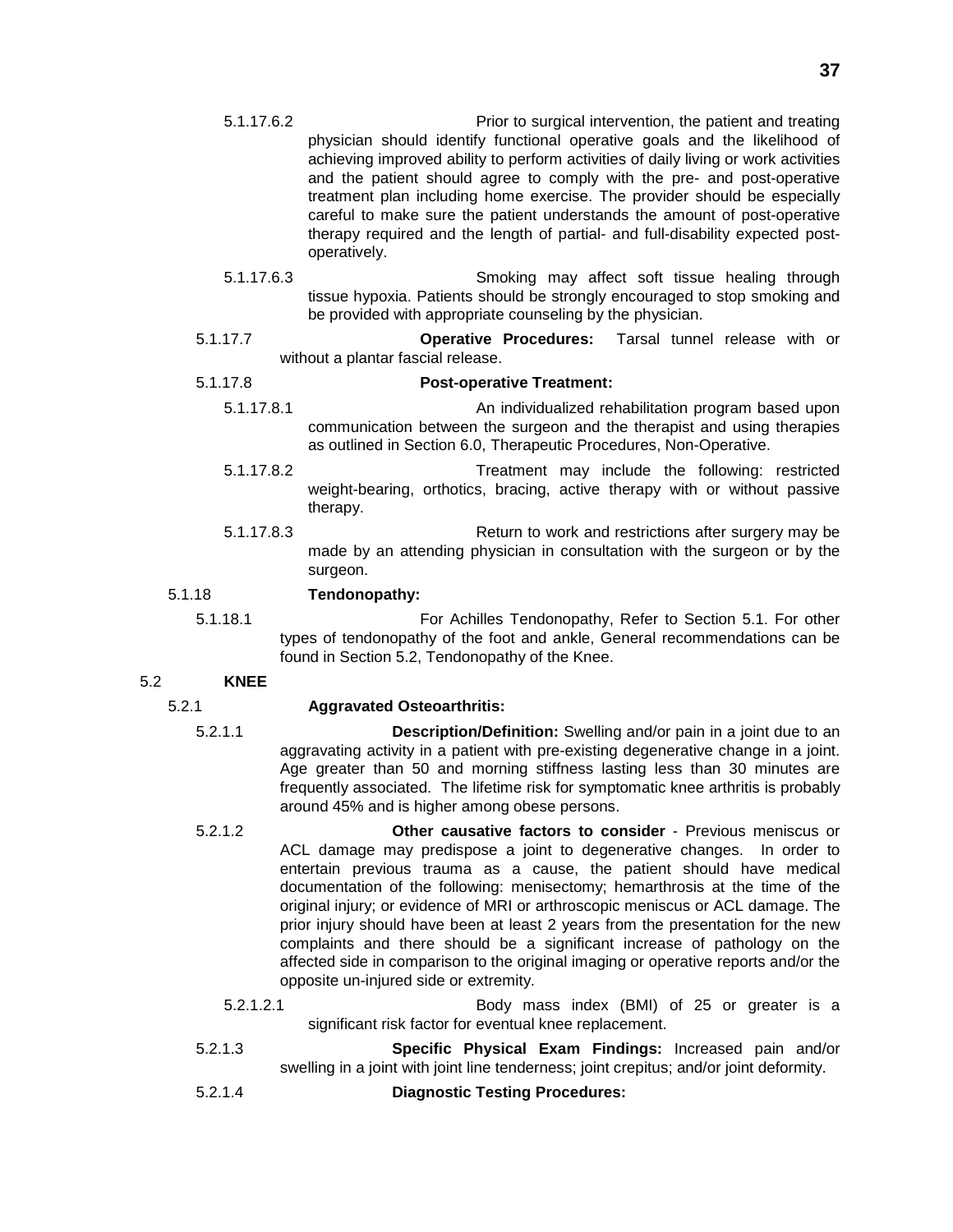5.2.1.4.1 Radiographs, The Kellgren-Lawrence Scale is the standard radiographic scale for knee osteoarthritis. It is based on the development of osteophytes, on bone sclerosis, and on joint space narrowing. The degree of joint space narrowing may not predict disability.

- 5.2.1.4.1.1 Grade 1: doubtful narrowing of joint space, and possible osteophytic lipping.
- 5.2.1.4.1.2 Grade 2: definite osteophytes, definite narrowing of joint space.
- 5.2.1.4.1.3 Grade 3: moderate multiple osteophytes, definite narrowing of joint space, some sclerosis and possible deformity of bone contour.
- 5.2.1.4.1.4 Grade 4: large osteophytes, marked narrowing of joint space, severe sclerosis and definite deformity of bone contour.
- 5.2.1.4.2 MRI to rule out degenerative menisci tears. MRI may identify bone marrow lesions which are correlated with knee pain. These lesions may reflect increased water, blood, or other fluid inside bone and may contribute to the causal pathway of pain. These are incidental findings and should not be used to determine a final diagnosis nor make decisions regarding surgery.

### 5.2.1.5 **Non-operative Treatment Procedures:**

- 5.2.1.5.1 Medications such as analgesics and anti-inflammatories may be helpful. Refer to medication discussions in Section 6.0, Medications and Medical Management.
- 5.2.1.5.2 Patient education should include instruction in self-management techniques, ergonomics, body mechanics, home exercise, joint protection, and weight management. There is good evidence for self-management using weight loss, exercise, pacing of activities, unloading the joint with braces, insoles and possibly taping, and medications as needed. Patients should be encouraged to perform aerobic activity such as walking or biking. However, activities such as ladders, stairs and kneeling may be restricted.
- 5.2.1.5.3 Benefits may be achieved through therapeutic rehabilitation and rehabilitation interventions. They should include range-of-motion (ROM), active therapies, and a home exercise program. Active therapies include, proprioception training, restoring normal joint mechanics, and clearing dysfunctions from distal to proximal structures. Passive as well as active therapies may be used for control of pain and swelling. Therapy should progress to strengthening and an independent home exercise program targeted to further improve ROM, strength, and normal joint mechanics influenced by structures distal and proximal to the knee. Bracing may be appropriate in some instances. Refer to Section 6.0, Therapeutic Procedures, Non-operative. There is good evidence that there is a small functional advantage for patients involved in exercise with physical therapy supervision over home exercise.
	- 5.2.1.5.3.1 There is some evidence that active physical therapy improves knee function more effectively than medication alone.
	- 5.2.1.5.3.2 Aquatic therapy may be used as a type of active intervention when land-based therapy is not well-tolerated.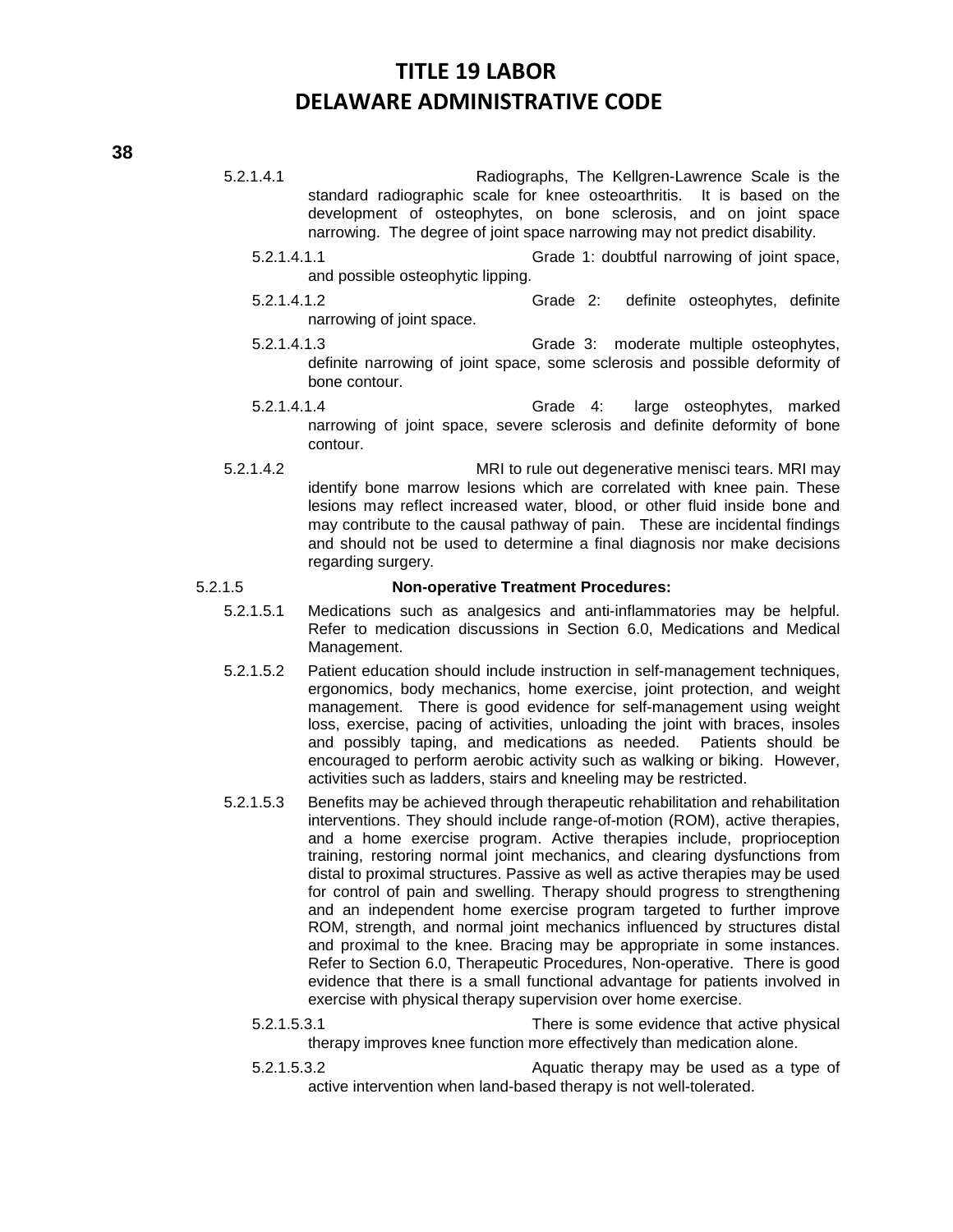- 5.2.1.5.3.3 Passive modalities are most effective as adjunctive treatments to improve the results of active treatment. They may be used as found in Section 6.0, Therapeutic Procedures, Non-operative. There is some evidence that ice massage can improve ROM, strengthening of the knee and function. Ice can be used with proper instruction at home or under supervision for up to 20 minute periods 3 times per week or more frequently.
- 5.2.1.5.4 Therapeutic Injections Both steroids and viscosupplementation may be used.
	- 5.2.1.5.4.1 There is good evidence that intra-articular corticosteroid injection is more effective than placebo in reducing pain from osteoarthritis. Optimum dosage is not known.
	- 5.2.1.5.4.2 Steroid injections may decrease inflammation and allow the therapist to progress with functional exercise and ROM.
		- 5.2.1.5.4.2.1 Time to Produce Effect: One injection.
		- 5.2.1.5.4.2.2 Maximum Duration: 3 injections in one year at least 4 to 8 weeks apart.
	- 5.2.1.5.4.3 Steroid injections should be used cautiously in diabetic patients. Diabetic patients should be reminded to check their blood glucose levels at least daily for 2 weeks after injections.
	- 5.2.1.5.4.4 Viscosupplementation appears to have a longer lasting effect than intra-articular corticosteroids, however, the overall effect varies depending on the timing and the effect studied. Refer to Section 6.0, Therapeutic Procedures, Non-operative.
- 5.2.1.5.5 Return to work with appropriate restrictions should be considered early in the course of treatment. Refer to Section 6.0, Return to Work.
- 5.2.1.5.6 Other therapies in Section 6.0, Therapeutic Procedures, Non-operative may be employed in individual cases.

### 5.2.1.6 **Surgical Indications/Considerations:**

- 5.2.1.6.1 Arthroscopic Debridement and/or Lavage. There is good evidence from a randomized controlled trial that arthroscopic debridement alone provides no benefit over recommended therapy for patients with uncomplicated Grade 2 or higher arthritis. The comparison recommended treatment in the study followed the American College of Rheumatology guidelines which includes: patient education, and supervised therapy with a home program, instruction on ADLs, stepwise use of analgesics and hyaluronic acid injections if desired. Complicated arthritic patients excluded from the study included patients who required other forms of intervention due to the following associated conditions: large meniscal bucket handle tears, inflammatory or infectious arthritis, more than 5 degrees of varus or valgus deformity, previous major knee trauma, or Grade 4 arthritis in 2 or more compartments.
	- 5.2.1.6.1.1 Therefore, arthroscopic debridement and/or lavage are not recommended for patients with arthritic findings and continual pain and functional deficits unless there is meniscal or cruciate pathology. Refer to the specific conditions in this Section 5.0, for specific diagnostic recommendations.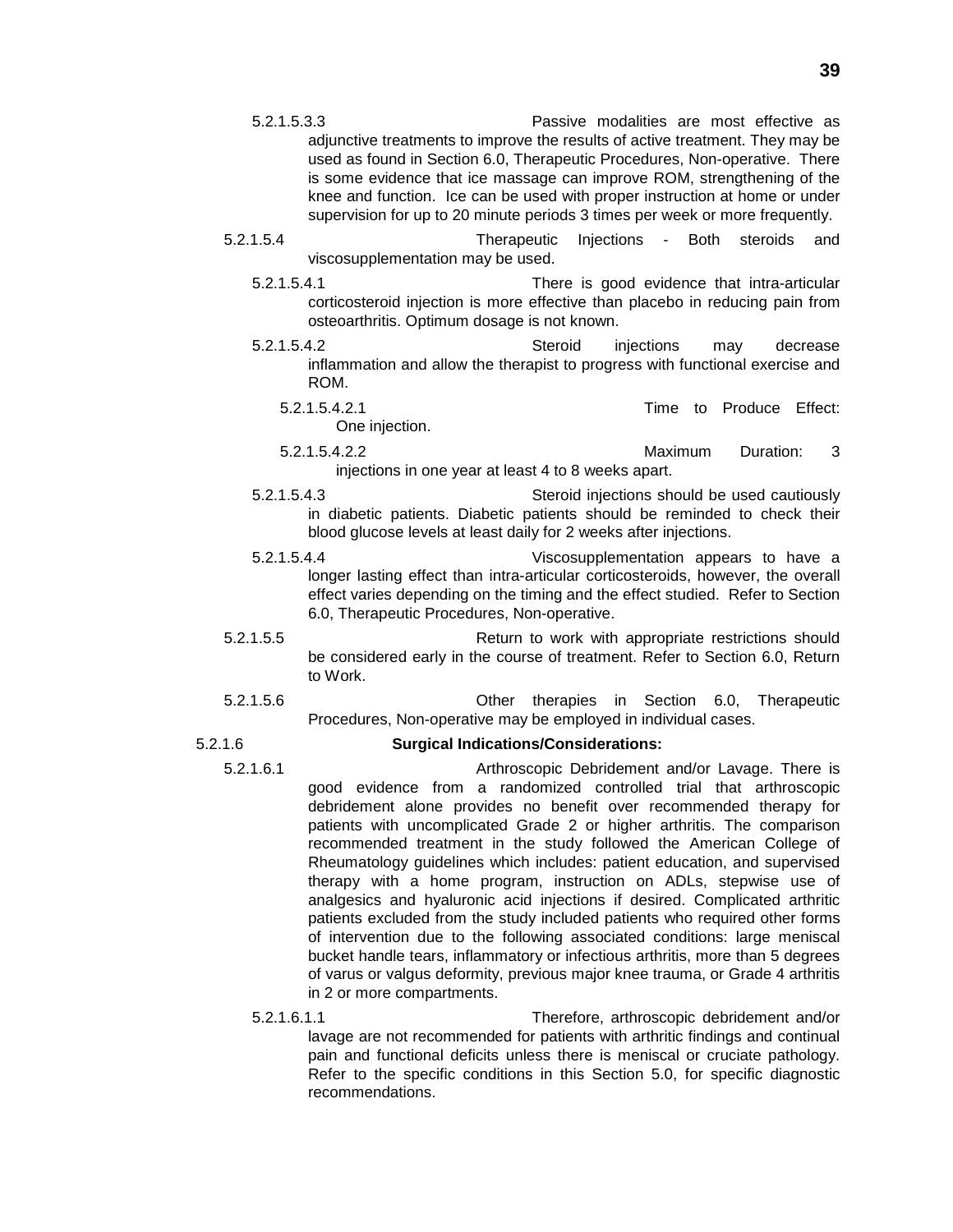- 5.2.1.6.2 Osteotomy and joint replacement are indicated when conservative treatment, including active participation in non-operative treatment has failed to result insufficient functional improvement (Refer to Section 7, Subsections regarding Knee Arthroplasty and Osteotomy). Tibial osteotomy is a choice for younger patients with unicompartmental disease who have failed conservative therapy.
- 5.2.1.6.3 In cases where surgery is contraindicated due to obesity, it may be appropriate to recommend a weight loss program if the patient is unsuccessful losing weight on their own. Coverage for weight loss would continue only for motivated patients who have demonstrated continual progress with weight loss.
- 5.2.1.6.4 Prior to surgical intervention, the patient and treating physician should identify functional operative goals and the likelihood of achieving improved ability to perform activities of daily living or work activities and the patient should agree to comply with the pre- and post-operative treatment plan including home exercise. The provider should be especially careful to make sure the patient understands the amount of post-operative therapy required and the length of partial- and full-disability expected postoperatively.
- 5.2.1.6.5 Because smokers have a higher risk of non-union and post-operative costs, it is recommended that carriers cover a smoking cessation program peri-operatively. Physicians may monitor smoking cessation with laboratory tests such as cotinine levels for long-term cessation.
- 5.2.1.7 **Operative Procedures:** Total or compartmental joint replacement, and osteotomy.

Free-floating interpositional unicompartmental replacement is not recommended for any patients due to high revision rate at 2 years and less than optimal pain relief.

### 5.2.1.8 **Post-operative Treatment:**

- 5.2.1.8.1 An individualized rehabilitation program based upon communication between the surgeon and therapist and using the treatments found in Section 6.0, Therapeutic Procedures, Non-operative. In all cases, communication between the physician and therapist is important to the timing of weight-bearing and exercise progressions.
- 5.2.1.8.2 Refer also to Section 7.0, subsections Knee Arthroplasty, or Osteotomy as appropriate.
- 5.2.1.8.3 Return to work and restrictions after surgery may be made by an attending physician in consultation with the surgeon or by the surgeon.

### 5.2.2 **Anterior Cruciate Ligament (ACL) Injury:**

5.2.2.1 **Description/Definition:** Rupture or partial rupture of the anterior cruciate ligament; may be associated with other internal derangement of the knee.

5.2.2.2 **Occupational Relationship:** May be caused by virtually any traumatic force to the knee but most often caused by a twisting or a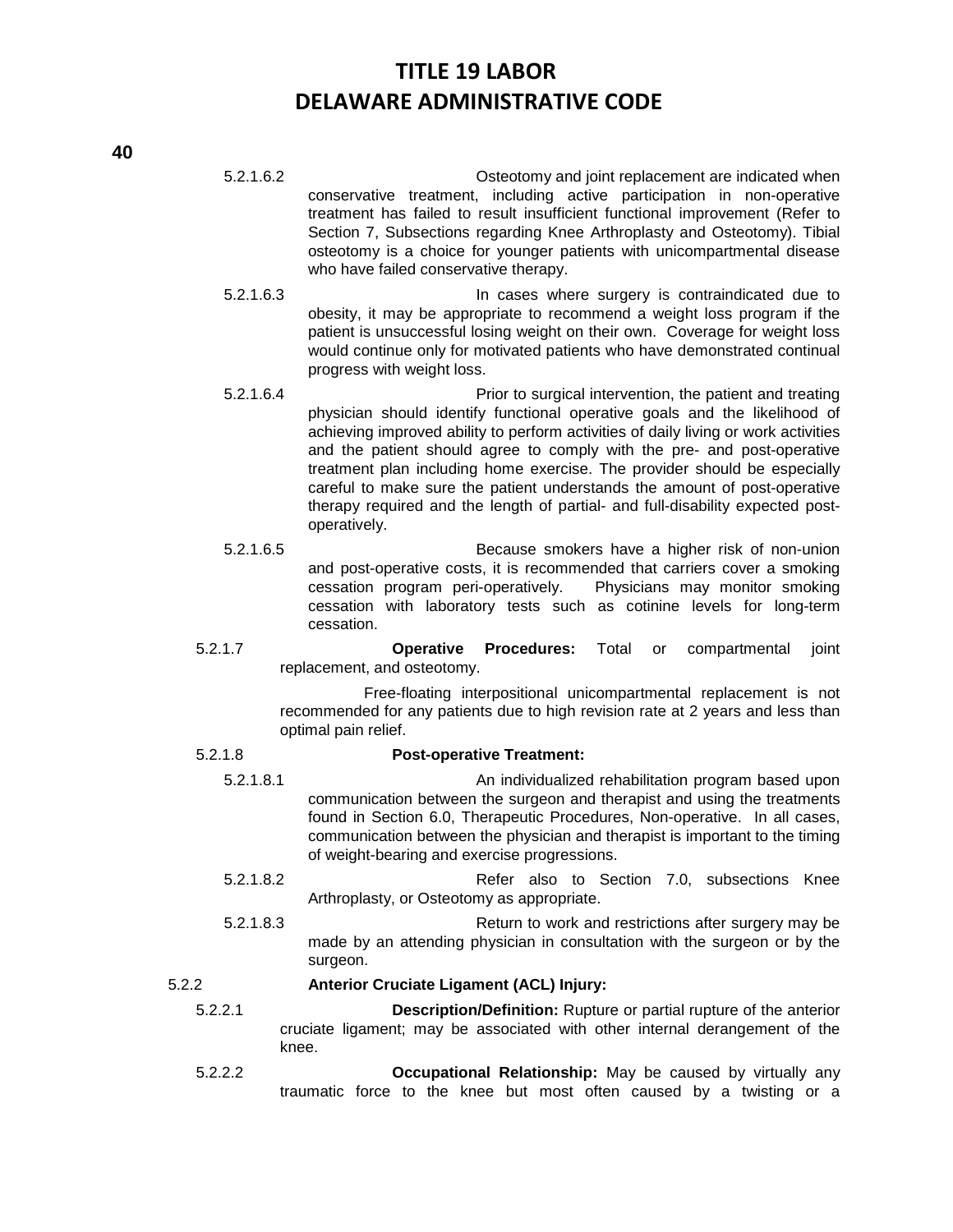hyperextension force, with a valgus stress. The foot is usually planted and the patient frequently experiences a "popping" feeling.

- 5.2.2.3 **Specific Physical Exam Findings:** Findings on physical exam include effusion or hemarthrosis, instability, positive Lachman's test, positive pivot shift test, and positive anterior drawer test.
- 5.2.2.4 **Diagnostic Testing Procedures:** MRI. Radiographs may show avulsed portion of tibial spine but this is a rare finding.

### 5.2.2.5 **Non-operative Treatment Procedures:**

5.2.2.5.1 Initial Treatment: Acute injuries may require immobilization followed by active therapy with or without passive therapy.

- 5.2.2.5.2 Medications such as analgesics and antiinflammatories may be helpful. Refer to Section 6.0, subsection, Medications and Medical Management.
- 5.2.2.5.3 Patient education should include instruction in selfmanagement techniques, ergonomics, body mechanics, home exercise, joint protection, and weight management.
- 5.2.2.5.4 Benefits may be achieved through therapeutic rehabilitation and rehabilitation interventions. They should include range-ofmotion (ROM), active therapies, and a home exercise program. Active therapies include proprioception training, restoring normal joint mechanics, and clearing dysfunctions from distal and proximal structures bracing may be beneficial. Passive as well as active therapies may be used for control of pain and swelling. Therapy should progress to strengthening and an independent home exercise program targeted to further improve ROM, strength, and normal joint mechanics influenced by structures distal and proximal to the knee (Refer to Section 6.0, Therapeutic Procedures, Nonoperative). Passive modalities are most effective as adjunctive treatments to improve the results of active treatment. They may be used as found in Section 6.0, Therapeutic Procedures, Non-operative.
	- 5.2.2.5.4.1 There is no evidence that any particular exercise regime is better for ACL injuries in combination with collateral or meniscus injuries. There is no evidence that knee bracing for non operated ACL improves outcomes although patients may feel that they have greater stability. Non surgical treatment may provide acceptable results in some patients.
- 5.2.2.5.5 Return to work with appropriate restrictions should be considered early in the course of treatment. Refer to Section 6.0, subsection Return to Work.
- 5.2.2.5.6 Other therapies in Section 6.0, Therapeutic Procedures, Non-operative may be employed in individual cases.
- 5.2.2.6 **Surgical Indications/Considerations:** any individual with complaints of recurrent instability interfering with function and physical findings with imaging consistent with an ACL injury.
	- 5.2.2.6.1 Prior to surgical intervention, the patient and treating physician should identify functional operative goals and the likelihood of achieving improved ability to perform activities of daily living or work activities and the patient should agree to comply with the pre- and post-operative treatment plan including home exercise. The provider should be especially careful to make sure the patient understands the amount of post-operative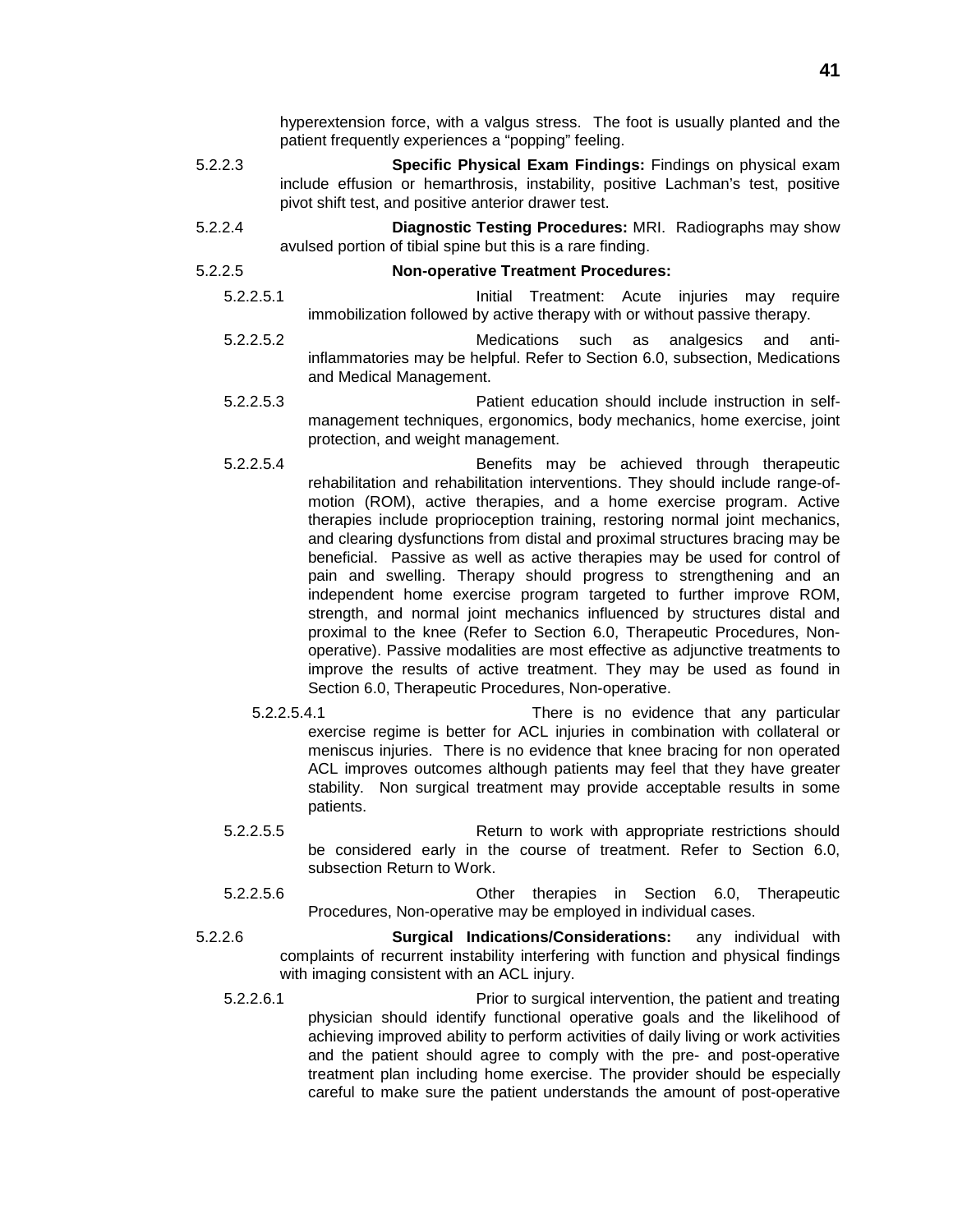therapy required and the length of partial- and full-disability expected postoperatively.

5.2.2.6.2 Smoking may affect soft tissue healing through tissue hypoxia. Patients should be strongly encouraged to stop smoking and be provided with appropriate counseling by the physician.

### 5.2.2.7 **Operative Procedures:**

Diagnostic/surgical arthroscopy followed by ACL reconstruction using autograft or allograft. If meniscus repair is performed, an ACL repair should be performed concurrently.

5.2.2.7.1 Patients tend to have more pain associated with patellar grafts while patients with hamstring replacement seem to have an easier rehabilitation. Choice of graft is made by the surgeon and patient on an individual basis.

### 5.2.2.8 **Post-operative Treatment:**

- 5.2.2.8.1 An individualized rehabilitation program based upon communication between the surgeon and the therapist and using therapies as outlined in Section 6.0, Therapeutic Procedures, Non-operative.
- 5.2.2.8.2 Treatment may include the following: active therapy with or without passive therapy and bracing. Early active extension does not cause increased laxity at 2 years.
- 5.2.2.8.3 Return to work and restrictions after surgery may be made by an attending physician in consultation with the surgeon or by the surgeon.

### 5.2.3 **Bursitis of the Lower Extremity:**

- 5.2.3.1 **Description/Definition:** Inflammation of bursa tissue. Bursitis can be precipitated by tendonitis, bone spurs, foreign bodies, gout, arthritis, muscle tears, or infection.
- 5.2.3.2 **Occupational Relationship:** Usually from soft tissue trauma, contusion, or physical activities of the job such as sustained direct compression force, or other repetitive forceful activities affecting the knee.
- 5.2.3.3 **Specific Physical Exam Findings:** Palpable, tender and enlarged bursa, decreased ROM, warmth. The patient may have increased pain with ROM.
- 5.2.3.4 **Diagnostic Testing Procedures:** Lab work may be done to rule out inflammatory disease. Bursal fluid aspiration with testing for connective tissue, rheumatic disease, and infection may be necessary. Radiographs, CT, MRI are rarely indicated.

### 5.2.3.5 **Non-operative Treatment Procedures:**

- 5.2.3.5.1 Initial Treatment: Diagnostic/therapeutic aspiration, ice, therapeutic injection, treatment of an underlying infection, if present. Aspirations may be repeated as clinically indicated.
- 5.2.3.5.2 Medications such as analgesics and antiinflammatories may be helpful. Refer to medication discussions in Section 6.0, Medications and Medical Management.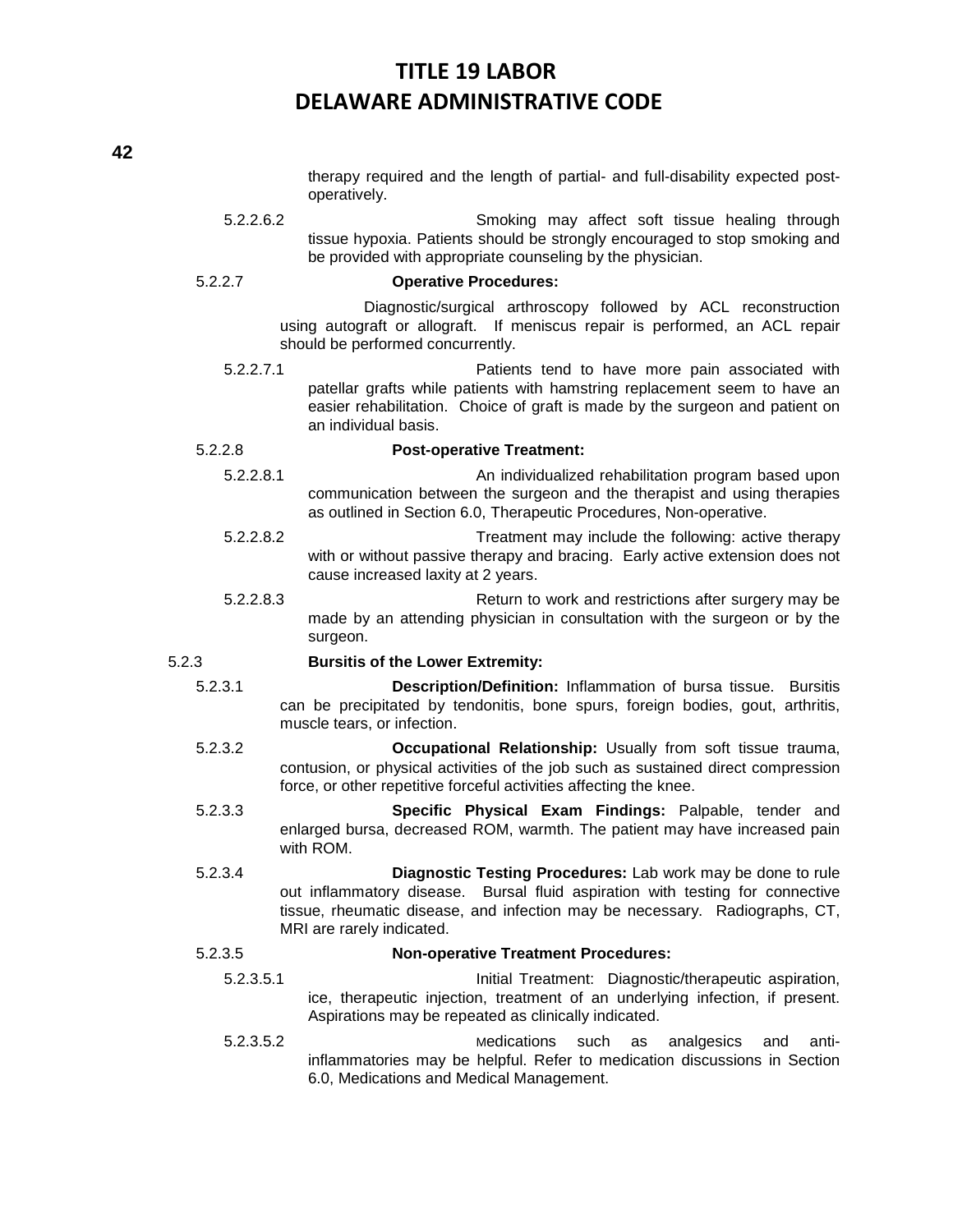- 5.2.3.5.3 Patient education should include instruction in selfmanagement techniques, ergonomics, body mechanics, home exercise, joint protection, and weight management.
- 5.2.3.5.4 Benefits may be achieved through therapeutic rehabilitation and rehabilitation interventions. They should include range-ofmotion (ROM), active therapies, including a home exercise program. Active therapies include, proprioception training*,* restoring normal joint mechanics, and clearing dysfunctions from distal and proximal joints. Passive as well as active therapies may be used for control of pain and swelling. Therapy should progress to strengthening and an independent home exercise program targeted to further improve ROM, strength, and normal joint mechanics influenced by structures distal and proximal to the knee. Refer to Section 6.0, Therapeutic Procedures, Non-operative.
	- 5.2.3.5.3.1 Passive modalities are most effective as adjunctive treatments to improve the results of active treatment. They may be used as found as adjunctive in Section 6.0, Therapeutic Procedures, Nonoperative.
- 5.2.3.5.5 Steroid Injections- Steroid injections may decrease inflammation and allow the therapist to progress with functional exercise and ROM.
	- 5.2.3.5.5.1 Time to Produce Effect: One injection.
	- 5.2.3.5.5.2 Maximum Duration: 3 injections in one year spaced at least 4 to 8 weeks apart.
	- 5.2.3.5.5.3 Steroid injections should be used cautiously in diabetic patients. Diabetic patients should be reminded to check their blood glucose levels at least daily for 2 weeks after injections.
- 5.2.3.5.6 Return to work with appropriate restrictions should be considered early in the course of treatment. Refer to Section 6.0. subsection Return to Work.
- 5.2.3.5.7 Other therapies in Section 6.0, Therapeutic Procedures, Non-operative may be employed in individual cases.

### 5.2.3.6 **Surgical indications/Considerations:**

- 5.2.3.6.1 Failure of conservative therapy.
- 5.2.3.6.2 Prior to surgical intervention, the patient and treating physician should identify functional operative goals and the likelihood of achieving improved ability to perform activities of daily living or work activities and the patient should agree to comply with the pre- and post-operative treatment plan including home exercise. The provider should be especially careful to make sure the patient understands the amount of post-operative therapy required and the length of partial- and full-disability expected postoperatively.
- 5.2.3.6.3 Smoking may affect soft tissue healing through tissue hypoxia. Patients should be strongly encouraged to stop smoking and be provided with appropriate counseling by the physician.
- 5.2.3.7 **Operative Procedures:** Surgical excision of the bursa.

### 5.2.3.8 **Post-operative Treatment:**

5.2.3.8.1 An individualized rehabilitation program based upon communication between the surgeon and the therapist and using the therapies as outlined in Section 6.0, Therapeutic Procedures, Non-operative.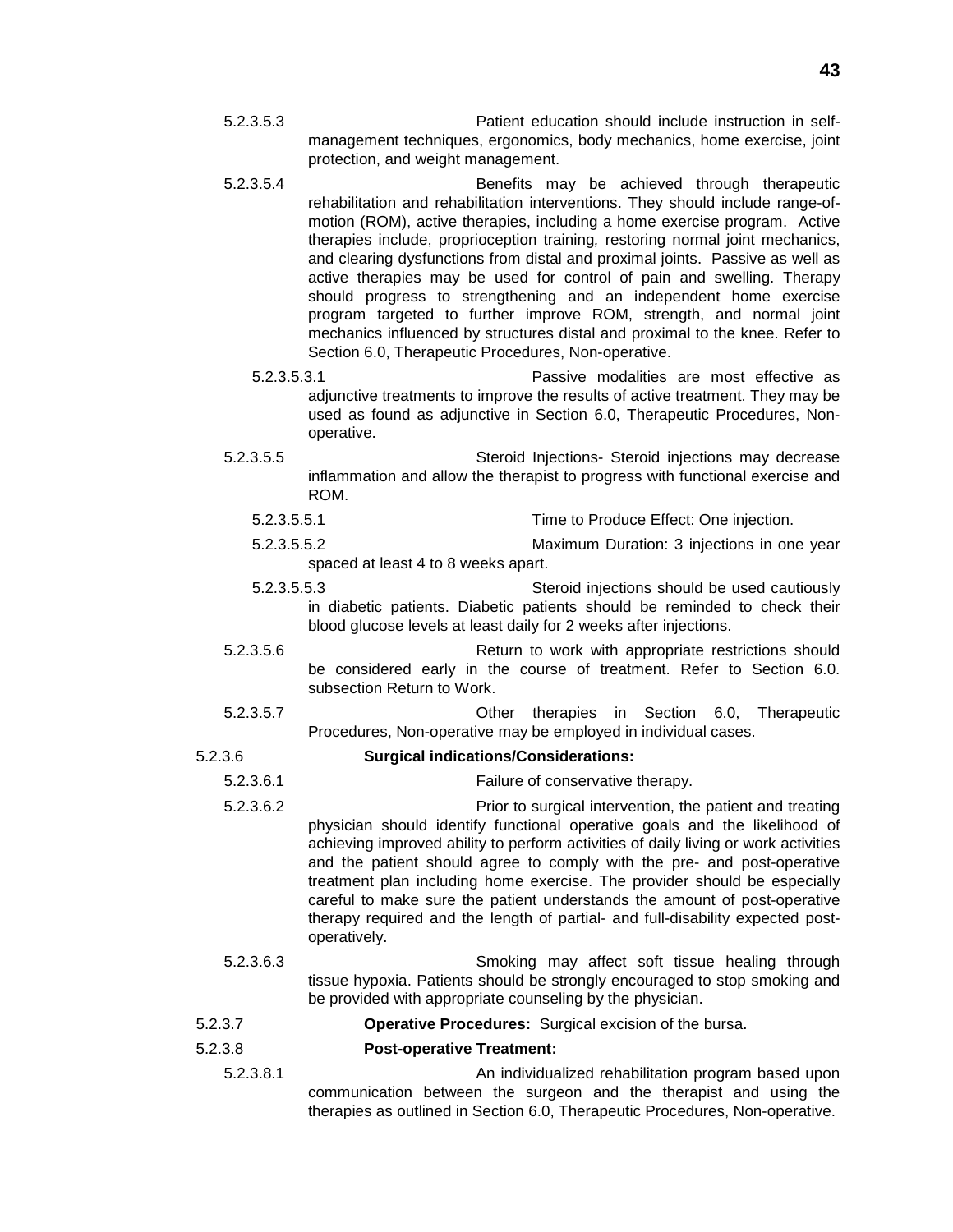| 5.2.3.8.2   | Return to work and restrictions after surgery may be<br>made by an attending physician in consultation with the surgeon or by the<br>surgeon.                                                                                                                                                                                                                                                                       |
|-------------|---------------------------------------------------------------------------------------------------------------------------------------------------------------------------------------------------------------------------------------------------------------------------------------------------------------------------------------------------------------------------------------------------------------------|
| 5.2.4       | <b>Chondral and Osteochondral Defects:</b>                                                                                                                                                                                                                                                                                                                                                                          |
| 5.2.4.1     | Description/Definition: Cartilage or cartilage and bone defect<br>at the articular surface of a joint. Deficits may be identified in up to 60% of<br>arthroscopies; however, only around 30% of these lesions are isolated deficits<br>and even fewer are Grade III or IV deficits which might qualify for cartilage grafts.                                                                                        |
| 5.2.4.1.1   | Defects in cartilage and bone are common at the<br>femoral condyles and patella. The Outerbridge classification grades these<br>defects according to their size and depth.                                                                                                                                                                                                                                          |
| 5.2.4.1.1.1 | Grade 0: normal cartilage.                                                                                                                                                                                                                                                                                                                                                                                          |
| 5.2.4.1.1.2 | Grade I: softening and swelling of cartilage.                                                                                                                                                                                                                                                                                                                                                                       |
| 5.2.4.1.1.3 | Grade II:<br>partial-thickness defects with<br>surface fissures that do not exceed .5 cm in diameter and do not reach<br>subchondral bone.                                                                                                                                                                                                                                                                          |
| 5.2.4.1.1.4 | Grade III: fissuring that reaches subchondral<br>bone in an area with a diameter greater than 1.5 cm.                                                                                                                                                                                                                                                                                                               |
| 5.2.4.1.1.5 | Grade IV: exposed subchondral bone.                                                                                                                                                                                                                                                                                                                                                                                 |
| 5.2.4.2     | Occupational Relationship: Typically caused by a traumatic<br>knee injury. Chondral deficits can also be present secondary to osteoarthritis.                                                                                                                                                                                                                                                                       |
| 5.2.4.3     | Specific Physical Exam Findings: Knee effusion, joint line<br>tenderness.                                                                                                                                                                                                                                                                                                                                           |
| 5.2.4.4     | Diagnostic Testing Procedures: MRI may show bone bruising,<br>osteochondral lesion, or possibly articular cartilage injury. Radiographs, contrast<br>radiography, CT may also be used. Diagnostic arthroscopy may be performed<br>when surgical indications as stated in Section VI are met.                                                                                                                        |
| 5.2.4.5     | <b>Non-operative Treatment Procedures:</b>                                                                                                                                                                                                                                                                                                                                                                          |
| 5.2.4.5.1   | Initial Treatment: Non-operative treatment may be<br>indicated for chondral lesions associated with 1) degenerative changes, refer<br>to aggravated osteoarthritis (Section 5.0); 2) other knee lesions not requiring<br>surgery (refer to Specific Diagnosis); and/or 3) non-displaced stable lesions.<br>Acute injuries may require immobilization followed by active therapy with or<br>without passive therapy. |
| 5.2.4.5.2   | <b>Medications</b><br>such<br>analgesics<br>anti-<br>as<br>and<br>inflammatories may be helpful. Refer to medication discussions in Section<br>6.0, Medications and Medical Management.                                                                                                                                                                                                                             |
| 5.2.4.5.3   | Patient education should include instruction in self-<br>management techniques, ergonomics, body mechanics, home exercise, joint<br>protection, and weight management.                                                                                                                                                                                                                                              |
| 5.2.4.5.4   | Benefits may be achieved through therapeutic<br>rehabilitation and rehabilitation interventions. They should include range-of-<br>motion (ROM), active therapies, and a home exercise program. Active<br>therapies include, proprioception training, restoring normal joint mechanics,<br>and clearing dysfunctions from distal and proximal structures. Passive as                                                 |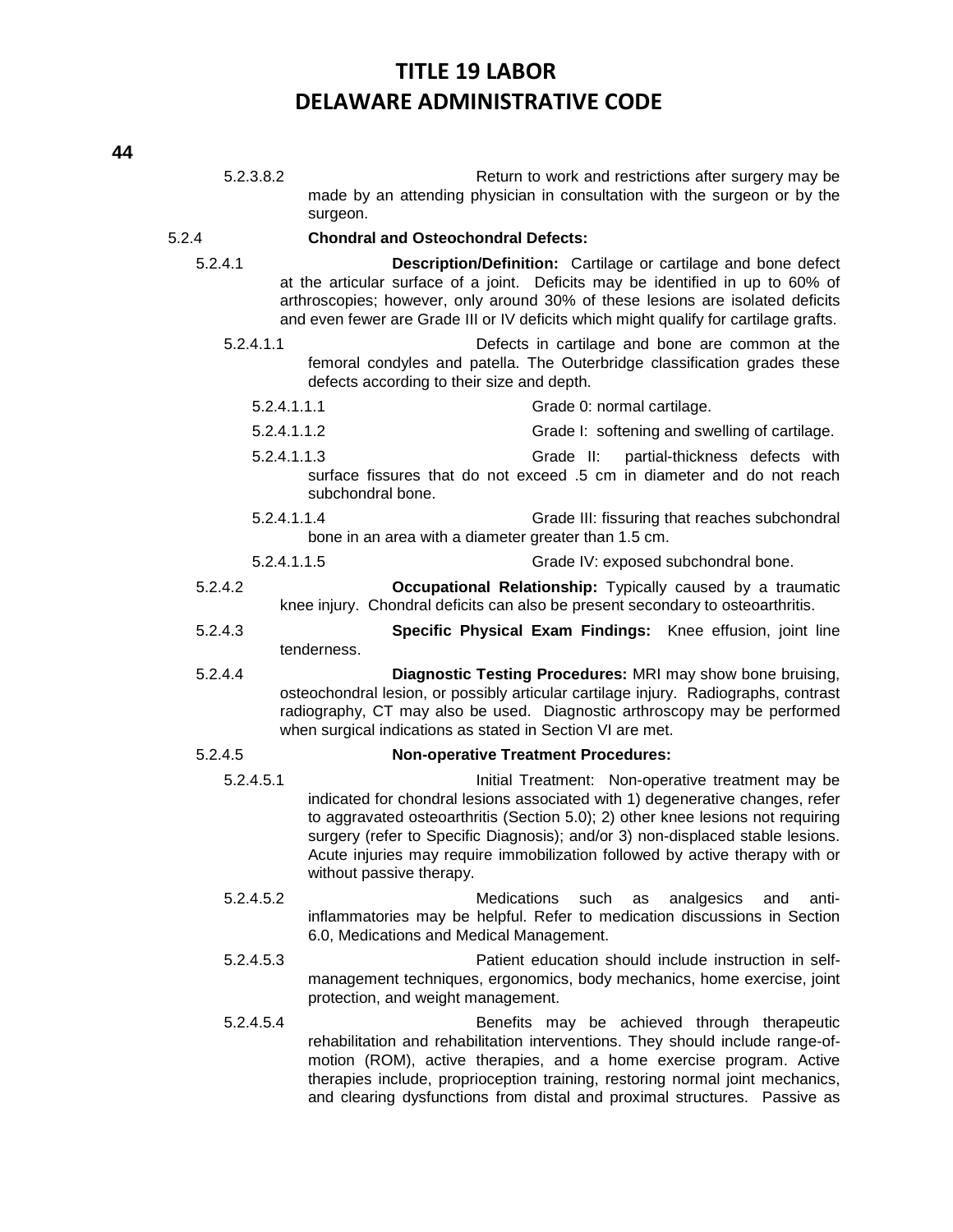well as active therapies may be used for control of pain and swelling. Therapy should progress to strengthening and an independent home exercise program targeted to further improve ROM, strength, and normal joint mechanics influenced by structures distal and proximal to the knee. Refer to Section 6.0, Therapeutic Procedures, Non-operative.

- 5.2.4.5.4.1 Passive modalities are most effective as adjunctive treatments to improve the results of active treatment. They may be used as found in Section 6.0, Therapeutic Procedures, Non-operative.
- 5.2.4.5.5 Return to work with appropriate restrictions should be considered early in the course of treatment. Refer to Section 6.0, Return to Work.
- 5.2.4.5.6 Other therapies in Section 6.0, Therapeutic Procedures, Non-operative may be employed in individual cases.
- 5.2.4.6 **Surgical Indications/Considerations:** Surgery for isolated chondral defects may be indicated when functional deficits interfere with activities of daily living and/or job duties after 6 to 12 weeks of active patient participation in non-operative therapy. Identification of the lesion should have been accomplished by diagnostic testing procedures which describe the size of the lesion and stability of the joint. If a lesion is detached or has fluid underlying the bone on MRI, surgery may be necessary before a trial of conservative therapy is completed. Early surgery may consist of fixation or microfracture.
	- 5.2.4.6.1 Microfractures: Normally the first line of surgical treatment.
		- 5.2.4.6.1.1 Indications: An isolated small full-thickness articular chondral defect with normal joint space, when the patient has not recovered functionally after active participation in therapy. Patients 45 or younger are likely to have better results.
	-

5.2.4.6.2 Osteochondral Autograft Transfer System (OATS)

- 5.2.4.6.2.1 Indications: The knee must be stable with intact ligaments and menisci, normal joint space and a large full-thickness defect less than 3 square cm and 1 cm depth. They should be 45 or younger, with a BMI less than 35, and engaged in athletics and/or an equally physically demanding occupation. Surgery may be indicated when functional deficits interfere with activities of daily living and/or job duties after 6 to 12 weeks of active patient participation in non-operative therapy. This procedure may be appropriate in a small subset of patients and requires prior authorization.
- 5.2.4.6.3 Autologous chondrocyte implantation (ACI): These procedures are technically difficult and require specific physician expertise. Cartilage transplantation requires the harvesting and growth of patients' cartilage cells in a highly specialized lab and incurs significant laboratory charges. There is some evidence that transplants and microfractures do not differ on long-term effects. There is some evidence that autologous chrondrocyte implantation is not better than microfracture 5 years after surgery in patients younger than 45 presenting with Grade III -IV lesions. This procedure is controversial but may be appropriate in a small subset of patients with physically rigorous employment or recreational activities. It requires prior authorization.
	- 5.2.4.6.3.1 Indications: The area of the lesion should be between 2 square cm and 10 square cm. The patient should have failed 4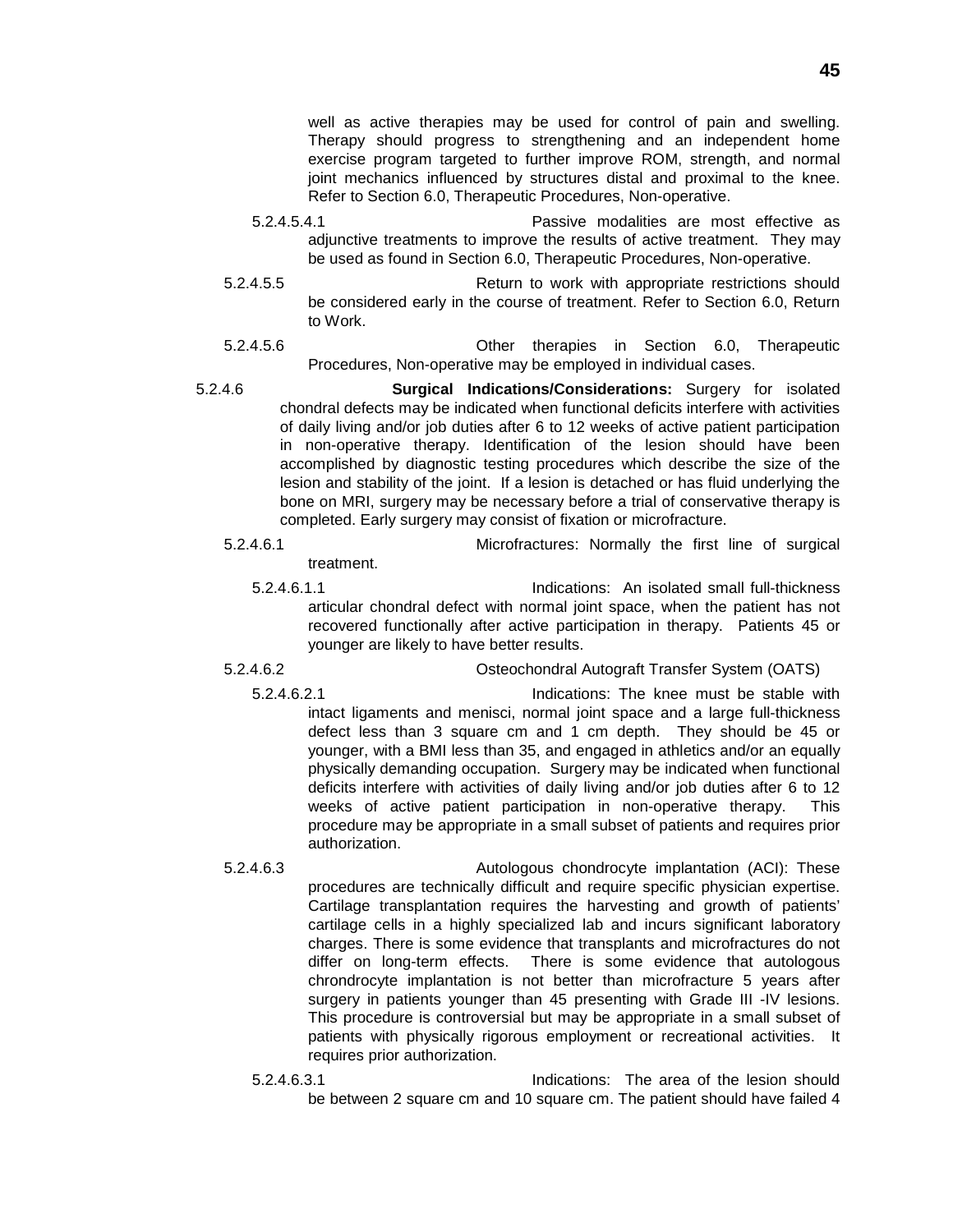or more months of active participation in therapy and a microfracture, abrasion, arthroplasty or drilling with sufficient healing time, which may be from 4 months to over one year. The knee must be stable with intact ligaments and meniscus, and normal joint space. Patients should be 45 or younger, with a BMI less than 35, and engaged in athletics and/or an equally physically demanding occupation.

- 5.2.4.6.4 Contraindications: General contraindications for grafts and transplants are individuals with obesity, inflammatory or osteoarthritis with multiple chondral defects, associated ligamentous or meniscus pathology, or who are older than 55 years of age.
- 5.2.4.6.5 Prior to either graft or implantation intervention the patient and treating physician should identify functional operative goals and the likelihood of achieving improved ability to perform activities of daily living or work activities and the patient should agree to comply with the pre- and post-operative treatment plan including home exercise. The provider should be especially careful to make sure the patient understands the amount of post-operative therapy required and the length of partial- and full-disability expected post-operatively.
- 5.2.4.6.6 Smoking may affect soft tissue healing through tissue hypoxia. Patients should be strongly encouraged to stop smoking and be provided with appropriate counseling by the physician.
- 5.2.4.7 **Operative Procedures:** Arthroscopy with debridement or shaving of cartilage, microfracture, drilling, abrasion arthroplasty, mosiacplasty or osteochondral autograft (OATS), fixation of loose osteochondral fragments and autologous chondrocyte implantation (ACI).
	- 5.2.4.7.1 Radiofrequency treatment is not recommended.

### 5.2.4.8 **Post-operative Treatment:**

- 5.2.4.8.1 An individualized rehabilitation program based upon communication between the surgeon and the therapist and using therapies as outlined in Section 6.0, Therapeutic Procedures, Non-operative. In all cases, communication between the physician and therapist is important to the timing of weight-bearing and exercise progressions.
- 5.2.4.8.2 Treatment may include the following: restricted weight-bearing, bracing, active therapy with or without passive therapy. Full weight-bearing usually occurs by or before 8 weeks.
- 5.2.4.8.3 Continuous passive motion may be used after chondral procedures.
- 5.2.4.8.4 Return to work and restrictions after surgery may be made by an attending physician in consultation with the surgeon or by the surgeon. Return to full-duty usually occurs by between four and six months.

### 5.2.5 **Collateral Ligament Pathology:**

- 5.2.5.1 **Description/Definition:** Strain or tear of medial or lateral collateral ligaments which provide some stabilization for the knee.
- 5.2.5.2 **Occupational Relationship:** Typically a result of forced abduction and external rotation to an extended or slightly flexed knee.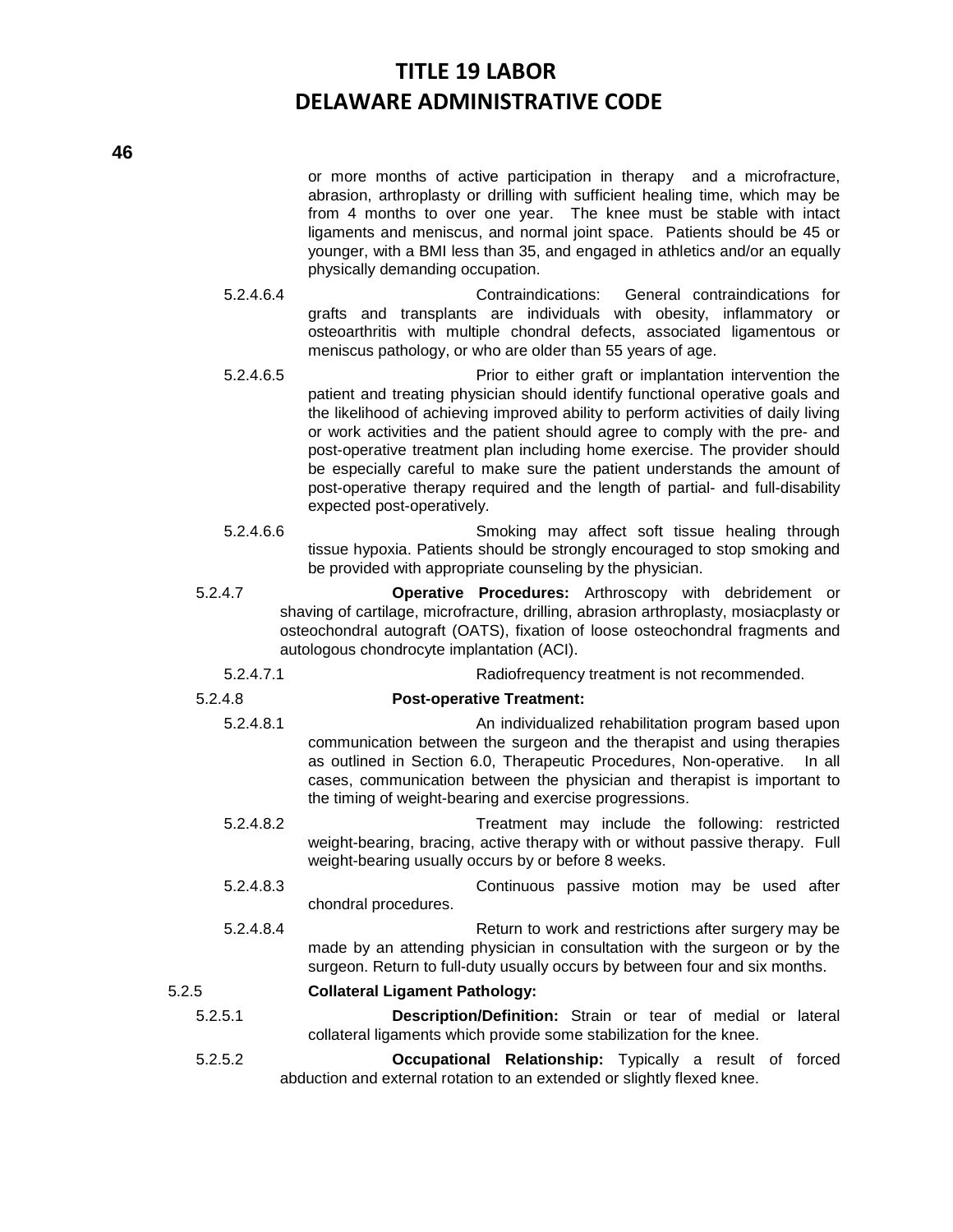- 5.2.5.3 **Specific Physical Exam Findings:** Swelling or ecchymosis over the collateral ligaments and increased laxity or pain with applied stress.
- 5.2.5.4 **Diagnostic Testing Procedures:** X-rays to rule out fracture. Imaging is more commonly ordered when internal derangement is suspected.
- 5.2.5.5 **Non-operative Treatment Procedures:**
	- 5.2.5.5.1 Initial Treatment: braces, ice, and protected weightbearing.
	- 5.2.5.5.2 Medications such as analgesics and antiinflammatories may be helpful. Refer to medication discussions area in Section 6.0, Medications and Medical Management.
	- 5.2.5.5.3 Patient education should include instruction in selfmanagement techniques, ergonomics, body mechanics, home exercise, joint protection, and weight management.
	- 5.2.5.5.4 Benefits may be achieved through therapeutic rehabilitation and rehabilitation interventions. They should include range-ofmotion (ROM), active therapies, and a home exercise program. Active therapies include proprioception training, restoring normal joint mechanics, and clearing dysfunctions from distal and proximal structures. Bracing may be beneficial. Passive as well as active therapies may be used for control of pain and swelling. Therapy should progress to strengthening and an independent home exercise program targeted to further improve ROM, strength, and normal joint mechanics influenced by structures distal and proximal to the knee. Refer to Section 6.0 Therapeutic Procedures, Nonoperative.
		- 5.2.5.5.4.1 Passive modalities are most effective as adjunctive treatments to improve the results of active treatment. They may be used as found in Section 6.0 Therapeutic Procedures, Non-operative.
	- 5.2.5.5.5 Return to work with appropriate restrictions should be considered early in the course of treatment. Refer to Section 6.0, Return to Work.
	- 5.2.5.5.6 Other therapies in Section 6.0, Therapeutic Procedures, Non-operative may be employed in individual cases.
- 5.2.5.6 **Surgical Indications/Considerations:** Surgery is rarely necessary except when functional instability persists after active participation in non-operative treatment or indications for surgery exist due to other accompanying injuries.
	- 5.2.5.6.1 Prior to surgical intervention, the patient and treating physician should identify functional operative goals and the likelihood of achieving improved ability to perform activities of daily living or work activities and the patient should agree to comply with the pre- and post-operative treatment plan including home exercise. The provider should be especially careful to make sure the patient understands the amount of post-operative therapy required and the length of partial- and full-disability expected postoperatively.
	- 5.2.5.6.2 Smoking may affect soft tissue healing through tissue hypoxia. Patients should be strongly encouraged to stop smoking and be provided with appropriate counseling by the physician.
- 5.2.5.7 **Operative Procedures:** Surgical repair.
- 5.2.5.8 **Post-operative Treatment:**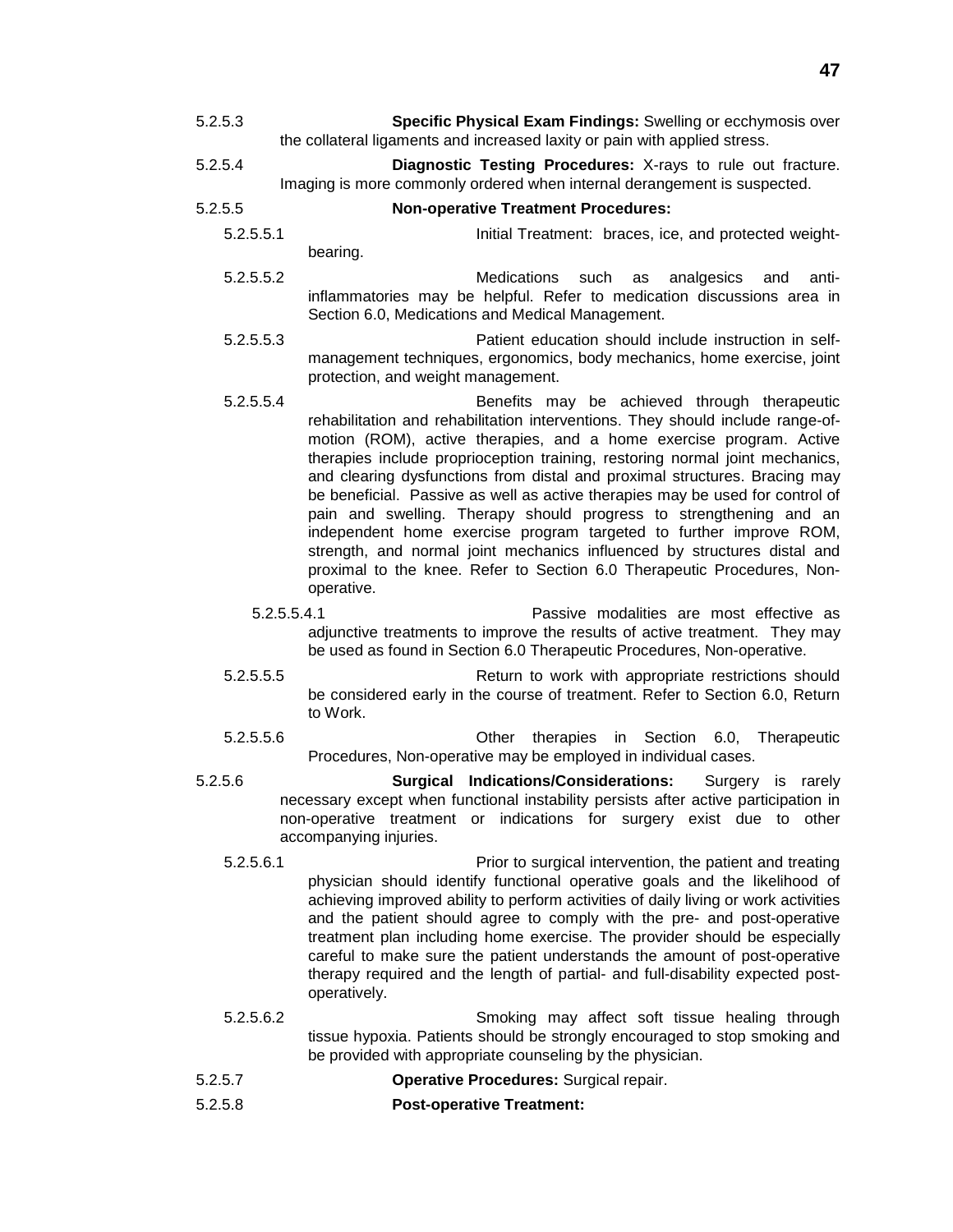- 5.2.5.8.1 An individualized rehabilitation program based upon communication between the surgeon and the therapist and using procedures as outlined in Section 6.0, Therapeutic Procedures, Non-operative.
- 5.2.5.8.2 Return to work and restrictions after surgery may be made by an attending physician in consultation with the surgeon or by the surgeon.

### 5.2.6 **Meniscus Injury:**

- 5.2.6.1 **Description/Definition:** A tear, disruption, or avulsion of medial or lateral meniscus tissue. Locking of the knee or clicking is frequently reported. Patients may describe a popping, tearing, or catching sensation followed by stiffness.
- 5.2.6.2 **Occupational Relationship:** Usually, trauma to the menisci stems from rotational shearing, torsion, and/or impact injuries while in a flexed position.
- 5.2.6.3 **Specific Physical Exam Findings:** Joint line tenderness, Positive McMurray's test locked joint, or occasionally, effusion. The presence of joint line tenderness has a sensitivity of 85% and a specificity of 31%. The Apley's compression test is also used.
- 5.2.6.4 **Diagnostic Testing Procedures:** Radiographs including standing Posterior/Anterior (PA), lateral, tunnel, and skyline views. MRI is the definitive imaging test. MRI is sensitive and specific for meniscal tear. However, meniscal MRI is frequently abnormal in asymptomatic injuries. In one study of volunteers without a history of knee pain, swelling, locking, giving way, or any knee injury, 16% of the volunteers had MRI-evident meniscal tears; among volunteers older than 45, 36% had MRI-evident meniscal tears. Therefore, clinical correlation with history and physical exam findings specific for meniscus injury is critically important.
	- 5.2.6.4.1 Providers planning treatment should therefore consider the patient's complaints and presence of arthritis on MRI carefully, knowing that not all meniscus tears in the middle aged and older population are related to the patients' complaints of pain.
	- 5.2.6.4.2 MRI arthrograms are used to diagnose recurrent meniscal tears particularly after previous surgery.

5.2.6.5 **Non-operative Treatment:**

- 5.2.6.5.1 Initial Treatment: ice, bracing, and protected weightbearing.
- 5.2.6.5.2 Medications such as analgesics and antiinflammatories may be helpful. Refer to medication discussions in Section 6.0, Medications and Medical Management.
- 5.2.6.5.3 Patient education should include instruction in selfmanagement techniques, ergonomics, body mechanics, home exercise, joint protection, and weight management.
- 5.2.6.5.4 Benefits may be achieved through therapeutic rehabilitation and rehabilitation Interventions. They should include range-ofmotion (ROM), active therapies, and a home exercise program. Active therapies include, proprioception training, restoring normal joint mechanics,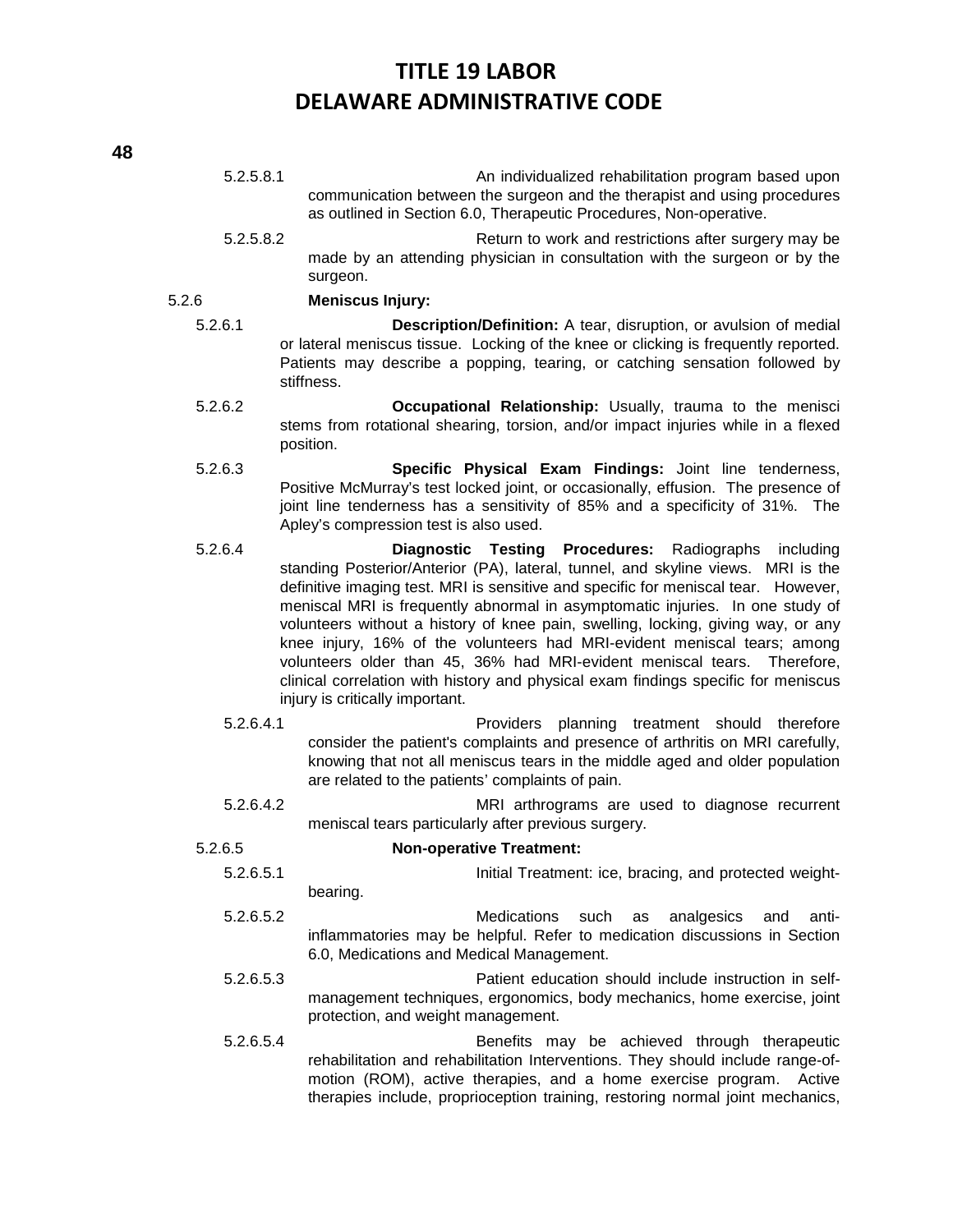and clearing dysfunctions from distal and proximal structures. Passive as well as active therapies may be used for control of pain and swelling. Therapy should progress to strengthening and an independent home exercise program targeted to further improve ROM, strength, and normal joint mechanics influenced by structures distal and proximal to the knee. Refer to Section 6.0 Therapeutic Procedures, Non-operative.

- 5.2.6.5.4.1 Passive modalities are most effective as adjunctive treatments to improve the results of active treatment. They may be used as found as adjunctive in Section 6.0, Therapeutic Procedures, Nonoperative.
- 5.2.6.5.5 Return to work with appropriate restrictions should be considered early in the course of treatment. Refer to Section 6.0, Return to Work Subsection.
- 5.2.6.5.6 Other therapies in Section 6.0, Therapeutic Procedures, Non-operative may be employed in individual cases.
- 5.2.6.6 **Surgical Indications/Considerations:** 1. Locked or blocked knee precluding active therapy; 2. Isolated acute meniscus tear with appropriate physical exam findings; 3. Meniscus pathology combined with osteoarthritis in a patient with functional deficits interfering with activities of daily living and/or job duties after 6 to 12 weeks of active patient participation in non-operative therapy.
	- 5.2.6.6.1 **It is not clear that partial meniscectomy for a chronic** degenerative meniscal tear is beneficial. Middle aged patients may do as well without arthroscopy and with therapy.
	- 5.2.6.6.2 Meniscal allograft should only be performed on patients between 20 and 45 with an otherwise stable knee, previous meniscectomy with 2/3 removed, lack of function despite active therapy, BMI less than 35, and sufficient joint surface to support repair.
	- 5.2.6.6.3 Medial collagen meniscus implants are considered experimental and not generally recommended. No studies have been done to compare this procedure to medial meniscus repair. There is some evidence to support the fact that collagen meniscal implant may slightly improve function and decrease risk of reoperation in patients with previous medial meniscal surgery. It remains unclear as to the extent that the procedure may decrease future degenerative disease. The procedure can only be considered for individuals with previous medial meniscal surgery and intact meniscus rim; without lateral meniscus lesions or Grade 4 Outerbridge lesions; and who need to return to heavy physical labor employment or demanding recreational activities. A second concurring opinion from an orthopedic surgeon specializing in knee surgery and prior authorization is required. Full weight-bearing is not allowed for 6 weeks and most patients return to normal daily activity after 3 months.
	- 5.2.6.6.4 Prior to surgical intervention, the patient and treating physician should identify functional operative goals and the likelihood of achieving improved ability to perform activities of daily living or work activities and the patient should agree to comply with the pre- and post-operative treatment plan including home exercise. The provider should be especially careful to make sure the patient understands the amount of post-operative therapy required and the length of partial- and full-disability expected postoperatively.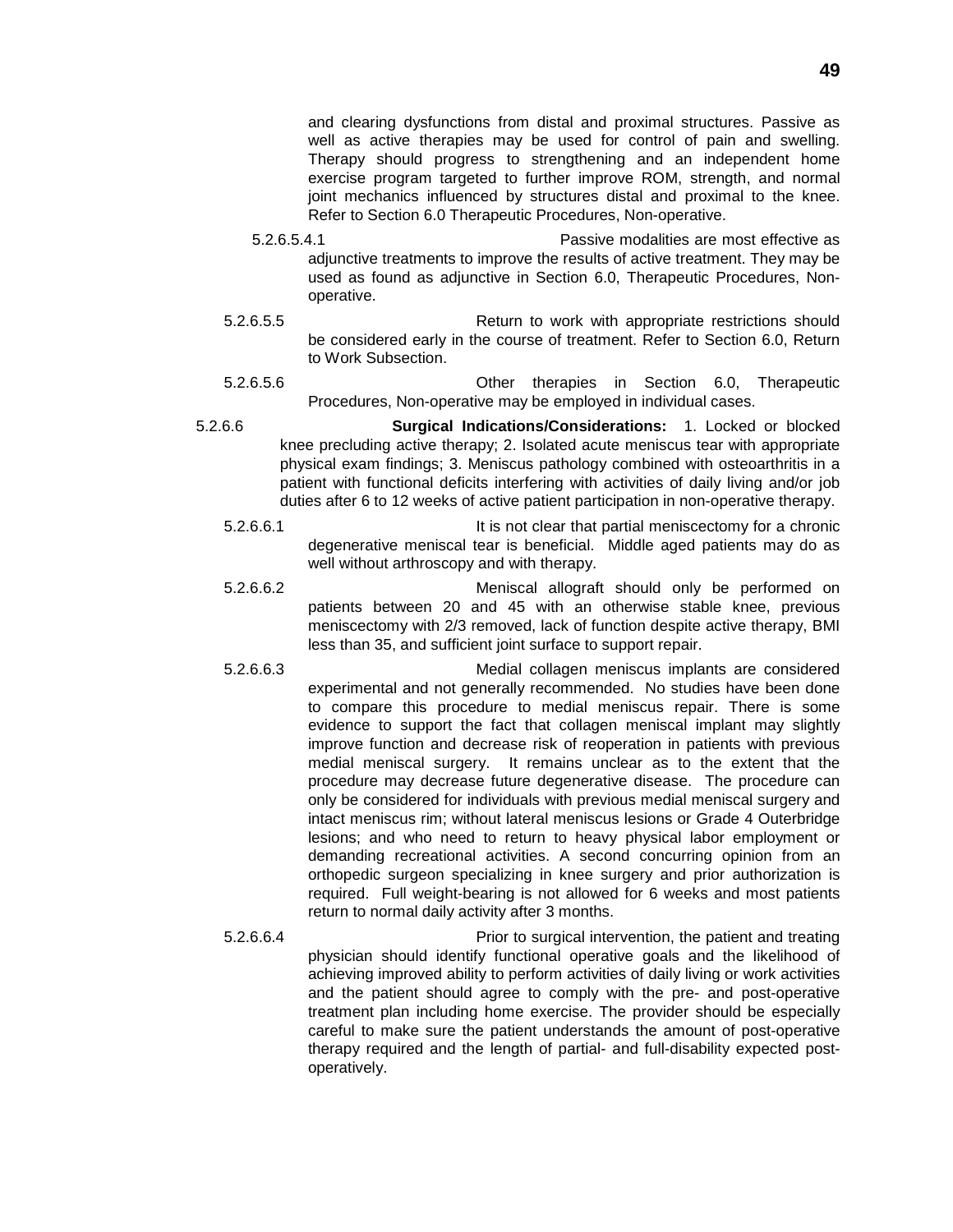5.2.6.6.5 Smoking may affect soft tissue healing through tissue hypoxia. Patients should be strongly encouraged to stop smoking and be provided with appropriate counseling by the physician.

5.2.6.7 **Operative Treatment:** Repair of meniscus, partial or complete excision of meniscus or meniscus allograft or implant. Debridement of the meniscus is not recommended in patients with severe arthritis as it is unlikely to alleviate symptoms. Complete excision of meniscus should only be performed when clearly indicated due to the long-term risk of arthritis in these patients. Partial meniscectomy or meniscus repair is preferred to total meniscectomy due to easier recovery, less instability, and short-term functional gains.

### 5.2.6.8 **Post-operative Treatment:**

- 5.2.6.8.1 An individualized rehabilitation program based upon communication between the surgeon and the therapist using the treatments found in Section 6.0, Therapeutic Procedures, Non-operative.
- 5.2.6.8.2 Treatment may include the following: Passive therapy progressively moving toward active therapy, bracing, cryotherapy and other treatments found in Section 6.0.
- 5.2.6.8.3 Return to work and restrictions after surgery may be made by an attending physician in consultation with the surgeon or by the surgeon.

### 5.2.7 **Patellar Fracture:**

- 5.2.7.1 **Description/Definition:** Fracture of the patella.
- 5.2.7.2 **Occupational Relationship:** Usually from a traumatic injury such as a fall or direct blow.
- 5.2.7.3 **Specific Physical Exam Findings:** Significant hemarthrosis/effusion usually present. Extension may be limited and may indicate disruption of the extensor mechanism. It is essential to rule out open fractures; therefore a thorough search for lacerations is important.
- 5.2.7.4 **Diagnostic Testing Procedures:** Aspiration of the joint and injection of local anesthetic may aid the diagnosis. A saline load injected in the joint can also help rule out an open joint injury. Radiographs may be performed, including tangential (sunrise) or axial views and x-ray of the opposite knee in many cases. CT or MRI is rarely needed.

### 5.2.7.5 **Non-operative Treatment Procedures:**

- 5.2.7.5.1 Initial Treatment: For non-displaced closed fractures, protected weight-bearing and splinting for 4 to 6 weeks. Hinged knee braces can be used. When radiographs demonstrate consolidation, active motion and strengthening exercise may begin.
- 5.2.7.5.2 Medications such as analgesics and antiinflammatories may be helpful. Refer to medication discussions in Section 6.0, Medications and Medical Management.
- 5.2.7.5.3 Patient education should include instruction in selfmanagement techniques, ergonomics, body mechanics, home exercise, joint protection, and weight management.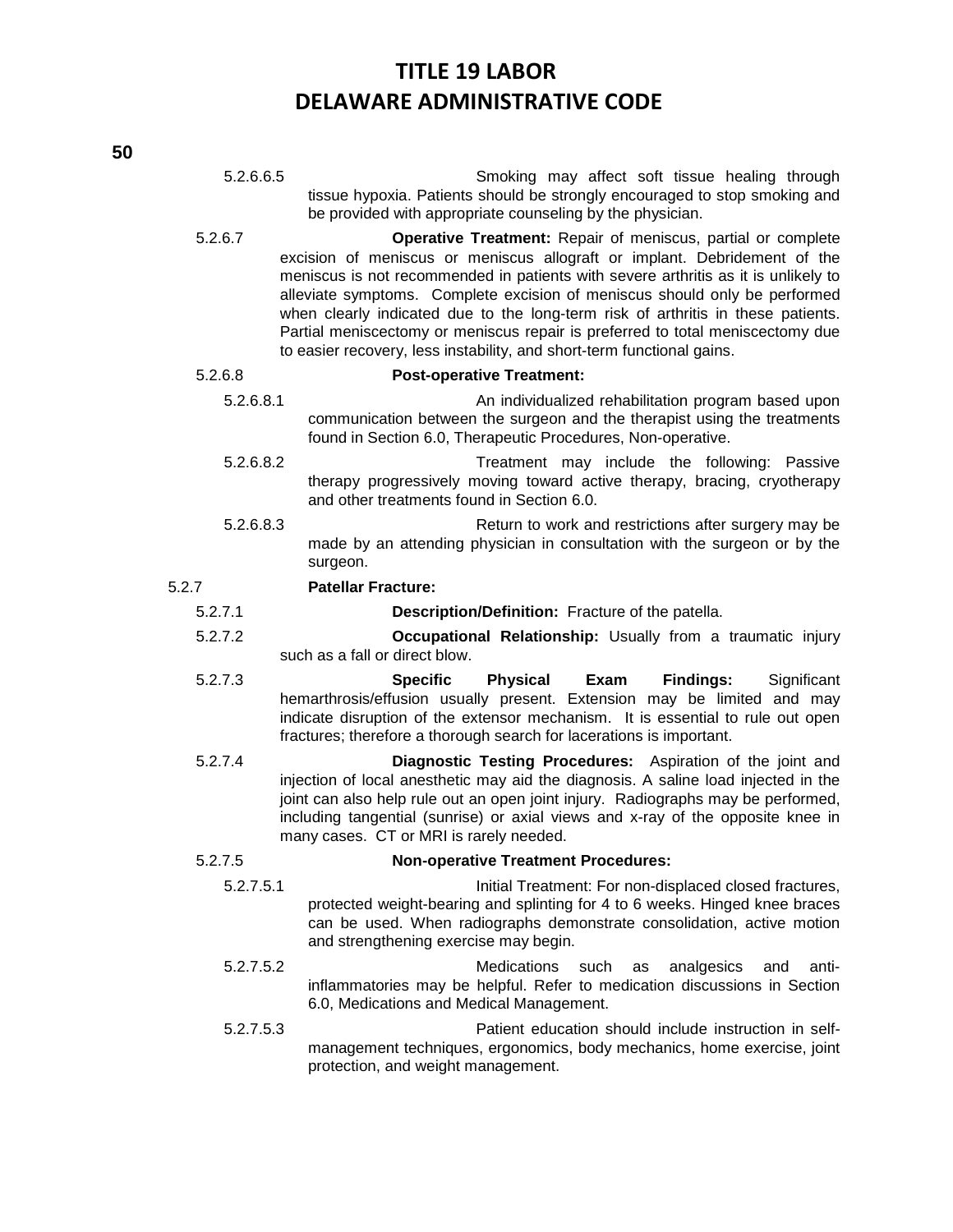- 5.2.7.5.4 Refer to comments related to osteoporosis in Section 6.0, Therapeutic Procedures, Non-operative, Osteoporosis Management.
- 5.2.7.5.5 Smoking may affect fracture healing. Patients should be strongly encouraged to stop smoking and be provided with appropriate counseling by the physician.
- 5.2.7.5.6 Benefits may be achieved through therapeutic rehabilitation and rehabilitation interventions, after boney union has been achieved. They should include bracing then range-of-motion (ROM), active therapies including proprioception training, restoring normal joint mechanics, and clearing dysfunctions from adjacent structures, and a home exercise program. Passive as well as active therapies may be used for control of pain and swelling. Therapy should progress to strengthening and an independent home exercise program targeted to further improve ROM, strength, restoring normal joint mechanics, influenced by proximal and distal structures. Therapy should include training on the use of adaptive equipment and home and work site evaluations when appropriate. Bracing may be appropriate. Refer to Section 6.0, Therapeutic Procedures, Non-operative.
	- 5.2.7.5.6.1 Passive modalities are most effective as adjunctive treatments to improve the results of active treatment. They may be used as found as adjunctive in Section 6.0, Therapeutic Procedures, Nonoperative.
- 5.2.7.5.7 Return to work with appropriate restrictions should be considered early in the course of treatment. Refer to Section 6.0, Return to Work.
- 5.2.7.5.8 Other therapies in Section 6.0, Therapeutic Procedures, Non-Operative may be employed in individual cases.
- 5.2.7.6 **Surgical Indications/Considerations:** Open fractures require immediate intervention and may need repeat debridement. Internal fixation is usually required for comminuted or displaced fractures. Non-union may also require surgery.
	- 5.2.7.6.1 Because smokers have a higher risk of non-union and post-operative costs, it is recommended that insurers cover a smoking cessation program peri-operatively. Physicians may monitor smoking cessation with laboratory tests such as cotinine levels for long-term cessation.
- 5.2.7.7 **Operative Procedures:** internal fixation; partial patellectomy or total patellectomy. Total patellectomy results in instability with running or stairs and significant loss of extensor strength. Therefore, this is usually a salvage procedure.

### 5.2.7.8 **Post-operative Treatment:**

- 5.2.7.8.1 An individualized rehabilitation program based upon communication between the surgeon and the therapist and using therapies as outlined in Section 6.0, Therapeutic Procedures, Non-operative. In all cases, communication between the physician and therapist is important to the timing of weight-bearing and exercise progressions. Continuous passive motion may be used post operatively.
- 5.2.7.8.2 Treatment may include protected weight-bearing and active therapy with or without passive therapy for early range of motion if joint involvement.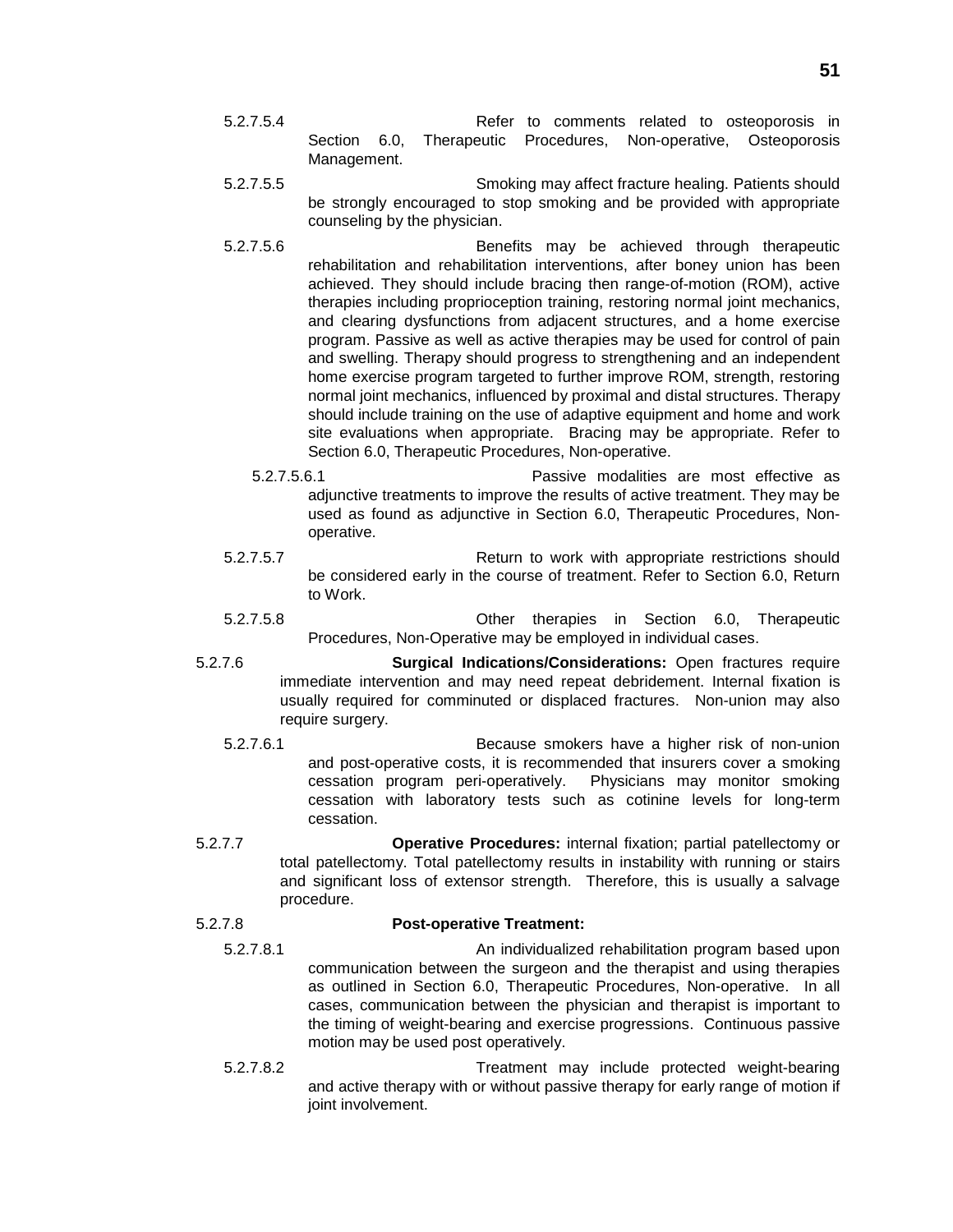| 5.2.7.8.3 | Return to work and restrictions after surgery may be                                                                                                                                                                                                                                                                                                                                                                                                                                                                                                                                                                                                                                                                                                                                                                                                                                                                                                     |
|-----------|----------------------------------------------------------------------------------------------------------------------------------------------------------------------------------------------------------------------------------------------------------------------------------------------------------------------------------------------------------------------------------------------------------------------------------------------------------------------------------------------------------------------------------------------------------------------------------------------------------------------------------------------------------------------------------------------------------------------------------------------------------------------------------------------------------------------------------------------------------------------------------------------------------------------------------------------------------|
|           | made by an attending physician in consultation with the surgeon or by the<br>surgeon.                                                                                                                                                                                                                                                                                                                                                                                                                                                                                                                                                                                                                                                                                                                                                                                                                                                                    |
| 5.2.7.8.4 | Hardware removal may be necessary after 3 to 6<br>months.                                                                                                                                                                                                                                                                                                                                                                                                                                                                                                                                                                                                                                                                                                                                                                                                                                                                                                |
| 5.2.8     | <b>Patellar Subluxation:</b>                                                                                                                                                                                                                                                                                                                                                                                                                                                                                                                                                                                                                                                                                                                                                                                                                                                                                                                             |
| 5.2.8.1   | Description/Definition: Incomplete subluxation or dislocation of<br>Recurrent episodes can lead to subluxation syndrome that can<br>the patella.<br>cause frank dislocation of the patella. Patient may report a buckling sensation,<br>pain with extension, or a locking of the knee with exertion.                                                                                                                                                                                                                                                                                                                                                                                                                                                                                                                                                                                                                                                     |
| 5.2.8.2   | <b>Occupational Relationship:</b> Primarily associated with a direct<br>contact lateral force. Secondary causes associated with shearing forces on the<br>patella.                                                                                                                                                                                                                                                                                                                                                                                                                                                                                                                                                                                                                                                                                                                                                                                       |
| 5.2.8.3   | Specific Physical Exam Findings: Lateral retinacular tightness<br>with associated medial retinacular weakness, swelling, effusion, and marked pain<br>with patellofemoral tracking/compression and glides. In addition, other findings<br>may include atrophy of muscles, positive patellar apprehension test, and patella<br>alta.                                                                                                                                                                                                                                                                                                                                                                                                                                                                                                                                                                                                                      |
| 5.2.8.4   | Diagnostic Testing Procedures: CT or Radiographs including<br>Merchant views, Q-angle, and MRI for loose bodies.                                                                                                                                                                                                                                                                                                                                                                                                                                                                                                                                                                                                                                                                                                                                                                                                                                         |
| 5.2.8.5   | <b>Non-operative Treatment Procedures:</b>                                                                                                                                                                                                                                                                                                                                                                                                                                                                                                                                                                                                                                                                                                                                                                                                                                                                                                               |
| 5.2.8.5.1 | Initial Treatment: Reduction if necessary, ice,<br>taping, and bracing followed by active therapy.                                                                                                                                                                                                                                                                                                                                                                                                                                                                                                                                                                                                                                                                                                                                                                                                                                                       |
| 5.2.8.5.2 | <b>Medications</b><br>such<br>analgesics<br>anti-<br>as<br>and<br>inflammatories may be helpful. Refer to medication discussions in Section<br>6.0, Medications and Medical Management.                                                                                                                                                                                                                                                                                                                                                                                                                                                                                                                                                                                                                                                                                                                                                                  |
| 5.2.8.5.3 | Patient education should include instruction in self-<br>management techniques, ergonomics, body mechanics, home exercise, joint<br>protection, and weight management.                                                                                                                                                                                                                                                                                                                                                                                                                                                                                                                                                                                                                                                                                                                                                                                   |
| 5.2.8.5.4 | Benefits may be achieved through therapeutic<br>rehabilitation and rehabilitation interventions. They should include range-of-<br>motion (ROM), active therapies, and a home exercise program. Active<br>therapies include, proprioception training, restoring normal joint mechanics,<br>and clearing dysfunctions from distal and proximal structures. Taping the<br>patella or bracing may be beneficial. Passive as well as active therapies can<br>be used for control of pain and swelling. Therapy should progress to<br>strengthening and an independent home exercise program targeted to further<br>improve ROM, strength, and normal joint mechanics influenced by structures<br>distal and proximal to the knee. Specific strengthening should be done to<br>optimize patellofemoral mechanics and address distal foot mechanics that<br>influence the patellofemoral joint. Refer to Section 6.0, Therapeutic<br>Procedures, Non-operative. |
|           | 5.2.8.5.4.1<br>Passive modalities are most effective as<br>adjunctive treatments to improve the results of active treatment. They may be<br>used as found in Section 6.0, Therapeutic Procedures, Non-operative.                                                                                                                                                                                                                                                                                                                                                                                                                                                                                                                                                                                                                                                                                                                                         |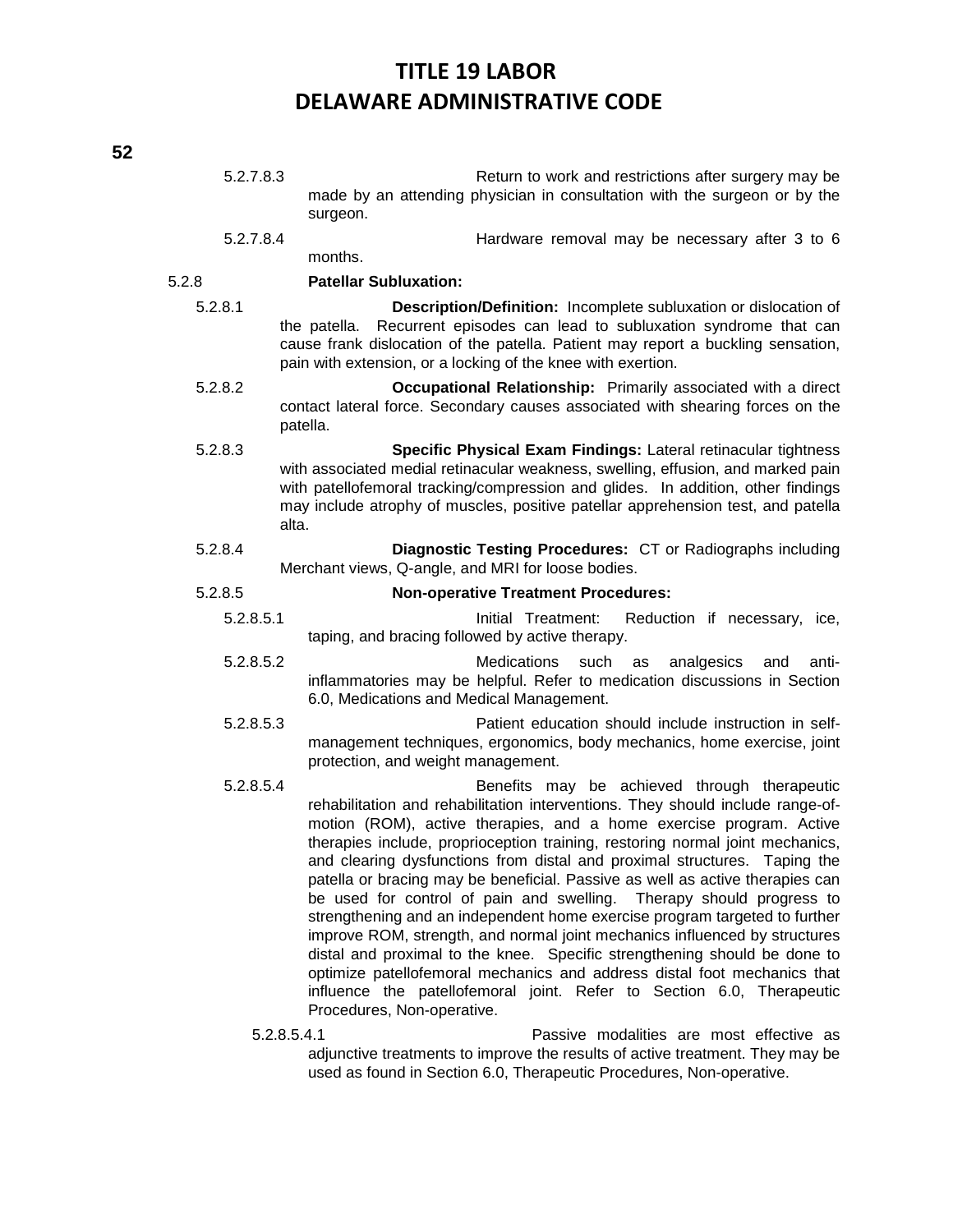- 5.2.8.5.5 Return to work with appropriate restrictions should be considered early in the course of treatment. Refer to Section 6.0, Return to Work.
- 5.2.8.5.6 Other therapies in Section 6.0, Therapeutic Procedures, Non-operative may be employed in individual cases.

### 5.2.8.6 **Surgical Indications/Considerations:**

- 5.2.8.6.1 Fracture, loose bodies, and recurrent dislocation. Surgical repair of first-time dislocation in young adults generally is not recommended. Retinacular release, quadriceps reefing, and patellar tendon transfer should only be considered for subluxation after 4 to 6 months of active patient participation in non-operative treatment.
- 5.2.8.6.2 Prior to surgical intervention, the patient and treating physician should identify functional operative goals and the likelihood of achieving improved ability to perform activities of daily living or work activities and the patient should agree to comply with the pre- and post-operative treatment plan including home exercise. The provider should be especially careful to make sure the patient understands the amount of post-operative therapy required and the length of partial- and full-disability expected postoperatively.
- 5.2.8.6.3 Smoking may affect soft tissue healing through tissue hypoxia. Patients should be strongly encouraged to stop smoking and be provided with appropriate counseling by the physician.
- 5.2.8.7 **Operative Procedures:** arthroscopy with possible arthrotomy; debridement of soft tissue and articular cartilage disruption; open reduction internal fixation with fracture; retinacular release, quadriceps reefing, and patellar tendon or lateral release with or without medial soft-tissue realignment.

### 5.2.8.8 **Post-operative Treatment:**

5.2.8.8.1 Individualized rehabilitation program based upon communication between the surgeon and the therapist using the treatments found in Section 6.0, Therapeutic Procedures, Non-operative.

5.2.8.8.2 Treatment may include active therapy with or without passive therapy, bracing.

5.2.8.8.3 Return to work and restrictions after surgery may be made by an attending physician in consultation with the surgeon or by the surgeon.

### 5.2.9 **Patellofemoral Pain Syndrome (aka Retropatellar Pain Syndrome):**

5.2.9.1 **Description/Definition:** Patellofemoral pathologies are associated with resultant weakening, instability, and pain of the patellofemoral mechanism. Diagnoses can include patellofemoral chondromalacia, malalignment, persistent quadriceps tendonitis, distal patellar tendonitis, patellofemoral arthrosis, and symptomatic plica syndrome. Patient complains of pain, instability and tenderness that interfere with daily living and work functions such as sitting with bent knees, climbing stairs, squatting, running or cycling.

- 5.2.9.2 **Occupational Relationship:** Usually associated with contusion; repetitive patellar compressive forces; shearing articular injuries associated with subluxation or dislocation of patella, fractures, and/or infection.
- 5.2.9.3 **Specific Physical Exam Findings:** Findings on physical exam may include retinacular tenderness, pain with patellar compressive ranging, positive patellar glide test, atrophy of quadriceps muscles, positive patellar apprehensive test. Associated anatomical findings may include increased Q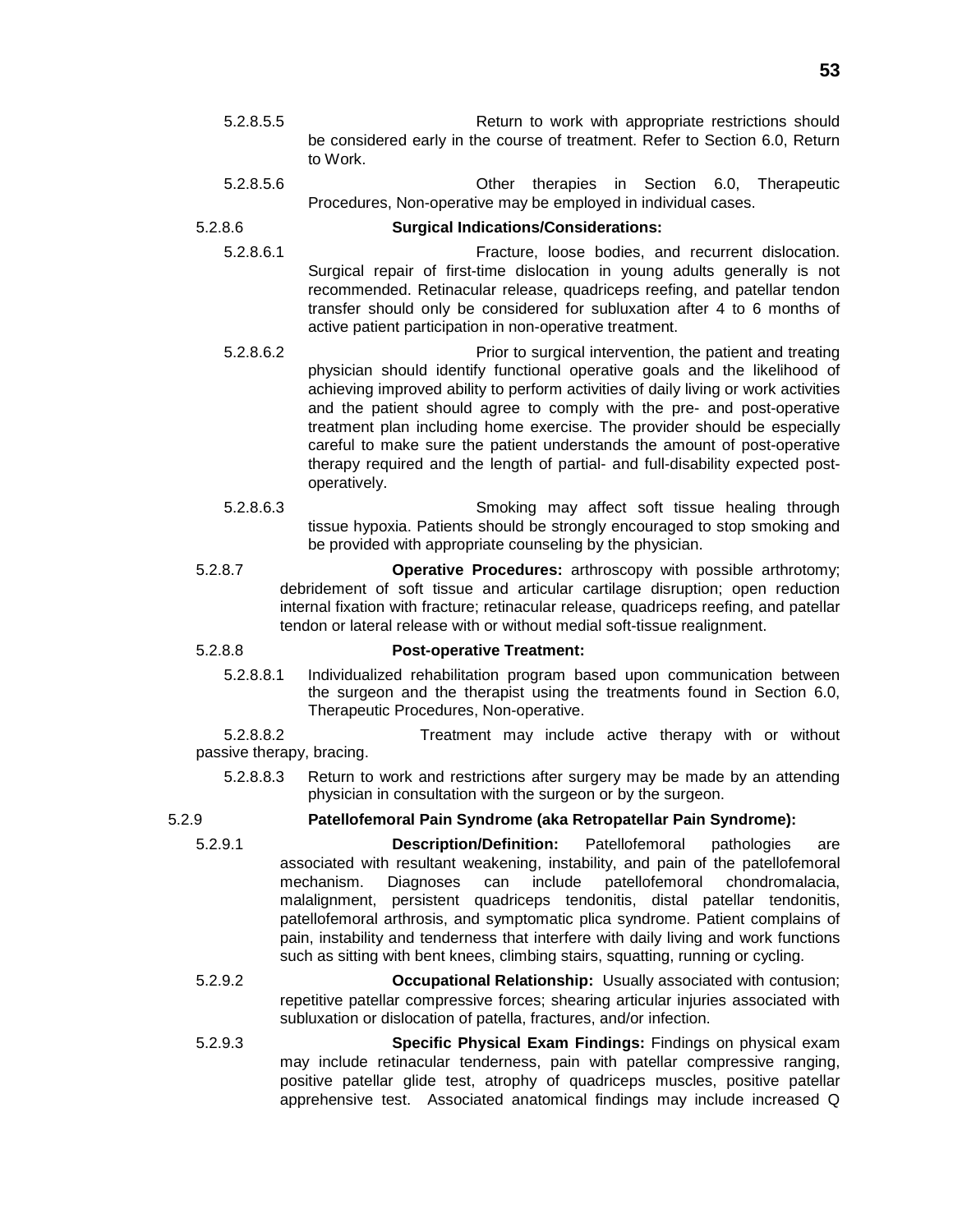angle; ligament laxity, and effusion. Some studies suggest that the patellar tilt test (assessing the patella for medial tilt) and looking for active instability with the patient supine and knee flexed to 15 degrees and an isometric quad contraction, may be most useful for distinguishing normal from abnormal. Most patellar tests are more specific than sensitive.

5.2.9.4 **Diagnostic Testing Procedures:** Radiographs including tunnel view, axial view of patella at 30 degrees, lateral view and Merchant views. MRI rarely identifies pathology. Occasional CT or bone scans.

### 5.2.9.5 **Non-operative Treatment Procedures:**

- 5.2.9.5.1 Medications such as analgesics and antiinflammatories may be helpful. Refer to medication discussions in Section 6.0, Medications and Medical Management.
- 5.2.9.5.2 Patient education should include instruction in selfmanagement techniques, ergonomics, body mechanics, home exercise, joint protection, and weight management.
- 5.2.9.5.3 Benefits may be achieved through therapeutic rehabilitation and rehabilitation interventions. The program should include bracing and/or patellar taping, prone quad stretches, hip external rotation, balanced strengthening, range-of-motion (ROM), active therapies and a home exercise program. Active therapies include proprioception training*,* restoring normal joint mechanics, and clearing dysfunctions from distal and proximal structures. Passive as well as active therapies may be used for control of pain and swelling. Active therapeutic exercise appears to decrease pain; however, the expected functional benefits are unclear. Therapy should progress to strengthening and an independent home exercise program targeted to further improve ROM strength, and normal joint mechanics influenced by structures distal and proximal to the knee. Refer to Section 6.0, Therapeutic Procedures, Non-operative.
	- 5.2.9.5.3.1 Passive modalities are most effective as adjunctive treatments to improve the results of active treatment. They may be used as found as adjunctive in Section 6.0, Therapeutic Procedures, Nonoperative. Orthotics may be useful in some cases.
- 5.2.9.5.4 Knee pain, when associated with abnormal foot mechanics, may be favorably treated with appropriate orthotics.
	- 5.2.9.5.4.1 There is some evidence that pre-fabricated commercially available foot orthotic devices are more beneficial for patients with patellofemoral pain syndrome than flat shoe inserts. They may produce mild side effects such as rubbing or blistering which can be reduced with additional empirical measures such as heat molding or addition, and removal of wedges and inserts until patient comfort is achieved. In some cases, custom semi-rigid or rigid orthotics is necessary to decrease pronation or ensure a proper fit.
- 5.2.9.5.5 Botulinum toxin injections for the relief of patellofemoral pain are considered experimental and are not recommended.
- 5.2.9.5.6 Steroid Injections:
	- 5.2.9.5.6.1 Steroid injections may decrease inflammation and allow the therapist to progress with functional exercise and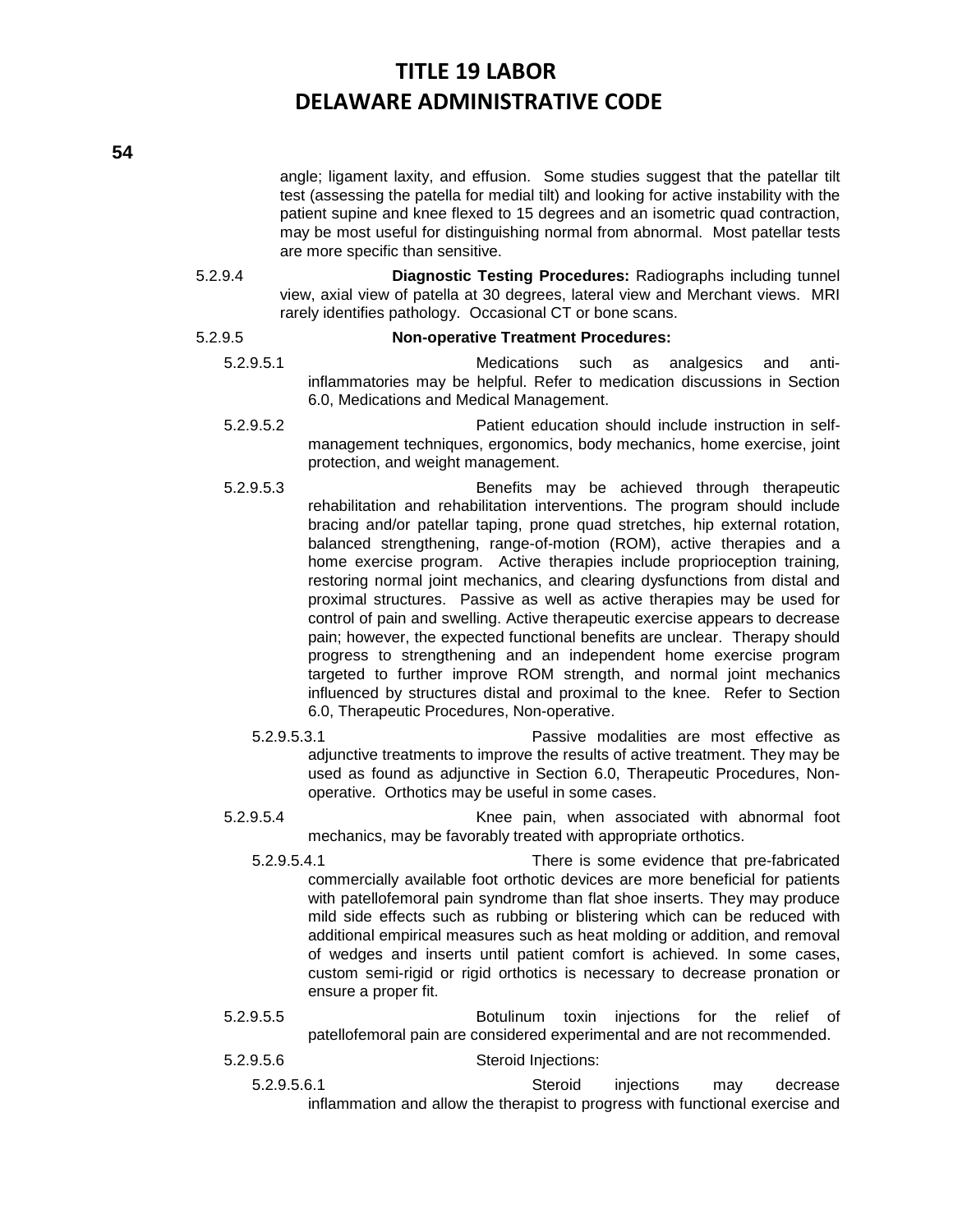ROM. Steroid injections under significant pressure should be avoided as the needle may be penetrating the tendon and injection into the tendon can cause possible tendon breakdown, tendon degeneration, or rupture. Injections near the patellar tendon should generally be avoided. Injections should be minimized for patients less than 30 years of age.

- 5.2.9.5.6.2 Time to Produce Effect: One injection.
- 5.2.9.5.6.3 Maximum Duration: 3 injections in one year spaced at least 4 to 8 weeks apart.
- 5.2.9.5.6.4 Steroid injections should be used cautiously in diabetic patients. Diabetic patients should be reminded to check their blood glucose levels at least daily for 2 weeks after injections. The injection may be performed with or without ultrasound guidance. Ultrasound guided interventional procedures provides the ability to image soft tissues in real time and can improve safety and accuracy of needle placement. The use of ultrasound guided procedures will be at the discretion of the health care provider.
- 5.2.9.5.7 Extracorporeal Shock Wave Therapy (ESWT): There is no good research to support ESWT and therefore, it is not recommended.
- 5.2.9.5.8 Return to work with appropriate restrictions should be considered early in the course of treatment. Refer to Section 6.0, Return to Work.
- 5.2.9.5.9 Other therapies in Section 6.0, Therapeutic Procedures, Non-Operative may be employed in individual cases.
- 5.2.9.6 **Surgical Indications/Considerations:** patellar tendon disruption, quadriceps tendon rupture/avulsion, fracture. There is no evidence that surgery is better than eccentric training for patellar tendonopathy of the inferior pole (jumper's knee).
	- 5.2.9.6.1 Retinacular release, quadriceps reefing, and tibial transfer procedures should only be considered after 4 to 6 months of active patient participation in non-operative treatment in young active patients. There is no evidence that arthroscopy for patellofemoral syndrome is more efficacious than exercise.
	- 5.2.9.6.2 Lateral release and reconstruction is not recommended for patellofemoral arthritis or middle aged adults.
	- 5.2.9.6.3 In cases of severe Grade III-IV isolated patellofemoral arthritis where walking, steps, and other functional activities are significantly impacted after adequate conservative treatment, prosthesis may be considered in those less than 55 years. A patellofemoral arthroplasty is generally contraindicated if there is patellofemoral instability or malalignment, tibiofemoral mechanical malalignment, fixed loss of knee motion (greater than 10 degrees extension or less than 110 degrees flexion), inflammatory arthritis, and other systemic related issues. For patellar resurfacing, refer to Section 7.0, Knee Arthroplasty.
	- 5.2.9.6.4 Prior to surgical intervention, the patient and treating physician should identify functional operative goals and the likelihood of achieving improved ability to perform activities of daily living or work activities and the patient should agree to comply with the pre- and post-operative treatment plan including home exercise. The provider should be especially careful to make sure the patient understands the amount of post-operative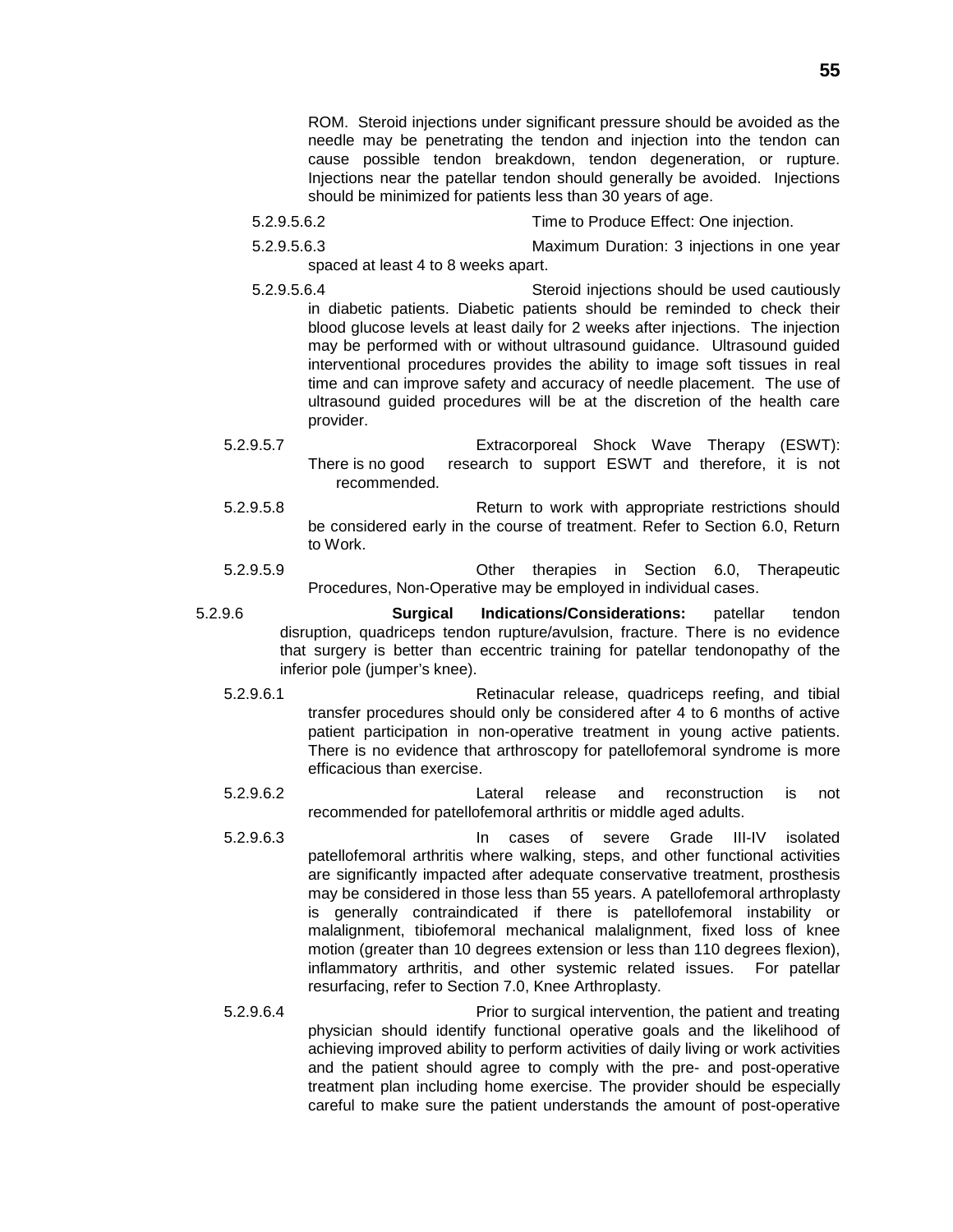|            | therapy required and the length of partial- and full-disability expected post-<br>operatively.                                                                                                                                                                                                                                                                                                                                                                                                                                                                                    |
|------------|-----------------------------------------------------------------------------------------------------------------------------------------------------------------------------------------------------------------------------------------------------------------------------------------------------------------------------------------------------------------------------------------------------------------------------------------------------------------------------------------------------------------------------------------------------------------------------------|
| 5.2.9.6.5  | Smoking may affect soft tissue healing through<br>tissue hypoxia. Patients should be strongly encouraged to stop smoking and<br>be provided with appropriate counseling by the physician.                                                                                                                                                                                                                                                                                                                                                                                         |
| 5.2.9.7    | Operative Procedures: Arthroscopic debridement of articular<br>surface, plica, synovial tissue, loose bodies; arthrotomy; open reduction internal<br>fixation with fracture; patellar prosthesis with isolated Grade III-IV OA, and<br>possible patellectomy for young active patients with isolated arthritis.                                                                                                                                                                                                                                                                   |
| 5.2.9.8    | <b>Post-operative Treatment:</b>                                                                                                                                                                                                                                                                                                                                                                                                                                                                                                                                                  |
| 5.2.9.8.1  | An individualized rehabilitation program based upon<br>communication between the surgeon and the therapist and using therapies<br>as outlined in Section 6.0, Therapeutic Procedures, Non-operative.                                                                                                                                                                                                                                                                                                                                                                              |
| 5.2.9.8.2  | Treatment may include active therapy with or without<br>passive therapy; and bracing.                                                                                                                                                                                                                                                                                                                                                                                                                                                                                             |
| 5.2.9.8.3  | Return to work and restrictions after surgery may be<br>made by an attending physician in consultation with the surgeon or by the<br>surgeon.                                                                                                                                                                                                                                                                                                                                                                                                                                     |
| 5.2.10     | <b>Posterior Cruciate Ligament (PCL) Injury:</b>                                                                                                                                                                                                                                                                                                                                                                                                                                                                                                                                  |
| 5.2.10.1   | <b>Description/Definition:</b><br>Rupture of PCL.<br>May<br>be<br>associated with concurrent ACL rupture or collateral ligament injury.                                                                                                                                                                                                                                                                                                                                                                                                                                           |
| 5.2.10.2   | Occupational Relationship: Most often caused by a<br>posterior force directed to flexed knee.                                                                                                                                                                                                                                                                                                                                                                                                                                                                                     |
| 5.2.10.3   | Specific Physical Exam Findings: Findings on physical<br>exam include acute effusion, instability, reverse Lachman's test, reverse pivot<br>shift, posterior drawer test.                                                                                                                                                                                                                                                                                                                                                                                                         |
| 5.2.10.4   | <b>Diagnostic Testing Procedures:</b><br>MRI,<br>radiographs<br>including kneeling view, may reveal avulsed bone.                                                                                                                                                                                                                                                                                                                                                                                                                                                                 |
| 5.2.10.5   | <b>Non-operative Treatment Procedures:</b>                                                                                                                                                                                                                                                                                                                                                                                                                                                                                                                                        |
| 5.2.10.5.1 | Initial Treatment: Ice, bracing, and protected weight-<br>bearing followed by active therapy.                                                                                                                                                                                                                                                                                                                                                                                                                                                                                     |
| 5.2.10.5.2 | analgesics<br><b>Medications</b><br>anti-<br>such<br>and<br>as<br>inflammatories may be helpful. Refer to medication discussions in Section<br>6.0, Medications and Medical Management.                                                                                                                                                                                                                                                                                                                                                                                           |
| 5.2.10.5.3 | Patient education should include instruction in self-<br>management techniques, ergonomics, body mechanics, home exercise, joint<br>protection, and weight management.                                                                                                                                                                                                                                                                                                                                                                                                            |
| 5.2.10.5.4 | Benefits may be achieved through therapeutic<br>rehabilitation and rehabilitation interventions. They should include bracing<br>then range-of-motion (ROM), active therapies, and a home exercise<br>program. Active therapies include proprioception training, restoring normal<br>joint mechanics, and clearing dysfunctions from distal and proximal<br>structures. Passive as well as active therapies may be used for control of<br>pain and swelling. Therapy should progress to strengthening and an<br>independent home exercise program targeted to further improve ROM, |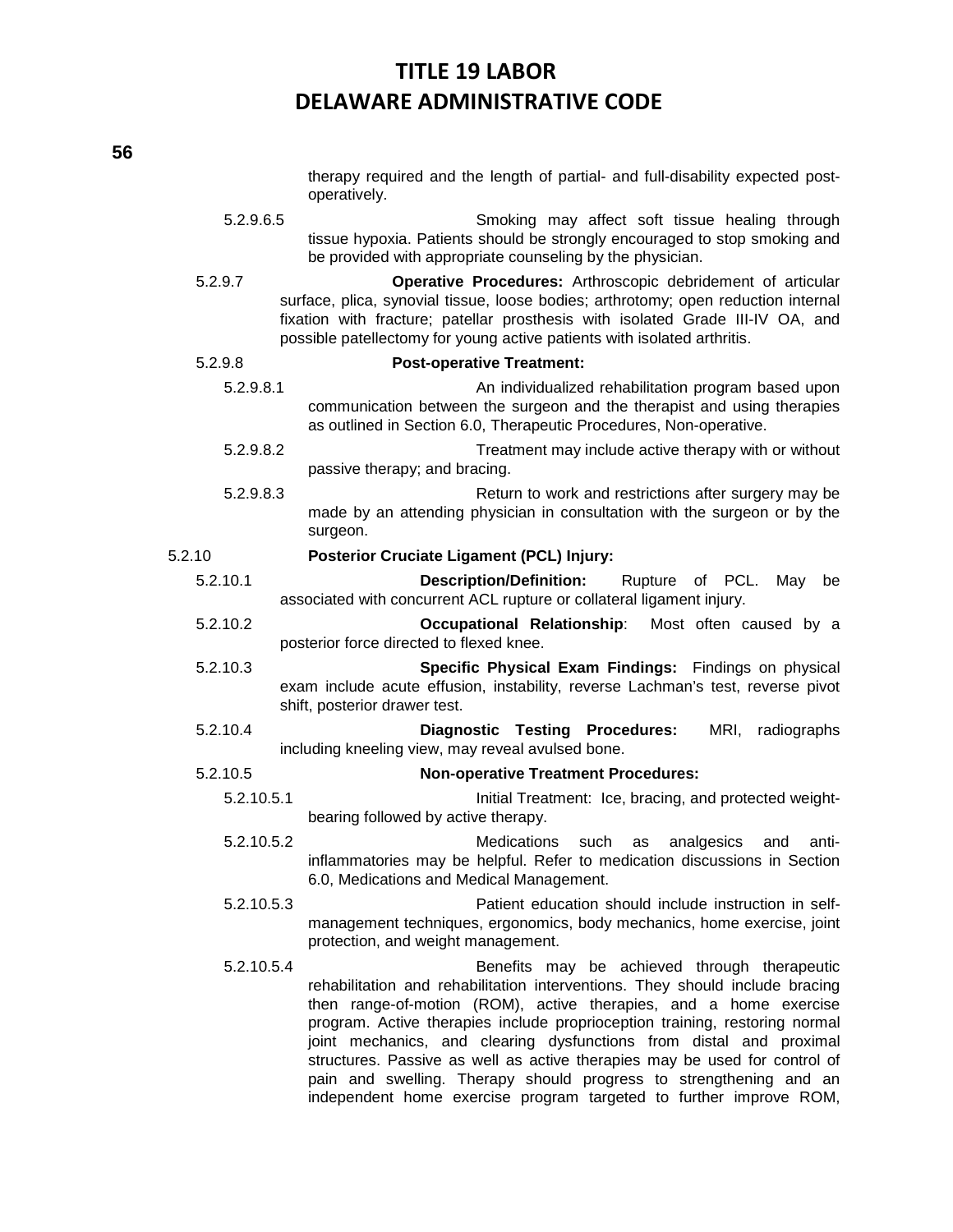strength, and normal joint structures distal and proximal to the knee. Refer to Section 6.0, Therapeutic Procedures, Non-operative.

- 5.2.10.5.4.1 Passive modalities are most effective as adjunctive treatments to improve the results of active treatment. They may be used as found in Section 6.0, Therapeutic Procedures, Non-operative.
- 5.2.10.5.5 Return to work with appropriate restrictions should be considered early in the course of treatment. Refer to Section 6.0, Return to Work.
- 5.2.10.5.6 Other therapies in Section 6.0, Therapeutic Procedures, Non-operative may be employed in individual cases.

### 5.2.10.6 **Surgical Indications/Considerations:**

- 5.2.10.6.1 Carefully consider the patients' normal daily activity level before initiation of surgical intervention. Isolated Grade 1 instability does not require surgical intervention. Grades 2 or 3 may have surgical intervention if there remains demonstrable instability which interferes with athletic or work pursuits of the patient. In a second degree sprain there is significant posterior motion of the tibia on the femur in active testing. A third degree sprain demonstrates rotary instability due to medial or lateral structural damage. Surgery is most commonly done when the PCL rupture is accompanied by multi-ligament injury. Not recommended as an isolated procedure in patients over 50 with Grade 3 or 4 osteoarthritis.
- 5.2.10.6.2 Prior to surgical intervention, the patient and treating physician should identify functional operative goals and the likelihood of achieving improved ability to perform activities of daily living or work activities and the patient should agree to comply with the pre- and post-operative treatment plan including home exercise. The provider should be especially careful to make sure the patient understands the amount of post-operative therapy required and the length of partial- and full-disability expected postoperatively.
- 5.2.10.6.3 Smoking may affect soft tissue healing through tissue hypoxia. Patients should be strongly encouraged to stop smoking and be provided with appropriate counseling by the physician.
- 5.2.10.7 **Operative Procedures:** Autograft or allograft reconstruction.
- 5.2.10.8 **Post-operative Treatment:**
	- 5.2.10.8.1 An individualized rehabilitation program based upon communication between the surgeon/physician and the therapy provider and using therapies as outlined in Section 6.0, Therapeutic Procedures, Nonoperative.
	- 5.2.10.8.2 Treatment may include active therapy with or without passive therapy, bracing.
	- 5.2.10.8.3 Return to work and restrictions after surgery may be made by an attending physician in consultation with the surgeon or by the surgeon.

### 5.2.11 **Tendonopathy:**

5.2.11.1 **Description/Definition:** Inflammation of the lining of the tendon sheath or of the enclosed tendon. Usually occurs at the point of insertion into bone or a point of muscular origin. Can be associated with bursitis, calcium deposits, or systemic connective diseases.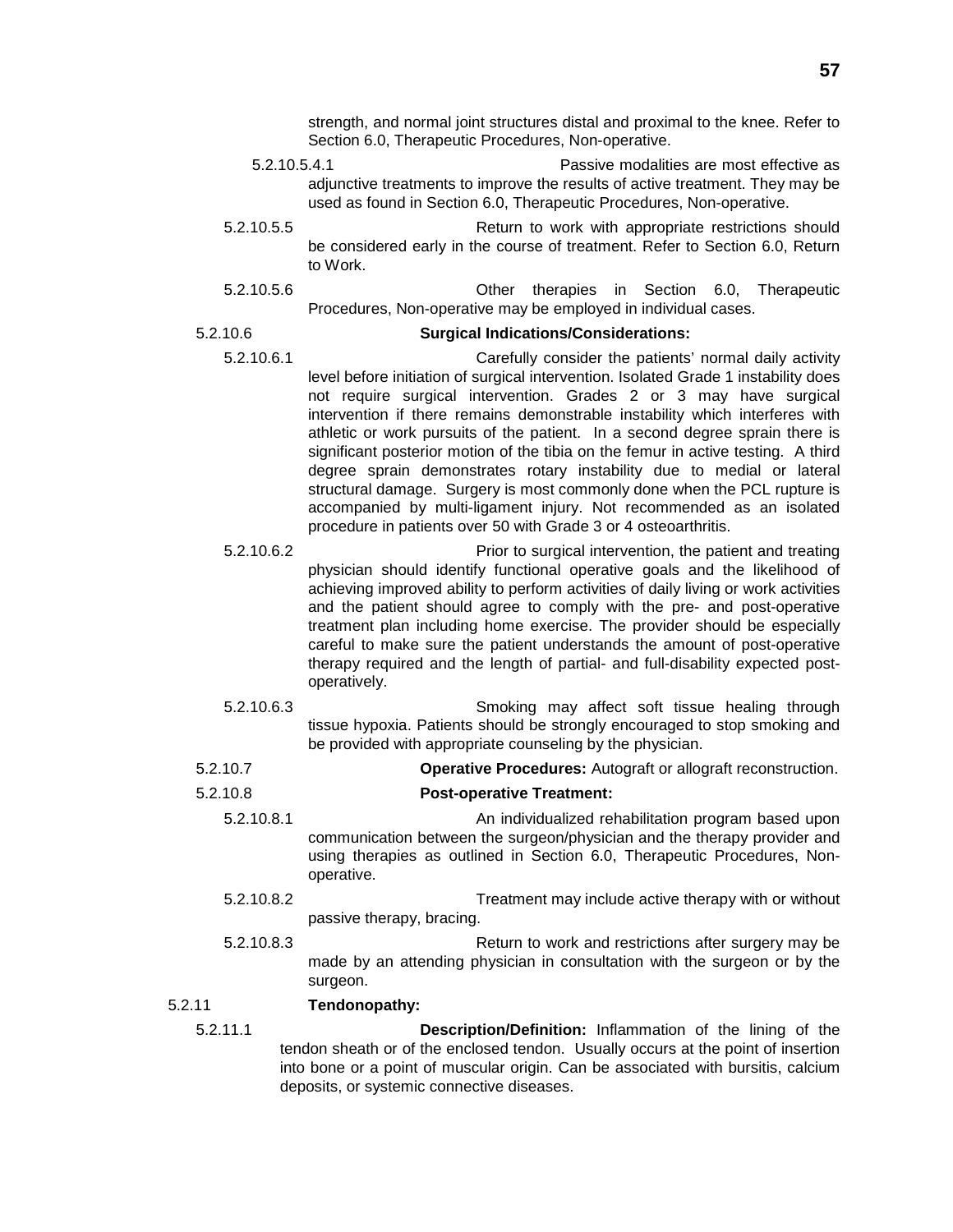- 5.2.11.2 **Occupational Relationship:** Usually from extreme or repetitive trauma, strain, or excessive unaccustomed exercise or work. 5.2.11.3 **Specific Physical Exam Findings:** Involved tendons may be visibly swollen with possible fluid accumulation and inflammation; popping or crepitus; and decreased ROM. 5.2.11.4 **Diagnostic Testing Procedures:** Lab work may be done to rule out inflammatory disease. Other tests are rarely indicated. 5.2.11.5 **Non-operative Treatment Procedures:** 5.2.11.5.1 Initial Treatment: Ice, protected weight-bearing and/or restricted activity, possible taping and/or bracing. 5.2.11.5.2 Medications such as analgesics and antiinflammatories may be helpful. Refer to medication discussions in Section 6.0, Medications and Medical Management. 5.2.11.5.3 Patient education should include instruction in selfmanagement techniques, ergonomics, body mechanics, home exercise, joint protection, and weight management. 5.2.11.5.4 Benefits may be achieved through therapeutic rehabilitation and rehabilitation interventions. They should include range-ofmotion (ROM), active therapies, including a home exercise program. Active therapies include, proprioception training, restoring normal joint mechanics, and clearing dysfunctions from distal and proximal structures. Passive as well as active therapies may be used for control of pain and swelling. Therapy should progress to strengthening and an independent home exercise program targeted to further improve ROM, strength, and normal joint mechanics influenced by structures distal and proximal to the knee. Refer to Section 6.0, Therapeutic Procedures, Non-operative. 5.2.11.5.4.1 Passive modalities are most effective as adjunctive treatments to improve the results of active treatment. They may be used as found as adjunctive in Section 6.0, Therapeutic Procedures, Nonoperative. 5.2.11.5.5 For isolated patellar tendonopathy, patellar tendon strapping or taping may be appropriate. 5.2.11.5.6 Return to work with appropriate restrictions should be considered early in the course of treatment. Refer to Section 6.0, Return to Work. 5.2.11.5.7 Other therapies in Section 6.0, Therapeutic Procedures, Non-operative may be employed in individual cases.
	- 5.2.11.5.8 Therapeutic Injections:
		- 5.2.11.5.8.1 Steroid injections may decrease inflammation and allow the therapist to progress with functional exercise and ROM. Steroid injections under significant pressure should be avoided as the needle may be penetrating the tendon and injection into the tendon can cause possible tendon breakdown, tendon degeneration, or rupture. Injections should be minimized for patients less than 30 years of age.
			-

5.2.11.5.8.1.1 Time to Produce Effect:

One injection.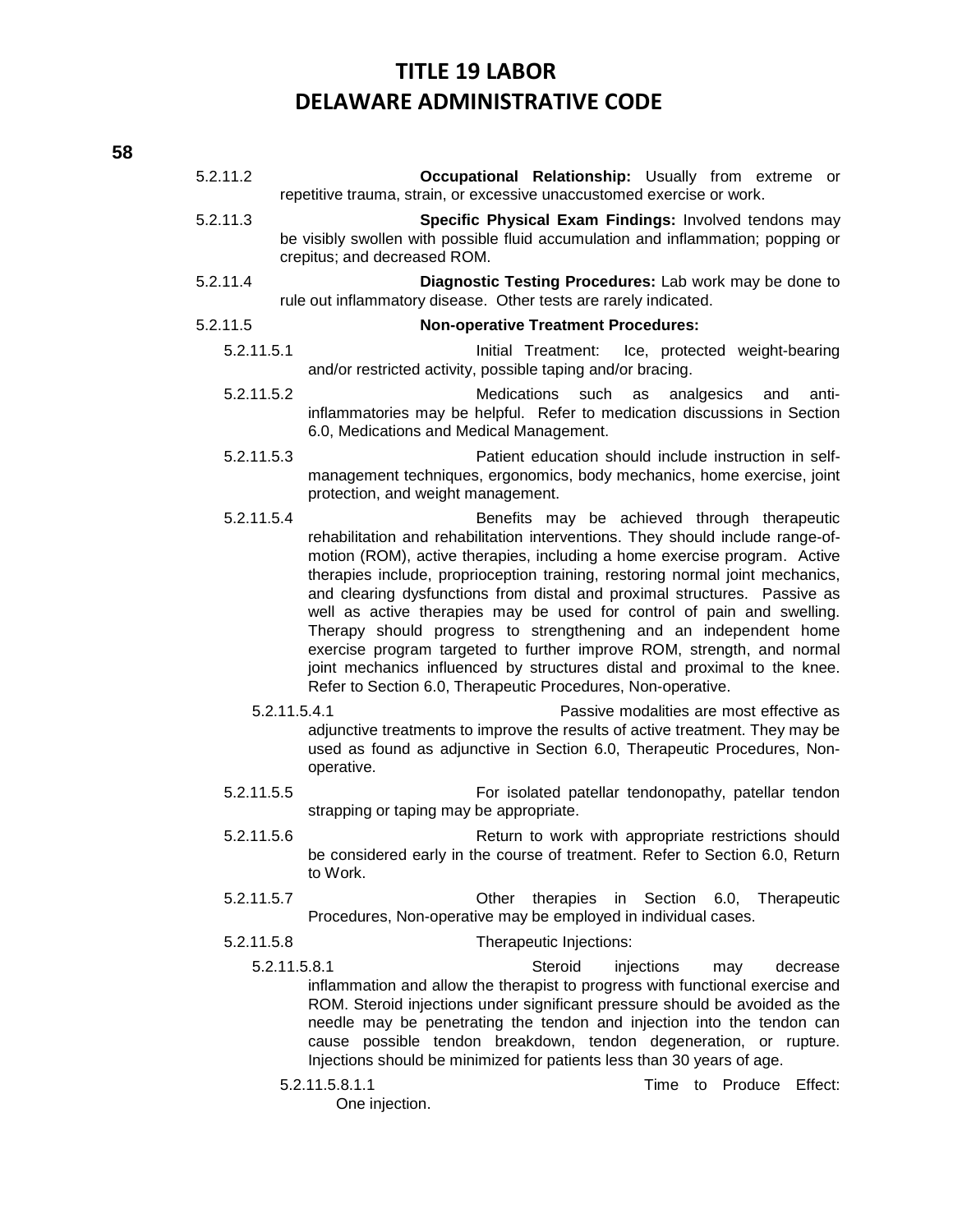- 5.2.11.5.8.1.2 Maximum Duration: 3 injections in one year spaced at least 4 to 8 weeks apart.
- 5.2.11.5.8.1.3 Steroid injections should be used cautiously in diabetic patients. Diabetic patients should be reminded to check their blood glucose levels at least daily for 2 weeks after injections. All injections may be performed with or without ultrasound guidance. Ultrasound guided interventional procedures provides the ability to image soft tissues in real time and can improve safety and accuracy of needle placement. The use of ultrasound guided procedures will be at the discretion of the health care provider.

### 5.2.11.6 **Surgical Indications/Considerations:**

- 5.2.11.6.1 Suspected avulsion fracture, or severe functional impairment unresponsive to a minimum of 4 months of active patient participation in non-operative treatment.
- 5.2.11.6.2 Prior to surgical intervention, the patient and treating physician should identify functional operative goals and the likelihood of achieving improved ability to perform activities of daily living or work activities and the patient should agree to comply with the pre- and post-operative treatment plan including home exercise. The provider should be especially careful to make sure the patient understands the amount of post-operative therapy required and the length of partial- and full-disability expected postoperatively.
- 5.2.11.6.3 Smoking may affect soft tissue healing through tissue hypoxia. Patients should be strongly encouraged to stop smoking and be provided with appropriate counseling by the physician.
- 5.2.11.7 **Operative Procedures:** Tendon repair. Rarely indicated and only after extensive conservative therapy.

### 5.2.11.8 **Post-operative Treatment:**

- 5.2.11.8.1 An individualized rehabilitation program based upon communication between the surgeon and the therapist and using therapies as outlined in Section 6.0, Therapeutic Procedures, Non-operative.
- 5.2.11.8.2 Return to work and restrictions after surgery may be made by an attending physician in consultation with the surgeon or by the surgeon.

### 5.3 **HIP AND LEG**

### 5.3.1 **Acetabular Fracture:**

- 5.3.1.1 **Description/Definition:** Subgroup of pelvic fractures with involvement of the hip articulation.
- 5.3.1.2 **Occupational Relationship:** Usually from a traumatic injury such as a fall or crush.
- 5.3.1.3 **Specific Physical Exam Findings:** Displaced fractures may have short and/or abnormally rotated lower extremity.
- 5.3.1.4 **Diagnostic Testing Procedures:** Radiographs, CT scanning.
- 5.3.1.5 **Non-operative Treatment Procedures:**
	- 5.3.1.5.1 Initial Treatment: Although surgery is frequently required, protected weight-bearing may be considered for un-displaced fractures or minimally displaced fractures that do not involve the weightbearing surface of the acetabular dome.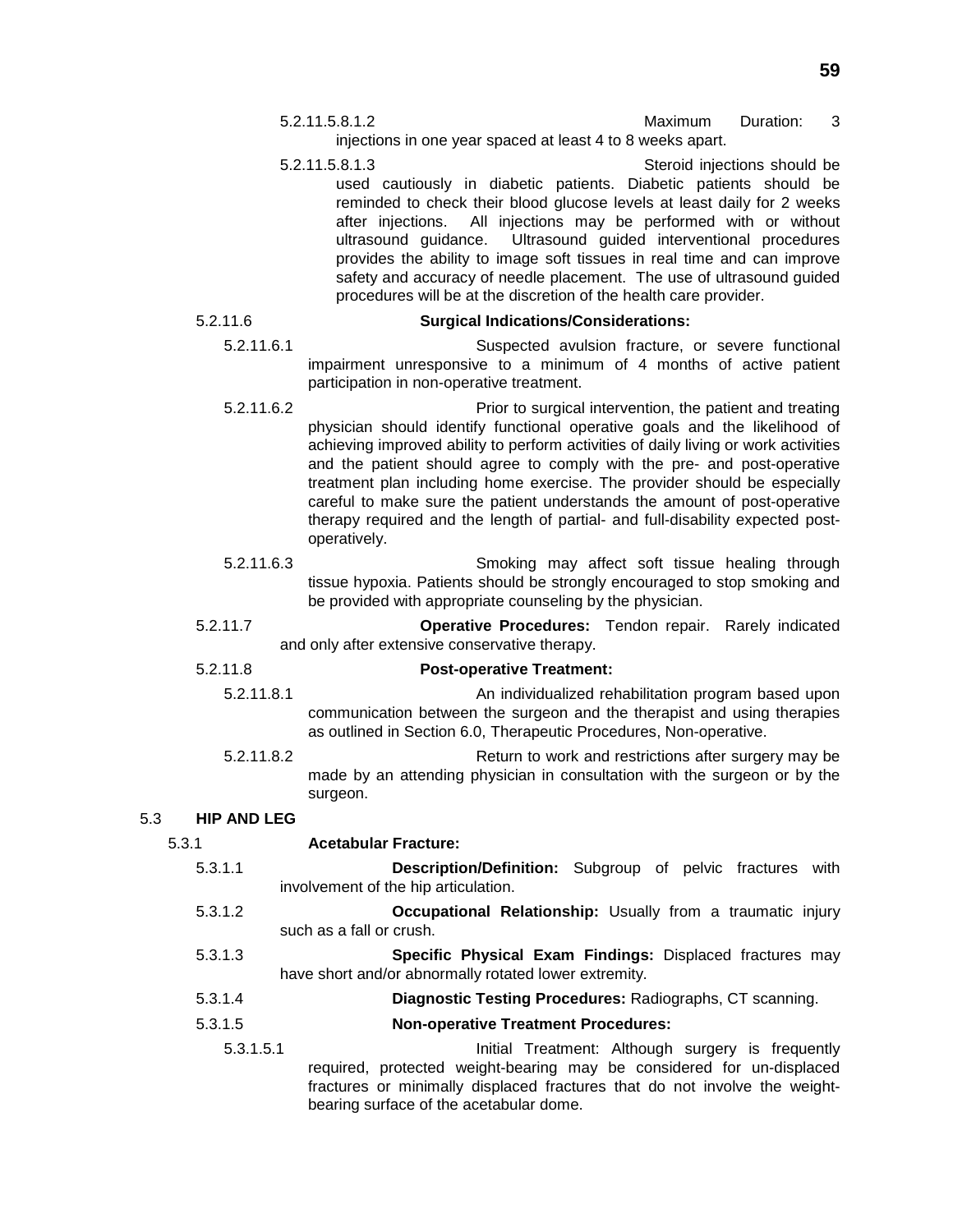5.3.1.5.2 Medications such as analgesics and antiinflammatories may be helpful. Refer to medication discussions in Section 6.0, Medications and Medical Management.

- 5.3.1.5.3 Patient education should include instruction in selfmanagement techniques, ergonomics, body mechanics, home exercise, joint protection, and weight management.
- 5.3.1.5.4 Refer to comments on osteoporosis in Section 5.0, Ankle Sprain/Fracture.
- 5.3.1.5.5 Smoking may affect fracture healing. Patients should be strongly encouraged to stop smoking and be provided with appropriate counseling by the physician.
- 5.3.1.5.6 Benefits may be achieved through therapeutic rehabilitation and rehabilitation interventions, after boney union has been achieved. They should include bracing then range-of-motion (ROM), active therapies, and a home exercise program. Active therapies include ambulation with appropriate assistive device, proprioception training, restoring normal joint mechanics, and clearing dysfunctions from adjacent structures. Passive as well as active therapies may be used for control of pain and swelling. Therapy should progress to strengthening and an independent home exercise program targeted to further improve ROM, strength, and normal joint mechanics influenced by proximal and distal structures. Therapy should include training on the use of adaptive equipment and home and work site evaluations when appropriate. Bracing may be appropriate. Refer to Section 6.0, Therapeutic Procedures, Non-operative.
	- 5.3.1.5.6.1 Passive modalities are most effective as adjunctive treatments to improve the results of active treatment. They may be used as found as adjunctive in Section 6.0, Therapeutic Procedures, Nonoperative.
- 5.3.1.5.7 Return to work with appropriate restrictions should be considered early in the course of treatment. Refer to Section 6.0, Return to Work.
- 5.3.1.5.8 Other therapies in Section 6.0, Therapeutic Procedures, Non-operative may be employed in individual cases.
- 5.3.1.6 **Surgical Indications/Considerations:** Displaced or unstable fracture.
	- 5.3.1.6.1 Because smokers have a higher risk of non-union and post-operative costs, it is recommended that insurers cover a smoking cessation program peri-operatively. Physicians may monitor smoking cessation with laboratory tests such as cotinine levels for long-term cessation.
- 5.3.1.7 **Operative Procedures:** Usually open reduction and internal fixation or total hip replacement.

### 5.3.1.8 **Post-operative Treatment:**

5.3.1.8.1 An individualized rehabilitation program based upon communication between the surgeon and the therapist, and using therapies as outlined in Section 6.0, Therapeutic Procedures, Non-operative. In all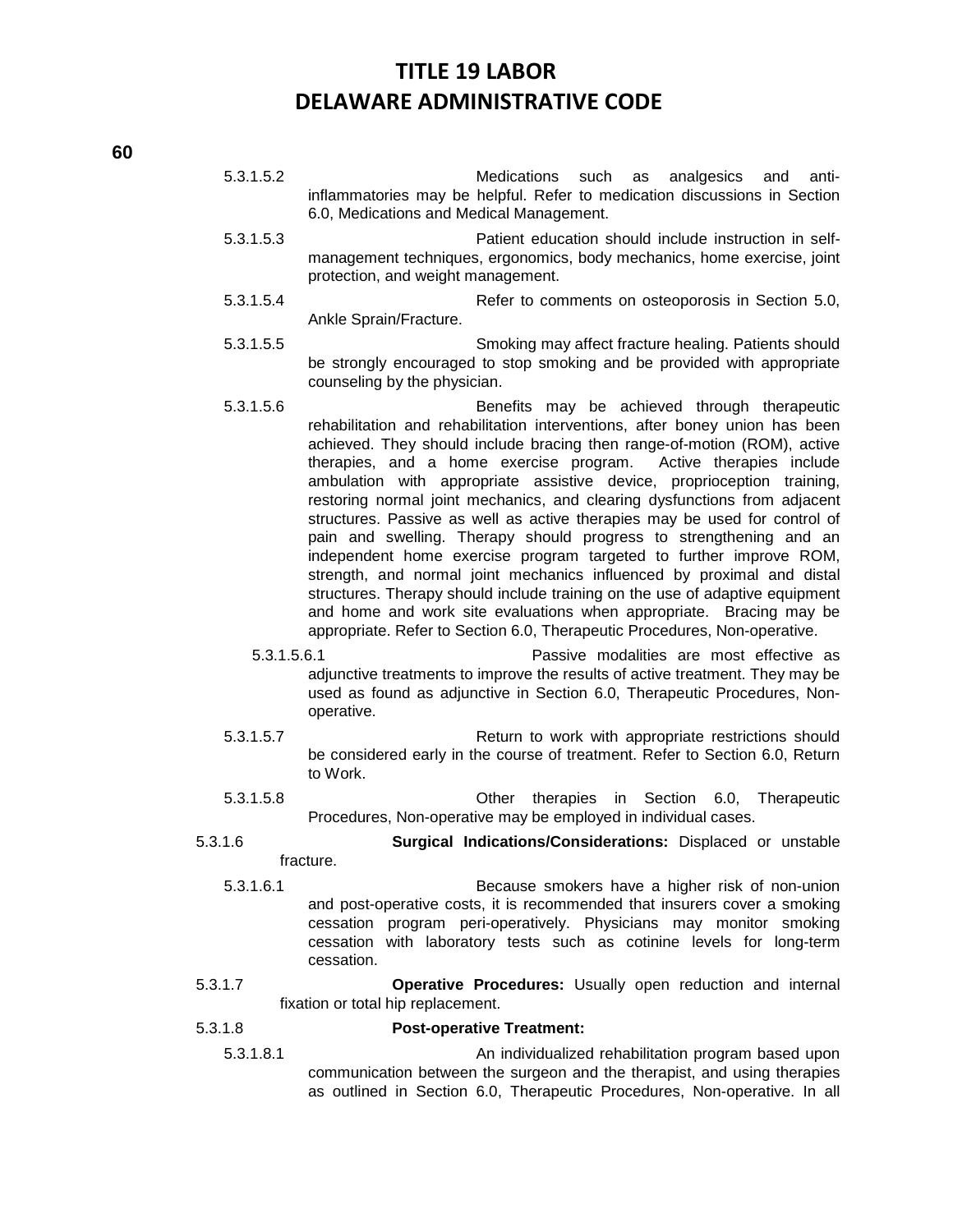cases, communication between the physician and therapist is important to the timing of weight-bearing, and exercise progressions.

- 5.3.1.8.2 Treatment usually includes active therapy with or without passive therapy for early range of motion and weight-bearing then progression to, strengthening, flexibility, neuromuscular training, and gait training with appropriate assistive devices.
- 5.3.1.8.3 Return to work and restrictions after surgery may be made by an attending physician in consultation with the surgeon or by the surgeon.

### 5.3.2 **Aggravated Osteoarthritis:**

5.3.2.1 **Description/Definition:** hip pain with radiographic evidence of joint space narrowing or femoral acetabular osteophytes, and sedimentation rate less than 20mm/hr with symptoms. Patients usually have gradual onset of pain increasing with use and relieved with rest, progressing to morning stiffness and then to night pain.

- 5.3.2.2 **Other causative factors to consider:** Prior significant injury to the hip may predispose the joint to osteoarthritis. In order to entertain previous trauma as a cause, the patient should have a medically documented injury with radiographs or MRI showing the level of anatomic change. The prior injury should have been at least 2 years from the presentation for the new complaints and there should be a significant increase of pathology on the affected side in comparison to the original imaging or operative reports and/or the opposite uninjured side or extremity.
- 5.3.2.3 **Specific Physical Exam Findings:** Bilateral exam including knees and low back is necessary to rule out other diagnoses. Pain with the hip in external and/or internal hip rotation with the knee in extension is the strongest indicator.
- 5.3.2.4 **Diagnostic Testing Procedures:** standing pelvic radiographs demonstrating joint space narrowing to 2 mm or less, osteophytes or sclerosis at the joint. MRI may be ordered to rule out other more serious disease.

### 5.3.2.5 **Non-operative Treatment Procedures:**

- 5.3.2.5.1 Medications such as analgesics and antiinflammatories may be helpful. Refer to medication discussions in Section 6.0, Medications and Medical Management.
- 5.3.2.5.2 Patient education should include instruction in selfmanagement techniques, ergonomics, body mechanics, home exercise, joint protection, and weight management. Patient education may also include videos, telephone, follow-up, and pamphlets.
- 5.3.2.5.3 Benefits may be achieved through therapeutic rehabilitation and rehabilitation interventions. They should include range-ofmotion (ROM), active therapies and a home exercise program. Active therapies include gait training with appropriate assistive devices, proprioception training restoring normal joint mechanics, and clearing dysfunctions from adjacent structures. Passive as well as active therapies may be used for control of pain and swelling. Therapy should progress to strengthening and an independent home exercise program targeted to further improve ROM, strength, and normal joint mechanics influenced by proximal and distal structures. Therapy should include training on the use of adaptive equipment and home and work site evaluations when appropriate Refer to Section 6.0, Therapeutic Procedures, Non-operative. There is good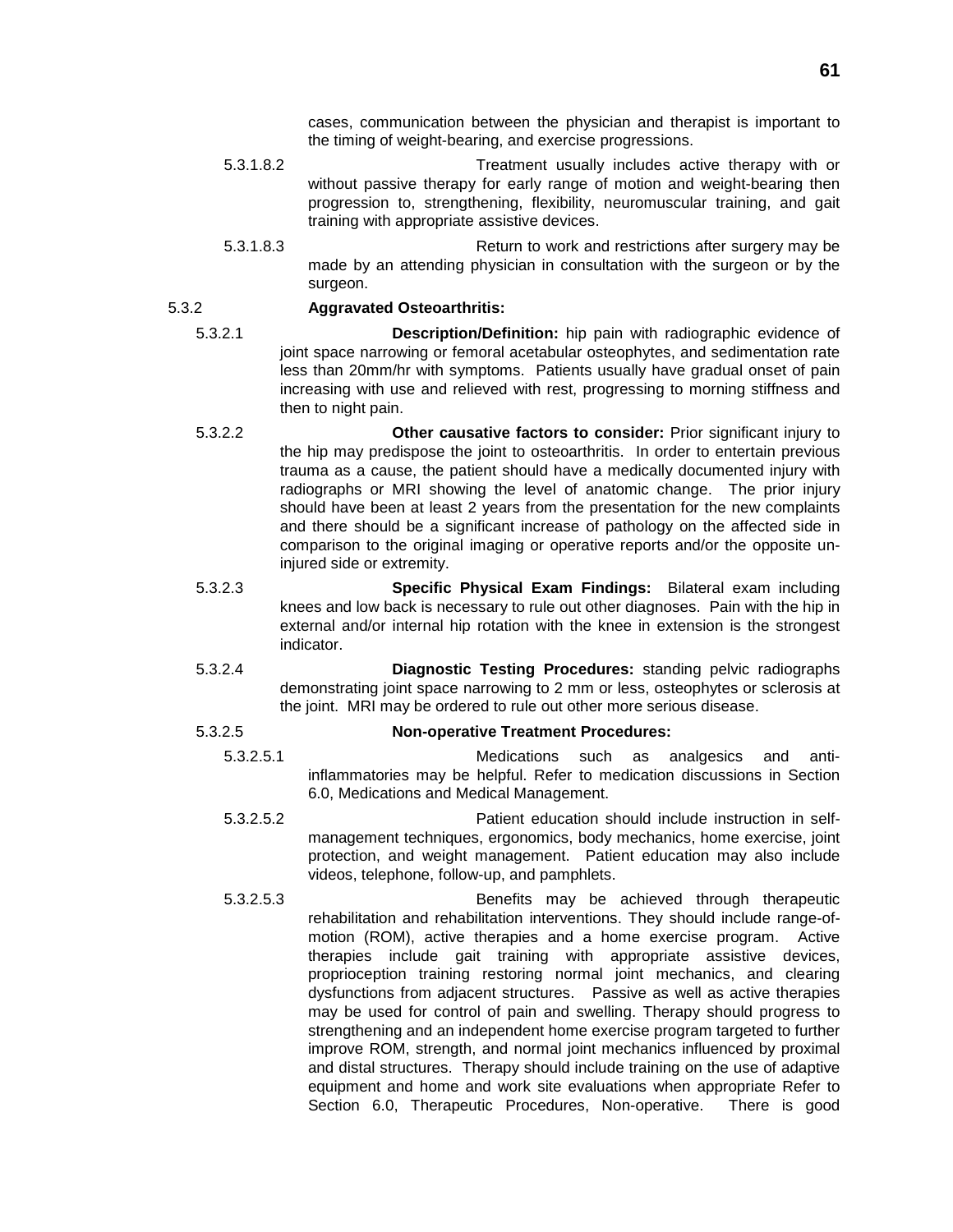evidence that a supervised therapeutic exercise program with an element of strengthening is an effective treatment for hip osteoarthritis.

5.3.2.5.3.1 Passive modalities are most effective as adjunctive treatments to improve the results of active treatment. They may be used as found as adjunctive in Section 6.0, Therapeutic Procedures, Nonoperative. There is some evidence that manual therapy, including stretching and traction manipulation by a trained provider, produces functional improvement in hip osteoarthritis and may be a suitable treatment option.

- 5.3.2.5.3.1.1 Aquatic therapy may be used as a type of active intervention to improve muscle strength and range of motion when land-based therapy is not well-tolerated.
- 5.3.2.5.3.1.2 The use of insoles, adaptive equipment, cane, may be beneficial.
- 5.3.2.5.3.1.3 There is some evidence that acupuncture may produce improvement in hip pain and function, making it a suitable treatment option for patients. Refer to Section 6.0, Therapeutic Procedures, Non-operative.
- 5.3.2.5.4 Steroid Injections Steroid injections may decrease inflammation and allow the therapist to progress with functional exercise and ROM.
	- 5.3.2.5.4.1 Time to Produce Effect: One injection.
	- 5.3.2.5.4.2 Maximum Duration: 3 injections in one year spaced at least 4 to 8 weeks apart.
	- 5.3.2.5.4.3 Steroid injections should be used cautiously in diabetic patients. Diabetic patients should be reminded to check their blood glucose levels at least daily for 2 weeks after injections. Injections may be performed with or without ultrasound guidance. Ultrasound guided interventional procedure provides the ability to image soft tissues in real time and can improve safety and accuracy of needle placement. The use of ultrasound guided procedures will be at the discretion of the health care provider.
- 5.3.2.5.5 Return to work with appropriate restrictions should be considered early in the course of treatment. Refer to Section 6.0, Return to Work.
- 5.3.2.5.6 Other therapies in Section 6.0, Therapeutic Procedures, Non-operative may be employed in individual cases.

- 5.3.2.6 **Surgical Indications/Considerations:**
	- 5.3.2.6.1 When pain interferes with ADLs and the patient meets the following: 1) low surgical risk, 2) adequate bone quality, and 3) failure of previous non-surgical interventions including weight control, therapy with active patient participation, and medication. Refer to Section 7.0, Therapeutic Procedures-operative, Hip Arthroplasty, for indications specific to the procedure.
	- 5.3.2.6.2 Prior to surgical intervention, the patient and treating physician should identify functional operative goals and the likelihood of achieving improved ability to perform activities of daily living or work activities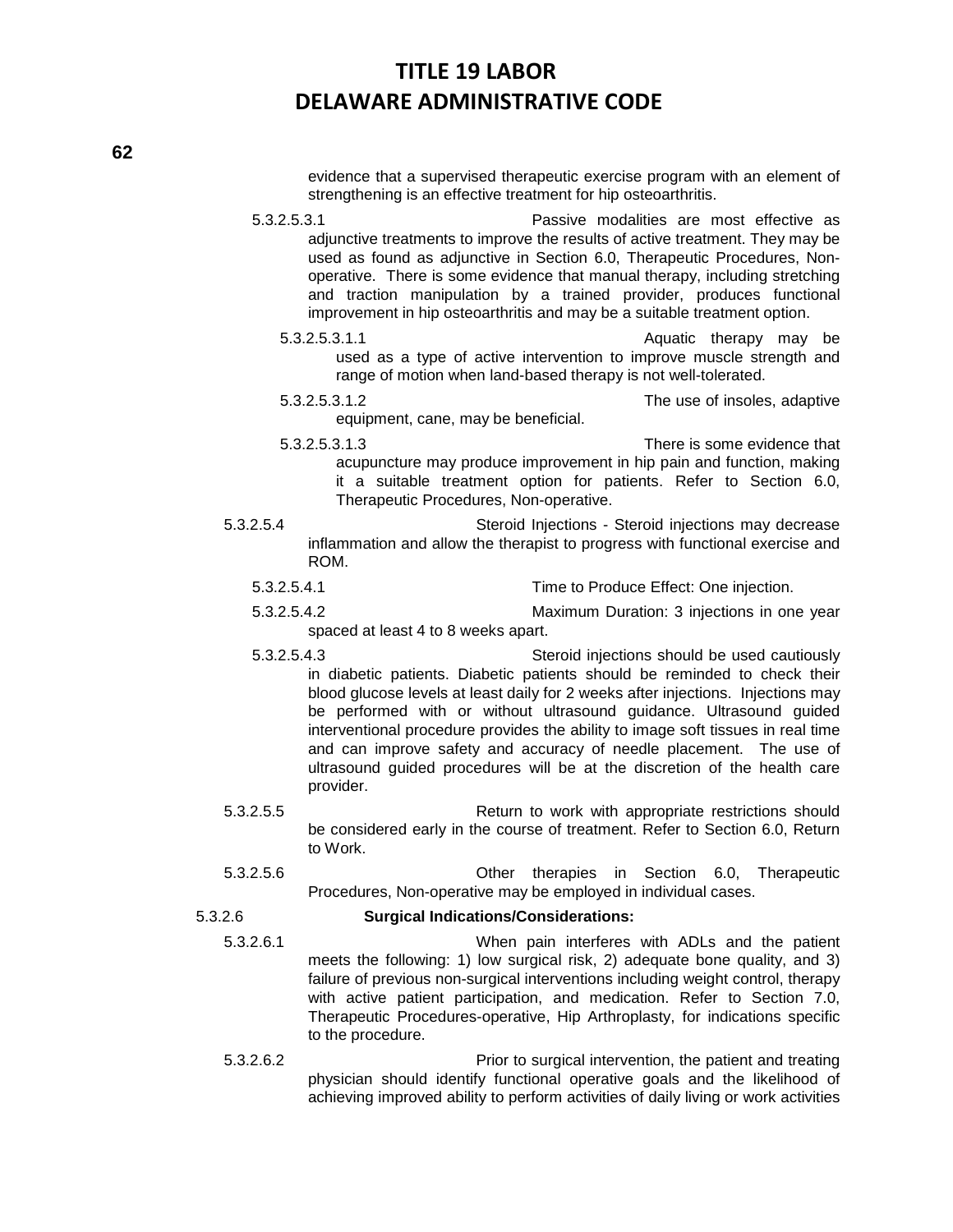and the patient should agree to comply with the pre- and post-operative treatment plan including home exercise. The provider should be especially careful to make sure the patient understands the amount of post-operative therapy required and the length of partial- and full-disability expected postoperatively.

- 5.3.2.6.3 In cases where surgery is contraindicated due to obesity, it may be appropriate to recommend a weight loss program if the patient is unsuccessful losing weight on their own. Coverage for weight loss would continue only for motivated patients who have demonstrated continual progress with weight loss.
- 5.3.2.6.4 Because smokers have a higher risk of non-union and post-operative costs, it is recommended that carriers cover a smoking cessation program peri-operatively. Physicians may monitor smoking cessation with laboratory tests such as cotinine levels for long-term cessation.
- 5.3.2.7 **Operative Procedures:** Prosthetic replacement (traditional or minimally invasive), or resurfacing.

### 5.3.2.8 **Post-operative Treatment:**

- 5.3.2.8.1 In all cases, communication between the physician and therapist is important to the timing of weight-bearing and exercise progressions.
- 5.3.2.8.2 For prosthetic replacement, refer to Section 7.0, Hip Arthroplasty.
- 5.3.2.8.3 Return to work and restrictions after surgery may be made by an attending physician in consultation with the surgeon or by the surgeon.

### 5.3.3 **Femoral Osteonecrosis (Avascular Necrosis (AVN) of the Femoral Head):**

- 5.3.3.1 **Description/Definition:** Death of the bone tissue of the femoral head following loss of blood supply to the area. Destruction of the articular surfaces of the hip joint may lead to arthritis.
- 5.3.3.2 **Occupational Relationship:** Usually, from trauma resulting in displaced subcapital fracture of the hip or hip dislocation may cause AVN. Previous surgical procedures and systemic steroids may lead to AVN. In the general population risk factors include, but are not limited to alcohol abuse, smoking, Caisson disease (also known as the bends), sickle cell anemia, autoimmune disease, and hypercoagulable states. Often, the cause cannot be identified. Involvement of the opposite hip may occur in more than half of cases not caused by trauma.
- 5.3.3.3 **Specific Physical Exam Findings:** Hip or groin pain made worse by motion or weight-bearing and alleviated by rest is the classical presentation. Symptoms may begin gradually, often months after the vascular compromise of blood flow. A limp may result from the limited toleration of weightbearing.
- 5.3.3.4 **Diagnostic Testing Procedures:** X-ray abnormalities include sclerotic changes, cystic lesions, joint space narrowing, and degeneration of the acetabulum. The x-ray may be normal in the first several months of the disease process. AVN should be suspected when hip pain occurs and risk factors are present. X-rays should be done first, but may be followed by an MRI. When AVN is not due to trauma, both hips should be imaged.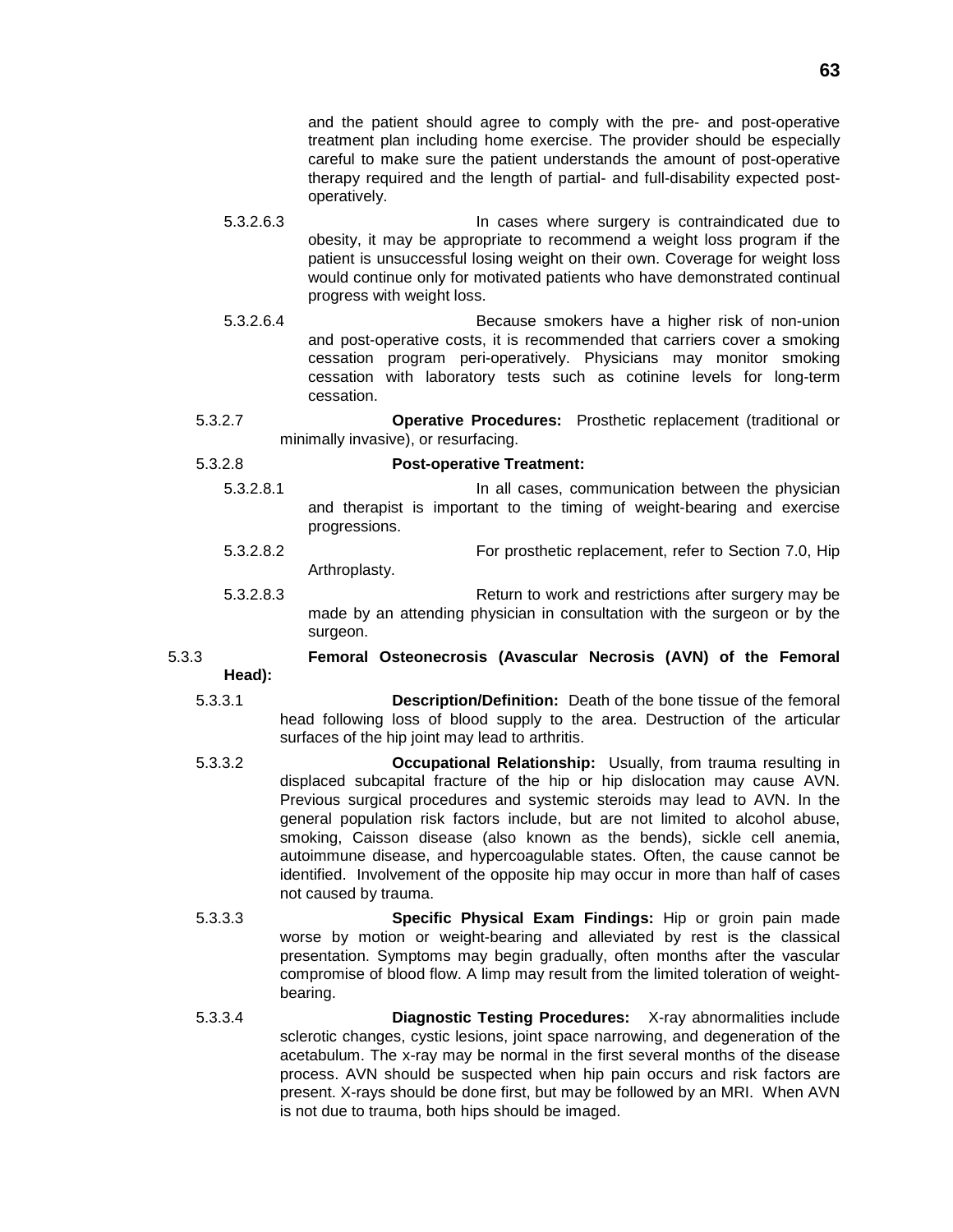### 5.3.3.5 **Non-operative Treatment Procedures:**

- 5.3.3.5.1 Initial Treatment: protected weight-bearing and bracing followed by active therapy with or without passive therapy. Conservative approaches may suffice when the lesion is small, but larger lesions are expected to require surgical intervention when symptoms are disabling.
- 5.3.3.5.2 Medications such as analgesics and antiinflammatories may be helpful. Refer to medication discussions in Section 6.0, Medications and Medical Management.
- 5.3.3.5.3 Patient education should include instruction in selfmanagement techniques, ergonomics, body mechanics, home exercise, joint protection, and weight management. Weight-bearing restrictions may be appropriate.
- 5.3.3.5.4 Smoking may affect bone healing. Patients should be strongly encouraged to stop smoking and be provided with appropriate counseling by the physician.
- 5.3.3.5.5 Return to work with appropriate restrictions should be considered early in the course of treatment. Refer to Section 6.0, Return to Work.
- 5.3.3.5.6 Other therapies in Section 6.0, Therapeutic Procedures, Non-operative, may be employed in individual cases.
- 5.3.3.6 **Surgical Indications/Considerations:** Core decompression may appropriate for some patients with early disease (Stages 1 and 2A) who have functionally disabling symptoms. Femoral head osteotomies or resurfacing hemiarthroplasties may also be appropriate for younger patients when disease is limited to the femoral head. Those 50 or older and patients with total joint collapse or severely limiting disease will usually require an implant arthroplasty.
	- 5.3.3.6.1 Prior to surgical intervention, the patient and treating physician should identify functional operative goals and the likelihood of achieving improved ability to perform activities of daily living or work activities and the patient should agree to comply with the pre- and post-operative treatment plan including home exercise. The provider should be especially careful to make sure the patient understands the amount of post-operative therapy required and the length of partial- and full-disability expected postoperatively.
	- 5.3.3.6.2 Because smokers have a higher risk of non-union and post-operative costs, it is recommended that insurers cover a smoking cessation program peri-operatively. Physicians may monitor smoking cessation with laboratory tests such as cotinine levels for long-term cessation.
- 5.3.3.7 **Operative Procedures:** Osteotomy, core decompression with or without bone graft, prosthetic replacement. Refer to Section 7.0, Therapeutic Procedures-operative for details.

### 5.3.3.8 **Post-operative Treatment:**

5.3.3.8.1 Anticoagulant therapy to prevent deep venous thrombosis for most procedures. Refer Section 6.0, Therapeutic Procedures, Non-operative.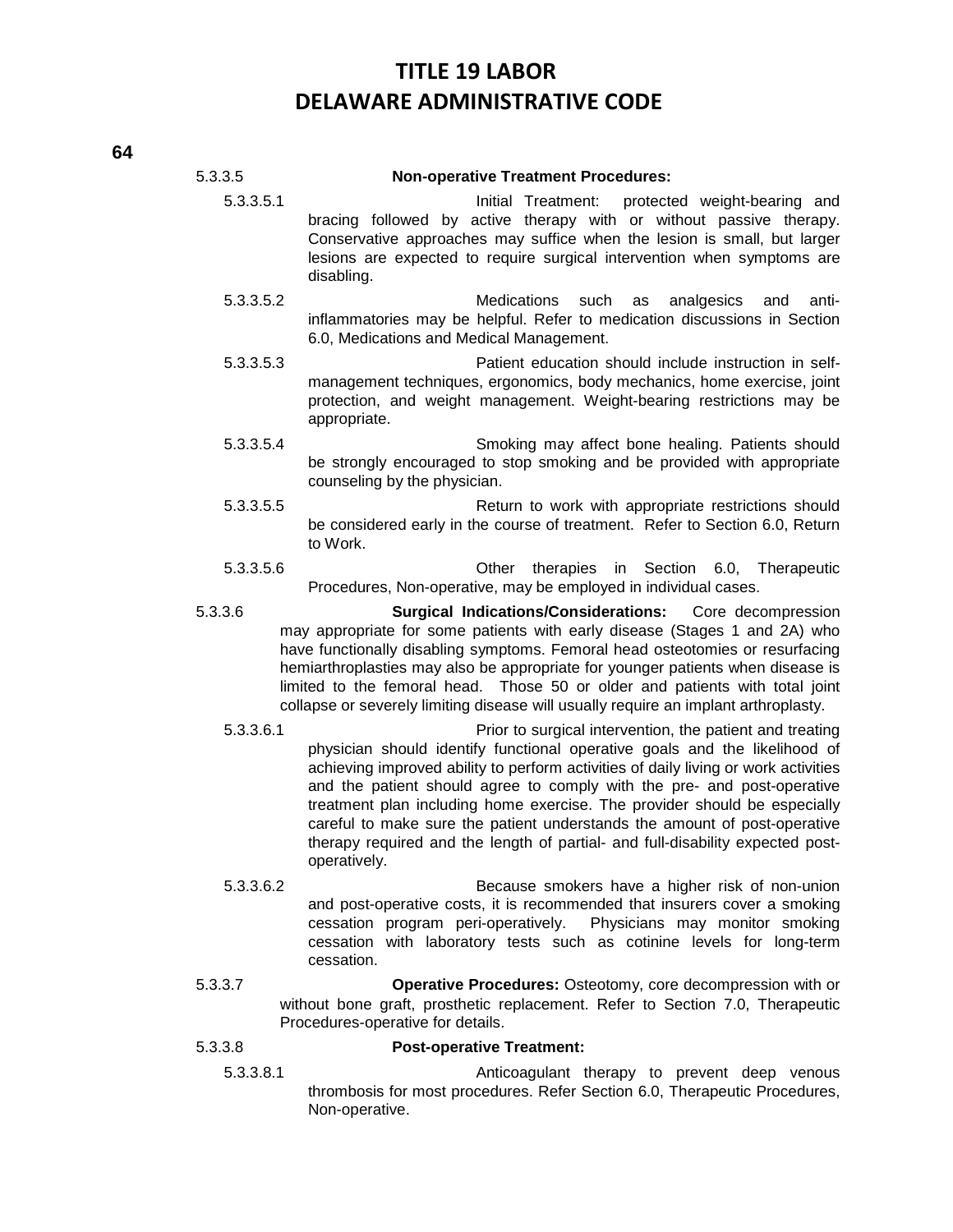- 5.3.3.8.2 Treatment usually includes active therapy with or without passive therapy. Refer to Section 7.0 and specific procedures for further details.
- 5.3.3.8.3 An individualized rehabilitation program based upon communication between the surgeon and the therapist using the treatments found in Section 6.0, Therapeutic Procedures, Non-operative.
- 5.3.3.8.4 Treatment should include gait training with appropriate assistive devices.
- 5.3.3.8.5 Therapy should include training on the use of adaptive equipment and home and work site evaluation when appropriate.
- 5.3.3.8.6 Return to work and restrictions after surgery may be made by an attending physician in consultation with the surgeon or by the surgeon

### 5.3.4 **Femur Fracture:**

- 5.3.4.1 **Description/Definition:** Fracture of the femur distal to the lesser trochanter.
- 5.3.4.2 **Occupational Relationship:** Usually from a traumatic injury such as a fall or crush.
- 5.3.4.3 **Specific Physical Exam Findings:** May have a short, abnormally rotated extremity. Effusion if the knee joint is involved.
- 5.3.4.4 **Diagnostic Testing Procedures:** Radiographs. Occasionally CT scan or MRI, particularly if the knee joint is involved.
- 5.3.4.5 **Non-operative Treatment Procedures:**
	- 5.3.4.5.1 Initial Treatment: Although surgery is usually required, non-operative procedures may be considered in stable, nondisplaced fractures and will require protected weight-bearing.
	- 5.3.4.5.2 Medications such as analgesics and antiinflammatories may be helpful. Refer to medication discussions in Section 6.0, Medications and Medical Management.
	- 5.3.4.5.3 Back pain may occur after femur fracture and should be addressed and treated as necessary.
	- 5.3.4.5.4 Patient education should include instruction in selfmanagement techniques, ergonomics, body mechanics, home exercise, joint protection, weight management. Weight-bearing restrictions may be appropriate.
	- 5.3.4.5.5 Refer to comments related to osteoporosis in Section 6.0, Therapeutic Procedures, Non-operative, under the subsection for Osteoporosis Management.
	- 5.3.4.5.6 Smoking may affect fracture healing. Patients should be strongly encouraged to stop smoking and be provided with appropriate counseling by the physician.
	- 5.3.4.5.7 Orthotics such as heel lifts and custom shoe buildups may be required when leg-length discrepancy persists.
	- 5.3.4.5.8 Return to work with appropriate restrictions should be considered early in the course of treatment. Refer to Section 6.0, under the subsection for Return to Work.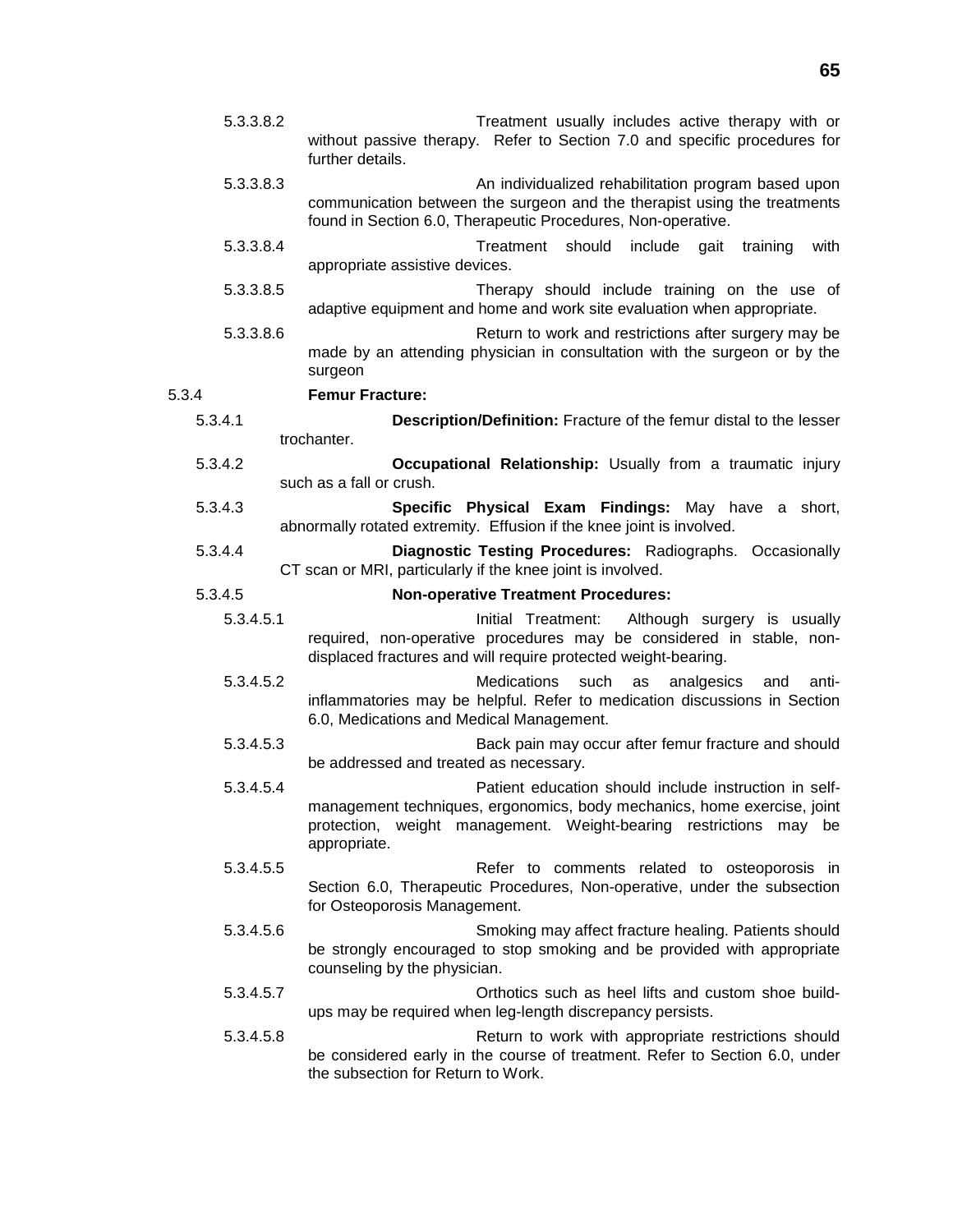| 5.3.4.5.9 | Other therapies in Section 6.0, Therapeutic<br>Procedures, Non-Operative may be employed in individual cases.                                                                                                                                                                                                                                      |  |  |
|-----------|----------------------------------------------------------------------------------------------------------------------------------------------------------------------------------------------------------------------------------------------------------------------------------------------------------------------------------------------------|--|--|
| 5.3.4.6   | Surgical Indications/Considerations: Femoral neck fracture<br>or supracondylar femur fracture with joint incongruity.                                                                                                                                                                                                                              |  |  |
| 5.3.4.6.1 | Because smokers have a higher risk of non-union<br>and post-operative costs, it is recommended that insurers cover a smoking<br>Physicians may monitor smoking<br>cessation program peri-operatively.<br>cessation with laboratory tests such as cotinine levels for long-term<br>cessation.                                                       |  |  |
| 5.3.4.7   | <b>Operative Procedures:</b><br>Rod placement or open internal                                                                                                                                                                                                                                                                                     |  |  |
| fixation. |                                                                                                                                                                                                                                                                                                                                                    |  |  |
| 5.3.4.8   | <b>Post-operative Treatment:</b>                                                                                                                                                                                                                                                                                                                   |  |  |
| 5.3.4.8.1 | An individualized rehabilitation program based upon<br>communication between the surgeon and the therapist, using therapies as<br>outlined in Section 6.0, Therapeutic Procedures, Non-operative. In all cases,<br>communication between the physician and the therapist is important to the<br>timing of weight-bearing and exercise progression. |  |  |
| 5.3.4.8.2 | Treatment usually includes active therapy with or<br>without passive therapy for protected weight-bearing, early range of motion if<br>joint involvement.                                                                                                                                                                                          |  |  |
| 5.3.4.8.3 | Refer to bone-growth stimulators in Section 6.0,<br>Therapeutic Procedures, Non-operative.                                                                                                                                                                                                                                                         |  |  |
| 5.3.4.8.4 | Return to work and restrictions after surgery may be<br>made by an attending physician in consultation with the surgeon or by the<br>surgeon.                                                                                                                                                                                                      |  |  |
| 5.3.5     | <b>Hamstring Tendon Rupture:</b>                                                                                                                                                                                                                                                                                                                   |  |  |
| 5.3.5.1   | Description/Definition: Most commonly, a disruption of the<br>muscular portion of the hamstring. Extent of the tear is variable. Occasionally a<br>proximal tear or avulsion. Rarely a distal injury.                                                                                                                                              |  |  |
| 5.3.5.2   | Occupational Relationship: Usually from excessive tension on<br>the hamstring either from an injury or from a rapid, forceful contraction of the<br>muscle.                                                                                                                                                                                        |  |  |
| 5.3.5.3   | Specific Physical Exam Findings: Local tenderness, swelling,<br>ecchymosis.                                                                                                                                                                                                                                                                        |  |  |
| 5.3.5.4   | Diagnostic Testing Procedures: Occasionally radiographs,<br>musculoskeletal ultrasound, or MRI for proximal tears/possible avulsion.                                                                                                                                                                                                               |  |  |
| 5.3.5.5   | <b>Non-operative Treatment Procedures:</b>                                                                                                                                                                                                                                                                                                         |  |  |
| 5.3.5.5.1 | Initial Treatment: Protected weight-bearing and ice.                                                                                                                                                                                                                                                                                               |  |  |
| 5.3.5.5.2 | <b>Medications</b><br>such<br>as<br>analgesics<br>and<br>anti-<br>inflammatories may be helpful. Refer to medication discussions in Section<br>6.0, in the Medications and Medical Management subsection.                                                                                                                                          |  |  |
| 5.3.5.5.3 | Patient education should include instruction in self-<br>management techniques, ergonomics, body mechanics, home exercise, and<br>weight management.                                                                                                                                                                                               |  |  |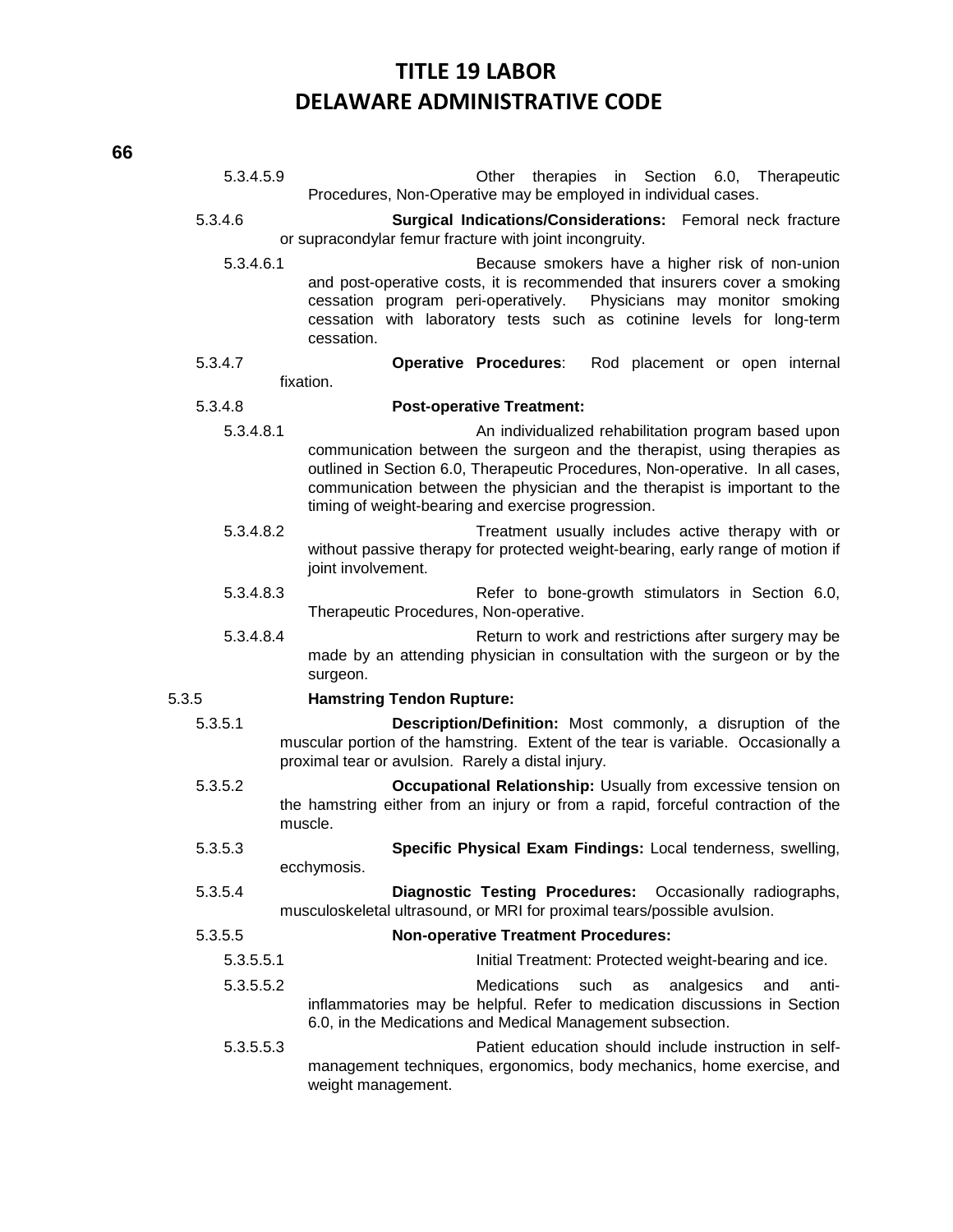- 5.3.5.5.4 Benefits may be achieved through therapeutic rehabilitation and rehabilitation interventions. They may include range-ofmotion (ROM), active therapies, and a home exercise program. Active therapies include proprioception training, restoring normal joint mechanics, and clearing dysfunctions from adjacent structures. Passive as well as active therapies may be used for control of pain and swelling. Therapy should progress to strengthening and an independent home exercise program targeted to further improve ROM, strength, and normal joint mechanics influenced by proximal and distal structures. Bracing may be appropriate. Refer to Section 6.0, Therapeutic Procedures, Non-operative.
	- 5.3.5.5.4.1 Passive modalities are most effective as adjunctive treatments to improve the results of active treatment. They may be used as found as adjunctive in Section 6.0, Therapeutic Procedures, Nonoperative.
- 5.3.5.5.5 Return to work with appropriate restrictions should be considered early in the course of treatment. Refer to Section 6.0, Return to Work.
- 5.3.5.5.6 Other therapies in Section 6.0, Therapeutic Procedures, Non-operative may be employed in individual cases.

### 5.3.5.6 **Surgical Indications/Considerations:**

- 5.3.5.6.1 Surgery is indicated for proximal or distal injuries only when significant functional impairment is expected without repair. If surgery is indicated, it is preferably performed within three months.
- 5.3.5.6.2 Prior to surgical intervention, the patient and treating physician should identify functional operative goals and the likelihood of achieving improved ability to perform activities of daily living or work activities and the patient should agree to comply with the pre- and post-operative treatment plan including home exercise. The provider should be especially careful to make sure the patient understands the amount of post-operative therapy required and the length of partial- and full-disability expected postoperatively.
- 5.3.5.6.3 Smoking may affect soft tissue healing through tissue hypoxia. Patients should be strongly encouraged to stop smoking and be provided with appropriate counseling by the physician.
- 5.3.5.7 **Operative Procedures:** Re-attachment of proximal avulsions and repair of distal tendon disruption.

### 5.3.5.8 **Post-operative Treatment:**

- 5.3.5.8.1 An individualized rehabilitation program based upon communication between the surgeon/physician and the therapy provider using therapies as outlined in Section 6.0, Therapeutic Procedures, Nonoperative. In all cases, communication between the physician and therapist is important to the timing of weight-bearing and exercise progressions.
- 5.3.5.8.2 Treatment may include protected weight-bearing and active therapy with or without passive therapy. Splinting in a functional brace may reduce time off work.
- 5.3.5.8.3 Return to work and restrictions after surgery may be made by an attending physician in consultation with the surgeon or by the surgeon.
- 5.3.6 **Hip Dislocation:**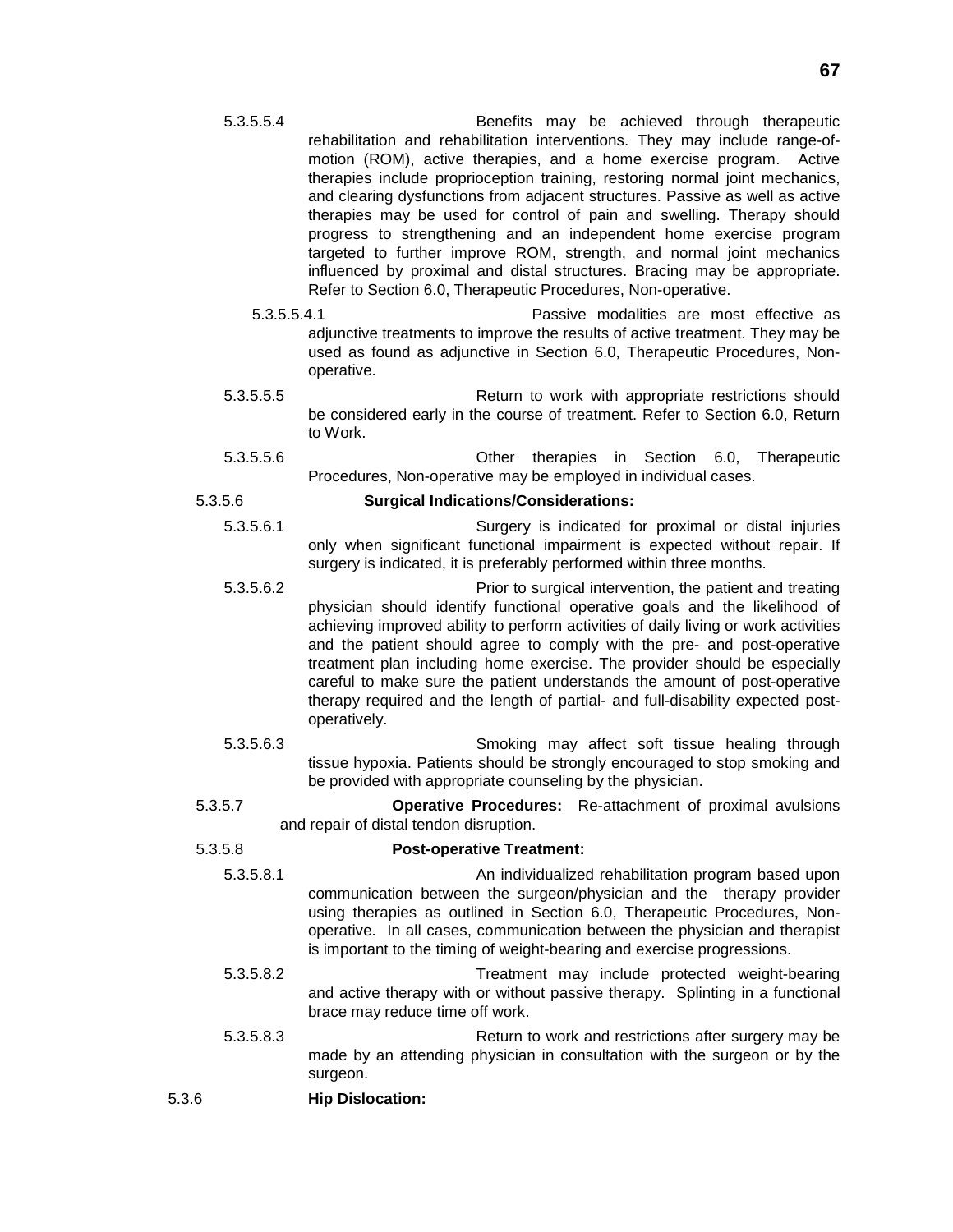### 5.3.6.1 **Description/Definition:** Disengagement of the femoral head from the acetabulum. 5.3.6.2 **Occupational Relationship:** Usually from a traumatic injury such as a fall or crush. 5.3.6.3 **Specific Physical Exam Findings:** Most commonly a short, internally rotated, adducted lower extremity with a posterior dislocation and a short externally rotated extremity with an anterior dislocation. 5.3.6.4 **Diagnostic Testing Procedures:** Radiographs, CT scanning. 5.3.6.5 **Non-operative Treatment Procedures:** 5.3.6.5.1 Initial Treatment: Urgent closed reduction with sedation or general anesthesia. 5.3.6.5.2 Medications such as analgesics and antiinflammatories may be helpful. Refer to medication discussions in Section 6.0, the Medications and Medical Management subsection. 5.3.6.5.3 Patient education should include instruction in selfmanagement techniques, ergonomics, body mechanics, home exercise, joint protection, and weight management. 5.3.6.5.4 Benefits may be achieved through therapeutic rehabilitation and rehabilitation interventions. They should include bracing then range-of-motion (ROM), active therapies, and a home exercise program. Active therapies include proprioception training, gait training with appropriate assistive devices, restoring normal joint mechanics, and clearing dysfunctions from adjacent structures. Passive as well as active therapies may be used for control of pain and swelling. Therapy should progress to strengthening and an independent home exercise program targeted to further improve ROM, strength, and normal joint mechanics influenced by proximal and distal structures. Therapy should include training on the use of adaptive equipment and home and work site evaluations when appropriate. Bracing may be appropriate Refer to Section 6.0, Therapeutic Procedures, Nonoperative. 5.3.6.5.4.1 Passive modalities are most effective as adjunctive treatments to improve the results of active treatment. They may be used as found as adjunctive in Section 6.0, Therapeutic Procedures, Nonoperative. 5.3.6.5.5 Return to work with appropriate restrictions should be considered early in the course of treatment. Refer to Section 6.0, Return to Work. 5.3.6.5.6 Other therapies in Section 6.0, Therapeutic Procedures, Non-operative may be employed in individual cases.

- 5.3.6.6 **Surgical Indications/Considerations:** Failure of closed reduction. Associated fracture of the acetabulum or femoral head, loose fragments in joint or open fracture.
	- 5.3.6.6.1 Because smokers have a higher risk of non-union and post-operative costs, when a fracture is involved it is recommended that insurers cover a smoking cessation program peri-operatively. Physicians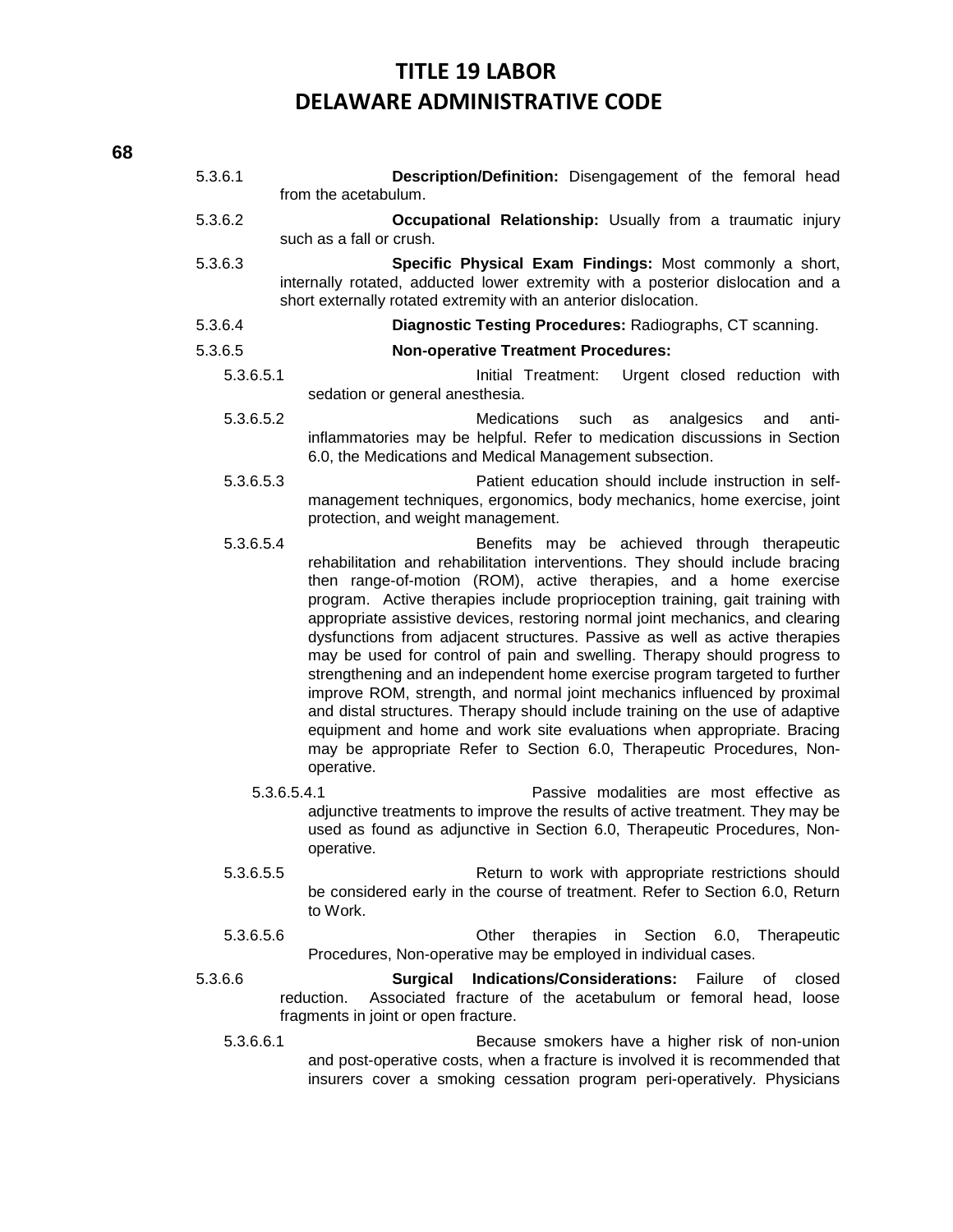may monitor smoking cessation with laboratory tests such as cotinine levels for long-term cessation.

5.3.6.7 **Operative Procedures:** Open reduction of the femoral head or acetabulum and possible internal fixation.

### 5.3.6.8 **Post-operative Treatment Procedures:**

- 5.3.6.8.1 An individualized rehabilitation program based upon communication between the surgeon and the therapist using therapies as outlined in Section 6.0, Therapeutic Procedures, Non-operative. In all cases, communication between the physician and therapist is important to the timing of weight-bearing and exercise progressions.
- 5.3.6.8.2 Treatment should include gait training with appropriate assistive devices.
- 5.3.6.8.3 Treatment may include protected weight-bearing and active therapy with or without passive therapy for early range of motion.
- 5.3.6.8.4 Return to work and restrictions after surgery may be made by an attending physician in consultation with the surgeon or by the surgeon.

### 5.3.7 **Hip Fracture:**

- 5.3.7.1 **Description/Definition:** Fractures of the neck and peritrochanteric regions of the proximal femur.
- 5.3.7.2 **Occupational Relationship:** Usually from a traumatic injury such as a fall or crush. Patients with intracapsular femoral fractures have a risk of developing avascular necrosis of the femoral head requiring treatment months to years after the initial injury.
- 5.3.7.3 **Specific Physical Exam Findings:** Often a short and externally rotated lower extremity.
- 5.3.7.4 **Diagnostic Testing Procedures:** Radiographs. Occasional use of CT scan or MRI.

### 5.3.7.5 **Non-operative Treatment Procedures:**

- 5.3.7.5.1 Initial Treatment: protected weight-bearing and bracing followed by active therapy with or without passive therapy. Although surgery is usually required, non-operative procedures may be considered in stable, non-displaced fractures.
- 5.3.7.5.2 Medications such as analgesics and antiinflammatories may be helpful. Refer to medication discussions in Section 6.0, the Medications and Medical Management subsection.
- 5.3.7.5.3 Back pain may occur after hip fracture and should be addressed and treated as necessary.
- 5.3.7.5.4 Patient education should include instruction in selfmanagement techniques, ergonomics, body mechanics, home exercise, joint protection, and weight management. Weight-bearing restrictions may be appropriate.
- 5.3.7.5.5 Refer to comments on osteoporosis in Section 5.0, Ankle Sprain/Fracture.
- 5.3.7.5.6 Smoking may affect fracture healing. Patients should be strongly encouraged to stop smoking and be provided with appropriate counseling by the physician.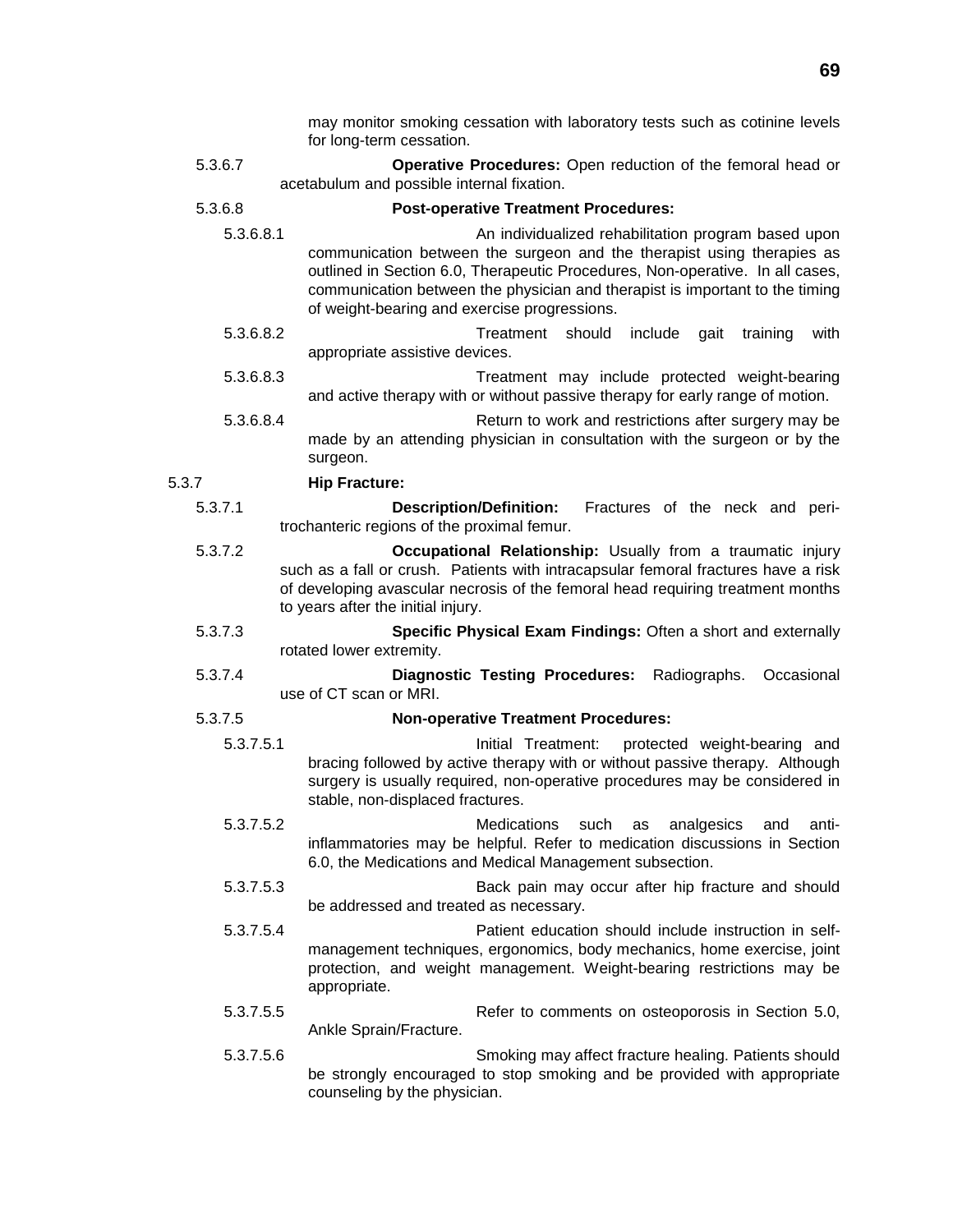| 5.3.7.5.7 | Return to work with appropriate restrictions should<br>be considered early in the course of treatment. Refer to Section 6.0, Return<br>to Work.                                                                                                                                                                                                                                                                                                                                                                                                                                                              |
|-----------|--------------------------------------------------------------------------------------------------------------------------------------------------------------------------------------------------------------------------------------------------------------------------------------------------------------------------------------------------------------------------------------------------------------------------------------------------------------------------------------------------------------------------------------------------------------------------------------------------------------|
| 5.3.7.5.8 | therapies in Section 6.0, Therapeutic<br>Other<br>Procedures, Non-operative, may be employed in individual cases.                                                                                                                                                                                                                                                                                                                                                                                                                                                                                            |
| 5.3.7.6   | Surgical Indications/Considerations: Surgery is indicated for<br>unstable peritrochanteric fractures and femoral neck fractures.                                                                                                                                                                                                                                                                                                                                                                                                                                                                             |
| 5.3.7.6.1 | Because smokers have a higher risk of non-union<br>and post-operative costs, it is recommended that insurers cover a smoking<br>cessation program peri-operatively.<br>Physicians may monitor smoking<br>cessation with laboratory tests such as cotinine levels for long-term<br>cessation.                                                                                                                                                                                                                                                                                                                 |
| 5.3.7.7   | Operative Procedures: Prosthetic replacement for displaced<br>femoral neck fractures. Reduction and internal fixation for peritrochanteric<br>fractures, and un-displaced, or minimally-displaced neck fractures.                                                                                                                                                                                                                                                                                                                                                                                            |
| 5.3.7.8   | <b>Post-operative Treatment:</b>                                                                                                                                                                                                                                                                                                                                                                                                                                                                                                                                                                             |
| 5.3.7.8.1 | Anti coagulant therapy to prevent deep venous<br>thrombosis. Refer Section 6.0, Therapeutic Procedures, Non-operative.                                                                                                                                                                                                                                                                                                                                                                                                                                                                                       |
| 5.3.7.8.2 | Treatment usually includes active therapy with or<br>without passive therapy.                                                                                                                                                                                                                                                                                                                                                                                                                                                                                                                                |
| 5.3.7.8.3 | An individualized rehabilitation program based upon<br>communication between the surgeon and the therapist using the treatments<br>found in Section 6.0, Therapeutic Procedures, Non-operative.                                                                                                                                                                                                                                                                                                                                                                                                              |
| 5.3.7.8.4 | should<br>include<br>with<br>Treatment<br>gait<br>training<br>appropriate assistive devices.                                                                                                                                                                                                                                                                                                                                                                                                                                                                                                                 |
| 5.3.7.8.5 | Therapy should include training on the use of<br>adaptive equipment and home and work site evaluation when appropriate.                                                                                                                                                                                                                                                                                                                                                                                                                                                                                      |
| 5.3.7.8.6 | Return to work and restrictions after surgery may be<br>made by an attending physician in consultation with the surgeon or by the<br>surgeon.                                                                                                                                                                                                                                                                                                                                                                                                                                                                |
| 5.3.8     | Impingement/Labral Tears:                                                                                                                                                                                                                                                                                                                                                                                                                                                                                                                                                                                    |
| 5.3.8.1   | Description/Definition: Two types of impingement<br>are<br>described pincer; resulting from over coverage of the acetabulum and/or cam;<br>resulting from aspherical portion of the head and neck junction. Persistence of<br>these abnormalities can cause early arthritis or labral tears. Labral tears can<br>also be isolated; however, they are frequently accompanied by bony<br>Patients usually complain of catching or painful clicking which<br>abnormalities.<br>should be distinguished from a snapping iliopsoas tibial tendon. A pinch while<br>sitting may be reported and hip or groin pain. |
| 5.3.8.2   | Occupational Relationship: Impingement abnormalities are<br>bourning that part has approximated by repeathing restational                                                                                                                                                                                                                                                                                                                                                                                                                                                                                    |

- usually congenital; however, they may be aggravated by repetitive rotational force or trauma. Labral tears may accompany impingement or result from high energy trauma.
- 5.3.8.3 **Specific Physical Exam Findings:** Positive labral tests.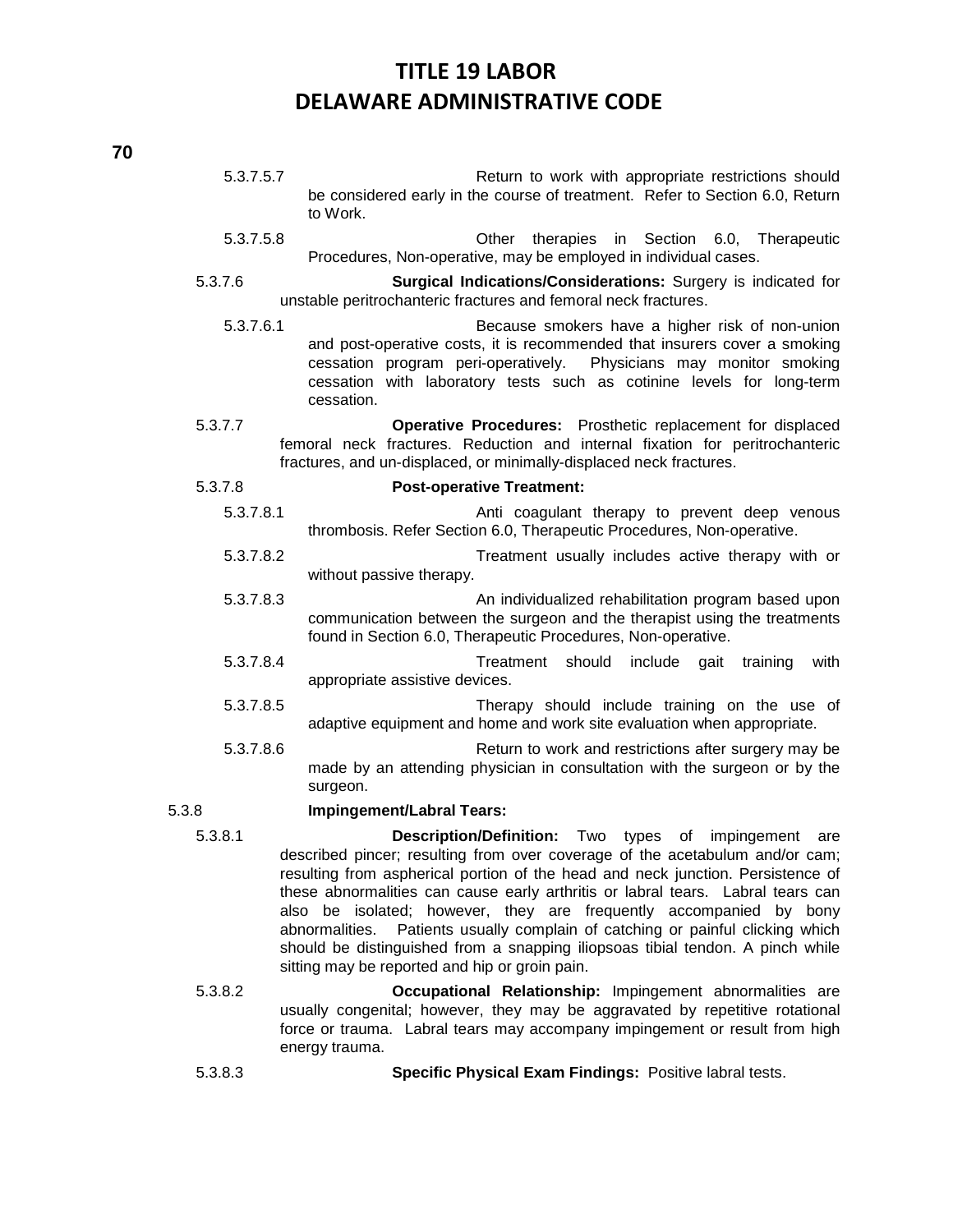5.3.8.4 **Diagnostic Testing Procedures:** Cross table laterals, standing AP pelvis and frog leg lateral x-rays. MRI may reveal abnormality; however, false positives and false negatives are also possible. MRI arthrogram with gadolinium should be performed to diagnose labral tears, not a pelvic MRI. Intraarticular injection should help rule out extra-articular pain generators. To confirm the diagnosis, the patient should demonstrate changes on a pain scale accompanied by recorded functional improvement post-injection. This is important, as labral tears do not always cause pain and over-diagnosis is possible using imaging alone. Injections may be performed with or without ultrasound guidance. Ultrasound guided interventional procedure provides the ability to image soft tissues in real time and can improve safety and accuracy of needle placement. The use of ultrasound guided procedures will be at the discretion of the health care provider.

### 5.3.8.5 **Non-operative Treatment Procedures:**

- 5.3.8.5.1 Medications such as analgesics and antiinflammatories may be helpful. Refer to medication discussions in Section 6.0, Medications and Medical Management.
- 5.3.8.5.2 Patient education should include instruction in selfmanagement techniques, ergonomics, body mechanics, reducing hip adduction and internal rotation home exercise, joint protection, and weight management.
- 5.3.8.5.3 Benefits may be achieved through therapeutic rehabilitation and rehabilitation interventions. They should include range-ofmotion (ROM), active therapies and a home exercise program. Active therapies include proprioception training, restoring normal joint mechanics, and clearing dysfunctions from adjacent structures. Passive as well as active therapies may be used for control of pain and swelling. Therapy should progress to strengthening and an independent home exercise program targeted to further improve ROM, strength, and normal joint mechanics influenced by proximal and distal structures. Refer to Section 6.0, Therapeutic Procedures, Non-operative.
	- 5.3.8.5.3.1 Passive modalities are most effective as adjunctive treatments to improve the results of active treatment. They may be used as found as adjunctive in Section 6.0, Therapeutic Procedures, Nonoperative.
- 5.3.8.5.4 Steroid Injections Steroid injections may decrease inflammation and allow the therapist to progress with functional exercise and ROM.
	- 5.3.8.5.4.1 Time to Produce Effect: One injection.
	- 5.3.8.5.4.2 Maximum Duration: 3 injections in one year spaced at least 4 to 8 weeks apart.
	- 5.3.8.5.4.3 Steroid injections should be used cautiously in diabetic patients. Diabetic patients should be reminded to check their blood glucose levels at least daily for 2 weeks after injections. Injections may be performed with or without ultrasound guidance. Ultrasound guided interventional procedure provides the ability to image soft tissues in real time and can improve safety and accuracy of needle placement. The use of ultrasound guided procedures will be at the discretion of the health care provider.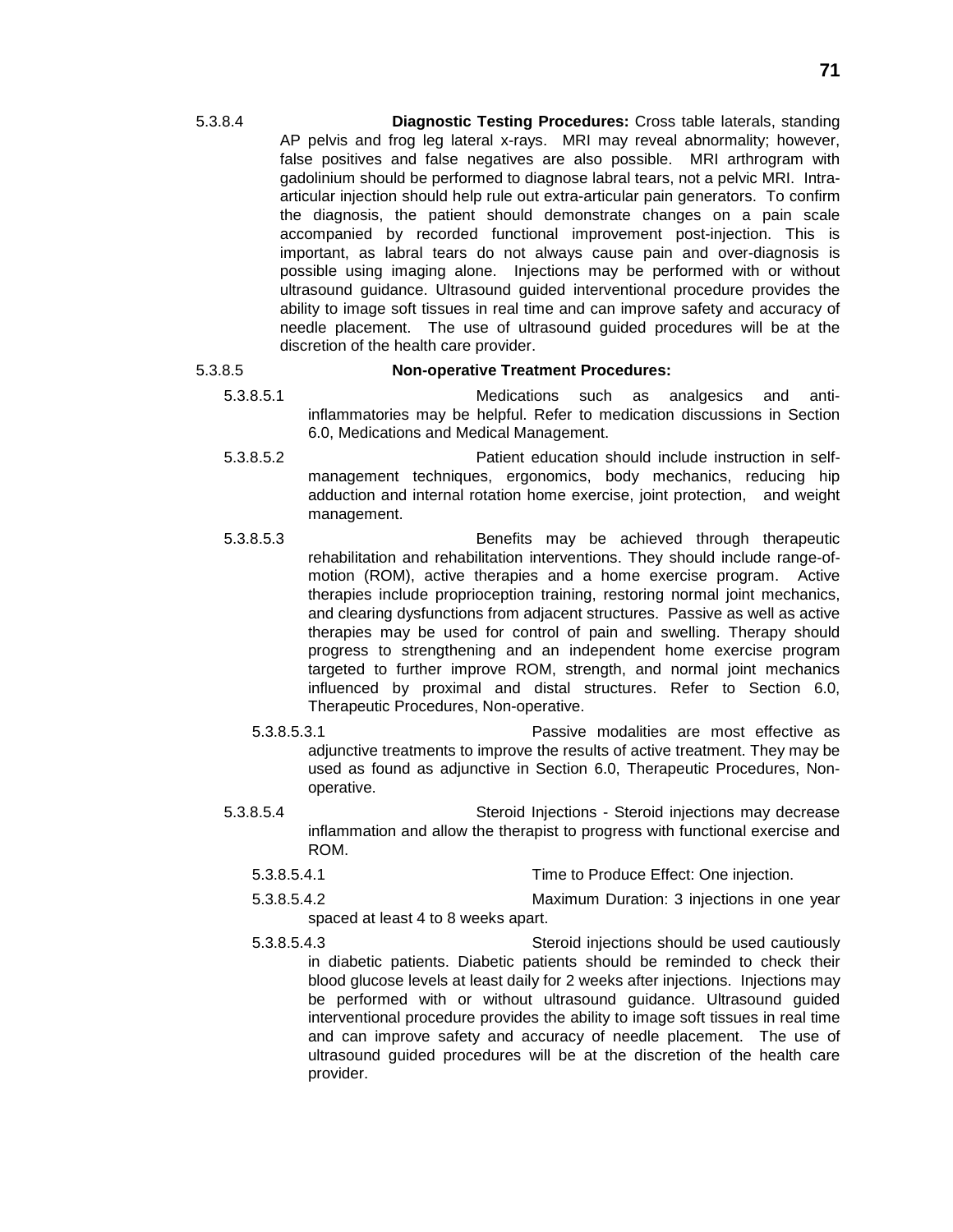5.3.8.5.5 Return to work with appropriate restrictions should be considered early in the course of treatment. Refer to Section 6.0, Return to Work. 5.3.8.5.6 Other therapies in Section 6.0, Therapeutic Procedures, Non-operative may be employed in individual cases. 5.3.8.6 **Surgical Indications/Considerations:** 5.3.8.6.1 Surgery is indicated when 1) functional limitations persist after 8 weeks of active patient participation in treatment, 2) there are clinical signs and symptoms suggestive of the diagnosis and 3) other diagnoses have been ruled out. 5.3.8.6.2 Prior to surgical intervention, the patient and treating physician should identify functional operative goals and the likelihood of achieving improved ability to perform activities of daily living or work activities and the patient should agree to comply with the pre- and post-operative treatment plan including home exercise. The provider should be especially careful to make sure the patient understands the amount of post-operative therapy required and the length of partial- and full-disability expected postoperatively. 5.3.8.6.3 In cases where surgery is contraindicated due to obesity, it may be appropriate to recommend a weight loss program if the patient is unsuccessful losing weight on their own. Coverage for weight loss would continue only for motivated patients who have demonstrated continual progress with weight loss. 5.3.8.6.4 Smoking may affect soft tissue healing through tissue hypoxia. Patients should be strongly encouraged to stop smoking and be provided with appropriate counseling by the physician. 5.3.8.7 **Operative Procedures:** Debridement or repair of labrum and removal of excessive bone. 5.3.8.8 **Post-operative Treatment:** 5.3.8.8.1 When bone is removed and/or the labrum is repaired, weight-bearing restrictions usually apply. 5.3.8.8.2 An individualized rehabilitation program based upon communication between the surgeon and the therapist that should include gait training with appropriate assistive devices. Refer to Section 6.0, Therapeutic Procedures Non-operative. 5.3.8.8.3 Return to work and restrictions after surgery may be made by an attending physician in consultation with the surgeon or by the surgeon. 5.3.9 **Pelvic Fracture**: 5.3.9.1 **Description/Definition:** Fracture of one or more components of the pelvic ring (sacrum and iliac wings). 5.3.9.2 **Occupational Relationship:** Usually from a traumatic injury such as a fall or crush. 5.3.9.3 **Specific Physical Exam Findings:** Displaced fractures may cause pelvic deformity and shortening, or rotation of the lower extremities.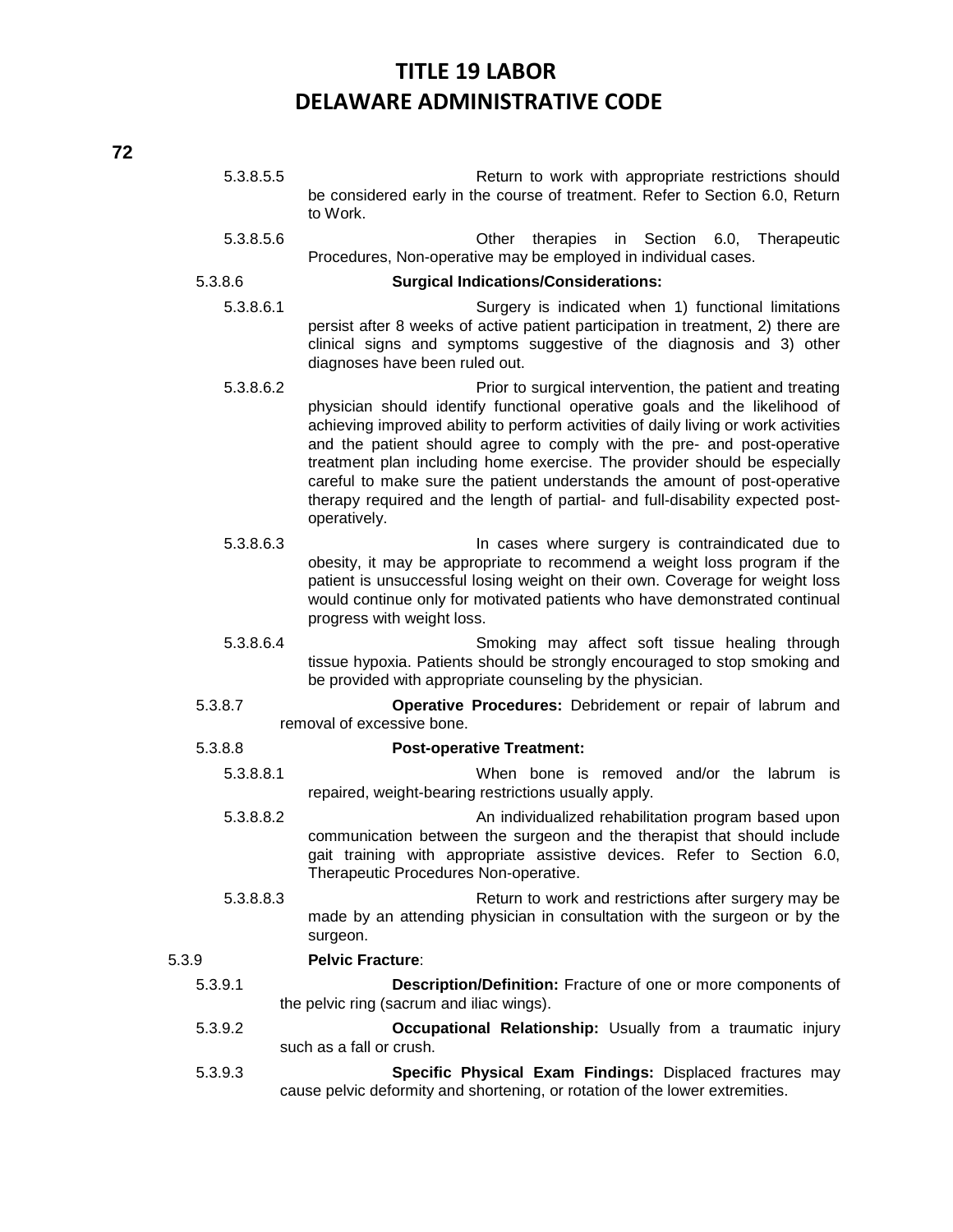- 5.3.9.4 **Diagnostic Testing Procedures:** Radiographs, CT scanning. Occasionally MRI, angiogram, urethrogram, emergent sonogram.
- 5.3.9.5 **Non-operative Treatment Procedures:**
	- 5.3.9.5.1 Initial Treatment: Protected weight-bearing. Although surgery is usually required, non-operative procedures may be considered in a stable, non-displaced fracture.
	- 5.3.9.5.2 Medications such as analgesics and antiinflammatories may be helpful. Refer to medication discussions in Section 6.0, the Medications and Medical Management subsection.
	- 5.3.9.5.3 Patient education should include instruction in selfmanagement techniques, ergonomics, body mechanics, home exercise, joint protection, and weight management.
	- 5.3.9.5.4 Refer to comments related to osteoporosis in Section 6.0, Therapeutic Procedures, Non-operative, Osteoporosis Management.
	- 5.3.9.5.5 Smoking may affect fracture healing. Patients should be strongly encouraged to stop smoking and be provided with appropriate counseling by the physician.
	- 5.3.9.5.6 Benefits may be achieved through therapeutic rehabilitation and rehabilitation interventions, after boney union has been achieved. They should include bracing then range-of-motion (ROM), active therapies, and a home exercise program. Active therapies include, proprioception training, gait training with appropriate assistive devices, restoring normal joint mechanics, and clearing dysfunctions from adjacent structures. Passive as well as active therapies may be used for control of pain and swelling. Therapy should progress to strengthening and an independent home exercise program targeted to further improve ROM, strength, and normal joint mechanics influenced by proximal and distal structures. Therapy should include training on the use of adaptive equipment and home and work site evaluations when appropriate. Refer to Section 6.0, Therapeutic Procedures, Non-operative.
		- 5.3.9.5.6.1 Passive modalities are most effective as adjunctive treatments to improve the results of active treatment. They may be used as found as adjunctive in Section 6.0, Therapeutic Procedures, Nonoperative.
	- 5.3.9.5.7 Return to work with appropriate restrictions should be considered early in the course of treatment. Refer to Section 6.0, the Return to Work subsection.
	- 5.3.9.5.8 Other therapies in Section 6.0, Therapeutic Procedures, Non-operative may be employed in individual cases.
- 5.3.9.6 **Surgical Indications/Considerations:** Unstable fracture pattern, or open fracture.
	- 5.3.9.6.1 Because smokers have a higher risk of non-union and post-operative costs, it is recommended that insurers cover a smoking cessation program peri-operatively. Physicians may monitor smoking cessation with laboratory tests such as cotinine levels for long-term cessation.
- 5.3.9.7 **Operative Procedures:** External or internal fixation dictated by fracture pattern.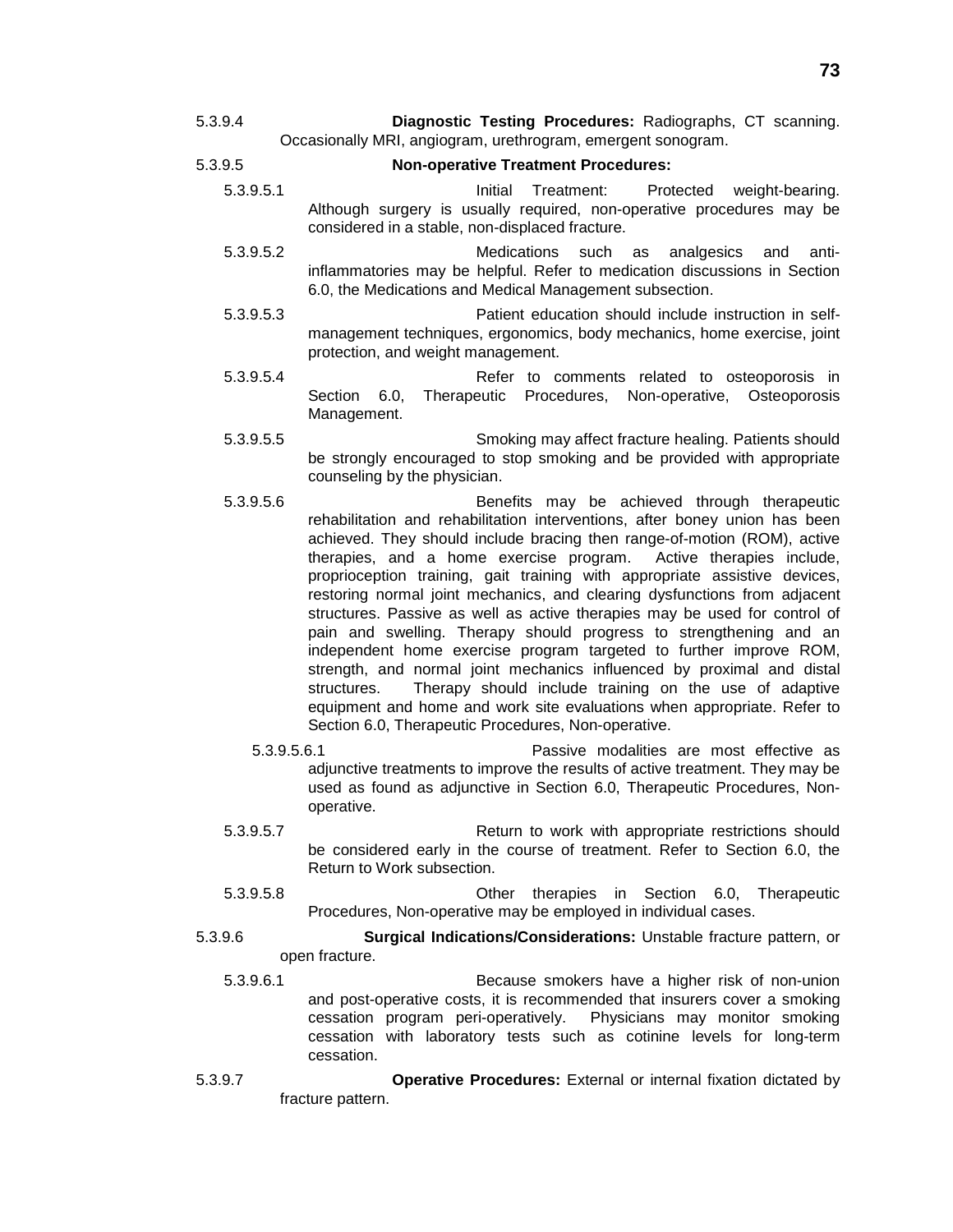| 5.3.9.8                    | <b>Post-operative Treatment:</b>                                                                                                                                                                                                                                                                                                               |  |  |  |
|----------------------------|------------------------------------------------------------------------------------------------------------------------------------------------------------------------------------------------------------------------------------------------------------------------------------------------------------------------------------------------|--|--|--|
| 5.3.9.8.1                  | An individualized rehabilitation program based upon<br>communication between the surgeon and the therapist using therapies as<br>outlined in Section 6.0, Therapeutic Procedures, Non-operative. In all cases,<br>communication between the physician and therapist is important to the timing<br>of weight-bearing and exercise progressions. |  |  |  |
| 5.3.9.8.2                  | Treatment usually includes active therapy with or<br>without passive therapy for gait, pelvic stability, strengthening, and<br>restoration of joint and extremity function. Treatment should include gait<br>training with appropriate assistive devices.                                                                                      |  |  |  |
| 5.3.9.8.3                  | Graduated weight-bearing according to fracture<br>healing.                                                                                                                                                                                                                                                                                     |  |  |  |
| 5.3.9.8.4                  | Return to work and restrictions after surgery may be<br>made by an attending physician in consultation with the surgeon or by the<br>surgeon.                                                                                                                                                                                                  |  |  |  |
| 5.3.10<br>recommendations. | Tendonopathy:<br>Refer to Tendonopathy in Section 5.0 for general                                                                                                                                                                                                                                                                              |  |  |  |
| 5.3.11                     | <b>Tibial Fracture:</b>                                                                                                                                                                                                                                                                                                                        |  |  |  |
| 5.3.11.1                   | Description/Definition: Fracture of the tibia proximal to the                                                                                                                                                                                                                                                                                  |  |  |  |
|                            | malleoli.                                                                                                                                                                                                                                                                                                                                      |  |  |  |
|                            | Open tibial fractures are graded in severity according to the Gustilo-<br>Anderson Classification:                                                                                                                                                                                                                                             |  |  |  |
| 5.3.11.1.1                 | Type I: Less than 1 cm (puncture wounds).                                                                                                                                                                                                                                                                                                      |  |  |  |
| 5.3.11.1.2                 | Type II: 1 to 10 cm.                                                                                                                                                                                                                                                                                                                           |  |  |  |
| 5.3.11.1.3                 | Type III-A: Greater than 10 cm, sufficient soft tissue<br>preserved to cover the wound (includes gunshot wounds and any injury in a<br>contaminated environment).                                                                                                                                                                              |  |  |  |
| 5.3.11.1.4                 | TYPE III-B: Greater than 10 cm, requiring a soft<br>tissue coverage procedure.                                                                                                                                                                                                                                                                 |  |  |  |
| 5.3.11.1.5                 | TYPE III-C: With vascular injury requiring repair.                                                                                                                                                                                                                                                                                             |  |  |  |
| 5.3.11.2                   | Occupational Relationship: Usually from a traumatic injury                                                                                                                                                                                                                                                                                     |  |  |  |
|                            | such as a fall or crush.                                                                                                                                                                                                                                                                                                                       |  |  |  |
| 5.3.11.3                   | Specific Physical Exam Findings: May have a short,<br>abnormally rotated extremity. Effusion if the knee joint involved.                                                                                                                                                                                                                       |  |  |  |
| 5.3.11.4                   | Diagnostic Testing Procedures:<br>Radiographs.<br>СT<br>scanning or MRI.                                                                                                                                                                                                                                                                       |  |  |  |
| 5.3.11.5                   | <b>Non-operative Treatment Procedures:</b>                                                                                                                                                                                                                                                                                                     |  |  |  |
| 5.3.11.5.1                 | Initial<br>Treatment:<br>Protected<br>weight-bearing;<br>functional bracing. There is some evidence for use of pneumatic braces with<br>stress fractures.                                                                                                                                                                                      |  |  |  |
| 5.3.11.5.2                 | <b>Medications</b><br>such<br>analgesics<br>as<br>anti-<br>and<br>inflammatories may be helpful. Refer to medication discussions in Section<br>6.0, Medications and Medical Management.                                                                                                                                                        |  |  |  |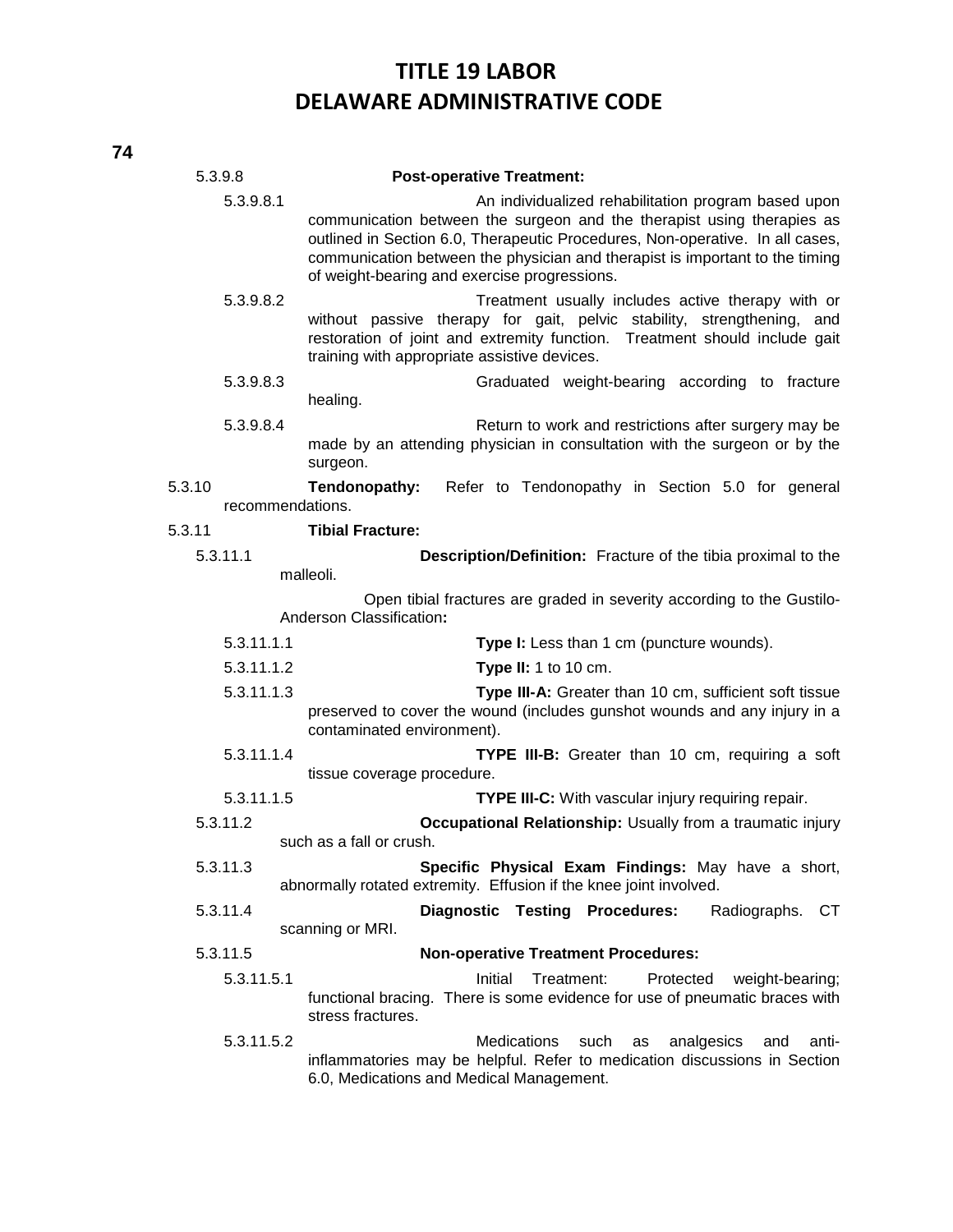- 5.3.11.5.3 Patient education should include instruction in selfmanagement techniques, ergonomics, body mechanics, home exercise, joint protection, and weight management.
- 5.3.11.5.4 Refer to comments related to osteoporosis in Section 6.0, Therapeutic Procedures, Non-operative, Osteoporosis Management.
- 5.3.11.5.5 Smoking may affect fracture healing. Patients should be strongly encouraged to stop smoking and be provided with appropriate counseling by the physician.
- 5.3.11.5.6 Benefits may be achieved through therapeutic rehabilitation and rehabilitation interventions, after boney union has been achieved. They should include bracing then range-of-motion (ROM), active therapies including proprioception training, restoring normal joint mechanics, and clearing dysfunctions from adjacent structures, and a home exercise program. Passive as well as active therapies may be used for control of pain and swelling. Therapy should progress to strengthening and an independent home exercise program targeted to further improve ROM, strength, restoring normal joint mechanics, influenced by proximal and distal structures. Therapy should include training on the use of adaptive equipment and home and work site evaluations when appropriate. Bracing may be appropriate. Refer to Section 6.0, Therapeutic Procedures, Non-operative.
	- 5.3.11.5.6.1 Passive modalities are most effective as adjunctive treatments to improve the results of active treatment. They may be used as found as adjunctive in Section 6.0, Therapeutic Procedures, Nonoperative.
- 5.3.11.5.7 Orthotics such as heel lifts and custom shoe buildups may be required when leg-length discrepancy persists.
- 5.3.11.5.8 Return to work with appropriate restrictions should be considered early in the course of treatment. Refer to Section 6.0, the Return to Work subsection.
- 5.3.11.5.9 Other therapies in Section 6.0, Therapeutic Procedures, Non-Operative may be employed in individual cases.
- 5.3.11.6 **Surgical Indications/Considerations:** Unstable fracture pattern, displaced fracture (especially if the knee joint is involved), open fracture, and non-union.
	- 5.3.11.6.1 Because smokers have a higher risk of non-union and post-operative costs, it is recommended that insurers cover a smoking cessation program peri-operatively. Physicians may monitor smoking cessation with laboratory tests such as cotinine levels for long-term cessation.
- 5.3.11.7 **Operative Procedures:** Often closed rodding for shaft fractures. Open reduction and internal fixation more common for fractures involving the knee joint or pilon fractures of the distal tibia.
	- 5.3.11.7.1 Human bone morphogenetic protein (RhBMP): this material is used for surgical repair of open tibial fractures. Refer to Section 7.0, Therapeutic Procedures, Operative for further specific information.
	- 5.3.11.7.2 Stem cell use stem cells have been added to allograft to increase fracture union. Their use is considered experimental and is not recommended at this time.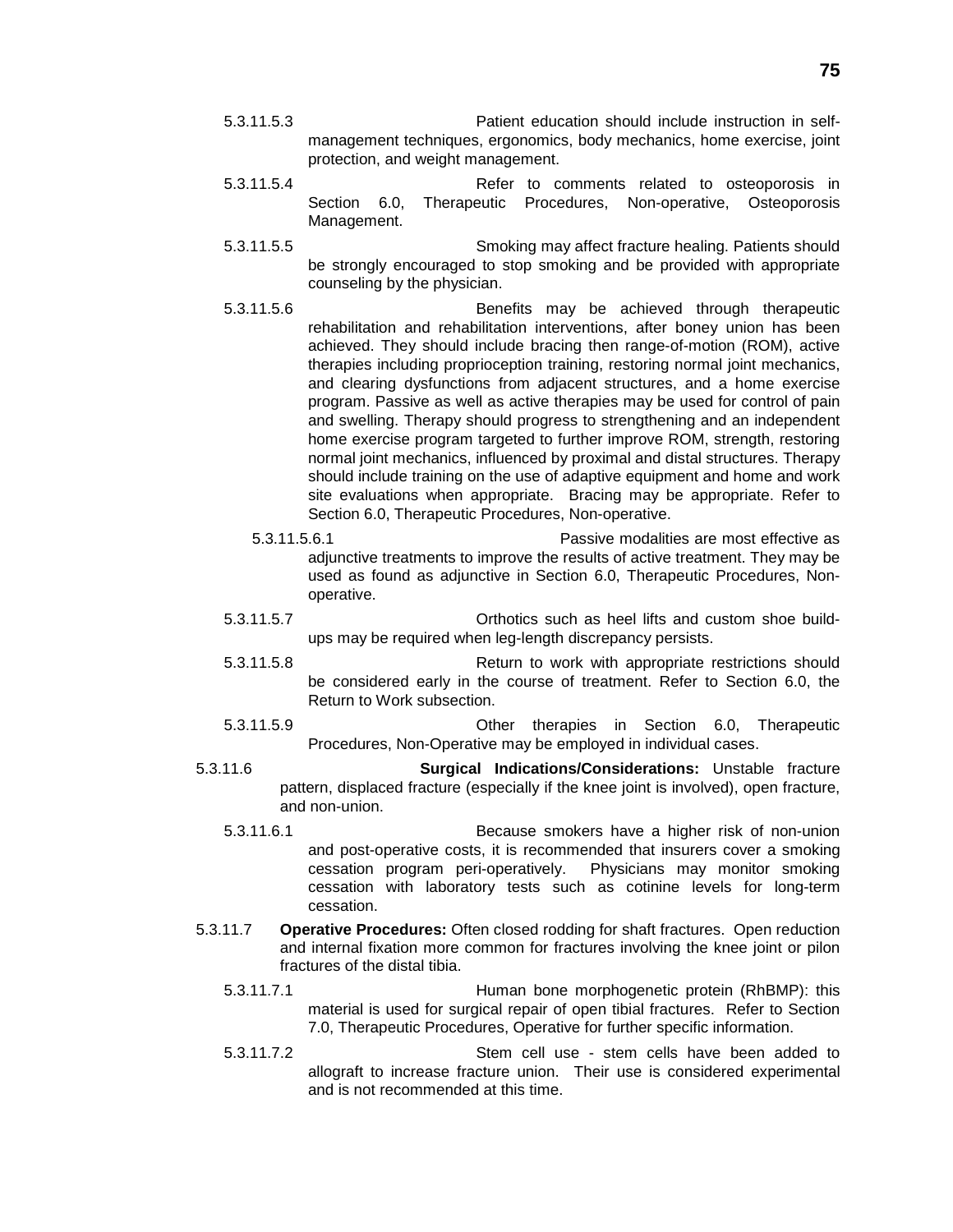| 5.3.11.8   | <b>Post-operative Treatment:</b>                                                                                                                                                                                                                                                                                                                                                                                                                                                                                                                                                                                                                                                                                                          |
|------------|-------------------------------------------------------------------------------------------------------------------------------------------------------------------------------------------------------------------------------------------------------------------------------------------------------------------------------------------------------------------------------------------------------------------------------------------------------------------------------------------------------------------------------------------------------------------------------------------------------------------------------------------------------------------------------------------------------------------------------------------|
| 5.3.11.8.1 | An individualized rehabilitation program based upon<br>communication between the surgeon and the therapist and using therapies<br>as outlined in Section 6.0, Therapeutic Procedures, Non-operative. In all<br>cases, communication between the physician and therapist is important to<br>the timing of weight-bearing and exercise progressions.                                                                                                                                                                                                                                                                                                                                                                                        |
| 5.3.11.8.2 | Treatment may include protected weight-bearing<br>and active therapy with or without passive therapy for early range of motion if<br>joint involvement.                                                                                                                                                                                                                                                                                                                                                                                                                                                                                                                                                                                   |
| 5.3.11.8.3 | Return to work and restrictions after surgery may be<br>made by an attending physician in consultation with the surgeon or by the<br>surgeon.                                                                                                                                                                                                                                                                                                                                                                                                                                                                                                                                                                                             |
| 5.3.12     | <b>Trochanteric Fracture:</b>                                                                                                                                                                                                                                                                                                                                                                                                                                                                                                                                                                                                                                                                                                             |
| 5.3.12.1   | Description/Definition: Fracture of the greater trochanter of                                                                                                                                                                                                                                                                                                                                                                                                                                                                                                                                                                                                                                                                             |
|            | the proximal femur.                                                                                                                                                                                                                                                                                                                                                                                                                                                                                                                                                                                                                                                                                                                       |
| 5.3.12.2   | Occupational Relationship: Usually from a traumatic injury<br>such as a fall or crush.                                                                                                                                                                                                                                                                                                                                                                                                                                                                                                                                                                                                                                                    |
| 5.3.12.3   | Specific Physical Exam Findings: Local tenderness over<br>the greater trochanter. Sometimes associated swelling, ecchymosis.                                                                                                                                                                                                                                                                                                                                                                                                                                                                                                                                                                                                              |
| 5.3.12.4   | Diagnostic Testing Procedures: Radiographs, CT scans or                                                                                                                                                                                                                                                                                                                                                                                                                                                                                                                                                                                                                                                                                   |
| MRI.       |                                                                                                                                                                                                                                                                                                                                                                                                                                                                                                                                                                                                                                                                                                                                           |
| 5.3.12.5   | <b>Non-operative Treatment Procedures:</b>                                                                                                                                                                                                                                                                                                                                                                                                                                                                                                                                                                                                                                                                                                |
| 5.3.12.5.1 | Initial Treatment: protected weight-bearing.                                                                                                                                                                                                                                                                                                                                                                                                                                                                                                                                                                                                                                                                                              |
| 5.3.12.5.2 | <b>Medications</b><br>such<br>analgesics<br>as<br>anti-<br>and<br>inflammatories may be helpful. Refer to medication discussions in Section<br>6.0, Medications and Medical Management.                                                                                                                                                                                                                                                                                                                                                                                                                                                                                                                                                   |
| 5.3.12.5.3 | Patient education should include instruction in self-<br>management techniques, ergonomics, body mechanics, home exercise, joint<br>protection, and weight management.                                                                                                                                                                                                                                                                                                                                                                                                                                                                                                                                                                    |
| 5.3.12.5.4 | Refer to comments related to osteoporosis in<br>Therapeutic<br>Procedures, Non-operative,<br>Osteoporosis<br>Section<br>6.0,<br>Management.                                                                                                                                                                                                                                                                                                                                                                                                                                                                                                                                                                                               |
| 5.3.12.5.5 | Smoking may affect fracture healing. Patients should<br>be strongly encouraged to stop smoking and be provided with appropriate<br>counseling by the physician.                                                                                                                                                                                                                                                                                                                                                                                                                                                                                                                                                                           |
| 5.3.12.5.6 | Benefits may be achieved through therapeutic<br>rehabilitation and rehabilitation interventions, after boney union has been<br>achieved. They should include bracing then range-of-motion (ROM), active<br>therapies, and a home exercise program. Active therapies include<br>proprioception training, restoring normal joint mechanics, and clearing<br>dysfunctions from adjacent structures, and a home exercise program.<br>Passive as well as active therapies may be used for control of pain and<br>swelling. Therapy should progress to strengthening and an independent<br>home exercise program targeted to further improve ROM, strength, and<br>normal joint mechanics influenced by proximal and distal structures. Bracing |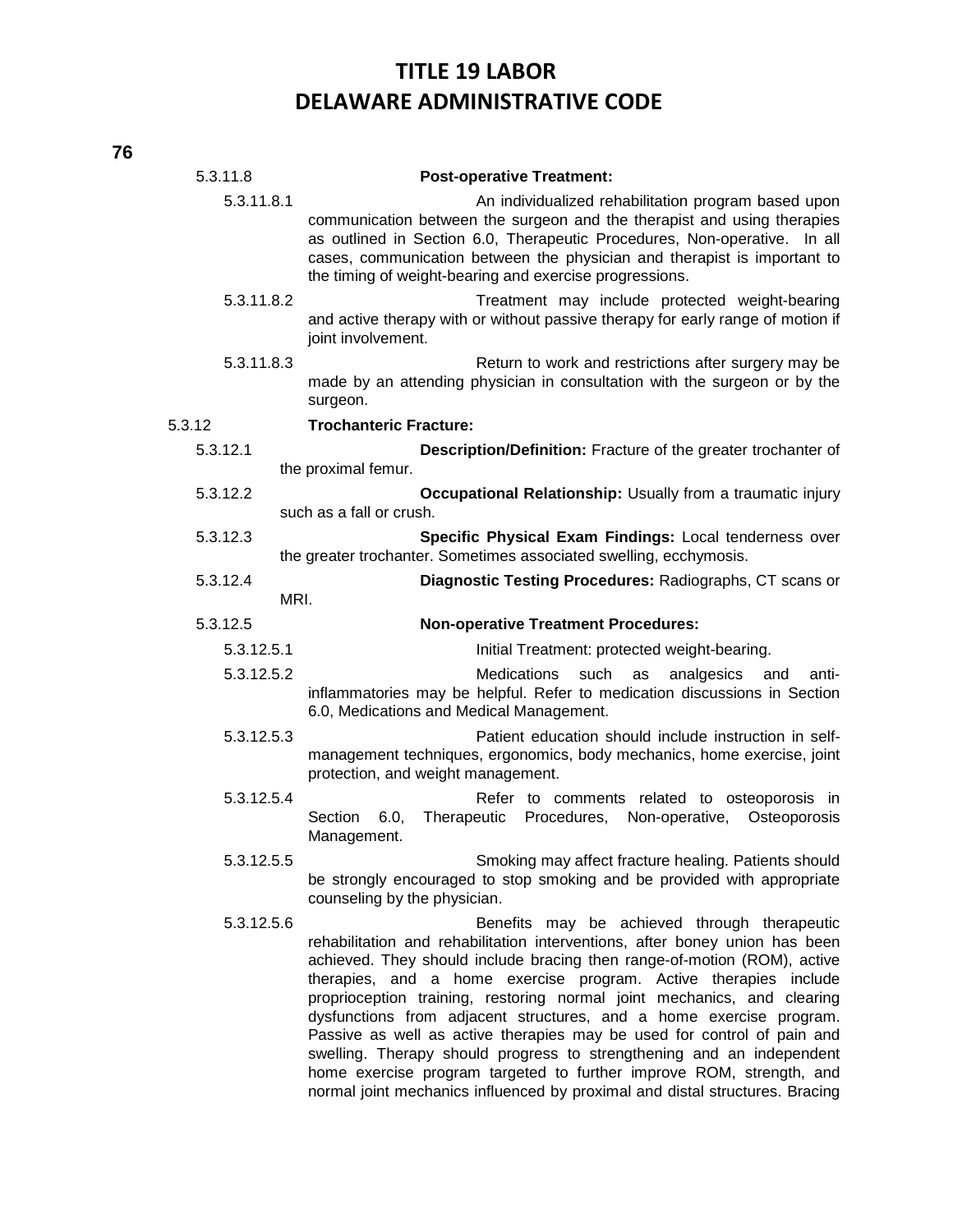may be appropriate. Refer to Section 6.0, Therapeutic Procedures, Nonoperative.

- 5.3.12.5.6.1 Passive modalities are most effective as adjunctive treatments to improve the results of active treatment. They may be used as found as adjunctive in Section 6.0, Therapeutic Procedures, Nonoperative.
- 5.3.12.5.7 Return to work with appropriate restrictions should be considered early in the course of treatment. Refer to Section 6.0, Return to Work.
- 5.3.12.5.8 Other therapies in Section 6.0, Therapeutic Procedures, Non-operative may be employed in individual cases.
- 5.3.12.6 **Surgical Indications/Considerations:** Large, displaced fragment, open fracture.
	- 5.3.12.6.1 Because smokers have a higher risk of non-union and post-operative costs, it is recommended that insurers cover a smoking cessation program peri-operatively. Physicians may monitor smoking cessation with laboratory tests such as cotinine levels for long-term cessation.
- 5.3.12.7 **Operative Procedures:** Open reduction, internal fixation.

#### 5.3.12.8 **Post-operative Treatment:**

- 5.3.12.8.1 An individualized rehabilitation program based upon communication between the surgeon and the therapist using therapies as outlined in Section 6.0, Therapeutic Procedures, Non-operative. In all cases, communication between the physician and therapist is important to the timing of weightbearing and exercise progressions.
- 5.3.12.8.2 Protected weight-bearing is usually needed. Full weight-bearing with radiographic and clinical signs of healing.
- 5.3.12.8.3 Return to work and restrictions after surgery may be made by an attending physician in consultation with the surgeon or by the surgeon.

#### **6.0 Therapeutic Procedures – Non-Operative**

Treating providers, as well as employers and insurers are highly encouraged to reference the General Guidelines Principles (Section 2.0) prior to initiation of any therapeutic procedure. Before initiation of any therapeutic procedure, the authorized treating provider, employer and insurer must consider these important issues in the care of the injured worker.

First, patients undergoing therapeutic procedure(s) should be released or returned to modified, restricted duty during their rehabilitation at the earliest appropriate time. Refer to Return-to-Work in this section for detailed information.

Second, cessation and/or review of treatment modalities should be undertaken when no further significant subjective or objective improvement in the patient's condition is noted. If patients are not responding within the recommended duration periods, alternative treatment interventions, further diagnostic studies or consultations should be pursued.

Third, providers should provide and document education to the patient. No treatment plan is complete without addressing issues of individual and/or group patient education as a means of facilitating self-management of symptoms.

Last, formal psychological or psychosocial evaluation should be performed on patients not making expected progress within 6 to 12 weeks following injury and whose subjective symptoms do not correlate with objective signs and tests. Earlier psychological intervention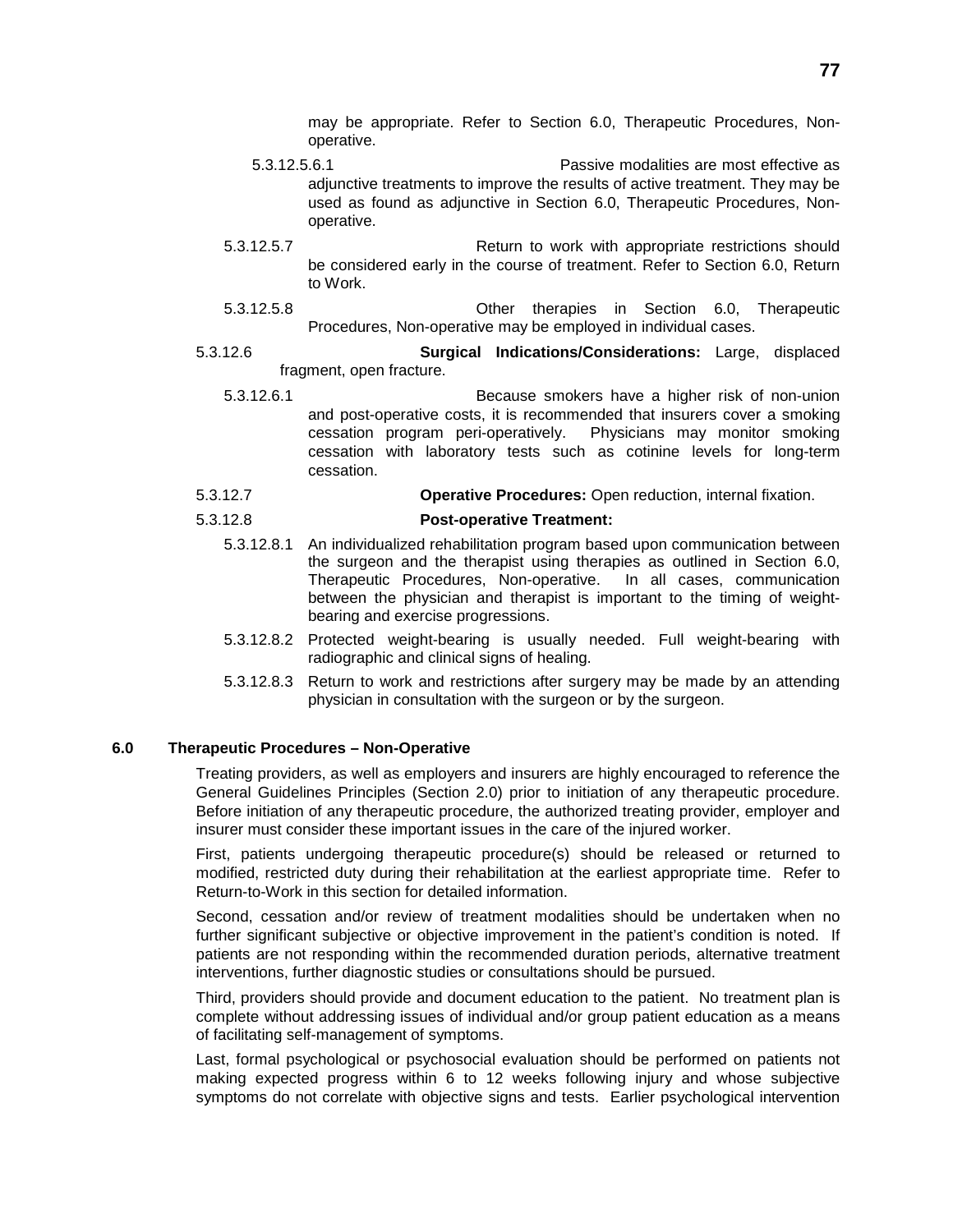may be necessary and will be dependent on the treating physician's assessment of psychological or psychosocial issues that may interfere with the patient's recovery.

In cases where a patient is unable to attend an outpatient center, home therapy may be necessary. Home therapy may include active and passive therapeutic procedures as well as other modalities to assist in alleviating pain, swelling, and abnormal muscle tone. Home therapy is usually of short duration and continues until the patient is able to tolerate coming to an outpatient center.

The following procedures are listed in alphabetical order.

- 6.1 **ACUPUNCTURE** is an accepted and widely used procedure for the relief of pain and inflammation in the lower extremity. There is some scientific evidence to support its use for hip and knee osteoarthritis. The exact mode of action is only partially understood. Western medicine studies suggest that acupuncture stimulates the nervous system at the level of the brain, promotes deep relaxation, and affects the release of neurotransmitters. Acupuncture is commonly used as an alternative or in addition to traditional Western pharmaceuticals. While it is commonly used when pain medication is reduced or not tolerated, it may be used as an adjunct to physical rehabilitation and/or surgical intervention to hasten the return of functional activity. Acupuncture should be performed by MD, DC, DO with appropriate training; or a licensed acupuncturist.
	- 6.1.1 **Acupuncture:** is the insertion and removal of filiform needles to stimulate acupoints (acupuncture points). Needles may be inserted, manipulated and retained for a period of time. Acupuncture can be used to reduce pain, reduce inflammation, increase blood flow, increase range-of-motion, decrease the side effect of medication-induced nausea, promote relaxation in an anxious patient, and reduce muscle spasm.
		- 6.1.1.1 Indications include joint pain, joint stiffness, soft tissue pain and inflammation, paresthesia, post-surgical pain relief, muscle spasm, and scar tissue pain.
	- 6.1.2 **Acupuncture with Electrical Stimulation:** is the use of electrical current (micro-amperage or milli-amperage) on the needles at the acupuncture site. It is used to increase effectiveness of the needles by continuous stimulation of the acupoint. Physiological effects (depending on location and settings) can include endorphin release for pain relief, reduction of inflammation, increased blood circulation, analgesia through interruption of pain stimulus, and muscle relaxation.
		- 6.1.2.1 It is indicated to treat chronic pain conditions, radiating pain along a nerve pathway, muscle spasm, inflammation, scar tissue pain, and pain located in multiple sites.
	- 6.1.3 **Total Time Frames for Acupuncture and Acupuncture with Electrical Stimulation:** Time frames are not meant to be applied to each of the above sections separately. The time frames are to be applied to all acupuncture treatments regardless of the type or combination of therapies being provided.
		- 6.1.3.1 Time to Produce Effect: 3 to 6 treatments.
		- 6.1.3.2 Frequency: 1 to 3 times per week.
		- 6.1.3.3 Optimum Duration: 1 to 2 months.
		- 6.1.3.4 Maximum Duration: 14 treatments.
		- 6.1.3.5 Any of the above acupuncture treatments may extend longer if objective functional gains can be documented or when symptomatic benefits facilitate progression in the patient's treatment program. Treatment beyond 14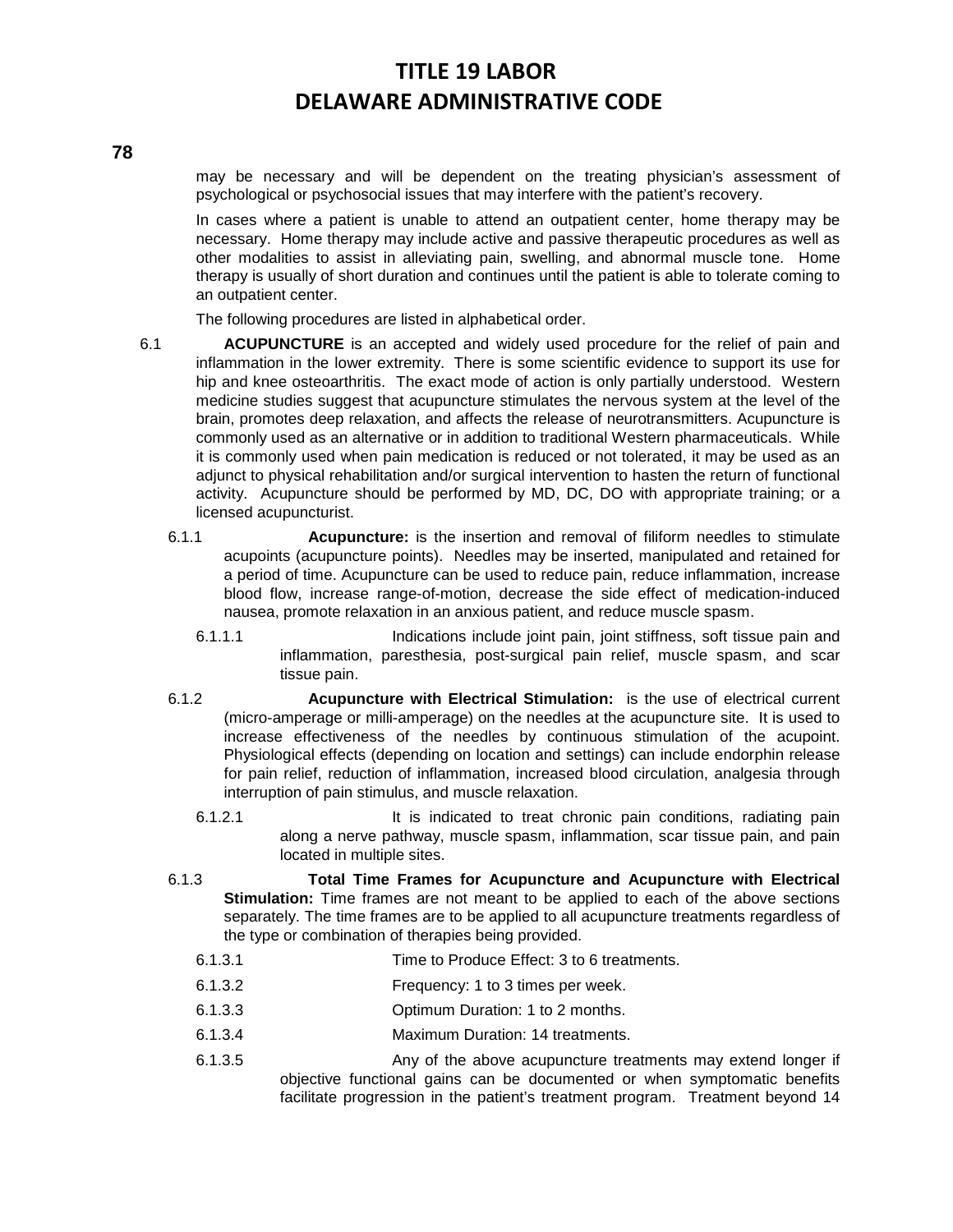treatments must be documented with respect to need and ability to facilitate positive symptomatic or functional gains. Such care should be re-evaluated and documented with each series of treatments.

- 6.1.4 **Other Acupuncture Modalities:** Acupuncture treatment is based on individual patient needs and therefore treatment may include a combination of procedures to enhance treatment effect. Other procedures may include the use of heat, soft tissue manipulation/massage, and exercise. Refer to Active Therapy (Therapeutic Exercise) and Passive Therapy sections (Massage and Superficial Heat and Cold Therapy) for a description of these adjunctive acupuncture modalities and time frames.
- 6.2 **BIOFEEDBACK** is a form of behavioral medicine that helps patients learn selfawareness and self-regulation skills for the purpose of gaining greater control of their physiology, such as muscle activity, brain waves, and measures of autonomic nervous system activity. Electronic instrumentation is used to monitor the targeted physiology and then displayed or fed back to the patient visually, auditorially, or tactilely, with coaching by a biofeedback specialist. Biofeedback is provided by clinicians certified in biofeedback and/or who have documented specialized education, advanced training, or direct or supervised experience qualifying them to provide the specialized treatment needed (e.g., surface EMG, EEG, or other).
	- 6.2.1 Treatment is individualized to the patient's work-related diagnosis and needs. Home practice of skills is required for mastery and may be facilitated by the use of home training tapes. The ultimate goal in biofeedback treatment is normalizing the physiology to the pre-injury status to the extent possible and involves transfer of learned skills to the workplace and daily life. Candidates for biofeedback therapy or training must be motivated to learn and practice biofeedback and self-regulation techniques.
	- 6.2.2 Indications for biofeedback include individuals who are suffering from musculoskeletal injury in which muscle dysfunction or other physiological indicators of excessive or prolonged stress response affects and/or delays recovery. Other applications include training to improve self-management of emotional stress/pain responses such as anxiety, depression, anger, sleep disturbance, and other central and autonomic nervous system imbalances. Biofeedback is often utilized along with other treatment modalities.
	- 6.2.3 Time to Produce Effect: 3 to 4 sessions.
	- 6.2.4 Frequency: 1 to 2 times per week.
	- 6.2.5 Optimum Duration: 5 to 6 sessions.
	- 6.2.6 Maximum Duration: 10 to 12 sessions. Treatment beyond 12 sessions must be documented with respect to need, expectation, and ability to facilitate functional gains.

### 6.3 **BONE-GROWTH STIMULATORS**

- 6.3.1 **Electrical:** Pre-clinical and experimental literature has shown a stimulatory effect of externally applied electrical fields on the proliferation and calcification of osteoblasts and periosteal cells. All of the studies on bone growth stimulators, however, have some methodological deficiencies and high-quality literature of electrical bone growth stimulation is lacking for lower extremity injuries.
	- 6.3.1.1 These acceptable nonsurgical techniques include Capacitive Coupling (CC), which places skin electrodes on opposite sides of the bone being treated and Pulsed Electromagnetic Field (PEMF) which uses a current-carrying coil which induces a secondary electrical field in bone.
- 6.3.2 **Low-intensity Pulsed Ultrasound:** There is some evidence that lowintensity pulsed ultrasound, applied by the patient at home and administered as initial treatment of the fracture, reduces the time required for cortical bridging in tibial fractures. Non-union and delayed unions were not included in these clinical trials. Possible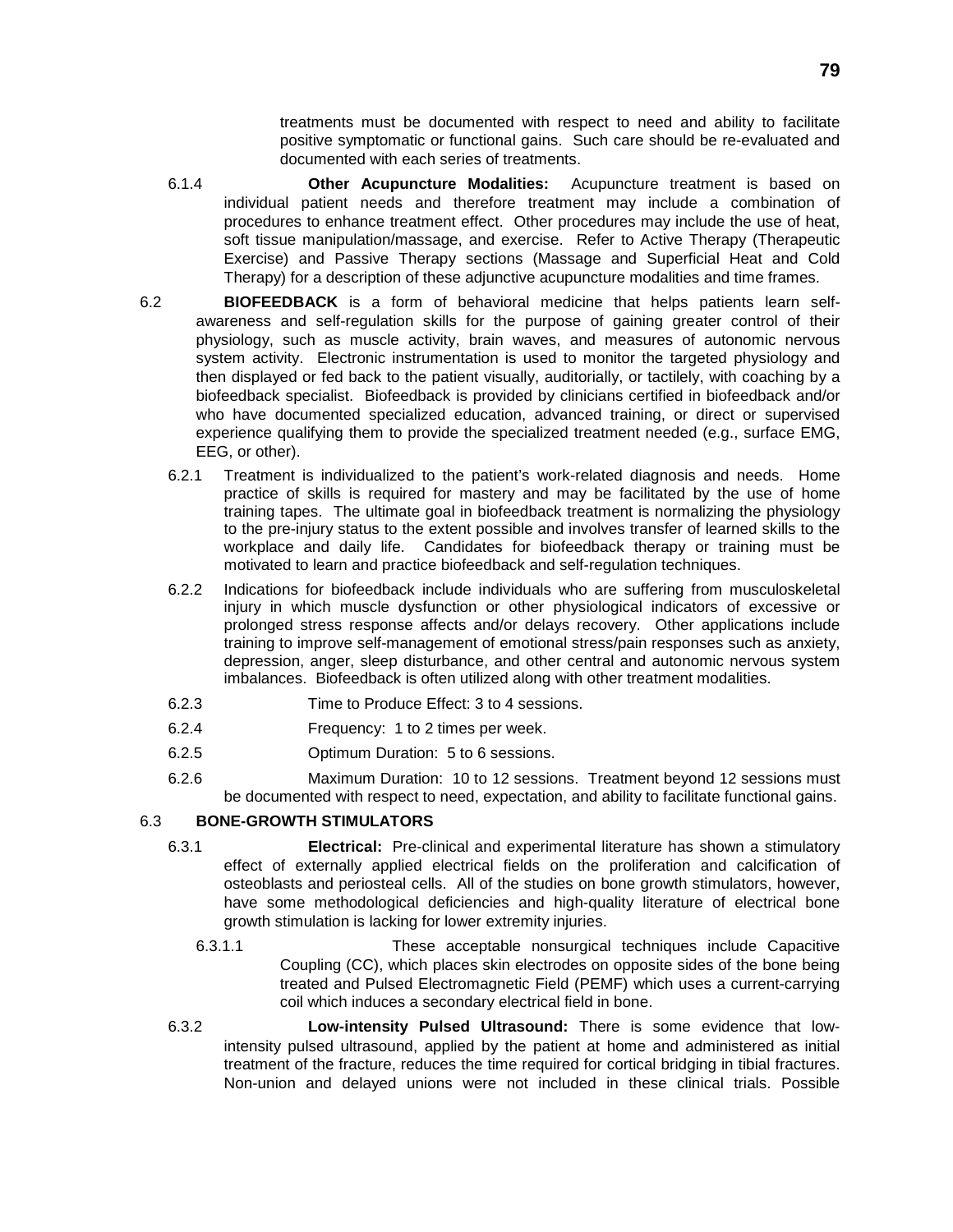**80**

indications for Low-Intensity Pulsed Ultrasound are non-unions or fractures that are expected to require longer healing time.

6.3.2.1 FDA approved bone-growth stimulators of any type may be appropriate for patients with non-union after initial fracture care or for patients with acute fractures or osteotomies who are at high risk for delayed union or nonunion. Patients at high risk include, but are not limited to, smokers, diabetics, and those on chemotherapeutic agents or other long-term medication affecting bone growth.

#### 6.4 **EXTRACORPOREAL SHOCK WAVE THERAPY (ESWT)**

- 6.4.1 Extracorporeal shock wave therapy (ESWT) delivers an externally applied acoustic pulse to the plantar fascia. It has been hypothesized that ESWT causes microtrauma to the fascia, inducing a repair process involving the formation of new blood vessels and delivery of nutrients to the affected area. High energy ESWT is delivered in one session and may be painful requiring some form of anesthesia. It is not generally recommended for the treatment of plantar heel pain due to increased cost when it is performed with conscious sedation. It may also be performed with local blocks. Low energy ESWT does not require anesthetics. It is given in a series of treatments, generally three sessions.
- 6.4.2 There is conflicting evidence concerning low energy ESWT for plantar heel pain. Focused ESWT concentrates the acoustic pulse on a single point in the heel, while radial ESWT distributes the pulse along the entire plantar fascia. Focused low energy ESWT has not been shown to produce clinically important reductions in plantar heel pain. There is some evidence that radial ESWT may reduce plantar pain more effectively than placebo, but a successful response may occur in only 60% of patients. There is some evidence supporting high-energy ESWT.
- 6.4.3 Low energy radial or high energy ESWT with local blocks are accepted treatments. It should only be used on patients who have had plantar pain for 4 months or more; have tried NSAIDs, ice, stretching exercises, shoe inserts; and have significant functional deficits. These patients should meet the indications for surgery found in Section 5.0, heel spurs, plantar fascia pain. Tarsal tunnel syndrome should be ruled out. Peripheral vascular disease, lower extremity neuropathy and diabetes are all relative contraindications. Diagnostic testing may be needed to rule out these conditions.
- 6.4.4 Time to Effect: 2 sessions.
- 6.4.5 Optimum Duration: 3 sessions one week or more apart.
- 6.4.6 Maximum Duration: Treatment may be continued for up to 5 total sessions if functional improvement has been demonstrated after three treatment sessions. Functional improvement is preferably demonstrated using direct testing or functional scales validated in clinical research settings.

### 6.5 **INJECTIONS-THERAPEUTIC**

6.5.1 **General Description**: Therapeutic injection procedures may play a significant role in the treatment of patients with lower extremity pain or pathology. Therapeutic injections involve the delivery of anesthetic and/or anti-inflammatory medications to the painful structure. Therapeutic injections have many potential benefits. Ideally, a therapeutic injection will: (a) reduce inflammation in a specific target area; (b) relieve secondary muscle spasm; (c) allow a break from pain; and (d) support therapy directed to functional recovery. Diagnostic and therapeutic injections should be used early and selectively to establish a diagnosis and support rehabilitation. If injections are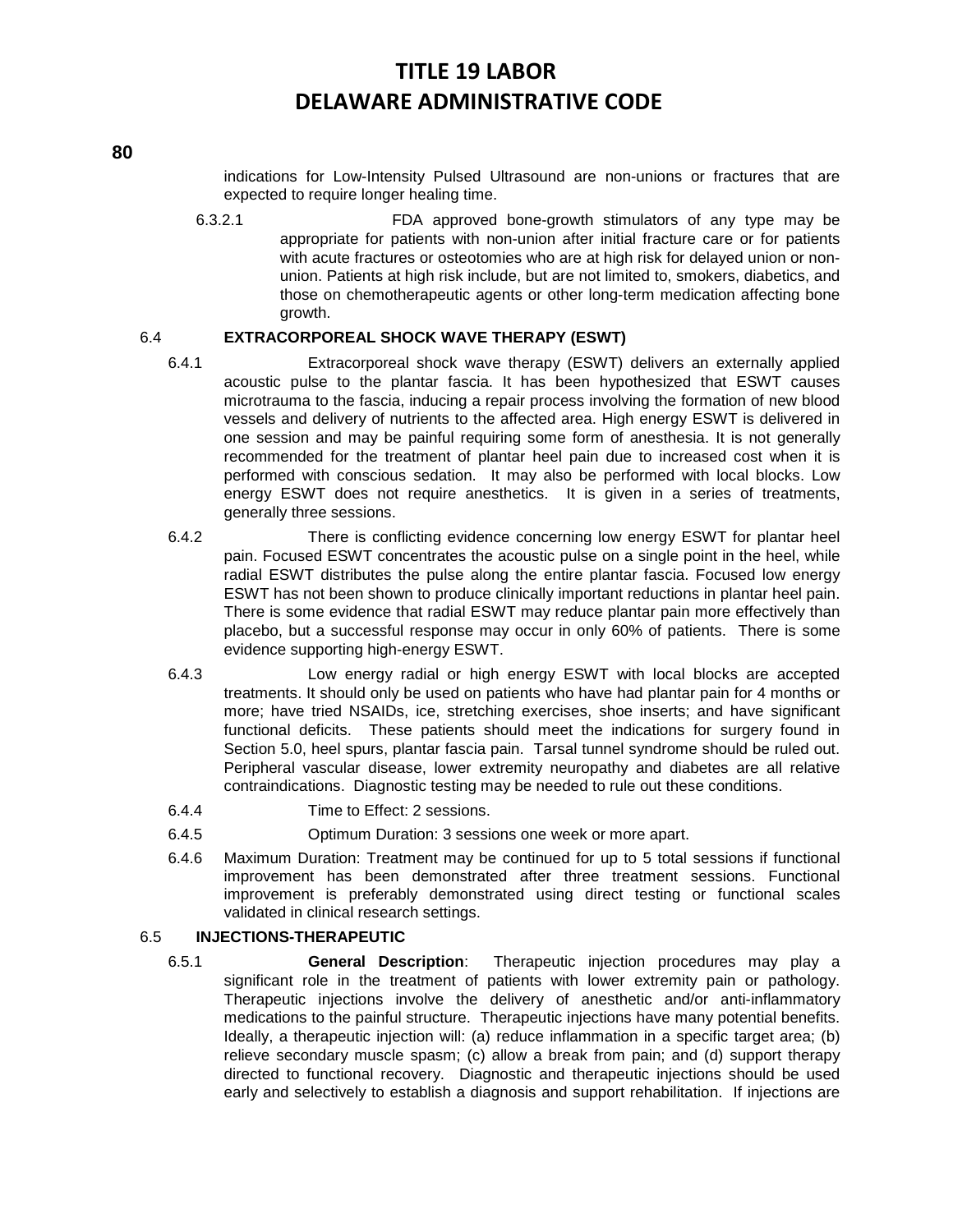overused or used outside the context of a monitored rehabilitation program, they may be of significantly less value. . All injections may be performed with or without ultrasound guidance. Ultrasound guided interventional procedures provides the ability to image soft tissues in real time and can improve safety and accuracy of needle placement. The use of ultrasound guided procedures will be at the discretion of the health care provider.

- 6.5.2 **General Indications:** Diagnostic injections are procedures which may be used to identify pain generators or pathology. For additional specific clinical indications, see Section 5.0, Specific Lower Extremity Injury Diagnosis, Testing and Treatment.
- 6.5.3 **Special Considerations**: The use of injections has become progressively sophisticated. Each procedure considered has an inherent risk, and risk versus benefit should be evaluated when considering injection therapy. In addition, all injections must include sterile technique.
- 6.5.4 **General Contraindications**: General contraindications include local or systemic infection, bleeding disorders, allergy to medications used, and patient refusal. Specific contraindications may apply to individual injections.
- 6.5.5 **Joint Injections:** are generally accepted, well-established procedures that can be performed as analgesic or anti-inflammatory procedures.
	- 6.5.5.1 Time to Produce Effect: Immediate with local anesthesia, or within 3 days if no anesthesia.
	- 6.5.5.2 Optimum Duration: Usually one to two injections is adequate.
	- 6.5.5.3 Maximum Duration: Not more than three to four times annually.
	- 6.5.5.4 Steroid injections should be used cautiously in diabetic patients. Diabetic patients should be reminded to check their blood-glucose level at least twice daily for two weeks post-injections. Injections may be performed with or without ultrasound guidance. Ultrasound guided interventional procedure provides the ability to image soft tissues in real time and can improve safety and accuracy of needle placement. The use of ultrasound guided procedures will be at the discretion of the health care provider.
- 6.5.6 **Soft Tissue Injections:** include bursa and tendon insertions. Injections under significant pressure should be avoided as the needle may be penetrating the tendon. Injection into the tendon can cause tendon degeneration, tendon breakdown, or rupture. Injections should be minimized for patients younger than 30 years of age.
	- 6.5.6.1 When performing tendon insertion injections, the risk of tendon rupture should be discussed with the patient and the need for restricted duty emphasized.
	- 6.5.6.2 Time to Produce Effect: Immediate with local anesthesia, or within 3 days if no anesthesia.
	- 6.5.6.3 Optimum Duration: Usually one to two injections is adequate.
	- 6.5.6.4 Maximum Duration: Not more than three to four times annually.
	- 6.5.6.5 Steroid injections should be used cautiously in diabetic patients. Diabetic patients should be reminded to check their blood-glucose level at least twice daily for two weeks post-injections. Injections may be performed with or without ultrasound guidance. Ultrasound guided interventional procedure provides the ability to image soft tissues in real time and can improve safety and accuracy of needle placement. The use of ultrasound guided procedures will be at the discretion of the health care provider.
- 6.5.7 **Trigger Point Injections:** although generally accepted, have only rare indications in the treatment of lower extremity disorders. Therefore, their routine use is not recommended in the treatment of lower extremity injuries.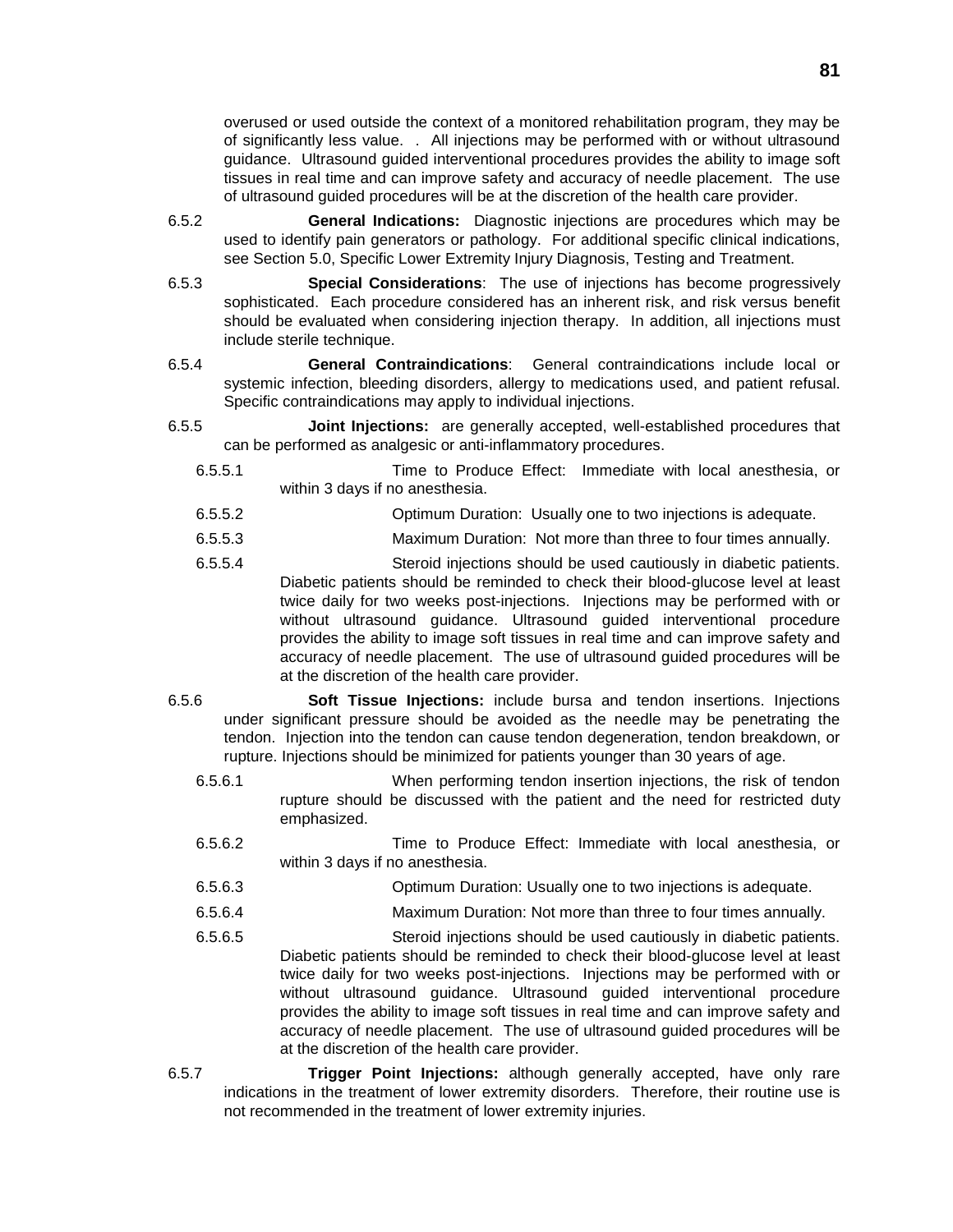- 6.5.7.1 Description: Trigger point treatment can consist of dry needling or injection of local anesthetic with or without corticosteroid into highly localized, extremely sensitive bands of skeletal muscle fibers that produce local and referred pain when activated. Medication is injected in a four-quadrant manner in the area of maximum tenderness. Injection efficacy can be enhanced if injections are immediately followed by myofascial therapeutic interventions, such as vapo-coolant spray and stretch, ischemic pressure massage (myotherapy), specific soft tissue mobilization and physical modalities. There is conflicting evidence regarding the benefit of trigger point injections. A truly blinded study comparing dry needle treatment of trigger points is not feasible. There is no evidence that injection of medications improves the results of trigger-point injections. Needling alone may account for some of the therapeutic response.
- 6.5.7.2 There is no indication for conscious sedation for patients receiving trigger point injections. The patient must be alert to help identify the site of the injection.
- 6.5.7.3 Indications:
	- 6.5.7.3.1 Trigger point injections may be used to relieve myofascial pain and facilitate active therapy and stretching of the affected areas. They are to be used as an adjunctive treatment in combination with other treatment modalities such as functional restoration programs. Trigger point injections should be utilized primarily for the purpose of facilitating functional progress. Patients should continue with a therapeutic exercise program as tolerated throughout the time period they are undergoing intensive myofascial interventions. Myofascial pain is often associated with other underlying structural problems, and any abnormalities need to be ruled out prior to injection.
	- 6.5.7.3.2 Trigger point injections are indicated in those patients where well circumscribed trigger points have been consistently observed, demonstrating a local twitch response, characteristic radiation of pain pattern and local autonomic reaction, such as persistent hyperemia following palpation. Generally, these injections are not necessary unless consistently observed trigger points are not responding to specific, noninvasive, myofascial interventions within approximately a 6 week time frame.
- 6.5.7.4 Complications: Potential but rare complications of trigger point injections include infection, anaphylaxis, neurapraxia, and neuropathy. If corticosteroids are injected in addition to local anesthetic, there is a risk of developing local myopathy. Severe pain on injection suggests the possibility of an intraneural injection, and the needle should be immediately repositioned.
- 6.5.7.5 Time to Produce Effect: Local anesthetic 30 minutes; no anesthesia 24 to 48 hours.
- 6.5.7.6 Frequency: Weekly, suggest no more than 4 injection sites per session per week to avoid significant post-injection soreness.
- 6.5.7.7 Optimum Duration: 4 Weeks.
- 6.5.7.8 Maximum Duration: 8 weeks. Occasional patients may require 2 to 4 repetitions of trigger point injection series over a 1 to 2 year period.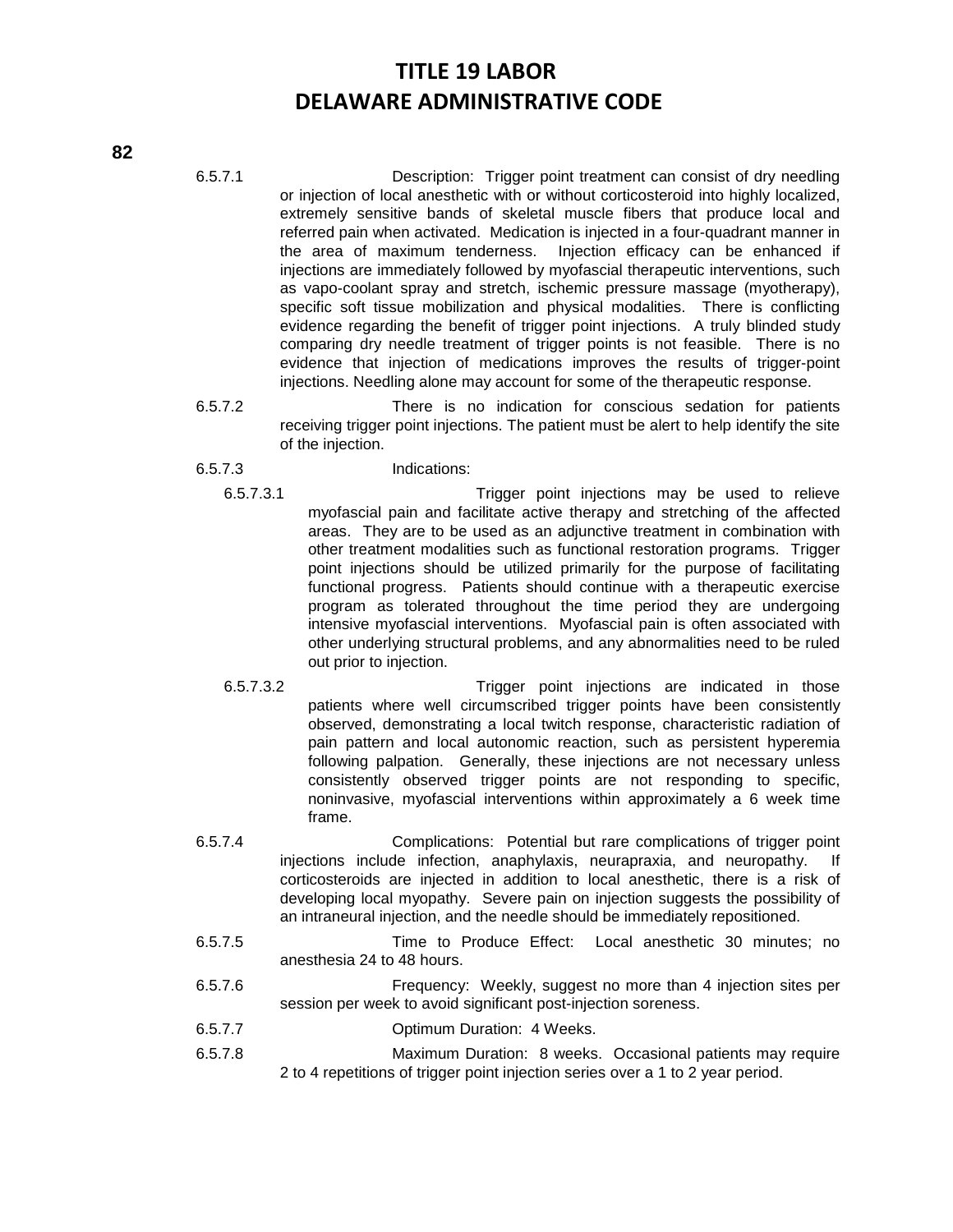- 6.5.8 **Viscosupplementation/Intracapsular Acid Salts**: is an accepted form of treatment for osteoarthritis or degenerative changes in the knee joint. There is good evidence that intra-articular hyaluronic acid injections have only a small effect on knee pain and function. Therefore, the patient and treating physician should identify functional goals and the likelihood of achieving improved ability to perform activities of daily living or work activities with injections versus other treatments. The patient should agree to comply with the treatment plan including home exercise. These injections may be considered an alternative in patients who have failed non-operative treatment and surgery is not an option, particularly, if non-steroidal anti-inflammatory drug treatment is contraindicated or has been unsuccessful. Viscosupplementation is not recommended for patients with severe osteoarthritis who are surgical candidates. Its efficacy beyond 6 months is not well-established. There is no evidence that one product significantly outperforms another, prior authorization is required to approve product choice and for repeat series of injections.
	- 6.5.8.1 One injection of 6 ml of Hylan G-F 20 may be effective and is an option for knee injections.
	- 6.5.8.2 Viscosupplementation is not recommended for ankle osteoarthritis due to the small effect size documented in knee conditions and the lack of evidence supporting its use in the ankle. Viscosupplementation is not recommended for hip arthritis given the probable superiority of corticosteroid injections. In rare cases a patient with significant hip osteoarthritis who does not qualify for surgical intervention may try viscosupplementation. It should be done with ultrasound or fluoroscopic guidance and will not necessarily require a series of three injections. The patient may choose to have repeat injections when the first injection was successful.
	- 6.5.8.3 Time to Produce Effect: After 1 series or one injection as discussed above, there must be a functional gain lasting three months to justify repeat injections.
	- 6.5.8.4 Frequency: One injection or 1 series (3 to 5 injections generally spaced 1 week apart).
	- 6.5.8.5 Optimum/Maximum Duration: Varies. Efficacy beyond 6 months is not well-established.
- 6.5.9 **Prototherapy:** (also known as sclerotherapy) consists of peri-articular injections of hypertonic dextrose with or without phenol with the goal of inducing an inflammatory response that will recruit cytokine growth factors involved in the proliferation of connective tissue. Advocates of prolotherapy propose that these injections will alleviate complaints related to joint laxity by promoting the growth of connective tissue and stabilizing the involved joint.
	- 6.5.9.1 Laboratory studies may lend some biological plausibility to claims of connective tissue growth, but high quality published clinical studies are lacking. The dependence of the therapeutic effect on the inflammatory response is poorly defined, raising concerns about the use of conventional antiinflammatory drugs when proliferant injections are given. The evidence in support of prolotherapy is insufficient and therefore, its use is not recommended in lower extremity injuries.

#### 6.6 **JOBSITE ALTERATION**

6.6.1 Early evaluation and training of body mechanics are essential for every injured worker. Risk factors to be addressed include: repetitive work, lifting, and forces that have an impact on the lower extremity. In some cases, this requires a jobsite evaluation. There is no single factor or combination of factors that is proven to prevent or ameliorate lower extremity pain, but a combination of ergonomic and psychosocial factors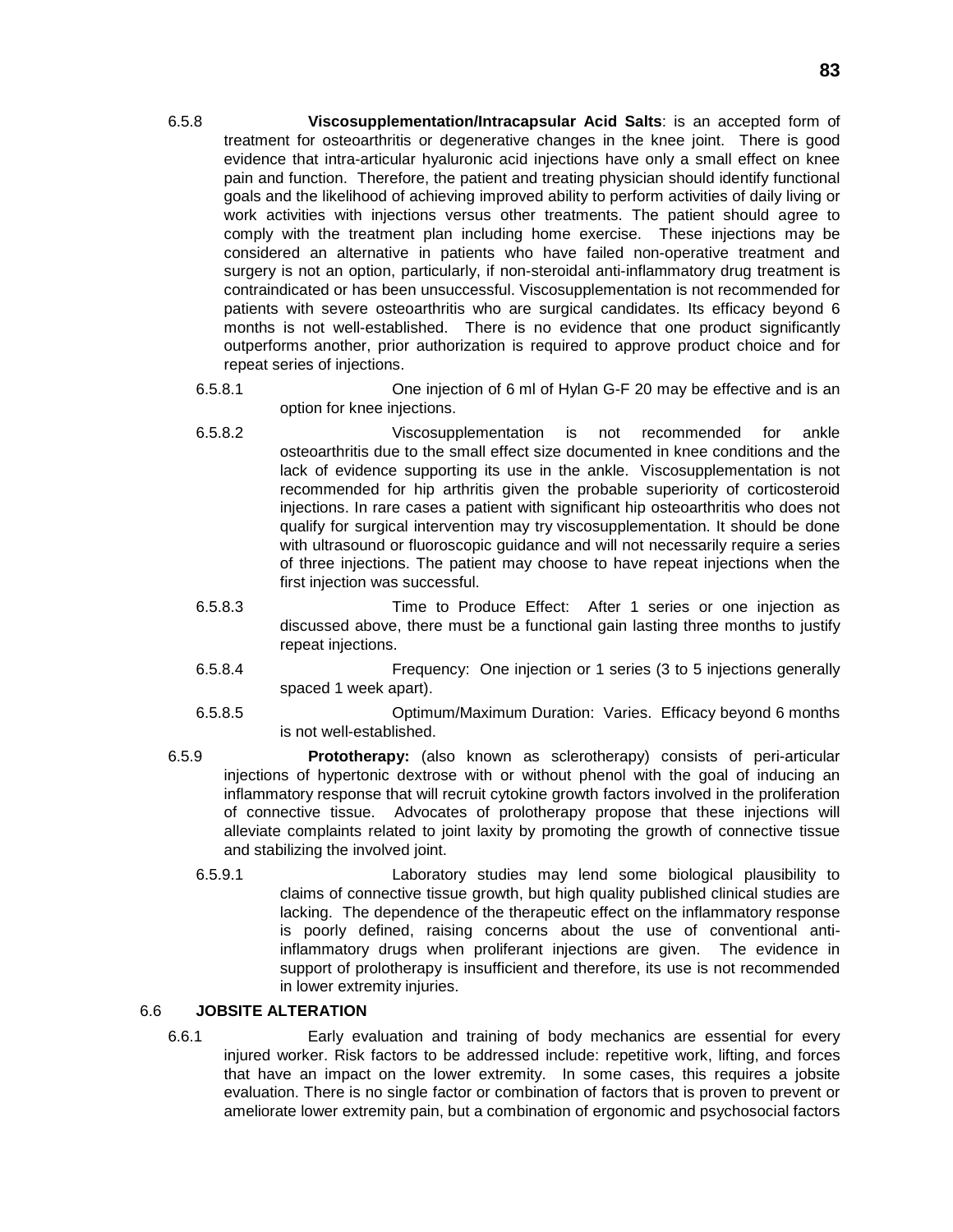#### **84**

are generally considered to be important. Physical factors that may be considered include use of force, repetitive work, squatting, climbing, kneeling, crouching, crawling, prolonged standing, walking a distance or on uneven surfaces, jumping, running, awkward positions requiring use of force, and lower extremity vibration. Psychosocial factors to be considered include pacing, degree of control over job duties, perception of job stress, and supervisory support.

- 6.6.2 The job analysis and modification should include input from the employee, employer, and a medical professional familiar with work place evaluation. An ergonomist may also provide useful information. The employee must be observed performing all job functions in order for the jobsite analysis to be valid. Periodic follow-up is recommended to evaluate effectiveness of the intervention and need for additional ergonomic changes.
- 6.6.3 Interventions: should consider engineering controls (e.g., mechanizing the task, changing the tool used, or adjusting the jobsite), or administrative controls (e.g., adjusting the time an individual performs the task).

#### 6.7 **MEDICATIONS AND MEDICAL MANAGEMENT**

- 6.7.1 Use of medications will vary widely due to the spectrum of injuries from simple strains to complicated fractures. A thorough medication history, including use of alternative and over-the-counter medications, should be performed at the time of the initial visit and updated periodically. Treatment for pain control is initially accomplished with acetaminophen and/or NSAIDs. The patient should be educated regarding the interaction with prescription and over-the-counter medications as well as the contents of over-the-counter herbal products.
- 6.7.2 Nonsteroidal anti-inflammatory drugs (NSAIDs) and acetaminophen are useful in the treatment of injuries associated with degenerative joint disease and/or inflammation. These same medications can be used for pain control.
- 6.7.3 Topical agents can be beneficial for pain management in lower extremity injuries. This includes topical capsaicin, nonsteroidals, as well as topical iontphoretics/phonophoretics, such as steroid creams and lidocaine.
- 6.7.4 Glucosamine and chondroitin are sold in the United States as dietary supplements. Their dosage, manufacture, and purity are not regulated by the Food and Drug Administration. For moderate to severe knee osteoarthritis, there is good evidence for the effectiveness of a pharmaceutical grade combination of 500 mg glucosamine hydrochloride and 400 mg chondroitin sulfate three times per day. Effectiveness for mild disease is unknown. Recent literature suggests that chondroitin sulfate in a dose of 800 mg once daily may reduce the rate of joint degradation as demonstrated by joint space loss on serial x-rays.
- 6.7.5 For mild-to-moderate osteoarthritis confined to the hip, there is good evidence that a pharmaceutical-grade glucosamine sulfate is unlikely to produce a clinically significant improvement in pain and joint function.
- 6.7.6 When osteoarthritis is identified as a contributing factor to a work–related injury, pharmaceutical grade glucosamine and chondroitin may be tried. Long-term coverage for these medications would fall under Workers' Compensation only when the arthritic condition is primarily related to the work injury.
- 6.7.7 S-adenosyl methionine (SAM-e), like glucosamine and chondroitin, is sold as a dietary supplement in the United States, with a similar lack of standard preparations of dose and manufacture. There is some evidence that a pharmaceutical-grade SAM-e is as effective as celecoxib in improving pain and function in knee osteoarthritis, but its onset of action is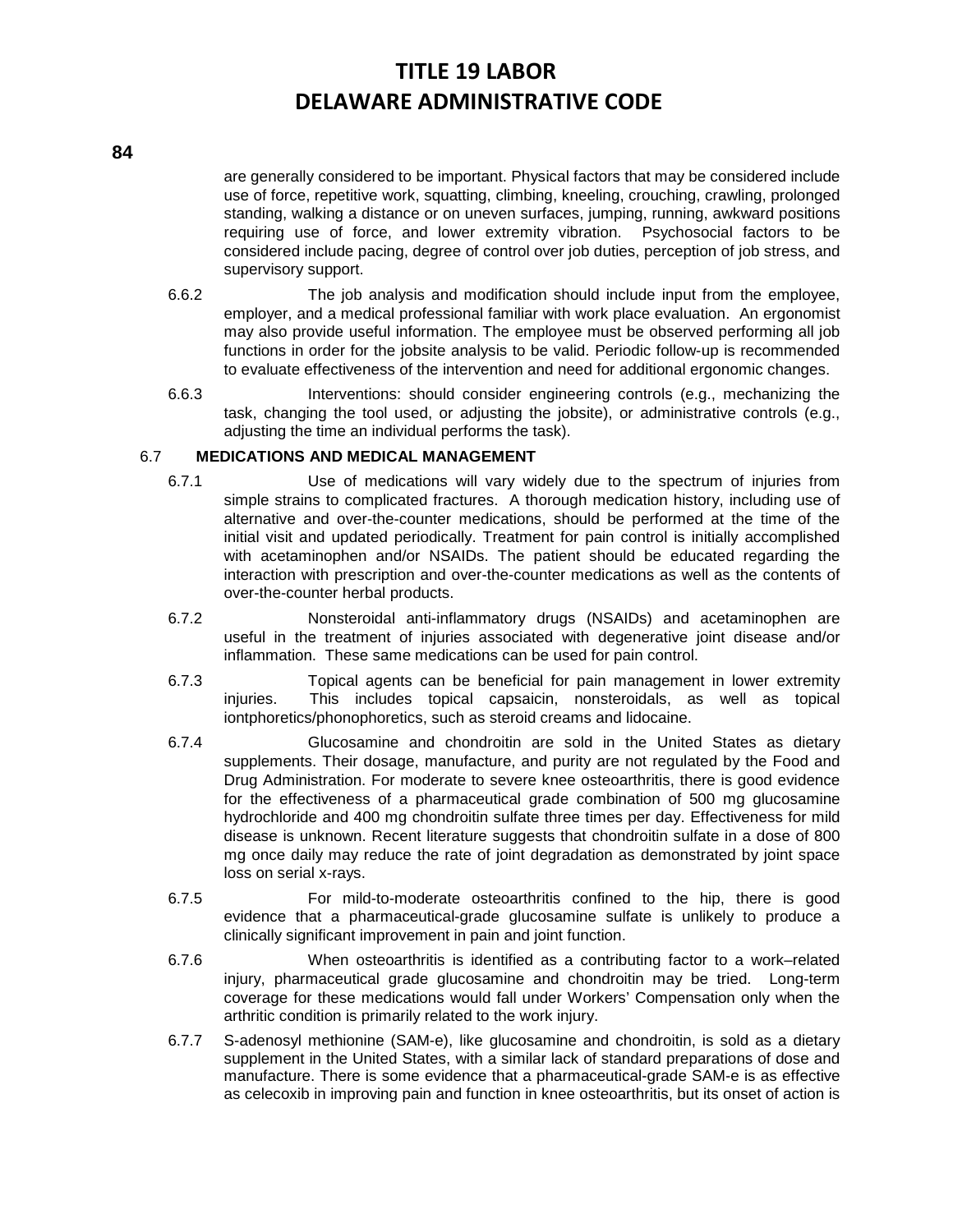slower. Studies using liquid chromatography have shown that it may lose its potency after several weeks of storage. In addition, SAM-e has multiple additional systemic effects. It is not currently recommended due to lack of availability of pharmaceutical quality, systemic effects, and loss of potency with storage.

- 6.7.8 The following medications and medical management items are listed in alphabetical order.
	- 6.7.8.1 **Acetaminophen** is an effective analgesic with antipyretic but not anti-inflammatory activity. Acetaminophen is generally well tolerated, causes little or no gastrointestinal irritation and is not associated with ulcer formation. Acetaminophen has been associated with liver toxicity in overdose situations or in chronic alcohol use. Patients may not realize that many over-the-counter preparations may contain acetaminophen. The total daily dose of acetaminophen is recommended not to exceed 4 grams per 24-hour period, from all sources, including narcotic-acetaminophen combination preparations.

6.7.8.1.1 Optimal Duration: 7 to 10 days.

- 6.7.8.1.2 Maximum Duration: Chronic use as indicated on a case-by-case basis. Use of this substance long-term for 3 days per week or greater may be associated with rebound pain upon cessation.
- 6.7.8.2 **Bisphosphonates** may be used for those qualifying under osteoporosis guidelines. Long-term use for the purpose of increasing prosthetic fixation is not recommended as long-term improvement in fixation is not expected. See Section 7, h., Osteoporosis Management Section below.
- 6.7.8.3 **Deep Venous Thrombosis Prophylaxis** is a complex issue involving many variables such as individual patient characteristics, the type of surgery, anesthesia used and agent(s) used for prophylaxis. Final decisions regarding prophylaxis will depend on the surgeon's clinical judgment. The following are provided as generally accepted concepts regarding prophylaxis at the time of writing of these guidelines.
	- 6.7.8.3.1 All patients undergoing lower extremity surgery or prolonged lower extremity immobilization should be evaluated for elevated risk for DVT and should receive education on prevention. Possible symptoms should be discussed. Patients at higher risk than the normal population include, but are not limited to, those with known hypercoagulable states and those with previous pulmonary embolism or DVT. Those considered at higher risk for bleeding, which may alter thromboprophylaxis protocols, include patients with a history of a bleeding disorder, recent gastrointestinal bleed, or hemorrhagic stroke.
	- 6.7.8.3.2 There is no evidence to support mandatory prophylaxis for all patients who are immobilized or undergo lower extremity procedures, outside of hip or knee arthroplasties or hip fracture repair.
	- 6.7.8.3.3 Hip and knee arthroplasties and hip fracture repair are standard risk factors requiring thromboprophylaxis. Commonly used agents are low molecular weight heparin, low dose un-fractionated heparin (LDUH), synthetic pentasaccaride fondaparinux, or warfarin. If aspirin is used, it should be accompanied by aggressive mechanical prophylaxis.
	- 6.7.8.3.4 All patients should be mobilized as soon as possible after surgery. Mechanical prophylaxis such as pneumatic devices that are thigh calf, calf only, or foot pumps may be considered immediately postoperatively and/or until the patient is discharged home. Thigh length or knee high graduated compression stockings are used for most patients. With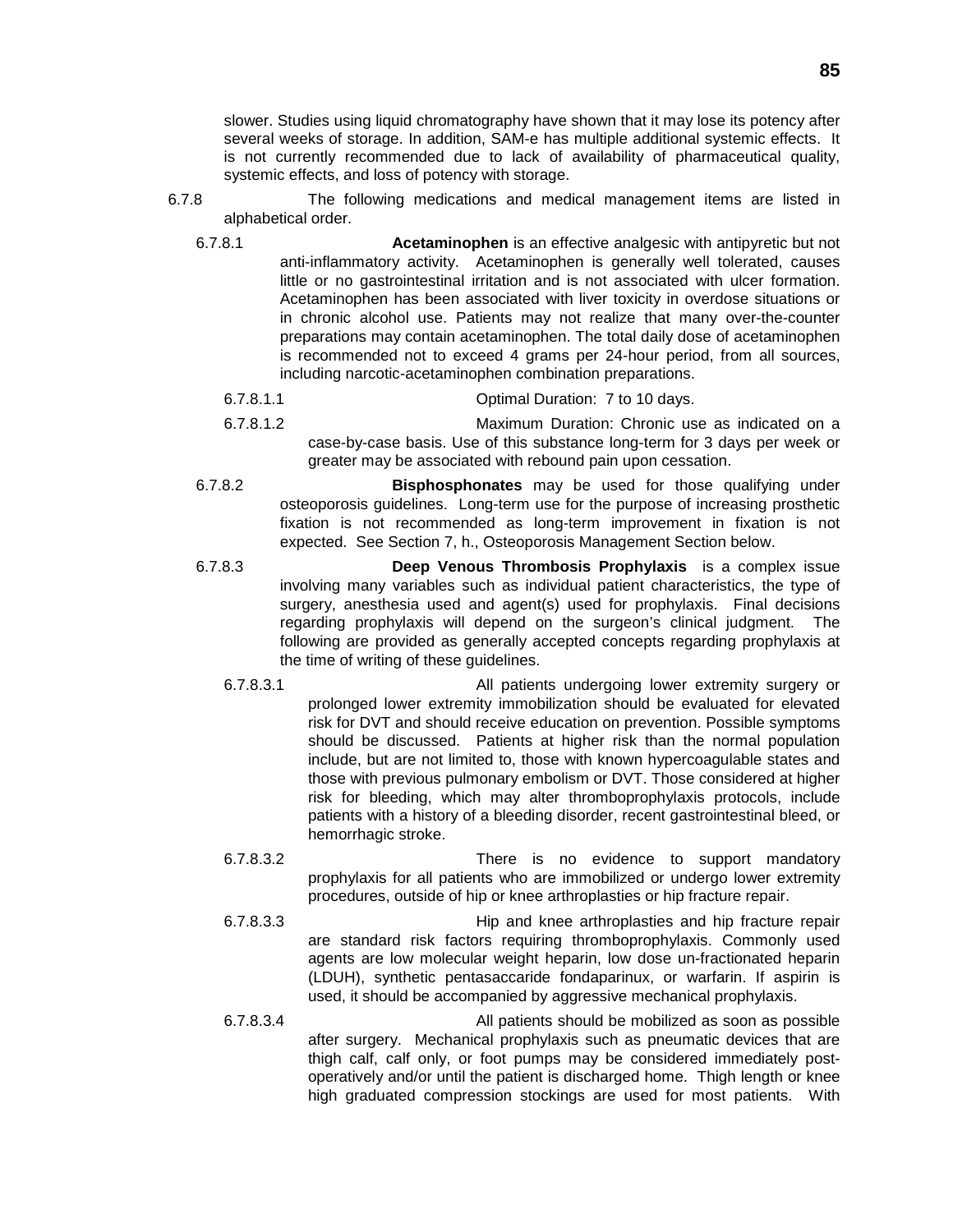prolonged prophylaxis, lab tests must be drawn regularly. These may be accomplished with home health care or outpatient laboratories when appropriate.

- 6.7.8.4 **Minor Tranquilizer/Muscle Relaxants** are appropriate for muscle spasm, mild pain and sleep disorders. When prescribing these agents, physicians must seriously consider side effects of drowsiness or dizziness and the fact that benzodiazepines may be habit-forming.
	- 6.7.8.4.1 Optimal Duration: 1 week.
	- 6.7.8.4.2 Maximum Duration: 4 weeks.
- 6.7.8.5 **Narcotics** should be primarily reserved for the treatment of severe lower extremity pain. There are circumstances where prolonged use of narcotics is justified based upon specific diagnosis, and in these cases, it should be documented and justified. In mild-to-moderate cases of lower extremity pain, narcotic medication should be used cautiously on a case-by-case basis. Adverse effects include respiratory depression, the development of physical and psychological dependence, and impaired alertness.
	- 6.7.8.5.1 Narcotic medications should be prescribed with strict time, quantity, and duration guidelines, and with definitive cessation parameters. Pain is subjective in nature and should be evaluated using a pain scale and assessment of function to rate effectiveness of the narcotic prescribed. The physician should refer to the chronic pain guidelines, when appropriate.
	- 6.7.8.5.2 Optimal Duration: 1 week
	- 6.7.8.5.3 Maximum Duration: 4 weeks.
	- 6.7.8.5.4 Use beyond 4 weeks is acceptable in appropriate cases. Chronic use may be appropriate in selected individual cases.
- 

6.7.8.6 **Nonsteroidal Anti-Inflammatory Drugs (NSAIDs)** are useful for pain and inflammation. In mild cases, they may be the only drugs required for analgesia. There are several classes of NSAIDs, and the response of the individual injured worker to a specific medication is unpredictable. For this reason, a range of NSAIDs may be tried in each case with the most effective preparation being continued. Patients should be closely monitored for adverse reactions. The US Food and Drug Administration advise that many NSAIDs may cause an increased risk of serious cardiovascular thrombotic events, myocardial infarction, and stroke, which can be fatal. Administration of proton pump inhibitors, histamine 2 blockers, or prostaglandin analog misoprostol along with these NSAIDs may reduce the risk of duodenal and gastric ulceration but do not impact possible cardiovascular complications. Due to the cross-reactivity between aspirin and NSAIDs, NSAIDs should not be used in aspirin-sensitive patients, and should be used with caution in all asthma patients. NSAIDs are associated with abnormal renal function, including renal failure, as well as, abnormal liver function. Certain NSAIDs may have interactions with various other medications. Individuals may have adverse events not listed above. Intervals for metabolic screening are dependent upon the patient's age, general health status and should be within parameters listed for each specific medication. Complete Blood Count (CBC) and liver and renal function should be monitored at least every six months in patients on chronic NSAIDs and initially when indicated.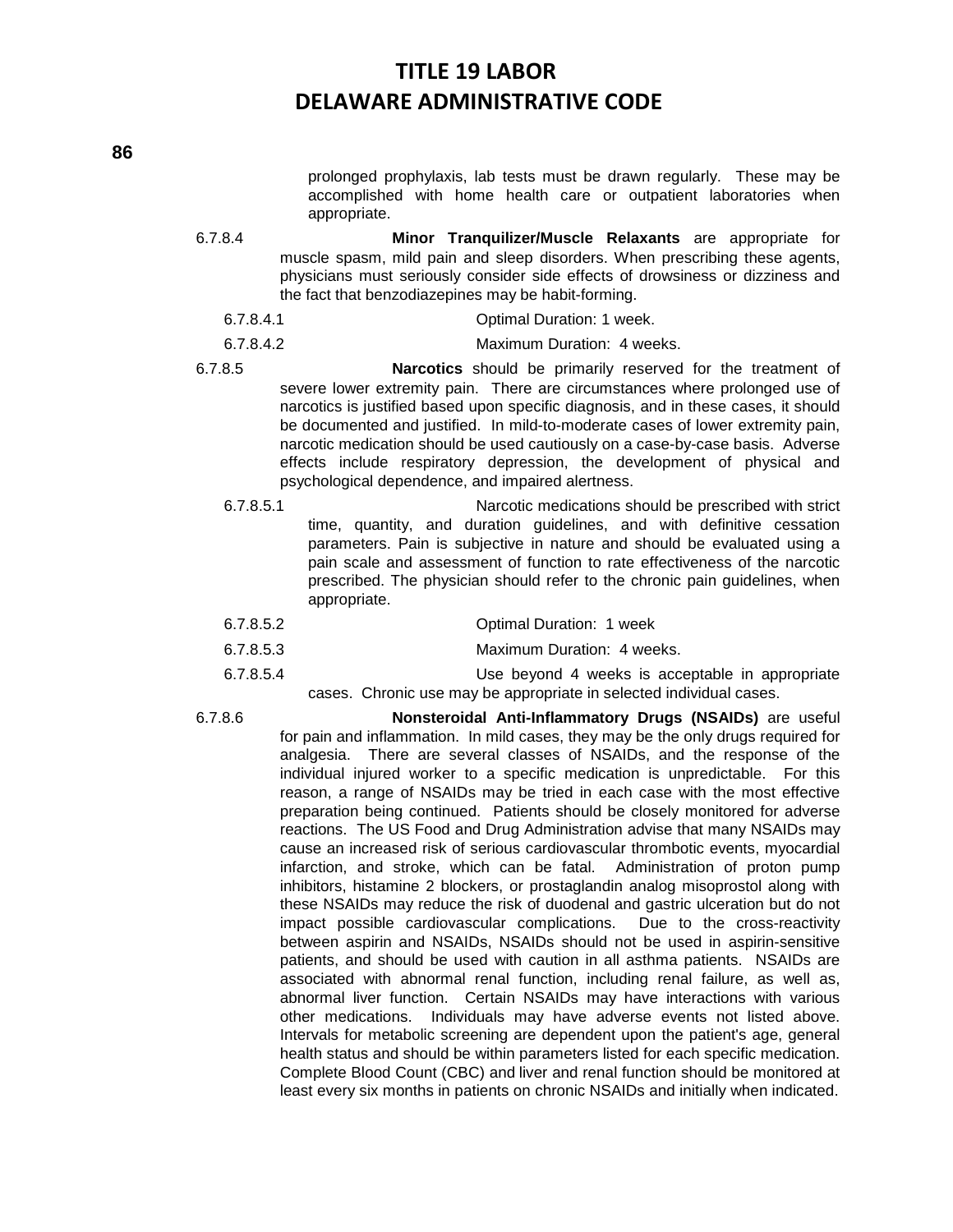6.7.8.6.1 NSAIDs may be used for pain management after joint replacement. They have also been used to reduce heterotopic ossification after arthroplasty. NSAIDs do reduce the radiographically documented heterotopic ossification in this setting, but there is some evidence that they do not improve functional outcomes and they may increase the risk of bleeding events in the post-operative period. Their routine use for prevention of heterotopic bone formation is not recommended.

6.7.8.6.2 Non**-**selective Nonsteroidal Anti-Inflammatory Drugs:

6.7.8.6.2.1 Includes NSAIDs and acetylsalicylic acid (aspirin). Serious GI toxicity, such as bleeding, perforation, and ulceration can occur at any time, with or without warning symptoms in patients treated with traditional NSAIDs. Physicians should inform patients about the signs and/or symptoms of serious gastrointestinal toxicity and what steps to take if they occur. Anaphylactoid reactions may occur in patients taking NSAIDs. NSAIDs may interfere with platelet function. Fluid retention and edema have been observed in some patients taking NSAIDs.

6.7.8.6.2.2 Optimal Duration: 1 week. 6.7.8.6.2.3 Maximum Duration: 1 year. Chronic use is

appropriate in individual cases. Use of these substances long-term (3 days per week or greater) is associated with rebound pain upon cessation.

6.7.8.6.3 Selective Cyclo-oxygenase-2 (COX-2) Inhibitors:

6.7.8.6.3.1 COX-2 inhibitors are more recent NSAIDs and differ in adverse side effect profiles from the traditional NSAIDs. The major advantages of selective COX-2 inhibitors over traditional NSAIDs are that they have less gastrointestinal toxicity and no platelet effects. COX-2 inhibitors can worsen renal function in patients with renal insufficiency, thus renal function may need monitoring.

- 6.7.8.6.3.2 COX-2 inhibitors should not be first-line for low risk patients who will be using a NSAID short-term but are indicated in select patients for whom traditional NSAIDs are not tolerated. Serious upper GI adverse events can occur even in asymptomatic patients. Patients at high risk for GI bleed include those who use alcohol, smoke, are older than 65, take corticosteroids or anti-coagulants, or have a longer duration of therapy. Celecoxib is contraindicated in sulfonamide allergic patients.
- 6.7.8.6.3.3 Optimal Duration: 7 to 10 days. 6.7.8.6.3.4 Maximum Duration: Chronic use is appropriate in individual cases. Use of these substances long-term (3 days per week or greater) is associated with rebound pain upon cessation.
- 6.7.8.7 **Oral Steroids** have limited use but are accepted in cases requiring potent anti-inflammatory drug effect in carefully selected patients. A one-week regime of steroids may be considered in the treatment of patients who have arthritic flare-ups with significant inflammation of the joint. The physician must be fully aware of potential contraindications for the use of all steroids such as hypertension, diabetes, glaucoma, peptic ulcer disease, etc., which should be discussed with the patient.
	- 6.7.8.7.1 Optimal Duration: 3 to 7 days.
	- 6.7.8.7.2 Maximum Duration: 7 days.
- 6.7.8.8 **Osteoporosis Management:**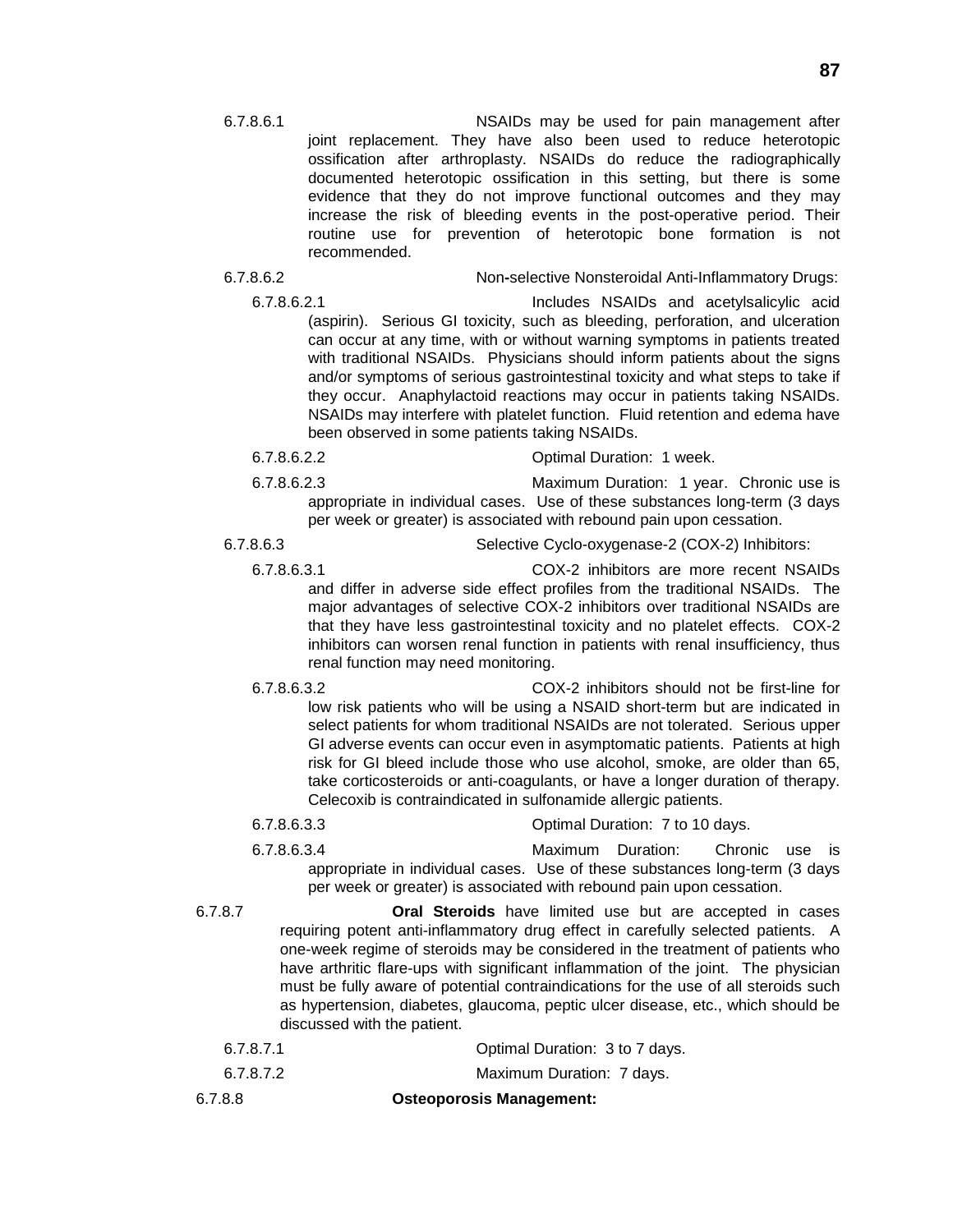- 6.7.8.8.1 All patients with conditions which require bone healing, especially those over 50, should be encouraged to ingest at least 1200 mg of Calcium and 800 IU of Vitamin D per day. There is some evidence that, for women in the older age group (58 to 88) with low hip bone density, greater callus forms for those who adhere to these recommendations than those who do not. Although the clinical implications of this are not known, there is greater non-union in this age group and thus, coverage for these medications during the fracture healing time period is recommended. At this time there is no evidence that bisphosphonates increase acute fracture healing.
- 6.7.8.8.2 Female patients over 65 should be referred for an osteoporosis evaluation if one has not been completed the previous year. Patients who have been on prednisone at a dose of 5 to 7.5 mg for more than 3 months should be evaluated for glucocorticoid induced osteoporosis. An osteoporosis evaluation may be considered for males who: are over 70, are physically inactive, have previous fragility fracture, have a BMI less than 20, or have been hypogonadal for 5 years. Evaluation may also be considered for patients on medications that can cause bone loss, patients who have suffered a fracture due to a low-impact fall or with minimum to no provocation, and women under 65 with one of the following: menopause before 40, current smoker, or body mass index less than 20. Low body weight appears to be the best predictor of osteoporosis in women younger that 65. In one adequate study, all patients aged 50 to 75 referred to an orthopaedic department for treatment of wrist, vertebral, proximal humerus, or hip fractures received bone mass density testing. 97% of patients had either osteoporosis (45%) or osteopenia (42%). Referral is important to prevent future factures in these groups. Long-term care for osteoporosis is not covered under workers compensation even though it may be discovered due to an injury-related acute fracture.
- 6.7.8.9 **Psychotropic/Anti-anxiety/Hypnotic Agents** may be useful for treatment of mild and chronic pain, dysesthesias, sleep disorders, and depression. Post-operative patients may receive medication to assure normal sleep cycles. Antidepressant medications, such as tricyclics and Selective Serotonin Reuptake Inhibitors (SSRIs), are useful for affective disorder and chronic pain management. Tricyclic antidepressant agents, in low dose, are useful for chronic pain but have more frequent side effects.
	- 6.7.8.9.1 Anti-anxiety medications are best used for shortterm treatment (i.e., less than 6 months). Accompanying sleep disorders are best treated with sedating antidepressants prior to bedtime. Frequently, combinations of the above agents are useful. As a general rule, physicians should access the patient's prior history of substance abuse or depression prior to prescribing any of these agents.
	- 6.7.8.9.2 Due to the habit-forming potential of the benzodiazepines and other drugs found in this class, they are not routinely recommended. Refer to the Chronic Pain Guidelines which give a detailed discussion regarding medication use in chronic pain management.
	- 6.7.8.9.3 Optimal Duration: 1 to 6 months.
	- 6.7.8.9.4 Maximum Duration: 6 to 12 months, with monitoring.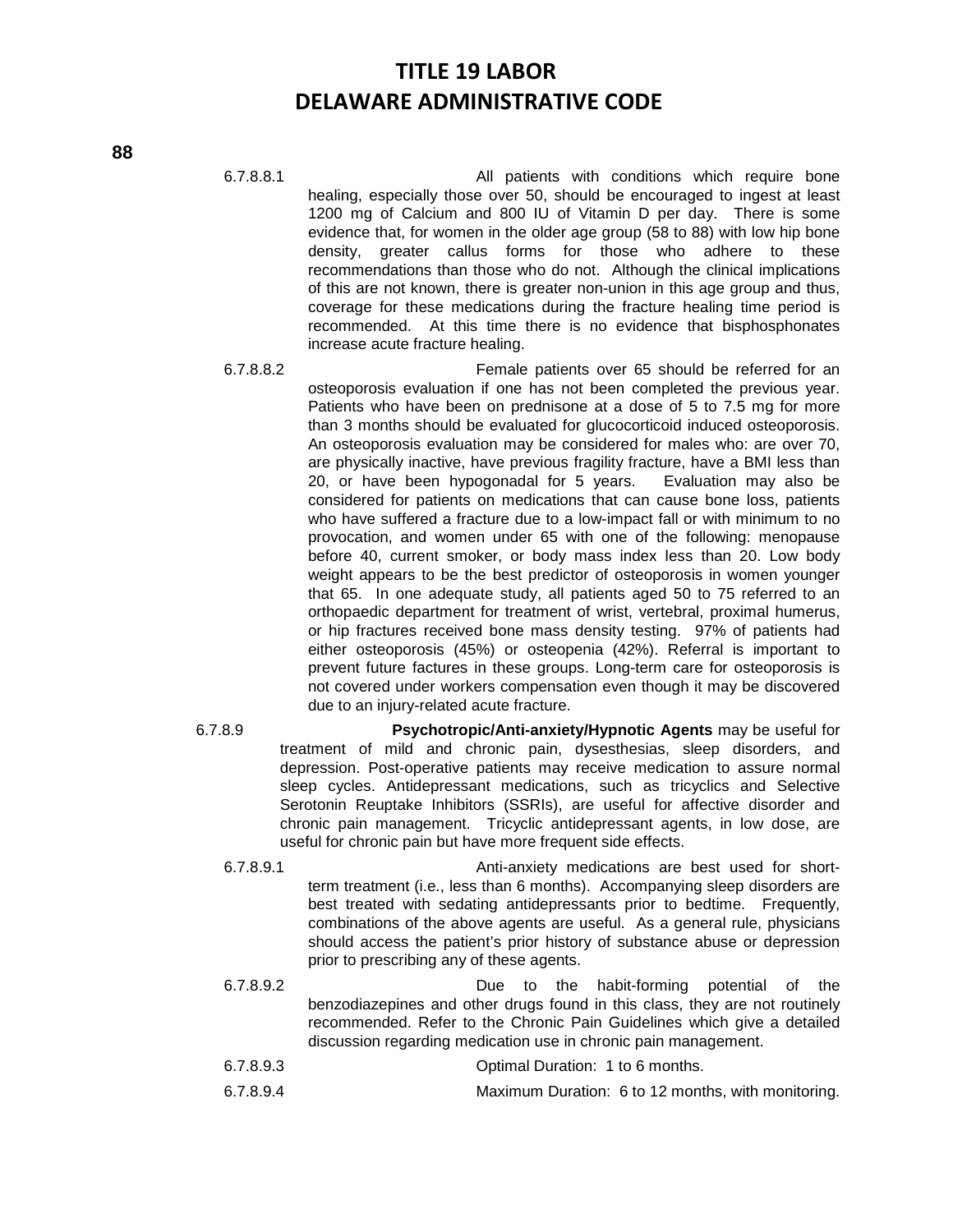- 6.7.8.10 **Topical Drug Delivery:** Creams and patches may be an alternative treatment of localized musculoskeletal disorders. It is necessary that all topical agents be used with strict instructions for application as well as the maximum number of applications per day to obtain the desired benefit and avoid potential toxicity. As with all medications, patient selection must be rigorous to select those patients with the highest probability of compliance. Refer to "Iontophoresis" in "Passive Therapy" part of this section for information regarding topical iontophoretic agents.
	- 6.7.8.10.1 **Topical Salicylates and Nonsalicylates** have been shown to be effective in relieving pain in acute and chronic musculoskeletal conditions. Topical salicylate and nonsalicylates achieve tissue levels that are potentially therapeutic, at least with regard to COX inhibition. Other than local skin reactions, the side effects of therapy are minimal, although not non-existent, and the usual contraindications to use of these compounds needs to be considered. Local skin reactions are rare and systemic effects were even less common. Their use in patients receiving warfarin therapy may result in alterations in bleeding time. Overall, the low level of systemic absorption can be advantageous; allowing the topical use of these medications when systemic administration is relatively contraindicated such as is the case in patients with hypertension, cardiac failure, or renal insufficiency.
		- 6.7.8.10.1.1 There is no evidence that topical agents are more or less effective than oral medications.

| 6.7.8.10.1.2 | Optimal Duration: 1 week. |                   |  |             |  |  |
|--------------|---------------------------|-------------------|--|-------------|--|--|
| 6.7.8.10.1.3 |                           | Maximal Duration: |  | 2 weeks per |  |  |
| episode.     |                           |                   |  |             |  |  |

6.7.8.10.2 **Capsaicin** is another medication option for topical drug use in lower extremity injury. Capsaicin offers a safe and effective alternative to systemic NSAID therapy. Although it is quite safe, effective use of capsaicin is limited by the local stinging or burning sensation that typically dissipates with regular use, usually after the first 7 to 10 days of treatment. Patients should be advised to apply the cream on the affected area with a plastic glove or cotton applicator and to avoid inadvertent contact with eyes and mucous membranes.

| 6.7.8.10.2.1 | Optimal Duration: 1 week. |                               |  |  |  |  |
|--------------|---------------------------|-------------------------------|--|--|--|--|
| 6.7.8.10.2.2 |                           | Maximal Duration: 2 weeks per |  |  |  |  |
| episode.     |                           |                               |  |  |  |  |

6.7.8.10.3 **Iontophoretic Agents:** Refer to "Iontophoresis," in this Section 6.0, under the subsection for Passive Therapy.

6.7.8.11 **Tramadol** is useful in relief of lower extremity pain and has been shown to provide pain relief equivalent to that of commonly prescribed NSAIDs. Tramadol is an atypical opioid with norepinephrine and serotonin reuptake inhibition. It is not considered a controlled substance in the U.S. Although Tramadol may cause impaired alertness, it is generally well tolerated, does not cause gastrointestinal ulceration, or exacerbate hypertension or congestive heart failure. Tramadol should be used cautiously in patients who have a history of seizures or who are taking medication that may lower the seizure threshold, such as MAO inhibitors, SSRIs, and tricyclic antidepressants. This medication has physically addictive properties and withdrawal may follow abrupt discontinuation and is not recommended for patients with prior opioid addiction.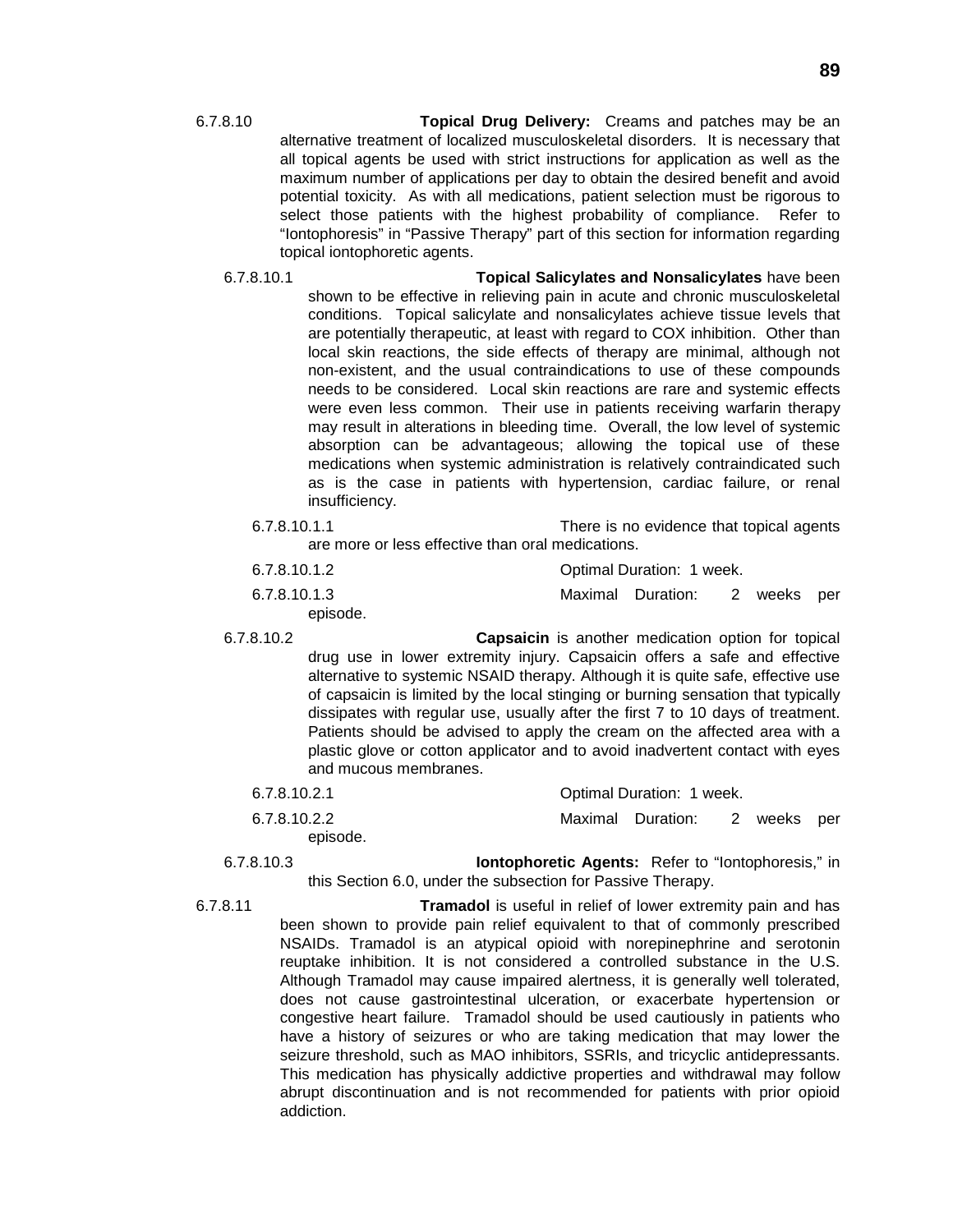| 6.7.8.11.1 | Optimal Duration: 3 to 7 days. |
|------------|--------------------------------|
|            |                                |

6.7.8.11.2 Maximum Duration: 2 weeks. Use beyond 2 weeks is acceptable in appropriate cases.

### 6.8 **OCCUPATIONAL REHABILITATION PROGRAMS**

- 6.8.1 **Non-Interdisciplinary:** These generally accepted programs are workrelated, outcome-focused, individualized treatment programs. Objectives of the program include, but are not limited to, improvement of cardiopulmonary and neuromusculoskeletal functions (strength, endurance, movement, flexibility, stability, and motor control functions), patient education, and symptom relief. The goal is for patients to gain full or optimal function and return to work. The service may include the timelimited use of passive modalities with progression to achieve treatment and/or simulated/real work.
	- 6.8.1.1 **Work Conditioning:** These programs are usually initiated once reconditioning has been completed but may be offered at any time throughout the recovery phase. It should be initiated when imminent return of a patient to modified- or full-duty is not an option, but the prognosis for returning the patient to work at completion of the program is at least fair to good.
		- 6.8.1.1.1 Length of visit: 1 to 2 hours per day.
		- 6.8.1.1.2 Frequency: 2 to 5 visits per week.
		- 6.8.1.1.3 Optimum Duration: 2 to 4 weeks.
		- 6.8.1.1.4 Maximum Duration: 6 weeks. Participation in a program beyond six weeks must be documented with respect to need and the ability to facilitate positive symptomatic or functional gains.

- 6.8.1.2 **Work Simulation:** is a program where an individual completes specific work-related tasks for a particular job and return-to-work. Use of this program is appropriate when modified duty can only be partially accommodated in the work place, when modified duty in the work place is unavailable, or when the patient requires more structured supervision. The need for work place simulation should be based upon the results of a Functional Capacity Evaluation and/or Jobsite Analysis.
	- 6.8.1.2.1 Length of visit: 2 to 6 hours per day.
	- 6.8.1.2.2 Frequency: 2 to 5 visits per week.
	- 6.8.1.2.3 Optimum Duration: 2 to 4 weeks.
	- 6.8.1.2.4 Maximum Duration: 6 weeks. Participation in a program beyond six weeks must be documented with respect to need and the ability to facilitate positive symptomatic or functional gains.

### 6.9 **ORTHOTICS AND PROSTHETICS**

6.9.1 **Fabrication/Modification of Orthotics:** would be used when there is need to normalize weight-bearing, facilitate better motion response, stabilize a joint with insufficient muscle or proprioceptive/reflex competencies, to protect subacute conditions as needed during movement, and correct biomechanical problems. Footwear modifications may be necessary for work shoes and everyday shoes. Replacement is needed every six months to one year. For specific types of orthotics/prosthetics see Section 5.0, Specific Lower Extremity Injury Diagnosis, Testing and Treatment.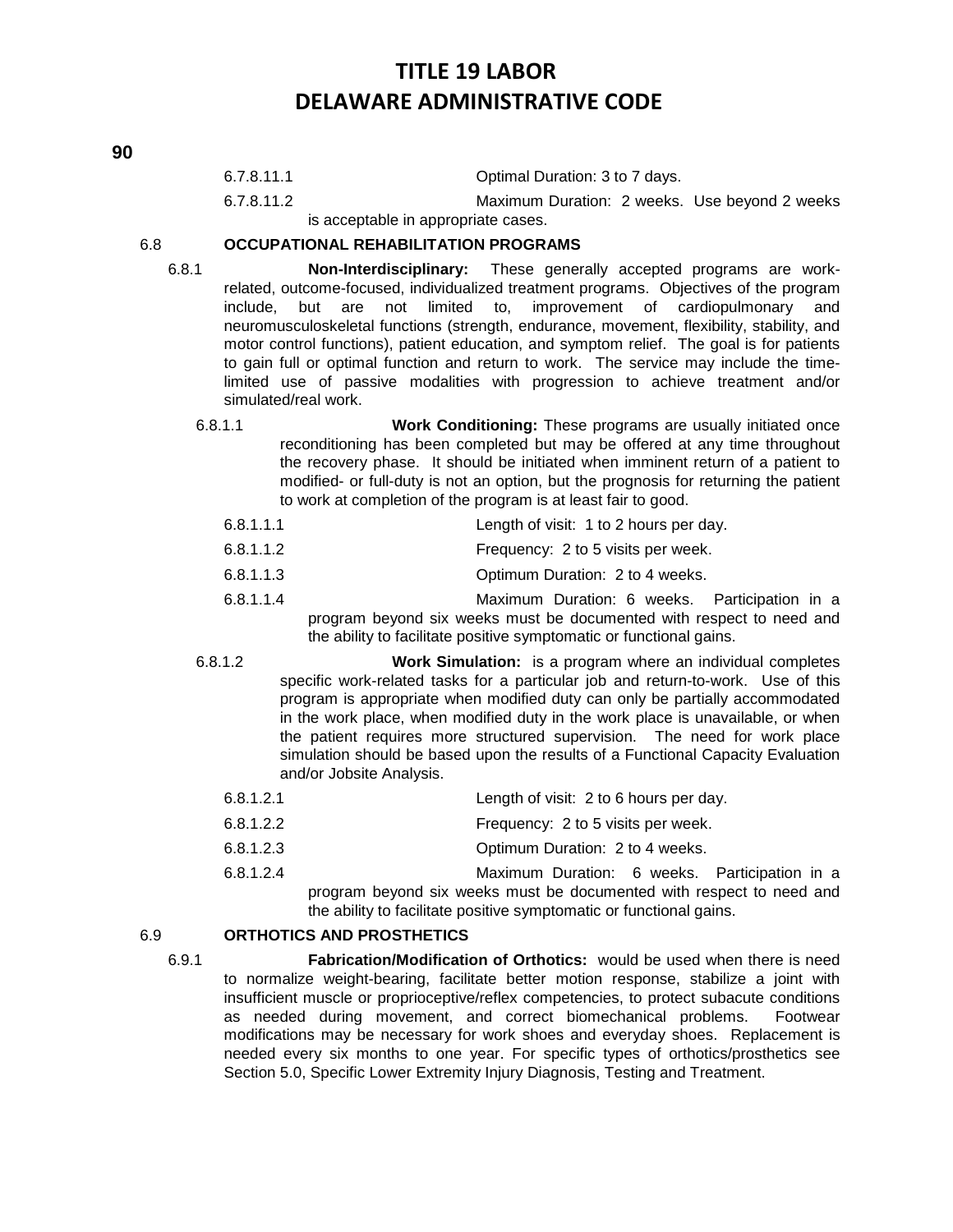- 6.9.1.1 Time to Produce Effect: 1 to 3 sessions (includes wearing schedule and evaluation).
- 6.9.1.2 Frequency: 1 to 2 times per week.
- 6.9.1.3 Optimum/Maximum Duration: Over a period of approximately 4 to 6 weeks for casting, fitting, and re-evaluation.
- 6.9.2 **Orthotic/Prosthetic Training:** is the skilled instruction (by qualified providers) in the proper use of orthotic devices and/or prosthetic limbs including stump preparation, donning and doffing limbs, instruction in wearing schedule and orthotic/prosthetic maintenance training. Training can include gait, mobility, transfer and self-care techniques.
	- 6.9.2.1 Time to Produce Effect: 2 to 6 sessions.
	- 6.9.2.2 Frequency: 3 times per week.
	- 6.9.2.3 Optimum/Maximum Duration: 2 to 4 months.
- 6.9.3 **Splints or Adaptive Equipment** design, fabrication and/or modification indications include the need to control neurological and orthopedic injuries for reduced stress during functional activities and modify tasks through instruction in the use of a device or physical modification of a device, which reduces stress on the injury. Equipment should improve safety and reduce risk of re-injury. This includes high and low technology assistive options such as workplace modifications, crutch or walker training, and self-care aids.
	- 6.9.3.1 Time to Produce Effect: Immediate.
	- 6.9.3.2 Frequency: 1 to 3 sessions or as indicated to establish independent use.
	- 6.9.3.3 Optimum/Maximum Duration: 1 to 3 sessions.
- 6.10 **PATIENT EDUCATION:** No treatment plan is complete without addressing issues of individual and/or group patient education as a means of prolonging the beneficial effects of treatment, as well as facilitating self-management of symptoms and injury prevention. The patient should be encouraged to take an active role in the establishment of functional outcome goals. They should be educated on their specific injury, assessment findings, and plan of treatment. Instruction on proper body mechanics and posture, positions to avoid, selfcare for exacerbation of symptoms, and home exercise should also be addressed.
	- 6.10.1 Time to Produce Effect: Varies with individual patient.
	- 6.10.2 Frequency: Should occur at each visit.

#### 6.11 **PERSONALITY-PSYCHOSOCIAL-PSYCHOLOGICAL INTERVENTION:**

Psychosocial treatment is a generally accepted, widely used and well-established intervention. This group of therapeutic and diagnostic modalities includes, but is not limited to: individual counseling, group therapy, stress management, psychosocial crises intervention, hypnosis and meditation. Any screening or diagnostic workup should clarify and distinguish between pre-existing versus aggravated versus purely causative psychological conditions. Psychosocial intervention is recommended as an important component in the total management program that should be implemented as soon as the problem is identified. This can be used alone or in conjunction with other treatment modalities. Providers treating patients with chronic pain should refer to the Delaware Workers' Compensation practice guidelines for Chronic Pain. Time to Produce Effect: 2 to 4 weeks.

- 6.11.1 Frequency: 1 to 3 times weekly for the first 4 weeks (excluding hospitalization, if required), decreasing to 1 to 2 times per week for the second month. Thereafter, 2 to 4 times monthly.
- 6.11.2 Optimum Duration: 6 weeks to 3 months.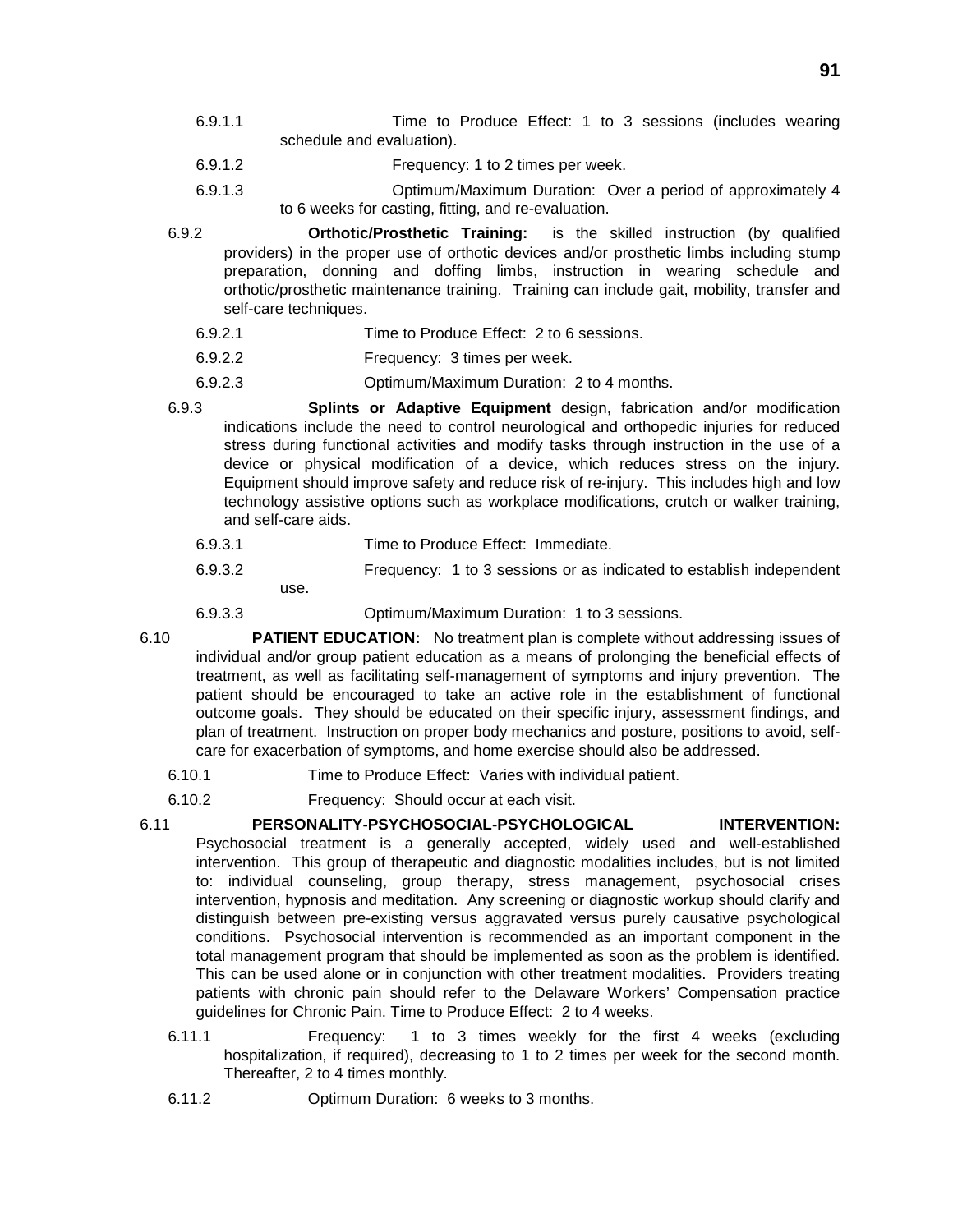### **92**

- 6.11.3 Maximum Duration: 3 to 12 months. Counseling is not intended to delay but to enhance functional recovery. For select patients, longer supervised treatment may be required, and if further counseling beyond 3 months is indicated, documentation addressing which pertinent issues are pre-existing versus aggravated versus causative, as well as projecting a realistic functional prognosis, should be provided by the authorized treating provider every 4 to 6 weeks during treatment.
- 6.12 **RESTRICTION OF ACTIVITIES** varies according to the specific diagnosis and the severity of the condition. Job modification/modified duty are frequently required to avoid exacerbation of the injured lower extremity. Complete work cessation should be avoided, if possible, since it often further aggravates the pain presentation. Modified return-to-work is almost always more efficacious and rarely contraindicated in the vast majority of injured workers with lower extremity injuries.
- 6.13 **RETURN-TO-WORK:** Early return-to-work should be a prime goal in treating occupational injuries given the poor return-to-work prognosis for an injured worker who has been out of work for more than six months. It is imperative that the patient be educated regarding the benefits of return-to-work, work restrictions, and follow-up if problems arise. When attempting to return a patient to work after a specific injury, clear objective restrictions of activity level should be made. An accurate job description with detailed physical duty restrictions is often necessary to assist the physician in making return-to-work recommendations. This may require a jobsite evaluation.
	- 6.13.1 Employers should be prepared to offer transitional work. This may consist of temporary work in a less demanding position, return to the regular job with restrictions, or gradual return to the regular job. Company policies which encourage return-to-work with positive communication are most likely to have decreased worker disability.
	- 6.13.2 Return-to-work is defined as any work or duty that the patient is able to perform safely**.** It may not be the patient's regular work. Due to the large spectrum of injuries of varying severity and varying physical demands in the work place, it is not possible to make specific return-to-work guidelines for each injury.
- 6.14 **THERAPY ACTIVE:** The following active therapies are widely used and accepted methods of care for a variety of work-related injuries. They are based on the philosophy that therapeutic exercise and/or activity are beneficial for restoring flexibility, strength, endurance, function, range-of-motion, and can alleviate discomfort. Active therapy requires an internal effort by the individual to complete a specific exercise or task. This form of therapy requires supervision from a therapist or medical provider such as verbal, visual and/or tactile instruction(s). At times, the provider may help stabilize the patient or guide the movement pattern but the energy required to complete the task is predominately executed by the patient.

Patients should be instructed to continue active therapies at home as an extension of the treatment process in order to maintain improvement levels. Follow-up visits to reinforce and monitor progress and proper technique are recommended. Home exercise can include exercise with or without mechanical assistance or resistance and functional activities with assistive devices.

The following active therapies are listed in alphabetical order:

- 6.14.1 **Activities of Daily Living (ADL)** are well-established interventions which involve instruction, active-assisted training, and/or adaptation of activities or equipment to improve a person's capacity in normal daily activities such as self-care, work reintegration training, homemaking, and driving.
	- 6.14.1.1 Time to Produce Effect: 4 to 5 treatments.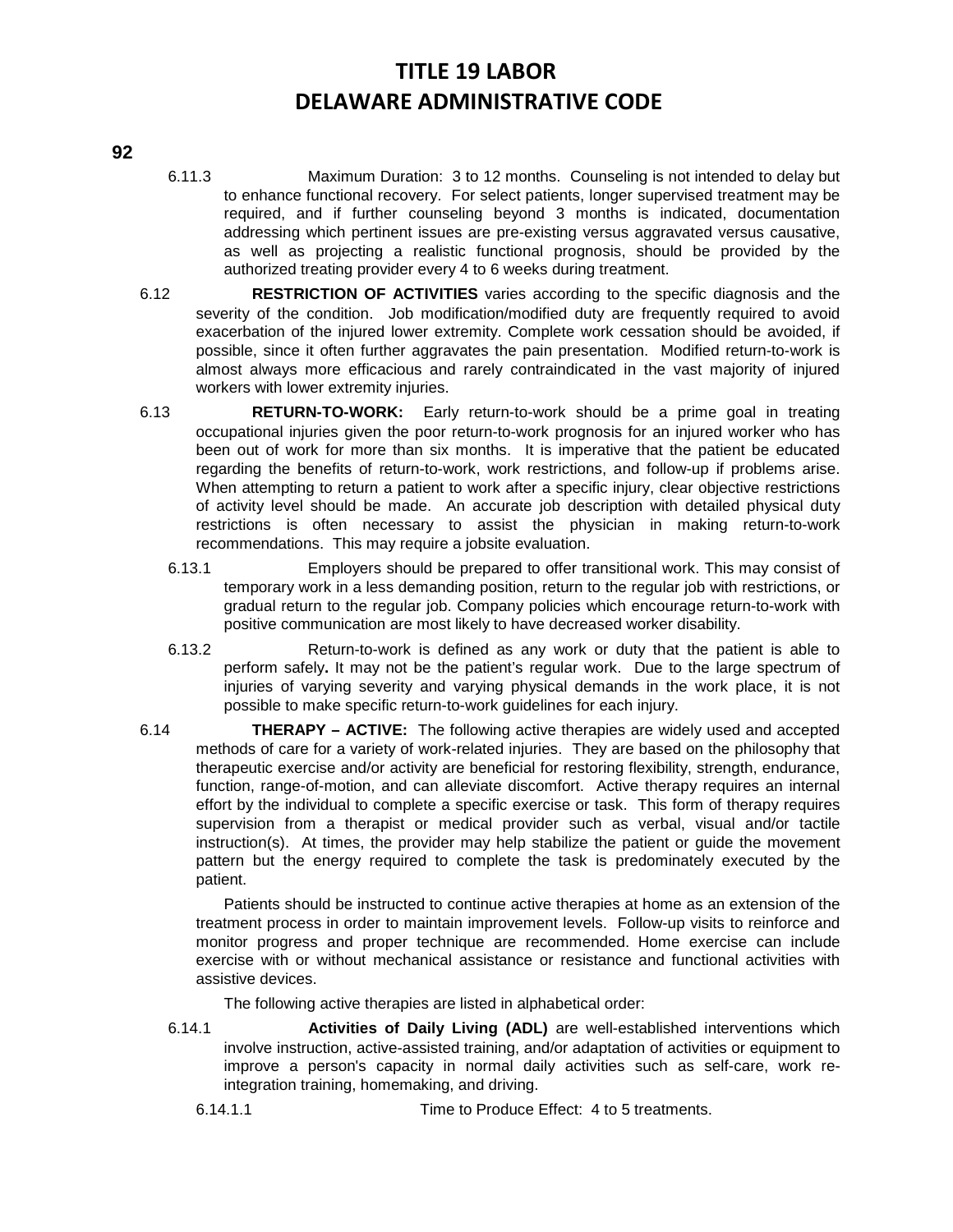#### 6.14.1.2 Maximum Duration: 6 weeks.

- 6.14.2 **Aquatic Therapy**: is a well-accepted treatment which consists of the therapeutic use of aquatic immersion for therapeutic exercise to promote ROM, flexibility, core stabilization, endurance, strengthening, body mechanics, and pain management. Aquatic therapy includes the implementation of active therapeutic procedures in a swimming or therapeutic pool. The water provides a buoyancy force that lessens the amount of force gravity applies to the body. The decreased gravity effect allows the patient to have a mechanical advantage and more likely to have a successful trial of therapeutic exercise. Studies have shown that the muscle recruitment for aquatic therapy versus similar non–aquatic motions is significantly less. Because there is always a risk of recurrent or additional damage to the muscle tendon unit after a surgical repair, aquatic therapy may be preferred by physicians to gain early return of ROM. In some cases the patient will be able to do the exercises unsupervised after the initial supervised session. Parks and recreation contacts may be used to locate less expensive facilities for patients.
	- 6.14.2.1 Indications include the following:

| 6.14.2.1.1 | Post-operative therapy as ordered by the physician;                                                                                                |
|------------|----------------------------------------------------------------------------------------------------------------------------------------------------|
|            | or                                                                                                                                                 |
| 6.14.2.1.2 | Intolerance for active land-based or full-weight-                                                                                                  |
|            | bearing therapeutic procedures; or                                                                                                                 |
| 6.14.2.1.3 | Symptoms that are exacerbated in<br>dry<br>a                                                                                                       |
|            | environment; and                                                                                                                                   |
| 6.14.2.1.4 | Willingness to follow through with the therapy on a                                                                                                |
|            | regular basis.                                                                                                                                     |
| 6.14.2.2   | The pool should be large enough to allow full extremity ROM                                                                                        |
|            | and fully erect posture. Aquatic vests, belts, snorkels, and other devices may be<br>used to provide stability, balance, buoyancy, and resistance. |
| 6.14.2.3   | Time to Produce Effect: 4 to 5 treatments.                                                                                                         |
| 6.14.2.4   | Frequency: 3 to 5 times per week.                                                                                                                  |
| 6.14.2.5   | Maximum Duration: 25 Visits                                                                                                                        |

- 6.14.2.6 A physician prescribed self-directed program is recommended after the supervised aquatics program has been established, or alternatively a transition to a self-directed dry environment exercise program.
- 6.14.2.7 There is some evidence that for osteoarthritis of the hip or knee, aquatic exercise probably slightly reduces pain and slightly improves function over 3 months.
- 6.14.3 **Functional Activities** are the use of therapeutic activity to enhance mobility, body mechanics, employability, coordination, balance, and sensory motor integration.
	- 6.14.3.1 Time to Produce Effect: 4 to 5 treatments
	- 6.14.3.2 Frequency: 3 to 5 times per week.
	- 6.14.3.3 Maximum Duration: 24 visits
	- 6.14.3.4 Total number of visit 97110 and 97530 should not exceed 40 visits without preauthorization.
- 6.14.4 **Functional Electrical Stimulation** is the application of electrical current to elicit involuntary or assisted contractions of atrophied and/or impaired muscles. Indications include muscle atrophy, weakness, sluggish muscle contraction, neuromuscular dysfunction or peripheral nerve lesion. Indications also may include an individual who is precluded from active therapy.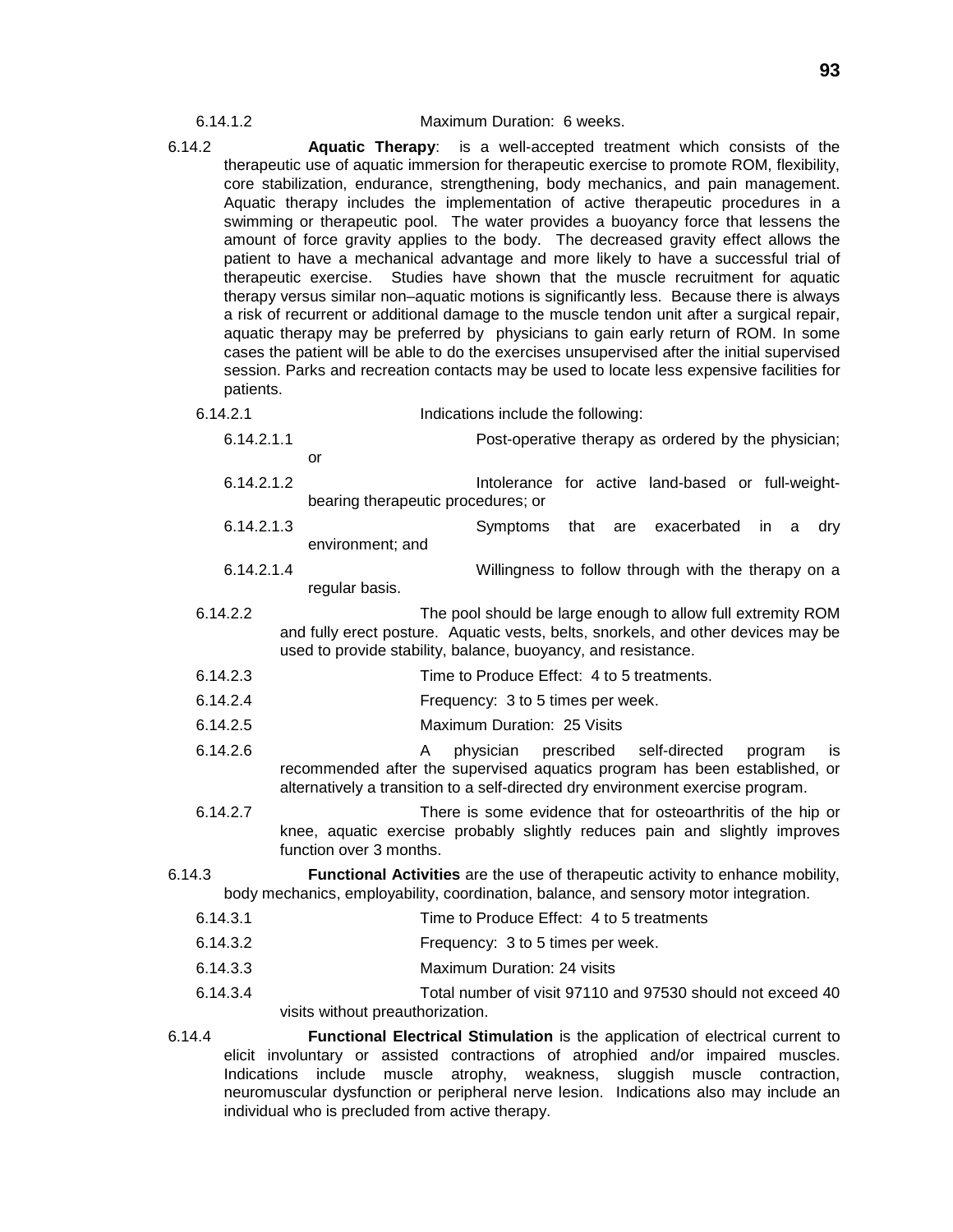- 6.14.4.1 Time to Produce Effect: 2 to 6 treatments.
- 6.14.4.2 Frequency: 3 times per week.
- 6.14.4.3 Maximum Duration: 24 visits inclusive of electrical muscle stimulation codes.. If beneficial, provide with home unit.
- 6.14.5 **Gait Training** is specialized training that promotes normal gait for a person with a faulty gait pattern secondary to lower extremity injury or surgery. Indications include the need to promote normal gait pattern with or without assistive devices; instruct in the safety and proper use of assistive devices; instruct in progressive use of more independent devices (i.e., platform-walker, to walker, to crutches, to cane); instruct in gait on uneven surfaces and steps (with and without railings) to reduce risk of fall, or loss of balance; and/or instruct in equipment to limit weight-bearing for the protection of a healing injury or surgery.
	- 6.14.5.1 Time to Produce Effect: 2 to 6 treatments.
	- 6.14.5.2 Frequency: 2 to 3 times per week.
	- 6.14.5.3 Maximum Duration: 12 Visits
- 6.14.6 **Neuromuscular Re-education** is the skilled application of exercise with manual, mechanical, or electrical facilitation to enhance strength**;** movement patterns**;** neuromuscular response; proprioception; kinesthetic sense**;** coordination**;** education of movement, balance and posture. Indications include the need to promote neuromuscular responses through carefully timed proprioceptive stimuli to elicit and improve motor activity in patterns similar to normal neurologically developed sequences, and improve neuromotor response with independent control.
	- 6.14.6.1 Time to Produce Effect: 2 to 6 treatments.
	- 6.14.6.2 Frequency: 3-5 times per week.
	- 6.14.6.3 Maximum Duration: 36 visits.
- 6.14.7 **Therapeutic Exercise** is a generally accepted treatment with or without mechanical assistance or resistance, may include isoinertial, isotonic, isometric and isokinetic types of exercises. There is good evidence to support the functional benefits of manual therapy with exercise, walking programs, conditioning, and other combined therapy programs. Indications include the need for cardiovascular fitness, reduced edema, improved muscle strength, improved connective tissue strength and integrity, increased bone density, promotion of circulation to enhance soft tissue healing, improvement of muscle recruitment, increased range of motion and are used to promote normal movement patterns. May also include complementary/alternative exercise movement therapy.
	- 6.14.7.1 Time to Produce Effect: 2 to 6 treatments.
	- 6.14.7.2 Frequency: 3 to 5 times per week.
	- 6.14.7.3 Maximum Duration: 36 visits.
	- 6.14.7.4 Total number of visits of 97110 & 97530 may not exceed 40 visits without pre-authorization
- 6.14.8 **Wheelchair Management and Propulsion** is the instruction and training of self-propulsion and proper use of a wheelchair. This includes transferring and safety instruction. This is indicated in individuals who are not able to ambulate due to bilateral lower extremity injuries, inability to use ambulatory assistive devices, and in cases of multiple traumas.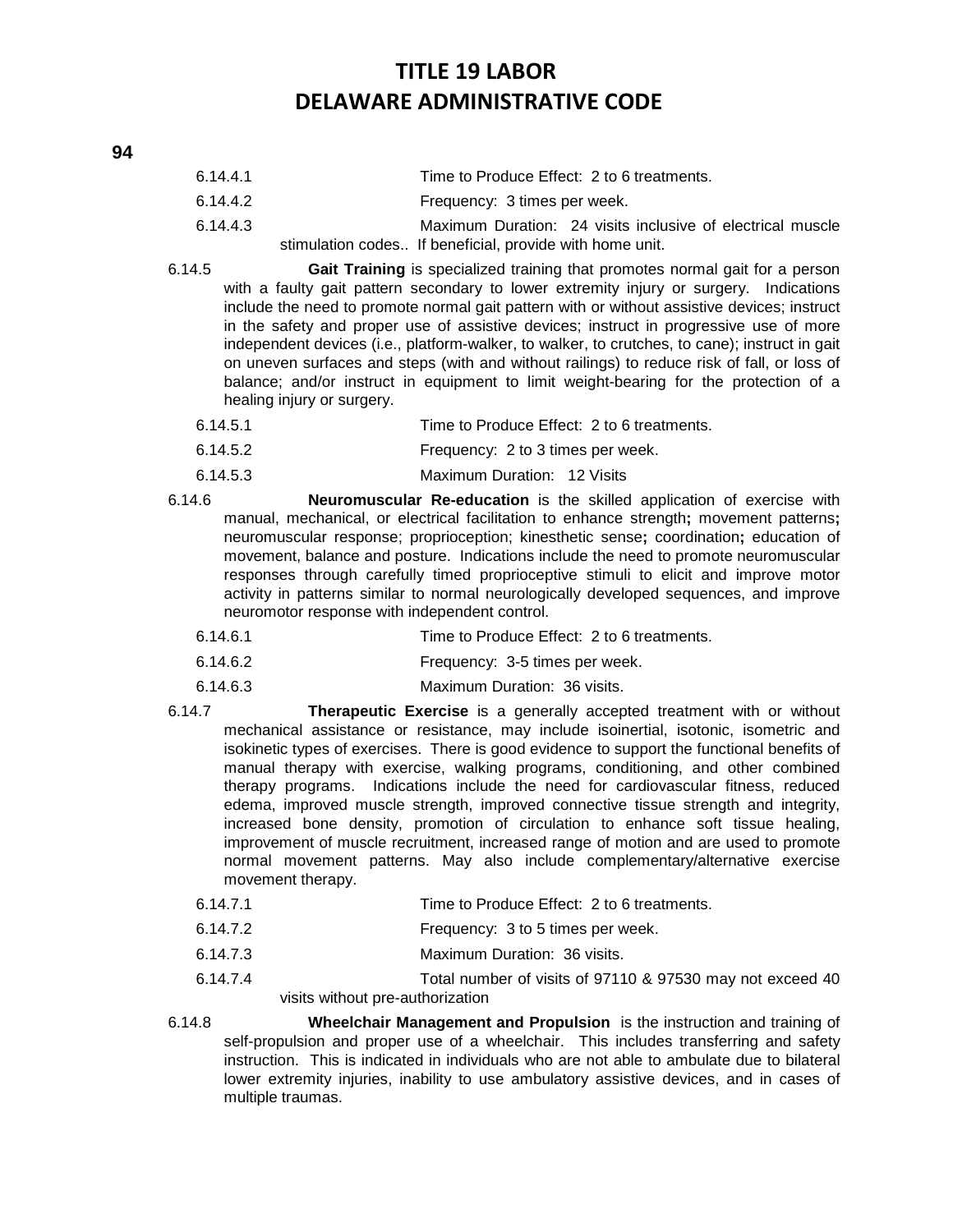| 6.14.8.1 | Time to Produce Effect: 2 to 6 treatments. |
|----------|--------------------------------------------|
| 6.14.8.2 | Frequency: 2 to 3 times per week.          |

6.14.8.3 Maximum Duration: 6 visits.

6.15 **THERAPY – PASSIVE:** Most of the following passive therapies and modalities are generally well-accepted methods of care for a variety of work-related injuries. Passive therapy includes those treatment modalities that do not require energy expenditure on the part of the patient. They are principally effective during the early phases of treatment and are directed at controlling symptoms such as pain, inflammation and swelling and to improve the rate of healing soft tissue injuries. They should be use adjunctively with active therapies to help control swelling, pain**,** and inflammation during the rehabilitation process. They may be used intermittently as the provider deems appropriate or regularly if there are specific goals with objectively measured functional improvements during treatment.

On occasion, specific diagnoses and post-surgical conditions may warrant durations of treatment beyond those listed as "maximum." Factors such as exacerbation of symptoms, reinjury, interrupted continuity of care and comorbidities may also extend durations of care. Specific goals with objectively measured functional improvement during treatment must be cited to justify extended durations of care. It is recommended that, if no functional gain is observed after the number of treatments under "time to produce effect" has been completed alternative treatment interventions, further diagnostic studies, or further consultations should be pursued.

The following passive therapies and modalities are listed in alphabetical order.

- 6.15.1 **Continuous Passive Motion (CPM)** is a form of passive motion using specialized machinery that acts to move a joint and may also pump blood and edema fluid away from the joint and periarticular tissues. CPM is effective in preventing the development of joint stiffness if applied immediately following surgery. It should be continued until the swelling that limits motion of the joint no longer develops. ROM for the joint begins at the level of patient tolerance and is increased twice a day as tolerated. Home use of CPM is expected after chondral defect surgery. CPM may be necessary for cases with ACL repair, manipulation, joint replacement or other knee surgery if the patient has been non compliant with pre-operative ROM exercises. Use of this equipment may require home visits.
	- 6.15.1.1 Time to Produce Effect: Immediate.
	- 6.15.1.2 Frequency: Up to 4 times a day.
	- 6.15.1.3 Optimum Duration: Up to 3 weeks post surgical.
	- 6.15.1.4 Maximum Duration: 3 weeks.
- 6.15.2 **Contrast Baths** can be used for alternating immersion of extremities in hot and cold water. Indications include edema in the sub-acute stage of healing, the need to improve peripheral circulation and decrease joint pain and stiffness.
	- 6.15.2.1 Time to Produce Effect: 3 treatments.
	- 6.15.2.2 Frequency: 3 times per week.
	- 6.15.2.3 Maximum Duration: 24 visits
- 6.15.3 **Electrical Stimulation (Attended and Unattended),** an accepted treatment; once applied, requires minimal on-site supervision by the physician or non-physician provider. Indications include pain, inflammation, muscle spasm, atrophy, decreased circulation, and the need for osteogenic stimulation.
	- 6.15.3.1 Time to Produce Effect: 2 to 4 treatments.
	- 6.15.3.2 Maximum Duration: 24 visits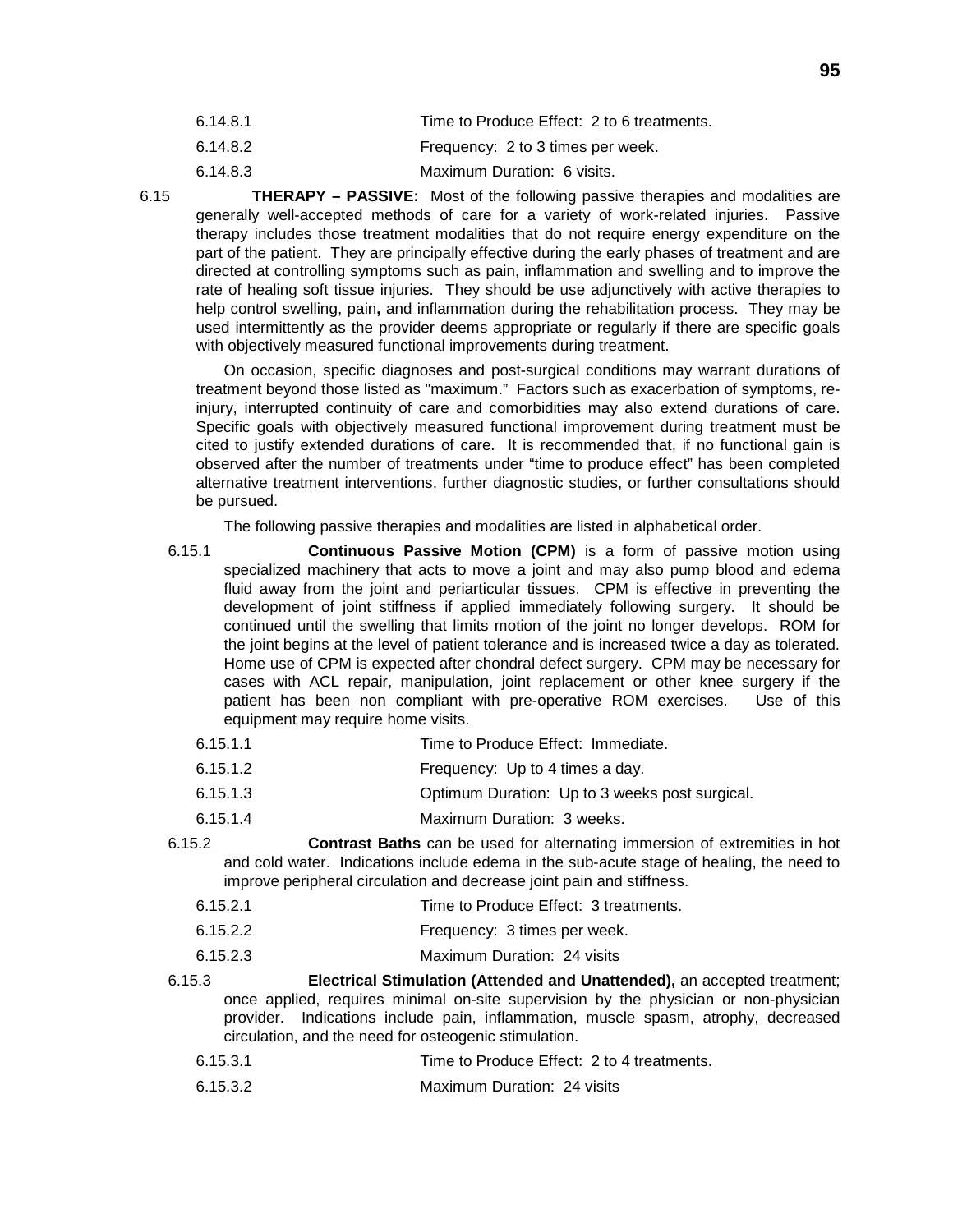- 6.15.4 **Fluidotherapy** employs a stream of dry, heated air that passes over the injured body part. The injured body part can be exercised during the application of dry heat. Indications include the need to enhance collagen extensibility before stretching, reduce muscle guarding, or reduce inflammatory response.
	- 6.15.4.1 Time to Produce Effect: 1 to 4 treatments.
	- 6.15.4.2 Frequency 1-5 times per week
	- 6.15.4.3 Maximum Duration: 24 visits.
- 6.15.5 **Iontophoresis** is the transfer of medication, including, but not limited to, steroidal anti-inflammatory and anesthetics, through the use of electrical stimulation. Indications include pain (Lidocaine), inflammation (hydrocortisone, salicylate), edema (mecholyl, hyaluronidase, and salicylate), ischemia (magnesium, mecholyl, and iodine), muscle spasm (magnesium, calcium); calcific deposits (acetate), scars**,** and keloids (chlorine, iodine, acetate).
	- 6.15.5.1 Time to Produce Effect: 1 to 4 treatments.
	- 6.15.5.2 Frequency: 3 times per week with at least 48 hours between treatments.
	- 6.15.5.3 Maximum Duration: 8 visits per body region
- 6.15.6 **LASER**: There is mounting evidence that low-level LASER treatment may be useful in tendonopathy, trigger points, nerve injury, and osteoarthritis of the knee. Low-level LASER treatment is therefore an accepted treatment for the above.
	- 6.15.6.1 Time to produce effect: 4-8 treatments
	- 6.15.6.2 Frequency: 3 sessions per week
	- 6.15.6.3 Maximum Duration: 18 visits.
- 6.15.7 **Manual Therapy Techniques** are passive interventions in which the providers use his or her hands, with or without instruments, to administer skilled movements designed to modulate pain; increase joint range of motion; reduce/eliminate soft tissue swelling, inflammation, or restriction; induce relaxation; and improve contractile and non-contractile tissue extensibility. These techniques are applied only after a thorough examination is performed to identify those for whom manual therapy would be contraindicated or for whom manual therapy must be applied with caution.
	- 6.15.7.1 **Manipulation** is generally accepted, well-established and widely used therapeutic intervention for lower extremity pain and dysfunction. Manipulative Treatment (not therapy) is defined as the therapeutic application of manually guided forces by an operator to improve physiologic function and/or support homeostasis that has been altered by the injury or occupational disease, and has associated clinical significance.
		- 6.15.7.1.1 High velocity, low amplitude (HVLA) technique, chiropractic manipulation, osteopathic manipulation, muscle energy techniques, counter strain, and non-force techniques are all types of manipulative treatment. This may be applied by osteopathic physicians (D.O.), chiropractic physicians (D.C.), properly trained physical therapists (P.T.), or properly trained medical physicians. Under these different types of manipulation exist many subsets of different techniques that can be described as a) direct- a forceful engagement of a restrictive/pathologic barrier, b) indirect- a gentle/non-forceful disengagement of a restrictive/pathologic barrier, c) the patient actively assists in the treatment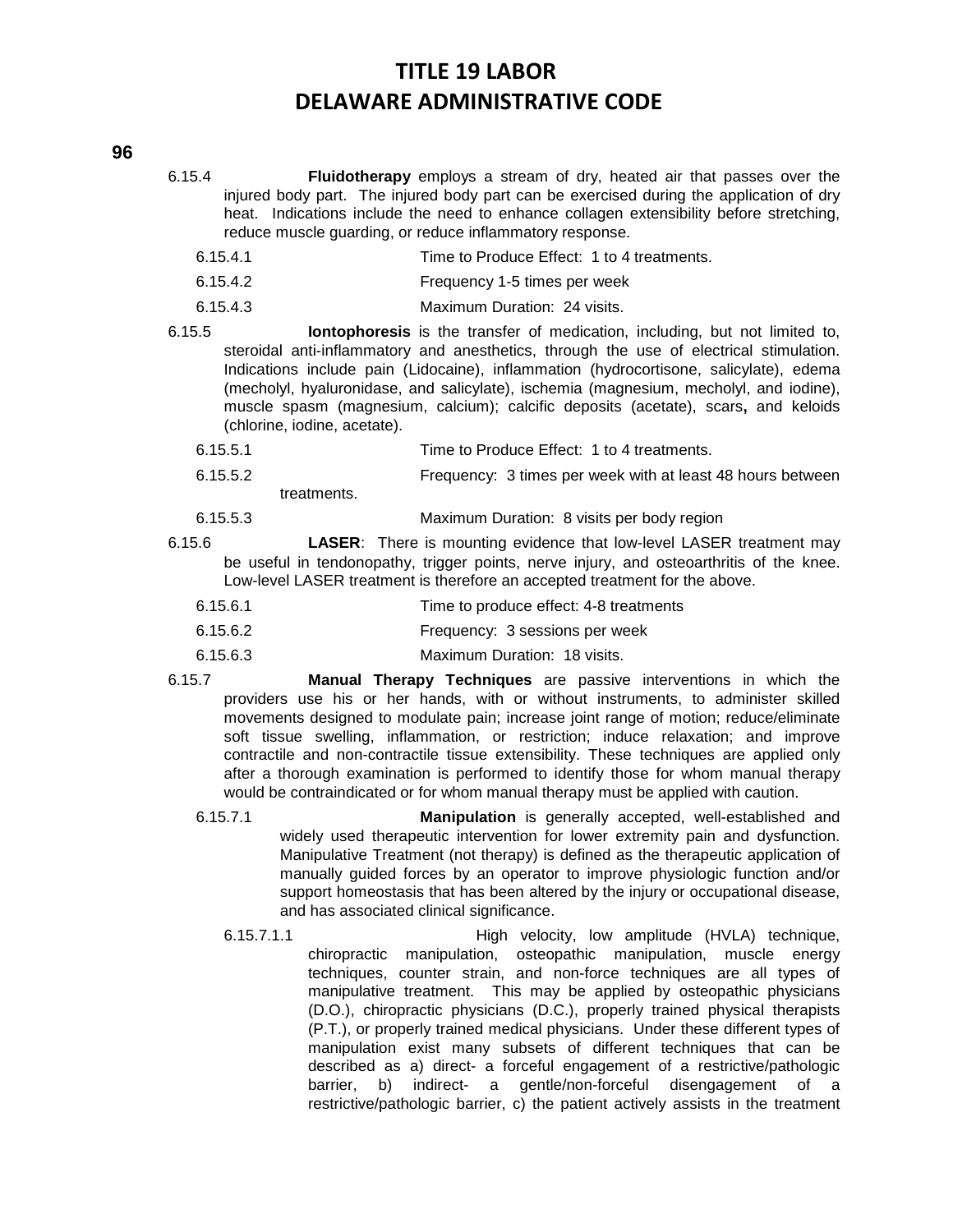and d) the patient relaxing, allowing the practitioner to move the body tissues. When the proper diagnosis is made and coupled with the appropriate technique, manipulation has no contraindications and can be applied to all tissues of the body. Pre-treatment assessment should be performed as part of each manipulative treatment visit to ensure that the correct diagnosis and correct treatment is employed.

- 6.15.7.1.2 High velocity, low amplitude (HVLA) manipulation is performed by taking a joint to its end range of motion and moving the articulation into the zone of accessory joint movement, well within the limits of anatomical integrity. Indications for manipulation include joint pain, decreased joint motion, and joint adhesions. Contraindications to HVLA manipulation include joint instability, fractures, severe osteoporosis, infection, metastatic cancer, active inflammatory arthritides, aortic aneurysm, and signs of progressive neurologic deficits.
- 6.15.7.1.3 Time to produce effect for all types of manipulative treatment: 1 to 6 treatments.
- 6.15.7.1.4 Frequency: Up to 3 times per week for the first 4 weeks as indicated by the severity of involvement and the desired effect, then up to 2 treatments per week for the next 4 weeks. For further treatments, twice per week or less to maintain function.
- 6.15.7.1.5 Maximum duration: 30 visits. Extended durations of care beyond what is considered "maximum" may be necessary in cases of re-injury, interrupted continuity of care, exacerbation of symptoms, and in those patients with comorbidities. Refer to the Chronic Pain Guidelines for care beyond 6 months.
- 6.15.7.1.6 The combination of 97140 plus either CMT or OMT code is equal to one visit when performed on the same day. Any combination of manual therapeutic intervention exceeding 30 visits (not units) needs to go to UR. A provider may perform manual therapy and manipulation on the same day. However, the provider must include a description of the service and a rationale for why both services are needed to the same body region on the same day.

#### 6.15.7.2 **Mobilization (Joint) /Manipulation**

- 6.15.7.2.1 Mobilization is passive movement involving oscillatory motions to the involved joints. The passive mobility is performed in a graded manner (I, II, III, IV, or V), which depicts the speed of the maneuver. It may include skilled manual joint tissue stretching. Indications include the need to improve joint play, improve intracapsular arthrokinematics, or reduce pain associated with tissue impingement.
- 6.15.7.2.2 Time to produce effect: 4 to 6 treatments
- 6.15.7.2.3 Frequency: 2 to 3 times per week
- 6.15.7.2.4 Maximum duration: 30 visits (CPT codes 97124 and 97140 can not exceed 30 visits in combination).
- 

#### 6.15.7.3 **Mobilization (Soft Tissue)**

6.15.7.3.1 Mobilization of soft tissue is the skilled application of manual techniques designed to normalize movement patterns through the reduction of soft tissue pain and restrictions. Indications include muscle spasm around a joint, trigger points, adhesions, and neural compression.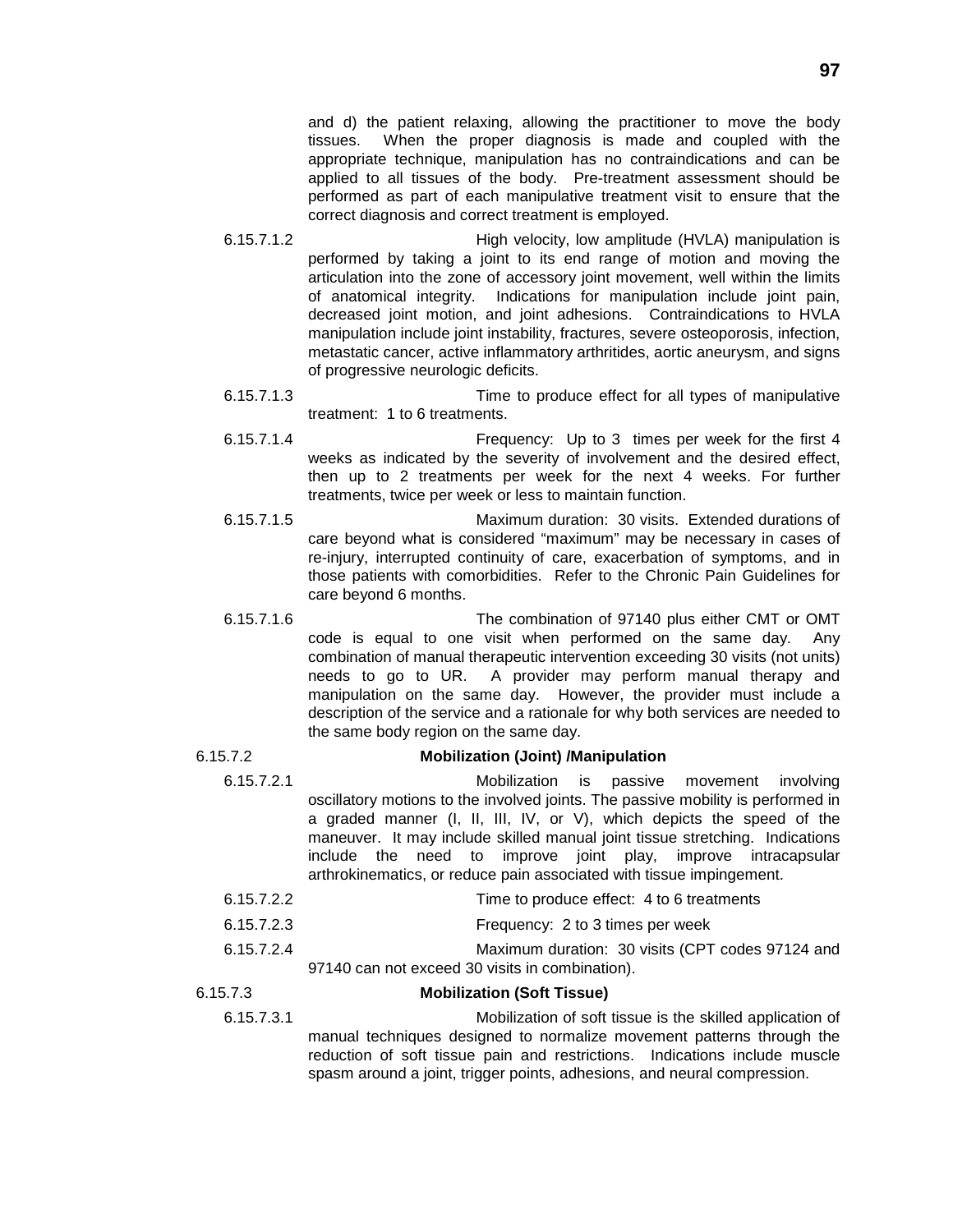- 6.15.7.3.2 **Nerve Gliding:** consist of a series of flexion and extension movements of the toes, foot, knee, and hip that produce tension and longitudinal movement along the length of the sciatic, femoral, obturator, and other nerves of the lower extremity. These exercises are based on the principle that the tissues of the peripheral nervous system are designed for movement, and that tension and glide (excursion) of nerves may have an effect on neurophysiology through alterations in vascular and axoplasmic flow. Nerve gliding performed on a patient by the clinician should be reinforced by patient performance of similar techniques as part of a home exercise program at least twice per day.
	- 6.15.7.3.3 Time to produce effect: 4 to 6 treatments
	- 6.15.7.3.4 Frequency: 2 to 3 times per week
	- 6.15.7.3.5 Maximum duration: 30 visits (CPT codes 97124 and
		- 97140 can not exceed 30 visits in combination).
- 6.15.8 **Massage:** Manual or Mechanical Massage is manipulation of soft tissue with broad ranging relaxation and circulatory benefits. This may include stimulation of acupuncture points and acupuncture channels (acupressure), application of suction cups and techniques that include pressing, lifting, rubbing, pinching of soft tissues by or with the practitioner's hands. Indications include edema, muscle spasm, adhesions, the need to improve peripheral circulation and range of motion, or to increase muscle relaxation and flexibility prior to exercise.
	- 6.15.8.1 Time to produce effect: Immediate.
	- 6.15.8.2 Frequency: 1 to 3 times per week
	- 6.15.8.3 Maximum duration: 12 visits (CPT codes 97124 and 97140 can not exceed 30 visits in combination).
- 6.15.9 **Paraffin Bath** is a superficial heating modality that uses melted paraffin (candle wax) to treat irregular surfaces such as the foot or ankle*.* Indications include the need to enhance collagen extensibility before stretching, reduce muscle guarding, or reduce inflammatory response.
	- 6.15.9.1 Time to Produce Effect: 1 to 4 treatments.
	- 6.15.9.2 Frequency: 1 to 5 times per week.
	- 6.15.9.3 Maximum Duration: 20 visits. If beneficial, provide with home unit or purchase if effective.
- 6.15.10 **Superficial Heat and Cold Therapy:** thermal agents applied in various manners that lower or raise the body tissue temperature for the reduction of pain, inflammation, and/or effusion resulting from injury or induced by exercise. Includes application of heat just above the surface of the skin at acupuncture points. Indications include acute pain, edema and hemorrhage, need to increase pain threshold, reduce muscle spasm and promote stretching/flexibility. Cold and heat packs can be used at home as an extension of therapy in the clinic setting.
	- 6.15.10.1 Time to produce effect: Immediate
	- 6.15.10.2 Frequency: 2 to 5 times per week (clinic). Home treatment as needed.
	-
	- 6.15.10.3 Maximum duration: 12 visits, with maximum visits of 1 per day. If symptoms persist, consideration should be given to further diagnostic studies or other treatment options.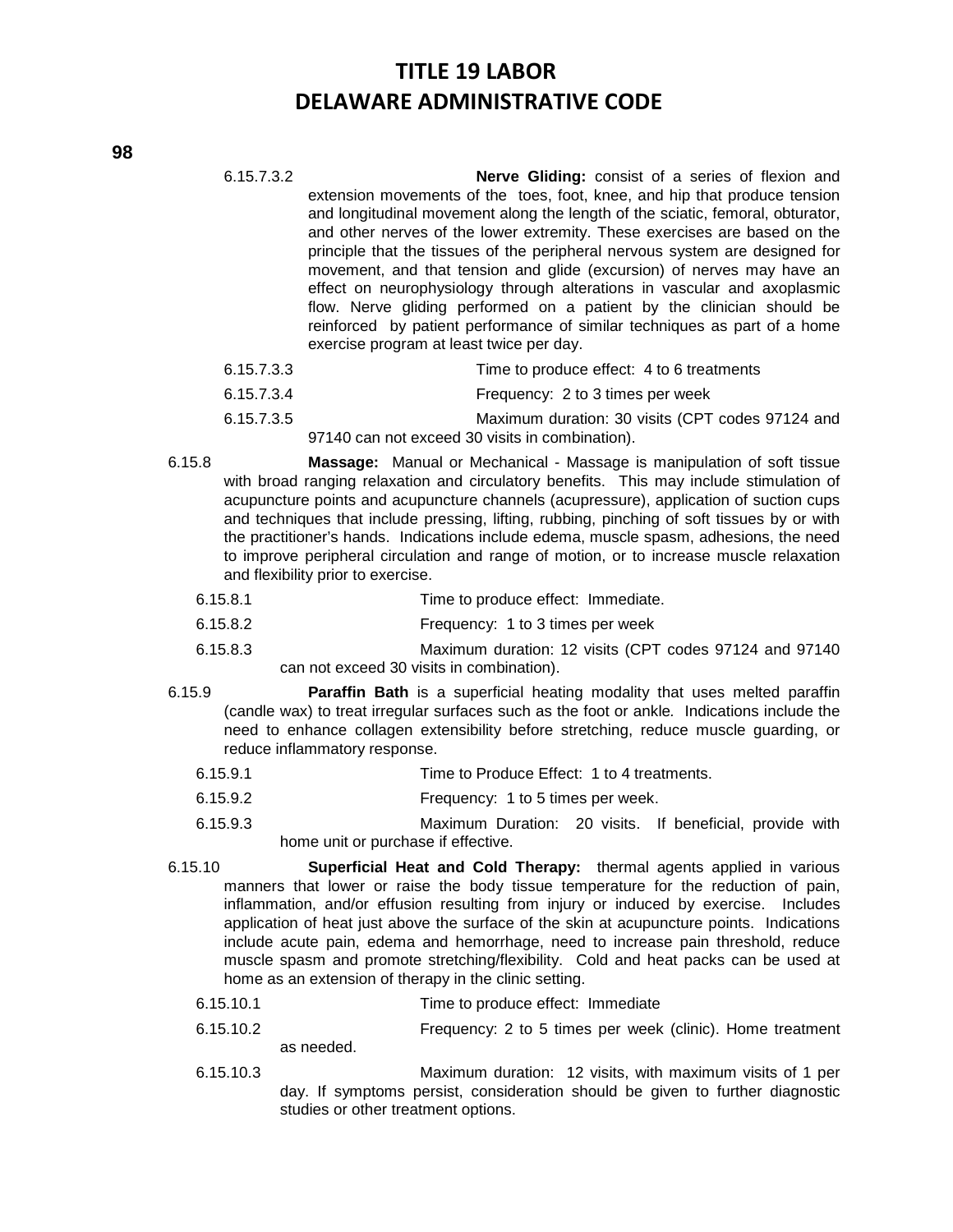- **99**
- 6.15.11 **Short-wave Diathermy** is an accepted treatment which involves the use of equipment that exposes soft tissue to a magnetic or electrical field. Indications include enhanced collagen extensibility before stretching, reduced muscle guarding, reduced inflammatory response, and enhanced re-absorption of hemorrhage/hematoma or edema. It is an accepted modality as an adjunct to acupuncture or situation where other forms of contact superficial heat are contraindicated.
	- 6.15.11.1 Time to produce effect: 2-4 treatments
	- 6.15.11.2 Frequency: 2-3 times per week
	- 6.15.11.3 Maximum Duration: 18 visits.
- 6.15.12 **Therapeutic Taping/Strapping:** Fabrication and application of strapping or taping (e.g. use of elastic wraps, heavy cloths, or adhesive tape) are used to enhance performance of tasks for movements, support weak or ineffective joints or muscles, reduce or correct joint limitations or deformities, and/or protect body parts from injury. Splints and strapping are also used in conjunction with therapeutic exercise, functional training and other interventions, and should be selected in the context of the patient's need. Examples include, but are not limited to, strains and sprains of joints, patello femoral syndrome, and post surgical rehabilitation.
	- 6.15.12.1 Time to produce effect: 3-5 treatments
	- 6.15.12.2 Frequency: Every 1-5 days
	- 6.15.12.3 Maximum Duration: 15 visits per involved area
- 6.15.13 **Transcutaneous Electrical Nerve Stimulation (TENS)** is a generally accepted treatment. TENS should include at least one instructional session for proper application and use. Indications include muscle spasm, atrophy, and decreased circulation and pain control. Minimal TENS unit parameters should include pulse rate, pulse width and amplitude modulation. Consistent, measurable functional improvement must be documented prior to the purchase of a home unit.
	- 6.15.13.1 Time to Produce Effect: Immediate.
	- 6.15.13.2 Frequency: Variable.
	- 6.15.13.3 Maximum Duration: 3 sessions. If beneficial, provide with home unit or purchase if effective.
- 6.15.14 **Ultrasound** is an accepted treatment which includes ultrasound with electrical stimulation and Phonophoresis. Ultrasound uses sonic generators to deliver acoustic energy for therapeutic thermal and/or non-thermal soft tissue effects. Indications include scar tissue, adhesions, collagen fiber and muscle spasm, and the need to extend muscle tissue or accelerate the soft tissue healing.
	- 6.15.14.1 Ultrasound with electrical stimulation is concurrent delivery of electrical energy that involves a dispersive electrode placement. Indications include muscle spasm, scar tissue, pain modulation, and muscle facilitation.
	- 6.15.14.2 Phonophoresis is the transfer of medication to the target tissue to control inflammation and pain through the use of sonic generators. These topical medications include, but are not limited to, steroidal antiinflammatory and anesthetics.
	- 6.15.14.3 Time to produce effect: 4 to 8 treatments
	- 6.15.14.4 Frequency: 2-3 times per week
	- 6.15.14.5 Maximum duration: 18 visits
- 6.15.15 **Vasopneumatic Devices** are mechanical compressive devices used in both inpatient and outpatient settings to reduce various types of edema. Indications include pitting edema, lymphedema and venostasis. Maximum compression should not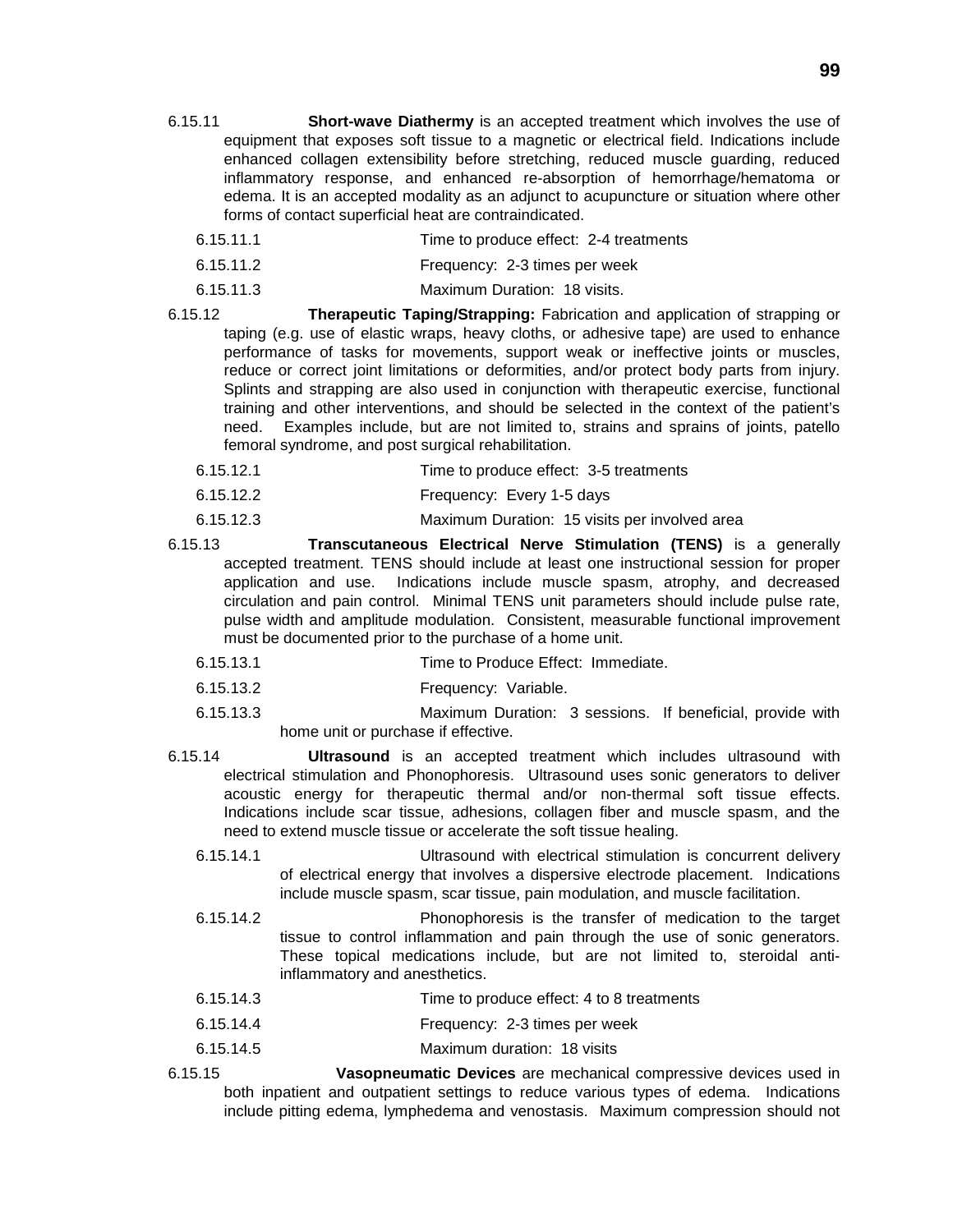exceed minimal diastolic blood pressure. Use of a unit at home should be considered if expected treatment is greater than two weeks.

- 6.15.15.1 Time to Produce Effect: 1 to 3 treatments.
- 6.15.15.2 Frequency: 3 to 5 times per week.
- 6.15.15.3 Maximum Duration: 24 visits
- 6.15.16 **Whirlpool** is conductive exposure to water at temperatures that best elicits the desired effect (cold vs. heat). It generally includes massage by water propelled by a turbine or Jacuzzi jet system and has the same thermal effects as hot packs if higher than tissue temperature. It has the same thermal effects as cold application if comparable temperature water used. Indications include the need for analgesia, relaxing muscle spasm, reducing joint stiffness, enhancing mechanical debridement and facilitating and preparing for exercise.
	- 6.15.16.1 Time to Produce Effect: 2 to 4 treatments.
	- 6.15.16.2 Frequency: 3 to 5 times per week.
	- 6.15.16.3 Maximum Duration: 24 visits
- 6.16 **VOCATIONAL REHABILITATION** is a generally accepted intervention. Initiation of vocational rehabilitation requires adequate evaluation of patients for quantification of highest functional level and motivation. Vocational rehabilitation may be as simple as returning to the original job or as complicated as being retrained for a new occupation. The effectiveness of vocational rehabilitation may be enhanced when performed in combination with work hardening or work conditioning.

#### **7.0 Therapeutic Procedures – Operative**

All operative interventions must be based upon positive correlation of clinical findings, clinical course and diagnostic tests. A comprehensive assimilation of these factors must lead to a specific diagnosis with positive identification of pathologic condition(s). It is imperative to rule out non-physiologic modifiers of pain presentation or non-operative conditions mimicking radiculopathy or instability (e.g., peripheral neuropathy, piriformis syndrome, myofascial pain, complex regional pain syndrome or sympathetically mediated pain syndromes, sacroiliac dysfunction, psychological conditions, etc.) prior to consideration of elective surgical intervention.

In addition, operative treatment is indicated when the natural history of surgically treated lesions is better than the natural history for non-operatively treated lesions. All patients being considered for surgical intervention should first undergo a comprehensive neuromusculoskeletal examination to identify mechanical pain generators that may respond to non-surgical techniques or may be refractory to surgical intervention.

Structured rehabilitation interventions are necessary for all of the following procedures except in some cases of hardware removal.

Return-to-work restrictions should be specific according to the recommendation in the Section 6.0, Therapeutic Procedures, Non-operative.

#### 7.1 **ANKLE AND SUBTALAR FUSION**

- 7.1.1 **Description/Definition:** Surgical fusion of the ankle or subtalar joint.
- 7.1.2 **Occupational Relationship:** Usually post-traumatic arthritis or residual deformity.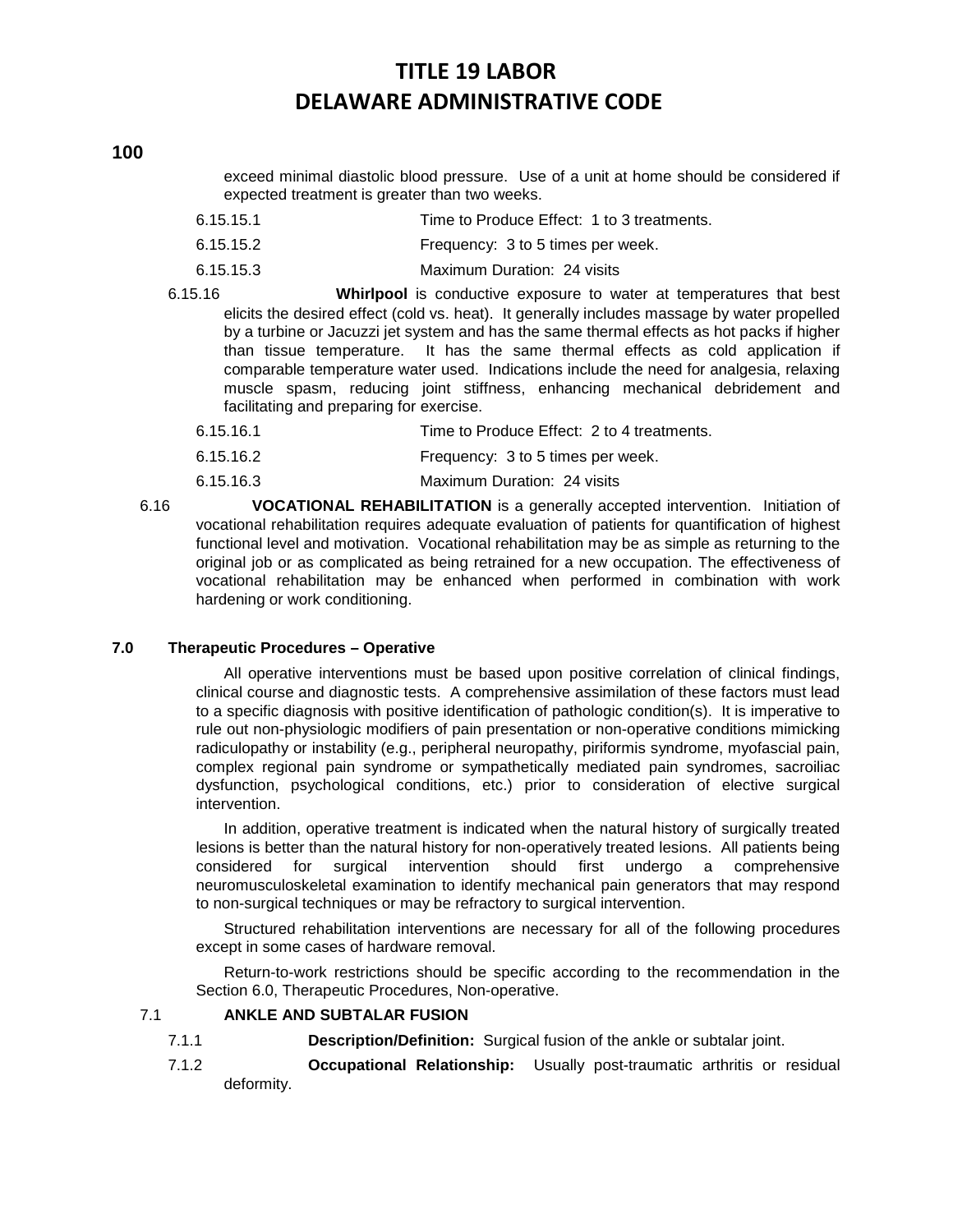- 7.1.3 **Specific Physical Exam Findings:** Painful, limited range of motion of the joint(s). Possible fixed deformity.
- 7.1.4 **Diagnostic Testing Procedures:** Radiographs. Diagnostic injections, MRI, CT scan, and/or bone scan.
- 7.1.5 **Surgical Indications/Considerations:** All reasonable conservative measures have been exhausted and other reasonable surgical options have been seriously considered or implemented. Patient has disabling pain or deformity. Fusion is the procedure of choice for individuals with osteoarthritis who plan to return to physically demanding activities.
	- 7.1.5.1 Prior to surgical intervention, the patient and treating physician should identify functional operative goals, and the likelihood of achieving improved ability to perform activities of daily living or work activities and the patient should agree to comply with the pre- and post-operative treatment plan including home exercise. The provider should be especially careful to make sure the patient understands the amount of post-operative therapy required and the length of partial- and full-disability expected post-operatively.
	- 7.1.5.2 Because smokers have a higher risk of delayed bone healing and post-operative costs, it is recommended that insurers cover a smoking cessation program peri-operatively. Physicians may monitor smoking cessation with laboratory tests such as cotinine levels for long-term cessation.
- 7.1.6 **Operative Procedures:** Open reduction internal fixation (ORIF) with possible bone grafting. External fixation may be used in some cases.

### 7.1.7 **Post-operative Treatment:**

- 7.1.7.1 An individualized rehabilitation program based upon communication between the surgeon/physician and the therapy provider and using therapies as outlined in Section 6.0, Therapeutic Procedures, Nonoperative. In all cases, communication between the physician and therapist is important to the timing of weight-bearing, and exercise progressions.
- 7.1.7.2 When boney union is achieved, treatment usually includes active therapy with or without passive therapy, including gait training and ADLs.
- 7.1.7.3 Rocker bottom soles or shoe lifts may be required. A cast is usually in place for 6 to 8 weeks followed by graduated weight-bearing. Modified duty may last up to 4 to 6 months.
- 7.1.7.4 Return to work and restrictions after surgery may be made by an attending physician in consultation with the surgeon or by the surgeon.

#### 7.2 **KNEE FUSION**

- 7.2.1 **Description/Definition:** Surgical fusion of femur to the tibia at the knee joint.
- 7.2.2 **Occupational Relationship:** Usually from post-traumatic arthritis or deformity.
- 7.2.3 **Specific Physical Exam Findings:** Stiff, painful, sometime deformed limb at the knee joint.
- 7.2.4 **Diagnostic Testing Procedures:** Radiographs. MRI, CT, diagnostic injections or bone scan.
- 7.2.5 **Surgical Indications/Considerations:** All reasonable conservative measures have been exhausted and other reasonable surgical options have been seriously considered or implemented, e.g. failure of arthroplasty. Fusion is a consideration particularly in the young patient who desires a lifestyle that would subject the knee to high mechanical stresses. The patient should understand that the leg will be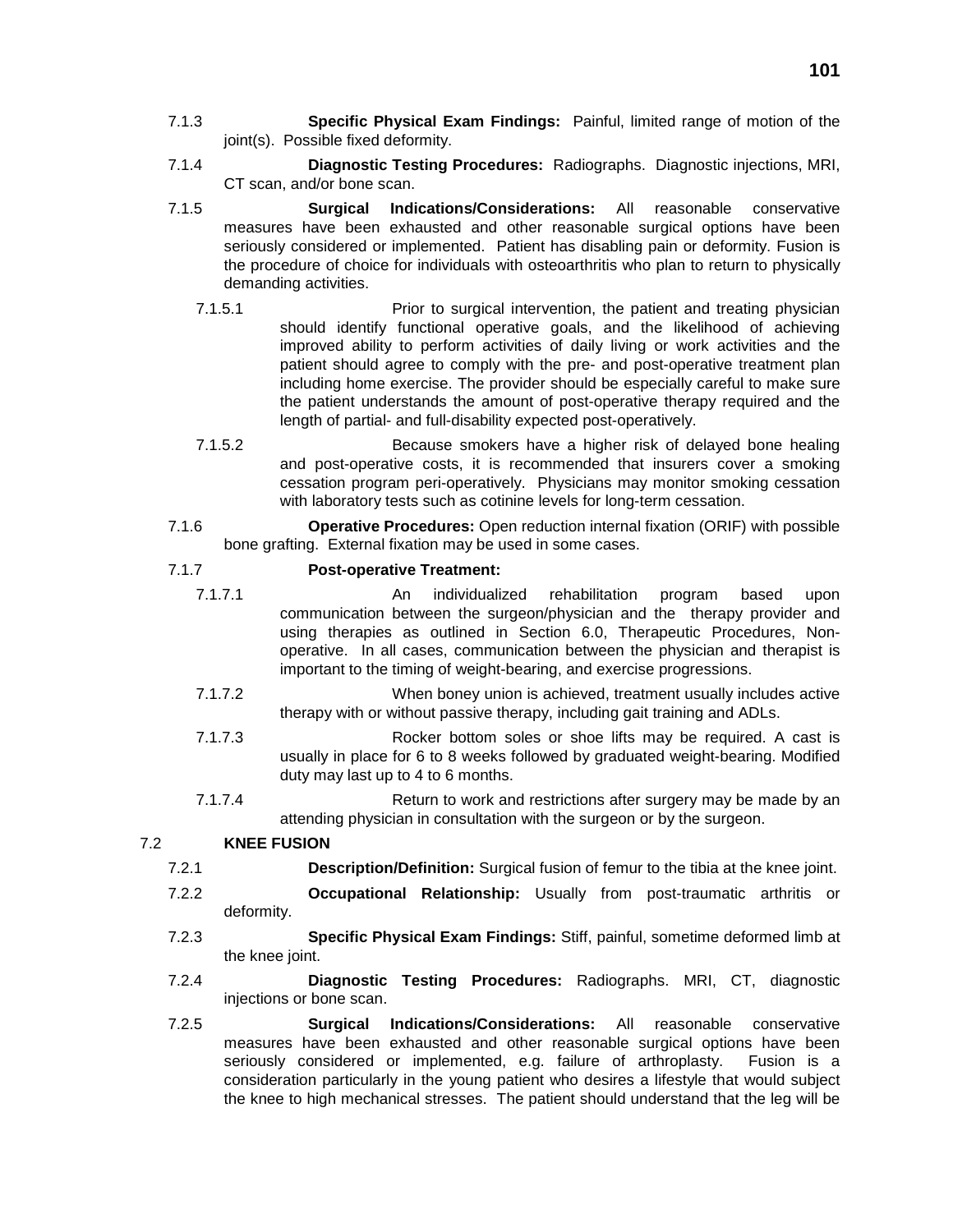shortened and there may be difficulty with sitting in confined spaces, and climbing stairs. Although there is generally a painless knee, up to 50% of cases may have complications.

- 7.2.5.1 Prior to surgical intervention, the patient and treating physician should identify functional operative goals and the likelihood of achieving improved ability to perform activities of daily living or work activities and the patient should agree to comply with the pre- and post-operative treatment plan including home exercise. The provider should be especially careful to make sure the patient understands the amount of post-operative therapy required and the length of partial- and full-disability expected post-operatively.
- 7.2.5.2 Because smokers have a higher risk of delayed bone healing and post-operative costs, it is recommended that insurers cover a smoking cessation program peri-operatively. Physicians may monitor smoking cessation with laboratory tests such as cotinine levels for long-term cessation.
- 7.2.6 **Operative Procedures:** Open reduction internal fixation (ORIF) with possible bone grafting. External fixation or intramedullary rodding may also be used.

#### 7.2.7 **Post-operative Treatment:**

- 7.2.7.1 An individualized rehabilitation program based upon communication between the surgeon/physician and the therapy provider and using therapies as outlined in Section 6.0, Therapeutic Procedures, Nonoperative. In all cases, communication between the physician and therapist is important to the timing of weight-bearing, and exercise progressions.
- 7.2.7.2 When boney union is achieved, treatment usually includes active therapy with or without passive therapy, including gait training and ADLs. Non weight-bearing or limited weight-bearing and modified duty may last up to 4 and 6 months.
- 7.2.7.3 Return to work and restrictions after surgery may be made by an attending physician in consultation with the surgeon or by the surgeon.

### 7.3 **ANKLE ARTHROPLASTY**

- 7.3.1 **Description/Definition:** Prosthetic replacement of the articulating surfaces of the ankle joint.
- 7.3.2 **Occupational Relationship:** Usually from post-traumatic arthritis.
- 7.3.3 **Specific Physical Exam Findings:** Stiff, painful ankle. Limited range-ofmotion of the ankle joint.
- 7.3.4 **Diagnostic Testing Procedures:** Radiographs, MRI, diagnostic injections, CT scan, bone scan.
- 7.3.5 **Surgical Indications/Considerations:** When pain interferes with ADLs, and all reasonable conservative measures have been exhausted and other reasonable surgical options have been considered or implemented. A very limited population of patients is appropriate for ankle arthroplasty.
	- 7.3.5.1 Requirements include:

| 7.3.5.1.1 | Good bone quality;      |
|-----------|-------------------------|
| 7.3.5.1.2 | BMI less than 35;       |
| 7.3.5.1.3 | Non-smoker currently;   |
| 7.3.5.1.4 | Patient is 60 or older; |
|           |                         |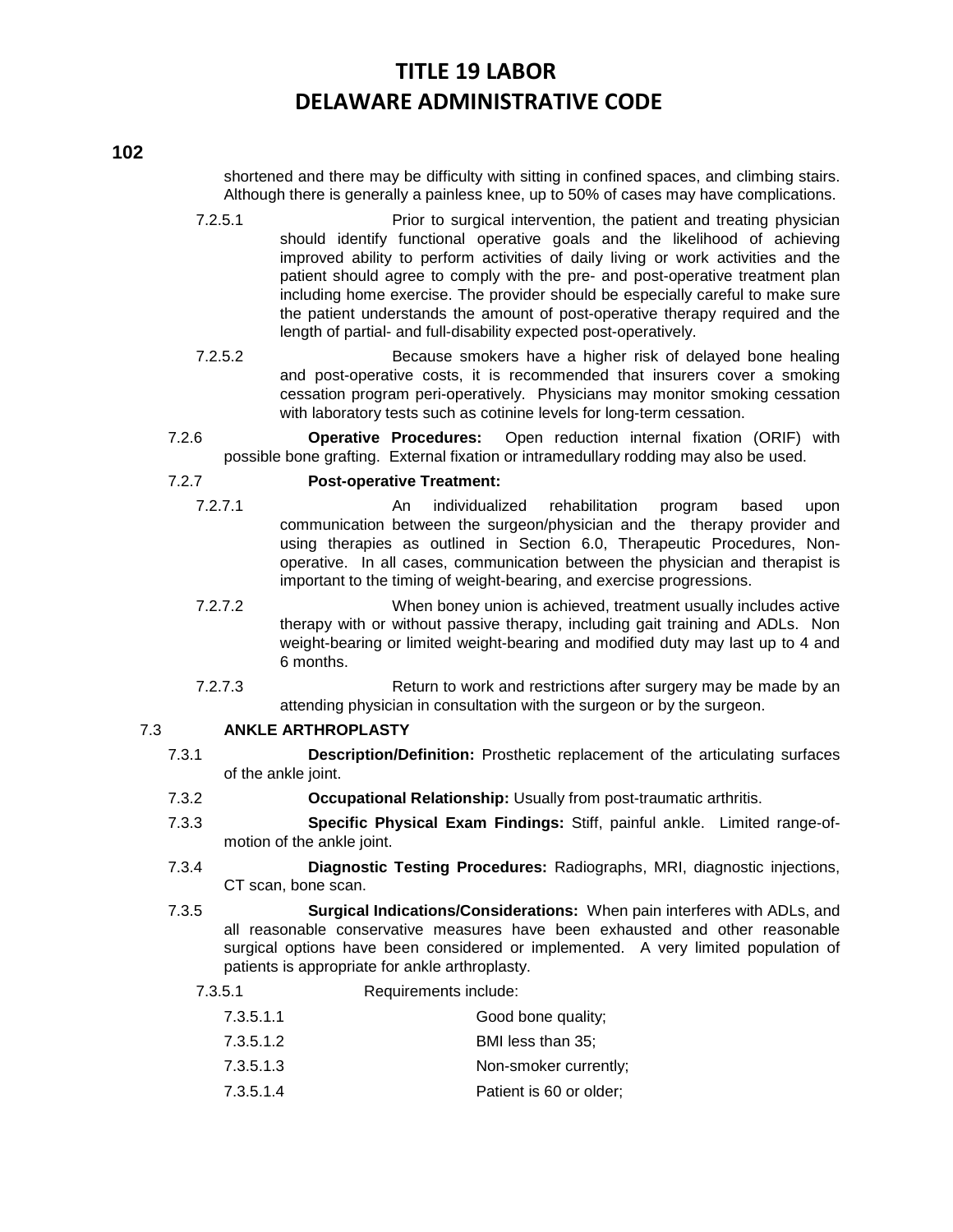| No lower extremity neuropathy;<br>7.3.5.1.5 |  |
|---------------------------------------------|--|
|---------------------------------------------|--|

- 7.3.5.1.6 Patient does not pursue physically demanding work or recreational activities.
- 7.3.5.2 The following issues should be addressed when determining appropriateness for surgery: ankle laxity, bone alignment, surrounding soft tissue quality, vascular status, presence of avascular necrosis, history of open fracture or infection, motor dysfunction, and treatment of significant knee or hip pathology.
- 7.3.5.3 Ankle implants are less successful than similar procedures in the knee or hip. There are no good studies comparing arthrodesis and ankle replacement. Patients with ankle fusions generally have good return to function and fewer complications than those with joint replacements. Re-operation rates may be higher in ankle arthroplasty than in ankle arthrodesis. Long-term performance beyond ten years for current devices is still unclear. Salvage procedures for ankle replacement include revision with stemmed implant or allograft fusion. Given these factors, an ankle arthroplasty requires prior authorization and a second opinion by a surgeon specializing in lower extremity surgery.
- 7.3.5.4 **Contraindications** include severe osteoporosis, significant general disability due to other medical conditions, psychiatric issues.
	- 7.3.5.4.1 In cases where surgery is contraindicated due to obesity, it may be appropriate to recommend a weight loss program if the patient is unsuccessful losing weight on their own. Coverage for weight loss would continue only for motivated patients who have demonstrated continual progress with weight loss.
- 7.3.5.5 Prior to surgery, patients may be assessed for any associated mental health or low back pain issues that may affect rehabilitation.
- 7.3.5.6 Prior to surgical intervention, the patient and treating physician should identify functional operative goals and the likelihood of achieving improved ability to perform activities of daily living or work activities and the patient should agree to comply with the pre- and post-operative treatment plan including home exercise. The provider should be especially careful to make sure the patient understands the amount of post-operative therapy required and the length of partial- and full-disability expected post-operatively.
- 7.3.5.7 Because smokers have a higher risk of delayed bone healing and post-operative costs, it is recommended that insurers cover a smoking cessation program peri-operatively. Physicians may monitor smoking cessation with laboratory tests such as cotinine levels for long-term cessation.
- 7.3.6 **Operative Procedures:** Prosthetic replacement of the articular surfaces of the ankle; DVT prophylaxis is not always required but should be considered for patients who have any risk factors for thrombosis.
	- 7.3.6.1 **Complications –** include pulmonary embolism, infection, bony lysis, polyethylene wear, tibial loosening, instability, malalignment, stiffness, nerve-vessel injury, and peri-prosthetic fracture.

### 7.3.7 **Post-operative Treatment:**

7.3.7.1 An individualized rehabilitation program based upon communication between the surgeon/physician and the therapy provider while using therapies as outlined in Section 6.0, Therapeutic Procedures, Nonoperative. In all cases, communication between the physician and therapist is important to the timing of weight-bearing, and exercise progressions.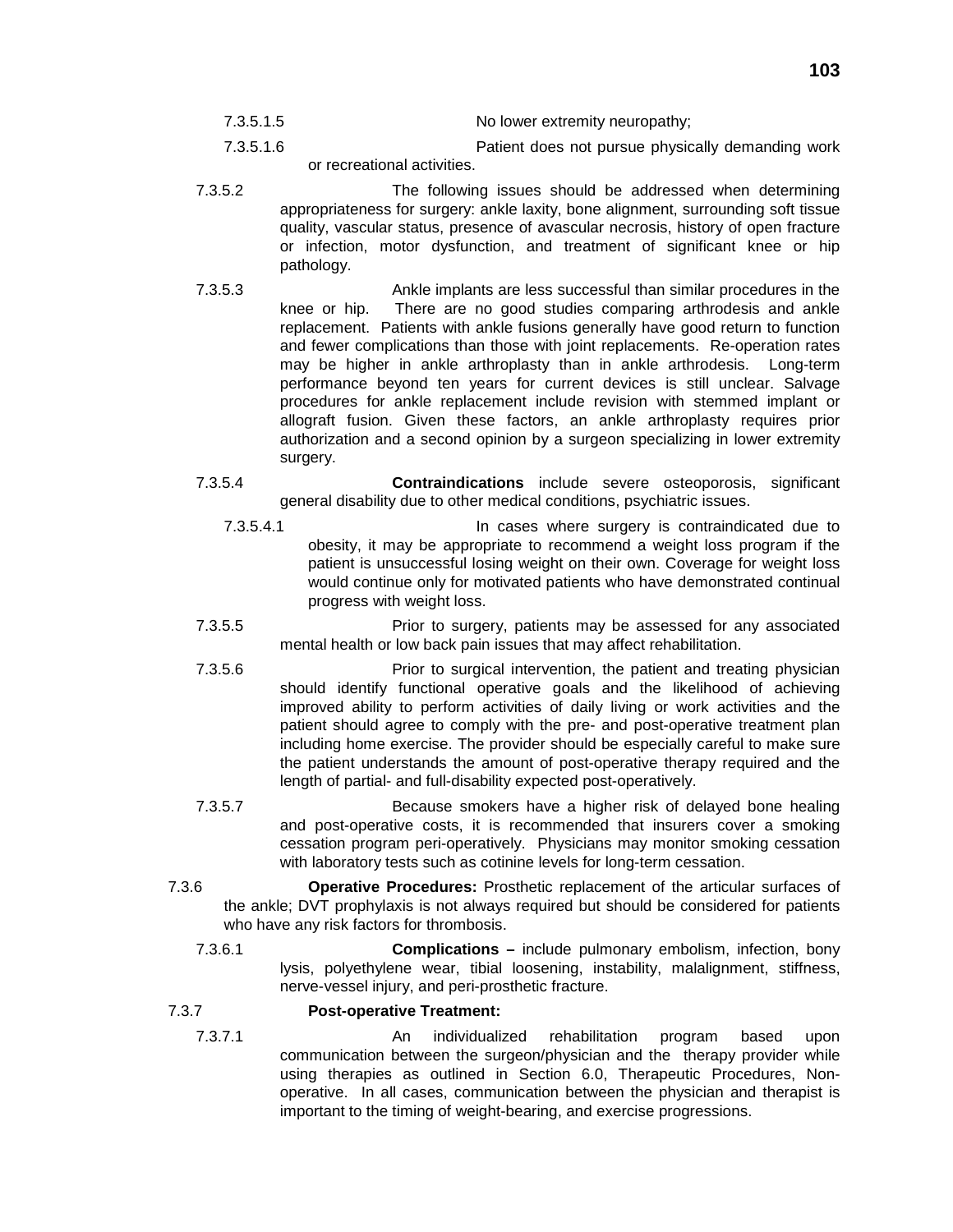- 7.3.7.2 NSAIDs may be used for pain management after joint replacement. They have also been used to reduce heterotopic ossification after ankle arthroplasty. NSAIDs do reduce the radiographically documented heterotopic ossification in this setting, but there is some evidence (in literature on hip arthroplasty) that they do not improve functional outcomes and they may increase the risk of bleeding events in the post-operative period. Their routine use for prevention of heterotopic bone formation is not recommended.
- 7.3.7.3 Treatment may include the following: bracing, active therapy with or without passive therapy, gait training, and ADLs. Rehabilitation postoperatively may need to be specifically focused based on the following problems: contracture, gastrocnemius muscle weakness, and foot and ankle malalignment. Thus, therapies may include braces, shoe lifts, orthoses, and electrical stimulation accompanied by focused therapy.
- 7.3.7.4 In some cases aquatic therapy may be used. Refer to Section 6.0, Therapeutic Procedures, Non-operative 14, b, Aquatic Therapy. Pool exercises may be done initially under therapist's or surgeon's direction then progressed to an independent pool program.
- 7.3.7.5 Prior to revision surgery there should be an evaluation to rule out infection.
- 7.3.7.6 Return to work and restrictions after surgery may be made by a treating physician in consultation with the surgeon or by the surgeon. Patient should be able to return to sedentary work within 4 to 6 weeks. Some patients may have permanent restrictions based on their job duties.
- 7.3.7.7 Patients are usually seen annually after initial recovery to check plain x-rays for signs of loosening.

### 7.4 **KNEE ARTHROPLASTY**

- 7.4.1 **Description/Definition:** Prosthetic replacement of the articulating surfaces of the knee joint.
- 7.4.2 **Occupational Relationship:** Usually from post-traumatic osteoarthritis.
- 7.4.3 **Specific Physical Exam Findings:** Stiff, painful knee, and possible effusion.
- 7.4.4 **Diagnostic Testing Procedures:** Radiographs.
- 7.4.5 **Surgical Indications/Considerations:** Severe osteoarthritis and all reasonable conservative measures have been exhausted and other reasonable surgical options have been considered or implemented. Significant changes such as advanced joint line narrowing are expected. Refer to Aggravated Osteoarthritis in Section 5.0
	- 7.4.5.1 Younger patients, less than 50 years of age, may be considered for unicompartmental replacement if there is little or no arthritis in the lateral compartment, there is no inflammatory disease and/or deformity and BMI is less than 35. They may be considered for lateral unicompartmental disease when the patient is not a candidate for osteotomy. Outcome is better for patients with social support.
	- 7.4.5.2 **Contraindications** severe osteoporosis, significant general disability due to other medical conditions, psychiatric issues.
		- 7.4.5.2.1 In cases where surgery is contraindicated due to obesity, it may be appropriate to recommend a weight loss program if the patient is unsuccessful losing weight on their own. Coverage for weight loss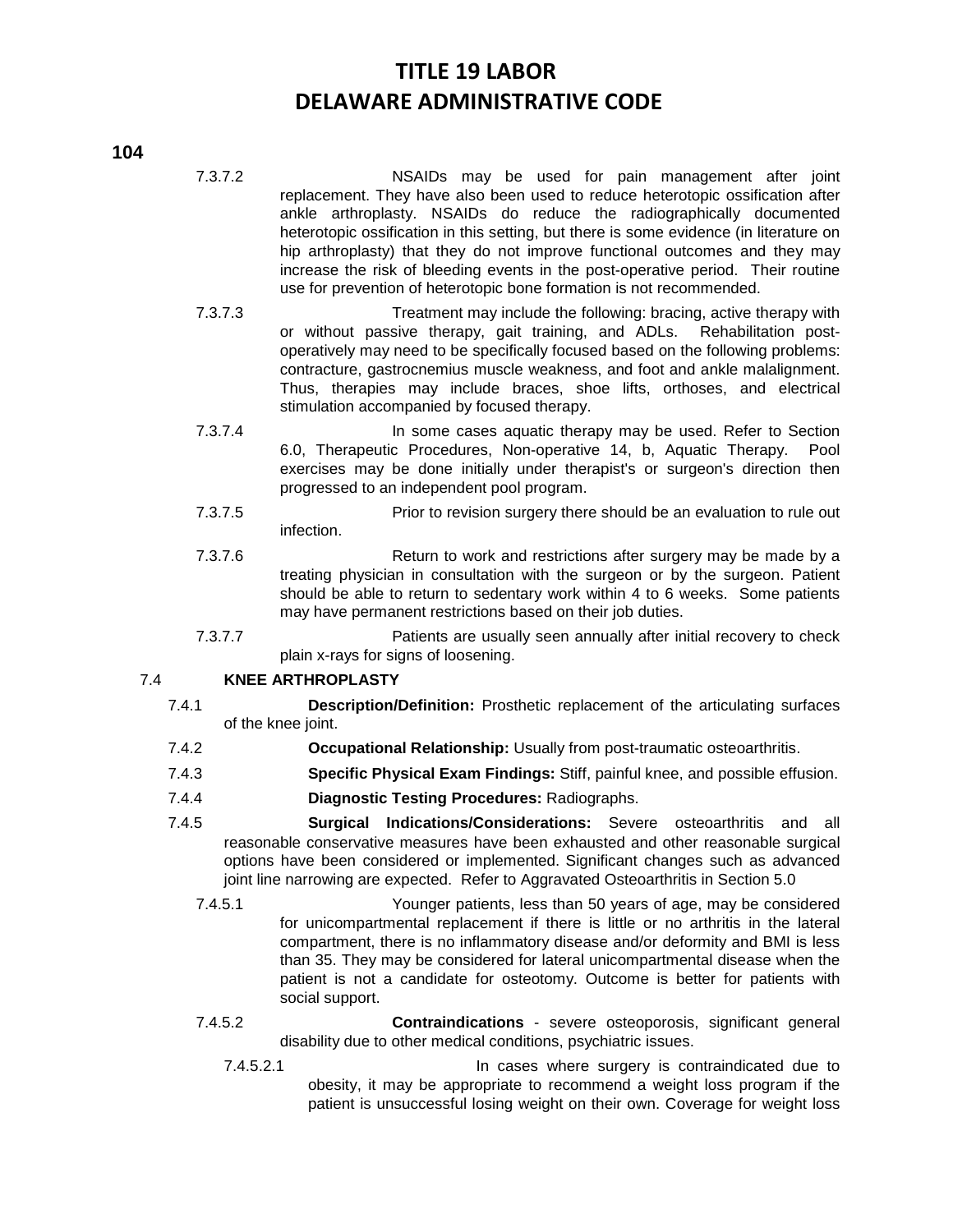would continue only for motivated patients who have demonstrated continual progress with weight loss.

- 7.4.5.3 Prior to surgery, patients may be assessed for any associated mental health or low back pain issues that may affect rehabilitation.
- 7.4.5.4 Prior to surgical intervention, the patient and treating physician should identify functional activities and the patient should agree to comply with the pre- and post-operative treatment plan including home exercise. The provider should be especially careful to make sure the patient understands the amount of post-operative therapy required and the length of partial- and full-disability expected post-operatively.
- 7.4.5.5 Because smokers have a higher risk of delayed bone healing and post-operative costs, it is recommended that insurers cover a smoking cessation program peri-operatively. Physicians may monitor smoking cessation with laboratory tests such as cotinine levels for long-term cessation.
- 7.4.6 **Operative Procedures:** Prosthetic replacement of the articular surfaces of the knee; total or uni-compartmental with DVT prophylaxis. May include patellar resurfacing and computer assistance.
	- 7.4.6.1 There is currently conflicting evidence on the effectiveness of patellar resurfacing. Isolated patellofemoral resurfacing is performed on patients under 60 only after diagnostic arthroscopy does not reveal any arthritic changes in other compartments. The diagnostic arthroscopy is generally performed at the same time as the resurfacing. Resurfacing may accompany a total knee replacement at the discretion of the surgeon.
	- 7.4.6.2 Computer guided implants are more likely to be correctly aligned. The overall long-term functional result using computer guidance is unclear. Decisions to use computer assisted methods depend on surgeon preference and age of the patient as it is more likely to have an impact on younger patients with longer expected use and wear of the implant. Alignment is only one of many factors that may affect the implant longevity.
	- 7.4.6.3 **Complications** occur in around 3% and include pulmonary embolism; infection, bony lysis, polyethylene wear, tibial loosening, instability, malalignment, stiffness, patellar tracking abnormality, nerve-vessel injury, and peri-prosthetic fracture.

#### 7.4.7 **Post-operative Treatment:**

- 7.4.7.1 Anti coagulant therapy to prevent deep vein thrombosis. Refer to Section 6.0, Therapeutic Procedures, Non-operative.
- 7.4.7.2 NSAIDs may be used for pain management after joint replacement. They have also been used to reduce heterotopic ossification after knee arthroplasty. NSAIDs do reduce the radiographically documented heterotopic ossification in this setting, but there is some evidence (in literature on total hip arthroplasty) that they do not improve functional outcomes and they may increase the risk of bleeding events in the post-operative period. Their routine use for prevention of heterotopic bone formation is not recommended.
- 7.4.7.3 An individualized rehabilitation program based upon communication between the surgeon/physician and the therapy provider and using therapies as outlined in Section 6.0, Therapeutic Procedures, Nonoperative. In all cases, communication between the physician and therapist is important to the timing of weight-bearing, and exercise progressions.
- 7.4.7.4 Treatment may include the following: bracing and active therapy with or without passive therapy. Rehabilitation post-operatively may need to be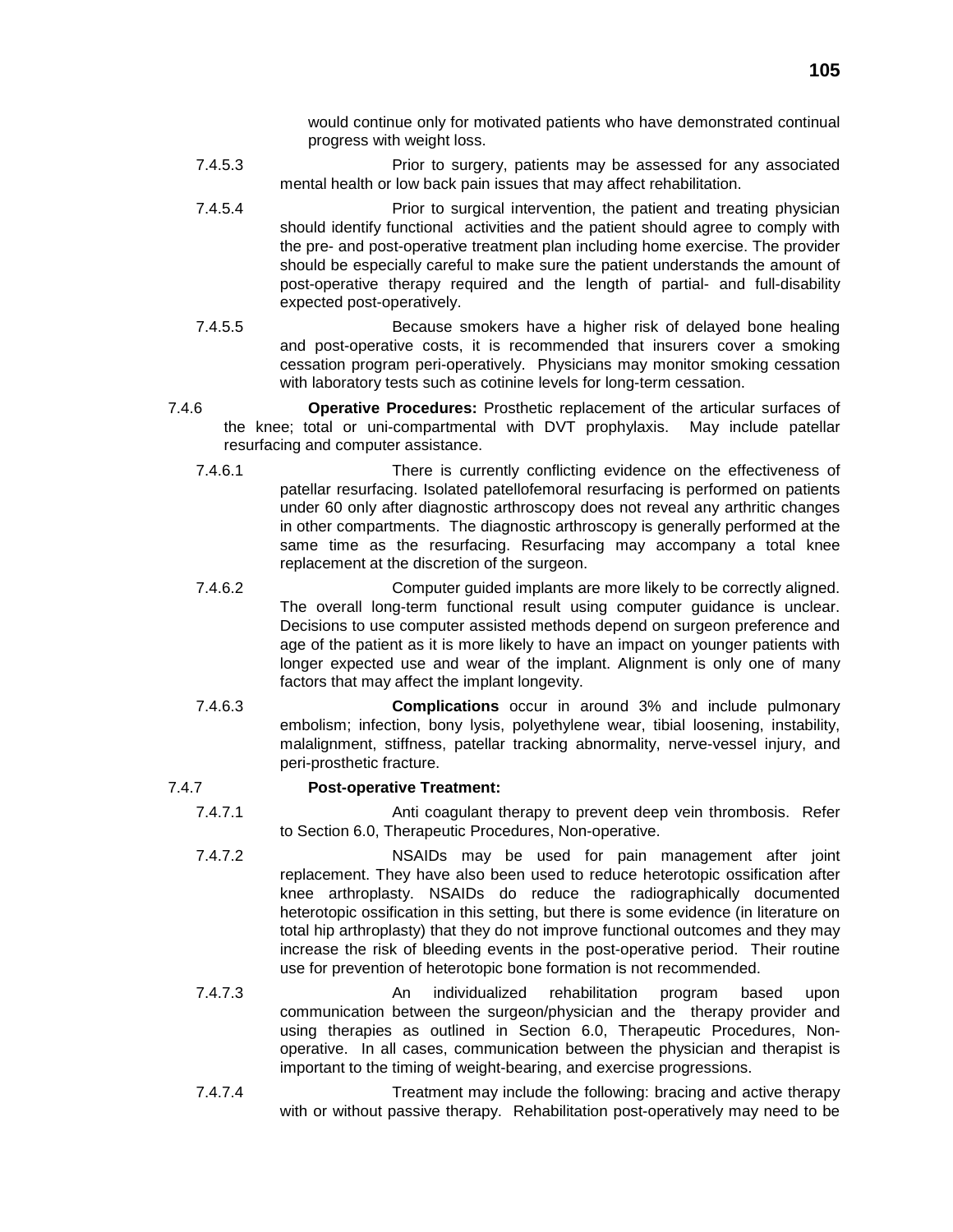specifically focused based on the following problems: knee flexion contracture, quadriceps muscle weakness, knee flexion deficit, and foot, and ankle malalignment. Thus, therapies may include, knee braces, shoe lifts, orthoses, and electrical stimulation, accompanied by focused active therapy.

- 7.4.7.5 **In some cases aquatic therapy may be used. Refer to Section** 6.0,. Therapeutic Procedures, Non-operative, Aquatic Therapy. Pool exercises may be done initially under a therapy provider's or surgeon's/physician's direction then progressed to an independent pool program.
- 7.4.7.6 Continuous passive motion is frequently prescribed. The length of time it is used will depend on the patient and their ability to return to progressive exercise.
- 7.4.7.7 Consider need for manipulation under anesthesia if there is less than 90 degrees of knee flexion after 6 weeks.
- 7.4.7.8 Prior to revision surgery there should be an evaluation to rule out infection.
- 7.4.7.9 Return to work and restrictions after surgery may be made by an attending physician in consultation with the surgeon or by the surgeon. Patient should be able to return to sedentary work within 4 to 6 weeks. Some patients may have permanent restrictions based on their job duties.
- 7.4.7.10 Patients are usually seen annually after initial recovery to check plain x-rays for signs of loosening.

### 7.5 **HIP ARTHROPLASTY**

- 7.5.1 **Description/Definition:** Prosthetic replacement of the articulating surfaces of the hip joint. In some cases, hip resurfacing may be performed.
- 7.5.2 **Occupational Relationship:** Usually from post-traumatic arthritis, hip dislocations and femur or acetabular fractures. Patients with intracapsular femoral fractures have a risk of developing avascular necrosis of the femoral head requiring treatment months to years after the initial injury.
- 7.5.3 **Specific Physical Exam Findings:** Stiff, painful hip.
- 7.5.4 **Diagnostic Testing Procedures:** Standing pelvic radiographs demonstrating joint space narrowing to 2 mm or less, osteophytes or sclerosis at the joint. MRI may be ordered to rule out other more serious disease.
- 7.5.5 **Surgical Indications/Considerations:** Severe osteoarthritis and all reasonable conservative measures have been exhausted and other reasonable surgical options have been considered or implemented. Refer to Aggravated Osteoarthritis in Section 5.0
	- 7.5.5.1 **Possible contraindications** inadequate bone density, prior hip surgery, and obesity.
		- 7.5.5.1.1 In cases where surgery is contraindicated due to obesity, it may be appropriate to recommend a weight loss program if the patient is unsuccessful losing weight on their own. Coverage for weight loss would continue only for motivated patients who have demonstrated continual progress with weight loss.
	- 7.5.5.2 Prior to surgery, patients may be assessed for any associated mental health or low back pain issues that may affect rehabilitation.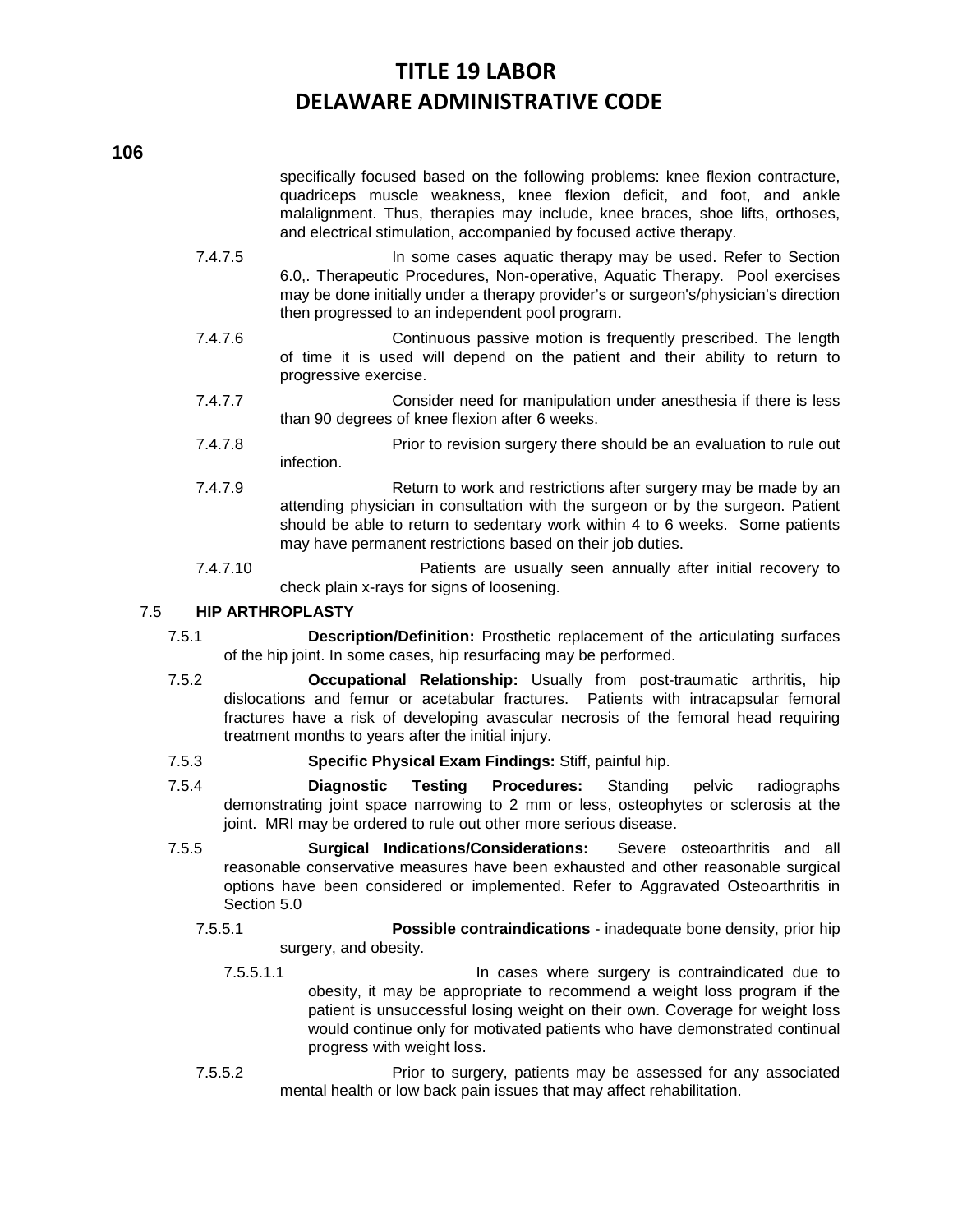- 7.5.5.3 For patients undergoing total hip arthroplasty, there is some evidence that a pre-operative exercise conditioning program, including aquatic and land-based exercise, results in quicker discharge to home than pre-operative education alone without an exercise program.
- 7.5.5.4 Aseptic loosening of the joint requiring revision surgery occurs in some patients. Prior to revision the joint should be checked to rule out possible infection which may require a bone scan as well as laboratory procedures, including a radiologically directed joint aspiration.
- 7.5.5.5 Because smokers have a higher risk of non-union and postoperative costs, it is recommended that carriers cover a smoking cessation program peri-operatively. Physicians may monitor smoking cessation with laboratory tests such as cotinine levels for long-term cessation.
- 7.5.6 **Operative Procedures:** Prosthetic replacement of the articular surfaces of the hip, ceramic or metal prosthesis, with DVT prophylaxis. Ceramic prosthesis is more expensive; however, it is expected to have greater longevity and may be appropriate in some younger patients. Hip resurfacing, metal on metal, is an option for younger or active patients likely to out-live traditional total hip replacements.
	- 7.5.6.1 **Complications** include leg length inequality, deep venous thrombosis with possible pulmonary embolus, hip dislocation, possible renal effects, need for transfusions, future infection, need for revisions, fracture at implant site.
	- 7.5.6.2 The long-term benefit for computer assisted hip replacements is unknown. It may be useful in younger patients. Prior authorization is required.
	- 7.5.6.3 Robotic assisted surgery is considered experimental and not recommended due to technical difficulties.

#### 7.5.7 **Post-operative Treatment:**

- 7.5.7.1 Anti coagulant therapy is used to prevent deep vein thrombosis. Refer to Section 6.0, Therapeutic Procedures, Non-operative.
- 7.5.7.2 NSAIDs may be used for pain management after joint replacement. They have also been used to reduce heterotopic ossification after hip arthroplasty. NSAIDs do reduce the radiographically documented heterotopic ossification in this setting, but there is some evidence that they do not improve functional outcomes and they may increase the risk of bleeding events in the post-operative period. Their routine use for prevention of heterotopic bone formation is not recommended.
- 7.5.7.3 An individualized rehabilitation program based upon communication between the surgeon/physician and the therapy provider and using the therapies as outlined in Section 6.0, Therapeutic Procedures Nonoperative. In all cases, communication between the physician and therapist is important to the timing of weight-bearing and exercise progressions.
- 7.5.7.4 Treatment usually includes active therapy with or without passive therapy with emphasis on gait training with appropriate assistive devices. Patients with accelerated return to therapy appear to do better. Therapy should include training on the use of adaptive equipment and home and work site evaluation when appropriate.
	- 7.5.7.4.1 There is good evidence for the use of aquatic therapy. Refer to Section 6.0, Therapeutic Procedures, Non-operative. Pool exercises may be done initially under a therapy provider's or surgeon's/physician's direction then progressed to an independent pool program.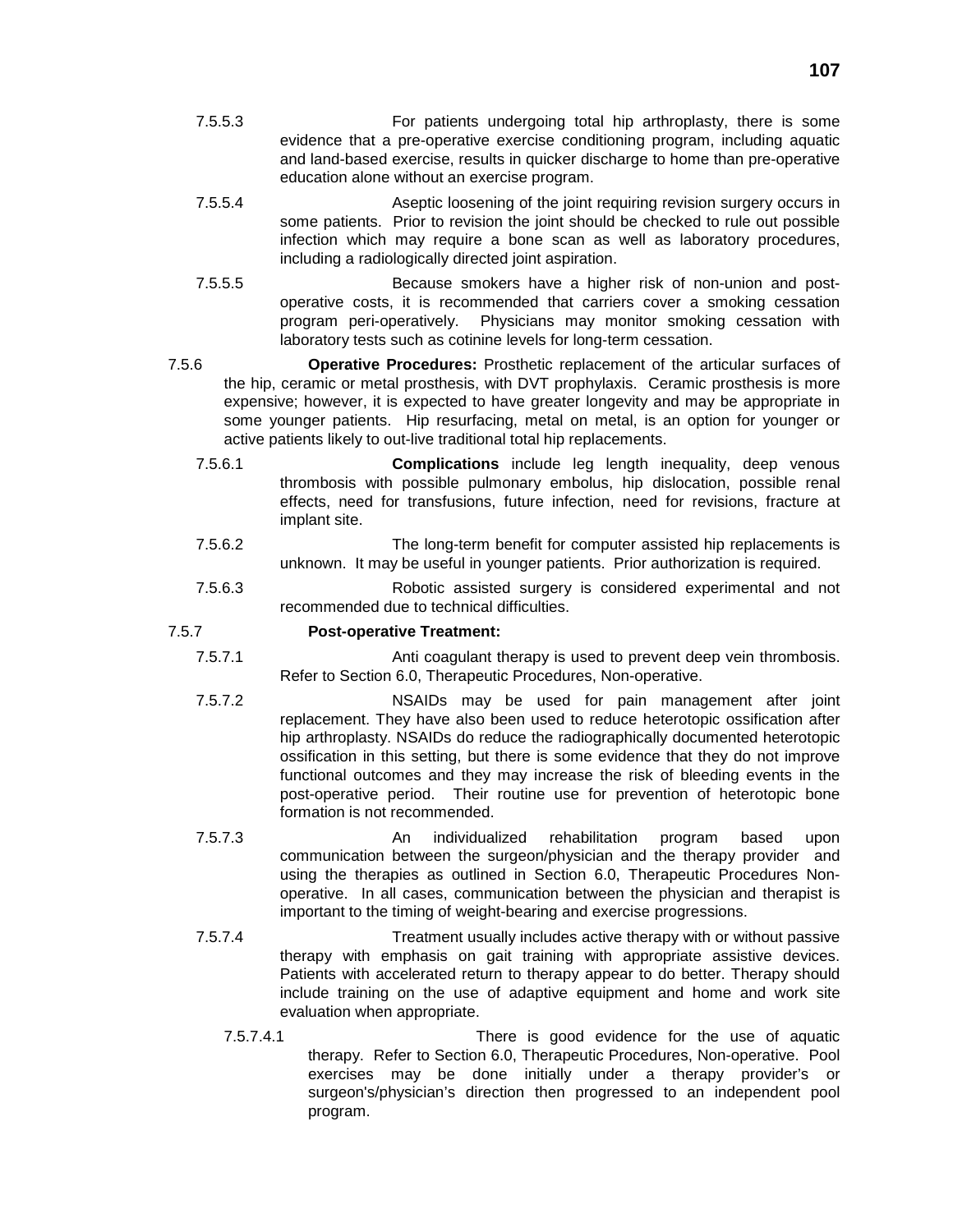7.5.7.4.2 There is some evidence that, for patients older than 60, early multidisciplinary therapy may shorten hospital stay and improve activity level for those receiving hip replacement. Therefore, this may be used for selected patients.

- 7.5.7.5 Return to activities at 4 to 6 weeks with appropriate restrictions by the surgeon. Initially range of motion is usually restricted. Return to activity after full recovery depends on the surgical approach. Patients can usually lift, but jogging and other high impact activities are avoided.
- 7.5.7.6 Helical CT or MRI with artifact minimization may be used to investigate prosthetic complications. The need for implant revision is determined by age, size of osteolytic lesion, type of lesion and functional status. Revision surgery may be performed by an orthopedic surgeon in cases with chronic pain and stiffness or difficulty with activities of daily living. Prior authorization is required and a second opinion by a surgeon with special expertise in hip/knee replacement surgery should usually be performed.
- 7.5.7.7 Return to work and restrictions after surgery may be made by an attending physician in consultation with the surgeon or by the surgeon.
- 7.5.7.8 Patients are usually seen annually after the initial recovery to check plain x-rays for signs of loosening.

#### 7.6 **AMPUTATION**

- 7.6.1 **Description/Definition:** Surgical removal of a portion of the lower extremity.
- 7.6.2 **Occupational Relationship:** Usually secondary to post-traumatic bone, soft tissue, vascular or neurologic compromise of part of the extremity.
- 7.6.3 **Specific Physical Exam Findings:** Non-useful or non-viable portion of the lower extremity.
- 7.6.4 **Diagnostic Testing Procedures:** Radiographs, vascular studies, MRI, bone scan.
- 7.6.5 **Surgical Indications/Considerations:** Non-useful or non-viable portion of the extremity.
	- 7.6.5.1 Smoking may affect soft tissue healing through tissue hypoxia. Patients should be strongly encouraged to stop smoking and be provided with appropriate counseling by the physician.
- 7.6.6 **Operative Procedures:** Amputation.
- 7.6.7 **Post-operative Treatment:**
	- 7.6.7.1 An individualized rehabilitation program based upon communication between the surgeon/physician and the therapy provider and using therapies as outlined in Section 6.0, Therapeutic Procedures, Nonoperative.
	- 7.6.7.2 Rigid removable dressings are used initially.
	- 7.6.7.3 Therapies usually include active therapy with or without passive therapy for prosthetic fitting, construction and training, protected weight-bearing, training on the use of adaptive equipment, and home and jobsite evaluation. Temporary prosthetics are used initially with a final prosthesis fitted by the second year. Multiple fittings and trials may be necessary to assure the best functional result.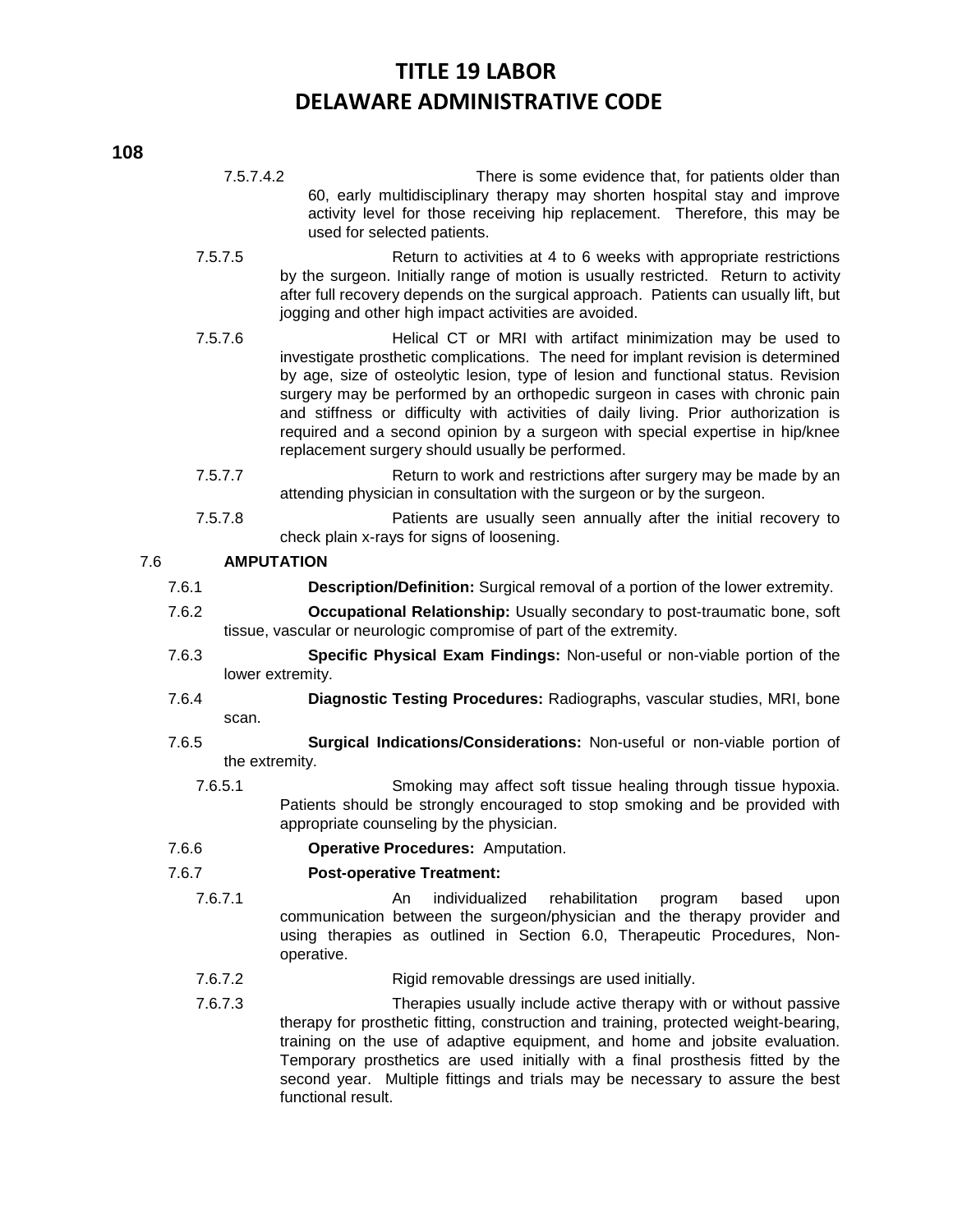- 7.6.7.4 For prosthesis with special adaptive devices, e.g. computerized prosthesis; prior authorization and a second opinion from a physician knowledgeable in prosthetic rehabilitation and who has a clear description of the patients expected job duties and daily living activities are required.
- 7.6.7.5 Return to work and restrictions after surgery may be made by an attending physician in consultation with the surgeon or by the surgeon.

## 7.7 **MANIPULATION UNDER ANESTHESIA**

- 7.7.1 **Description/Definition:** Passive range of motion of a joint under anesthesia.
- 7.7.2 **Occupational Relationship:** Typically from joint stiffness that usually results from a traumatic injury, compensation related surgery, or other treatment.
- 7.7.3 **Specific Physical Exam Findings:** Joint stiffness in both active and passive modes.
- 7.7.4 **Diagnostic Testing Procedures:** Radiographs. CT, MRI, diagnostic injections.
- 7.7.5 **Surgical Indications/Considerations:** Consider if routine therapeutic modalities, including therapy and/or dynamic bracing, do not restore the degree of motion that should be expected after a reasonable period of time, usually at least 12 weeks.
- 7.7.6 **Operative Treatment:** Not applicable.

# 7.7.7 **Post-operative Treatment:**

- 7.7.7.1 An individualized rehabilitation program based upon communication between the physician/surgeon and the therapy provider and using therapies as outlined in Section 6.0, Therapeutic Procedures, Nonoperative. Therapy includes a temporary increase in frequency of both active and passive therapy to maintain the range of motion gains from surgery.
- 7.7.7.2 Continuous passive motion is frequently used post-operatively.
- 7.7.7.3 Return to work and restrictions after surgery may be made by an attending physician in consultation with the surgeon or by the surgeon.

# 7.8 **OSTEOTOMY**

- 7.8.1 **Description/Definition:** A reconstructive procedure involving the surgical cutting of bone for realignment. It is useful for patients that would benefit from realignment in lieu of total joint replacement.
- 7.8.2 **Occupational Relationship:** Usually, post-traumatic arthritis or deformity.
- 7.8.3 **Specific Physical Exam Findings:** Painful decreased range of motion and/or deformity.
- 7.8.4 **Diagnostic Testing Procedures:** Radiographs, MRI scan, CT scan.
- 7.8.5 **Surgical Indications/Considerations:** Failure of non-surgical treatment when avoidance of total joint arthroplasty is desirable. For the knee, joint femoral osteotomy may be desirable for young or middle age patients with varus alignment and medial arthritis or valgus alignment and lateral compartment arthritis. High tibial osteotomy is also used for medial compartment arthritis. Multi-compartmental degeneration is a contraindication. Patients should have a range of motion of at least 90 degrees of knee flexion. For the ankle supra malleolar osteotomy may be appropriate. High body mass is a relative contraindication.
	- 7.8.5.1 Because smokers have a higher risk of non-union and postoperative costs, it is recommended that carriers cover a smoking cessation program peri-operatively. Physicians may monitor smoking cessation with laboratory tests such as cotinine levels for long-term cessation.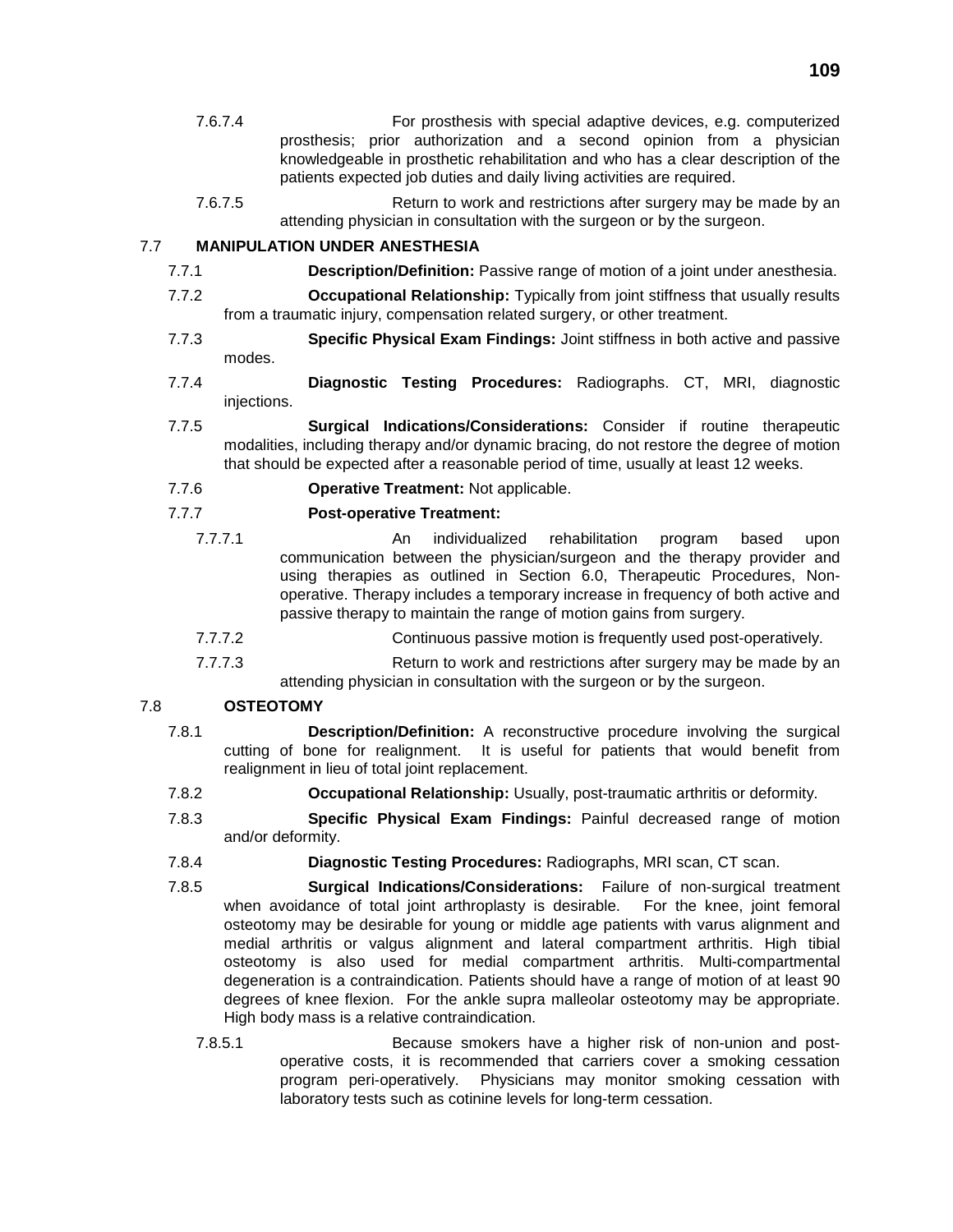# **TITLE 19 LABOR DELAWARE ADMINISTRATIVE CODE**

#### **110**

- 7.8.6 **Operative Procedures:** Peri-articular opening or closing wedge of bone, usually with grafting and internal or external fixation.
	- 7.8.6.1 **Complications** new fractures, lateral peroneal nerve palsy, infection, delayed unions, compartment syndrome, or pulmonary embolism.

### 7.8.7 **Post-operative Treatment:**

- 7.8.7.1 An individualized rehabilitation program based upon communication between the physician/surgeon and the therapy provider and using therapies as outlined in Section 6.0, Therapeutic Procedures, Nonoperative. In all cases, communication between the physician and therapist is important to the timing of weight-bearing, and exercise progressions.
- 7.8.7.2 Weight-bearing and range-of-motion exercises depend on the type of procedure performed. Partial or full weight-bearing restrictions can range from 6 weeks partial weight-bearing, to 3 months full weight-bearing. It is usually 6 months before return to sports or other rigorous physical activity.
- 7.8.7.3 If femoral intertrochanteric osteotomy has been performed, there is some evidence that electrical bone growth stimulation may improve bone density. Refer to Section 6.0, Therapeutic Procedures, Non-operative, Bone Growth Stimulators for description.
- 7.8.7.4 Return to work and restrictions after surgery may be made by an attending physician in consultation with the surgeon or by the surgeon.
- 7.9 **HARDWARE REMOVAL** Hardware removal frequently occurs after initial MMI. Physicians should document the possible need for hardware removal and include this as treatment in their final report on the WC 164 form.
	- 7.9.1 **Description/Definition:** Surgical removal of internal or external fixation device, commonly related to fracture repairs.
	- 7.9.2 **Occupational Relationship:** Usually following healing of a post-traumatic injury that required fixation or reconstruction using instrumentation.
	- 7.9.3 **Specific Physical Exam Findings:** Local pain to palpation, swelling, erythema.
	- 7.9.4 **Diagnostic Testing Procedures:** Radiographs, tomography, CT scan, MRI.
	- 7.9.5 **Surgical Indications/Considerations:** Persistent local pain, irritation around hardware.
	- 7.9.6 **Operative Procedures:** Removal of hardware may be accompanied by scar release/resection, and/or manipulation. Some instrumentation may be removed in the course of standard treatment without symptoms of local irritation.

## 7.9.7 **Post-Operative Treatment:**

- 7.9.7.1 An individualized rehabilitation program based upon communication between the physician/surgeon and the therapy provider and using therapies as outlined in Section 6.0, Therapeutic Procedures, Nonoperative.
- 7.9.7.2 Treatment may include therapy with or without passive therapy for progressive weight-bearing, range of motion.
- 7.9.7.3 Return to work and restrictions after surgery may be made by an attending physician in consultation with the surgeon or by the surgeon.

## 7.10 **RELEASE OF CONTRACTURE**